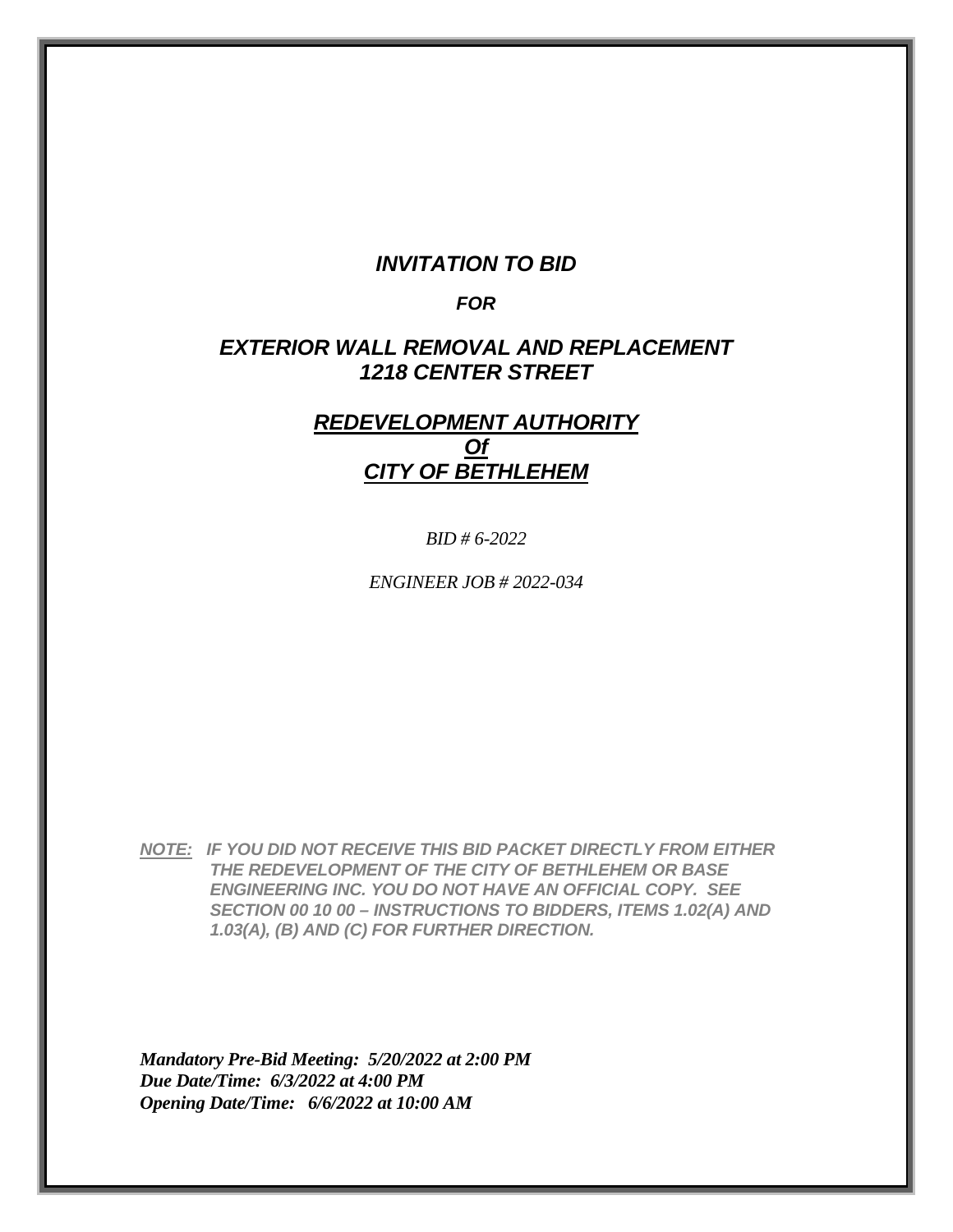# **Redevelopment Authority of The City of Bethlehem Exterior Wall Removal and Replacement 1218 Center Street Bethlehem PA**

## **SECTION 00 01 10 –TABLE OF CONTENTS**

## **DIVISION 00 – PROCUREMENT AND CONTRACTING REQUIREMENTS**

- 00 01 10 ......................Table of Contents
- 00 10 00……………..Instructions to Bidders
- 00 11 16 ......................Invitation to Bidders
- 00 41 00 ......................Bid Form
- 00 43 19……………..Experience Record
- 00 45 00……………..Project References of Bidder
- 00 45 19 ......................Non-Collusion Affidavit
- 00 45 26……………...Affidavit Accepting Provisions of the Workmen's Compensation Act
- 00 45 53 ......................Information to be Furnished By The Bidder
- 00 52 00 ......................Agreement Forms
- 00 61 00 ......................Bonds, Certificates, and Retention
- 00 72 00……………..General Conditions
- 0072 50……………...Supplementary Conditions to the General Conditions
- 00 73 00 ......................General Requirements and Conditions
- 00 73 16……………..Insurance Requirements
- 00 73 46 ......................Wage Determination Schedule

.....................................Pennsylvania Housing Affordability and Rehabilitation Enhancement Fund

# **DIVISION 01 - GENERAL REQUIREMENTS**

- 01 10 00 ......................Summary Of Work
- 01 25 00……………..Contract Modification Procedures
- 01 29 00 ......................Applications For Payment
- 01 33 00……………..Submittal Procedures
- 01 41 00……………..Regulatory Requirements
- 01 42 00……………..References
- 01 50 00……………..Construction Facilities and Temporary Controls
- 01 74 00……………..Cleaning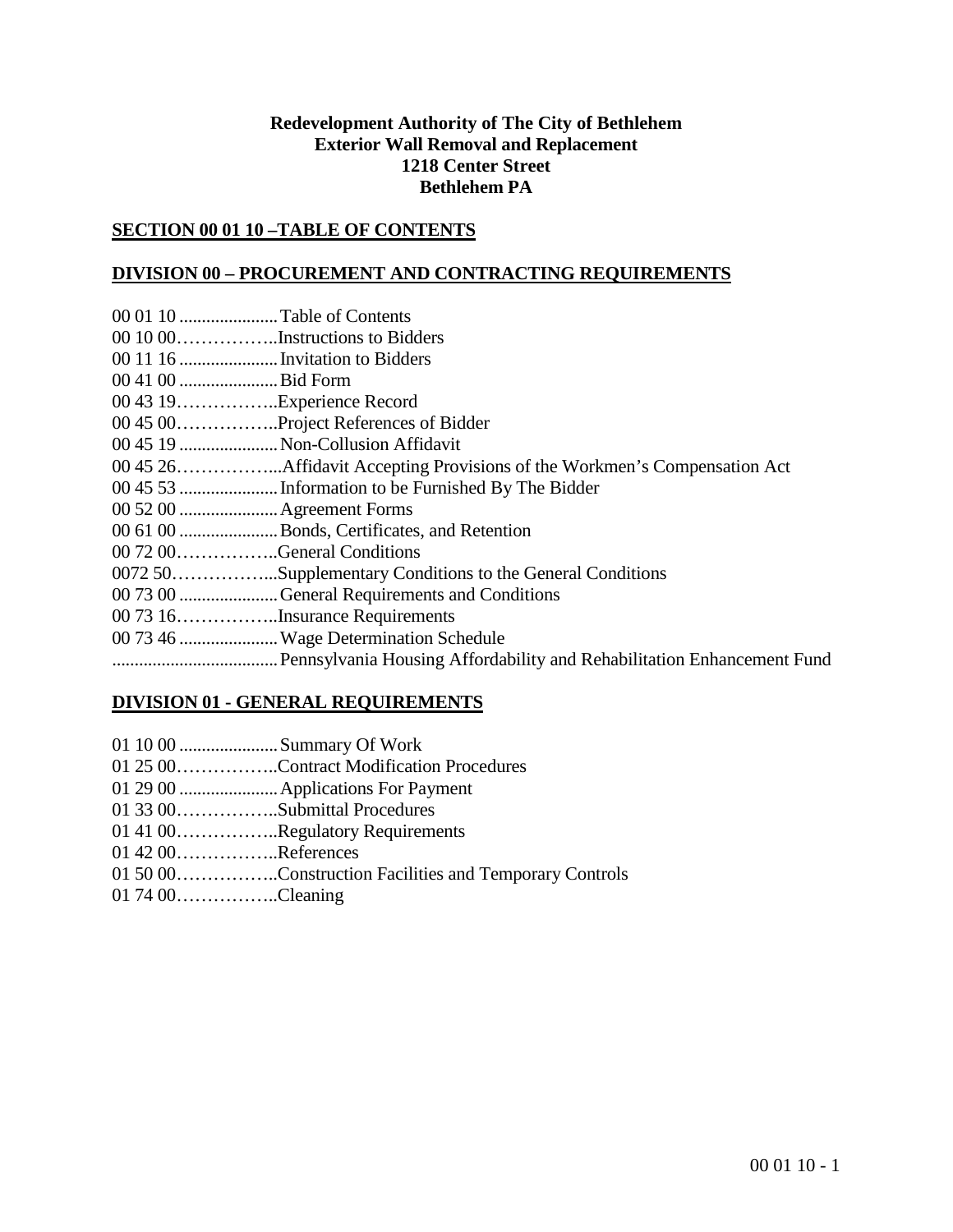# **SECTION 00 10 00 –INSTRUCTIONS TO BIDDER**

# **PART 1: GENERAL**

## **1.01 DEFINITIONS:**

- A. Bidding Documents include the Notice to Bidders, Instructions to Bidders, Bid Form, Bid Bond, Agreement of Surety, Non-Collusion Affidavit, and other sample bidding and contract forms. The Contract Documents consist of the Bidding Documents, Agreement Between City and Contractor (hereinafter "Agreement"), Performance Bond, Payment Bond, Conditions of the Contract, specifications, Drawings, and all Addenda issued prior to the execution of the Agreement.
- B. Addenda are written or graphic instruments issued by the Consultant prior to the execution of the Agreement, which modify or interpret the Contract Documents by additions, deletions, clarifications or corrections.
- C. A Bid or Proposal is a complete and properly signed proposal to do the Work for the sum stipulated therein, submitted in accordance with the bidding Documents.
- D. The Base Bid is the sum stated in the Bid for which the Bidder offers to perform the Work described in the Contract Documents as the base, to which work may be added or from which work may be deleted for sums stated in Alternate Bids.
- E. An Alternate Bid (or Alternate) is an amount stated in the Bid to be added to or deducted from the amount of the Base Bid if the corresponding change in the Work, as described in the Bidding Documents, is accepted.
- F. A Unit Price is an amount stated in the Bid as a price per unit of measurement for materials, equipment or services or a portion of the Work as described in the Bidding Documents.
- G. A Bidder is a person or entity that submits a bid or proposal.

## **1.02 OBTAINING BIDDING DOCUMENTS:**

- A. Bid packets can be procured from the office of the Engineer BASE Engineering Inc., 1010 N. Quebec Street, Allentown, PA, 18109.
- B. Upon payment of the fee indicated in the Invitation to Bidders, each Bidder will be supplied with one (1) Set of Bidding Documents. Additional Bidding Document Sets can be obtained from the Engineer for the Cost of printing. Individual drawing sheets or project manual sections will not be issued.
- C. The fee for sets of Bidding Documents shall not be refundable.
- D. Bidders shall use complete sets of Bidding Documents in preparing the Bids;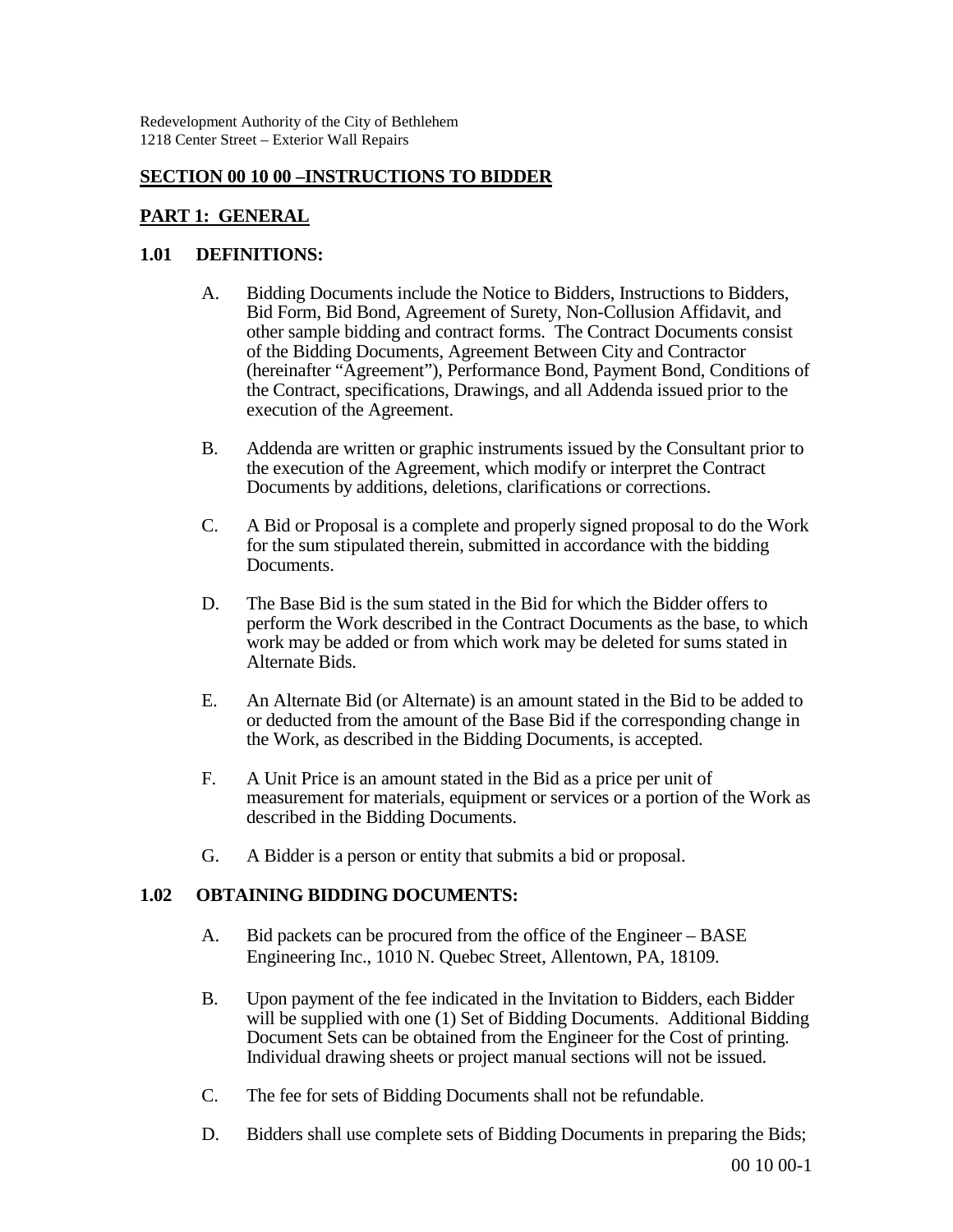neither the City or Engineer assumes any responsibility for errors or misinterpretations resulting from the use of incomplete sets.

E. In making copies of the Bidding Documents available on the above terms, the RDA and the Engineer do so only for the purpose of obtaining Bids on the Work and do not confer a license or grant permission for any other use of the Bidding Documents.

# **1.03 BIDDING DOCUMENTS**

- A. Authority to Distribute Bid Packages: Base Engineering Inc is the sole entity authorized to provide this ITB package to interested companies or individuals. Firms who are working from an ITB package obtained from any other source may have an incomplete set of documents. Both Base Engineering Inc. and the City assume no responsibility for any error, omission, or misinterpretation resulting from a company's use of an incomplete ITB package.
- B. Firms who have received the ITB package from other sources are advised to contact Base Engineering Inc. to provide their company name, mailing address, telephone number, fax number, contact name and contact e-mail address. This will ensure that the company receives all ITB related communications and documents, including addenda.

# **1.04 REVIEW OF DRAWINGS AND SPECIFICATIONS:**

- A. Bidders shall thoroughly examine and be familiar with the Specifications and Drawings. The failure or omission of any Bidder to receive or examine any form, instrument, document, or visit the site and acquaint himself with conditions there existing, shall in no way relieve any Bidder from obligation with respect to his Bid. By submitting a Bid, the Bidder agrees and warrants that he has examined the site and the Specifications and Drawings and, where Specifications and/or Drawings require in any part of the Work a given result to be produced, that the Specifications and Drawings are adequate and the required result can be produced under the Specifications and Drawings. No claim for any extra will be allowed because of alleged impossibilities in the production of the results specified or because of inadequate or improper plans and specifications and wherever a result is required, the successful Bidder shall furnish any and all extras and make any changes needed to produce the required result for the sum stated in the form of proposal.
- B. Should any Bidder find discrepancies, duplications or omissions in the documents or have doubt as to the meaning expressed by the Contract Documents, he shall make inquiry at once in writing to the Engineer. Where the Engineer deems changes, corrections or clarifications to Contract Documents necessary, he will issue written Addenda accordingly. Addenda thus issued shall be a part of the contract Documents. No oral, telephone or letter instructions will be considered as having effect upon the contract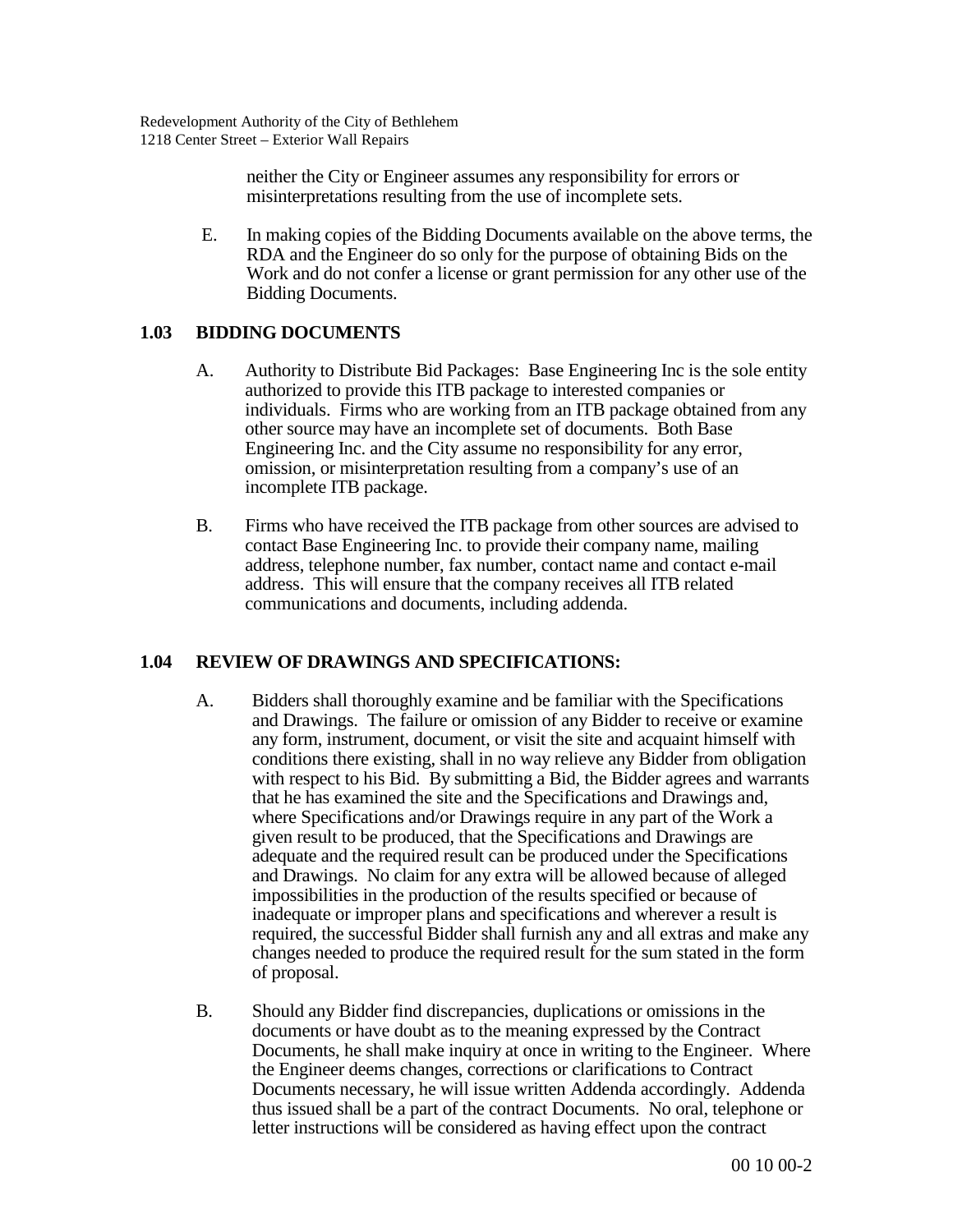Documents; Addenda only shall constitute change to them. Bidders and Sub-bidders are urged to make early examination of Contract Documents and make inquires about them if necessary, even though prices may not be determined until late in the bidding period.

# **1.05 STANDARD OF QUALITY/ALTERNATIVES/SUBSTITUTIONS:**

- A. The various materials and products specified in the Specifications by name or description are given to establish a standard of the quality and of cost for Bid purposes. It is not the intent to limit the Bidder, the Bid or the evaluation of the bid to any one material or product specified but rather to describe the minimum standard. When proprietary names are used, they shall be deemed to be followed by the words "or alternatives of the quality necessary to meet the specifications." A Bid containing an alternative, which does not meet the Specifications, may be declared non-responsive. A Bid containing an alternative may be accepted but, if an award is made to that Bidder, the Bidder will be required to replace any alternatives, which do not meet the Specifications.
- B. No substitution (alternative) will be considered prior to receipt of Bids unless a written request for approval has been received by the Engineer only from prime Contract Bidders at least ten days prior to the date for receipt of Bids. Such request shall be in accordance with substitution request procedure specified in Division 1 and shall include, but not be limited to, the name of the material or equipment for which it is to be substituted and a complete description of the proposed substitution including drawings, performance and test data, and other information necessary for an evaluation. In addition, a statement setting forth changes in other materials, equipment or other portions of the Work including changes in the work of other contracts that incorporation of the proposed substitution (alternative) would required shall be included. The burden of proof of the merit of the proposed substitution (alternative) is upon the proposer.
- C. If the Engineer approves a proposed substitution (alternative) prior to receipt of Bids, such approval will be set forth in an Addendum. Bidders shall not rely upon approvals in any other manner.
- D.
- 1. In accordance with the "Standard of Quality" provisions, substitutions (alternatives) may be submitted as part of a Bid only if the bidder includes all information required for substitutions (as defined herein and in Division 1) for each substitution (alternative) submitted as part of the Bid and clearly indicates the request for substitution (alternative) on the form of proposal. Bidder must submit evidence that the substitution (alternative) does not require extensive revision to the Contract Documents, that it is consistent with the Contract Documents and will produce indicated results, that it will not adversely affect the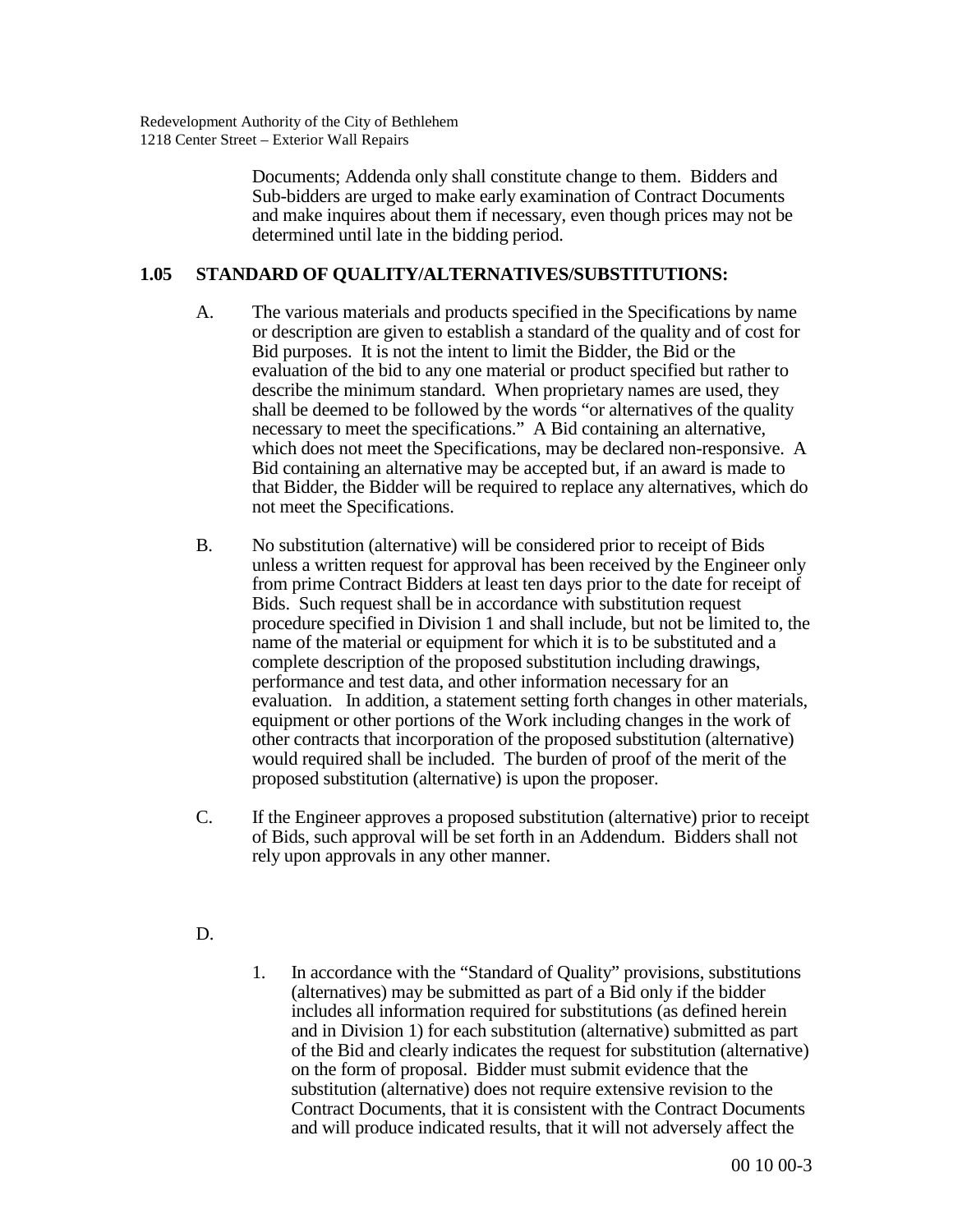> construction schedule, that it has received necessary approval of authorities having jurisdiction that it is compatible with other portions of the Work and that it provides the specified warranty, or if no warranty is specified, a warranty comparable to that of the material or product named in the Specifications. In addition to the aforesaid requirements, Bidder must provide a detailed comparison of the significant qualities of the proposed substitution (alternative) with those named in the Specifications. Significant qualities include attributes such as performance, weight, size, durability, visual effect, and specific features and requirements indicated. Bidder shall provide a list of similar installations for completed projects with project names, addresses and contact persons, if requested. Bidder shall provide samples if requested. A proposed substitution (alternative) will not be considered to meet the Specifications unless all of the aforesaid requirements have been determined satisfied by the Engineer. Failure of Bidder to supply the requested information will result in nonapproval of any proposed substitution (alternative).

- 2. Non-approval of any proposed substitution (alternative) shall not entitle the successful Bidder to any additional compensation or an extension of time to complete the Work.
- 3. City shall not be required to consider or accept any substitution (alternative) that is not specifically identified in a written request for substitution included with the Bid submittal. Failure of the successful Bidder to specifically identify a substitution (alternative) in a request for substitution included with its Bid submittal shall result in the successful Bidder being required to complete the Work using materials and products named in the Specifications.
- 4. Bidders are cautioned that substitutions (alternatives) submitted as part of the Bid may render that Bid non-responsive, and that bidder may be required to provide the materials or products specified without change in cost to Bid submitted, if the substitution (alternative) information is incomplete or the substitution (alternative) is judged to be inferior to the standard of quality specified.
- E. No substitutions (alternatives) will otherwise be considered after the Contract award unless specifically provided in the Contract Documents.
- F. No substitutions (alternatives) will be considered for pre-bid approval later than ten (10) days before bids are due.

## **1.06 ADDENDA:**

A. Addenda, if any, will be mailed, transmitted or delivered to all whom are known by the issuing office to have received a set of Bid Documents. Addendum will be issued before the deadline for receipt of Bids as deemed advisable by The RDA or Engineer. Bidders are responsible to make sure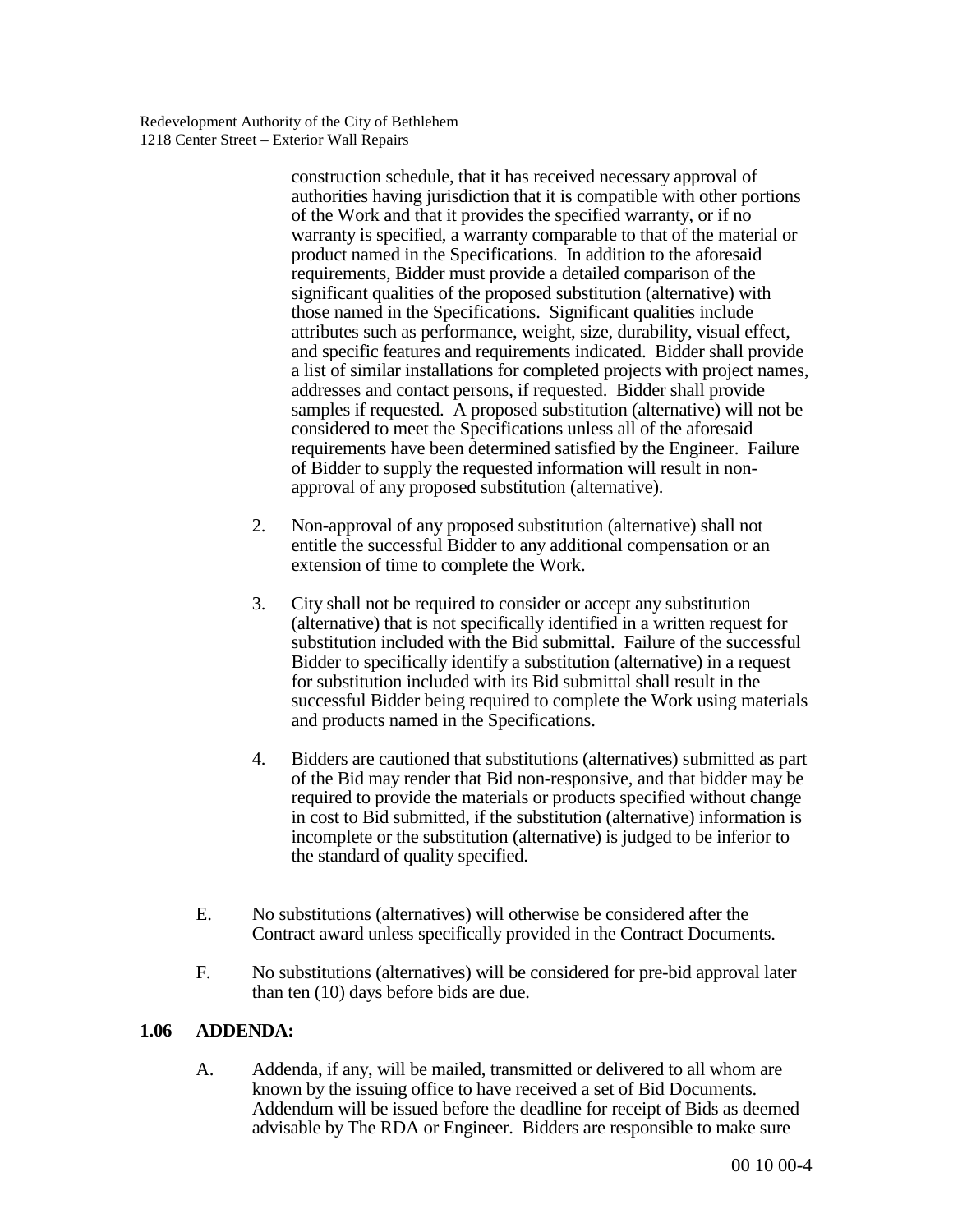> all addenda are received and are complete. Bidders shall acknowledge receipt of Addenda on the bid Form.

# **1.07 PREPARATION OF BID:**

- A. Any contract will be entered into by the RDA (Redevelopment Authority of the City of Bethlehem) with the understanding that the Bidder, prior to submission of his Bid, acquainted himself with the requirements of the Drawings and Specifications, conditions of the site, and all other matters pertinent to the Work contemplated. It will be assumed that the Bidder has satisfied himself as to the conditions to be encountered overhead, on the surface and concealed, the character, quality and quantities of Work to be done and materials to be furnished, and the requirements of the Contract and Specifications. No allowance or concession will be made for the lack of such information on the part of the Bidder. The Bidder shall not at any time after execution of the Agreement make any claims whatsoever based upon insufficient date or incorrectly assumed conditions, nor shall he claim any misunderstanding in regard to the nature, conditions or character of the Work to be done under the contract, and he assumes all risk resulting from any changes in the conditions which may occur during the progress of the Work.
- B. Each proposal must be delivered by the Bidder to person at the location and time, all of which is stated in the Invitation to Bidders.
- C. Bids shall be enclosed in a sealed envelope, which shall be marked with the name of the Bidder and the contract which is being bid. Envelopes shall be addressed to person receiving bid as indicated in the Invitation to Bidders.
- D. If a Bidder elects to submit a Bid by mailing rather than hand delivery, the sealed Bid envelope described above shall be enclosed in a mailing envelope addressed as set forth above, and must be received prior to the Bid deadline.
- E. Bids received after the time and date for receipt of Bids will be returned unopened.
- F. Bids shall be submitted on forms identical to the form of Proposal included in the Bidding Documents. All blanks on the Form of Proposal shall be filled in using a non-erasable medium. If there is no change in the contract amount for any alternate write NO CHANGE in the blank.
- G. Oral, telephonic or telegraphic Bids are invalid and will not receive consideration.
- H. Where so indicated by the make-up of the Form of Proposal, sums shall be expressed in both words and figures, and in case of discrepancy between the two, the amount written in words shall govern.
- I. Interlineations, alterations and erasures must be initialed by the Signer of the Bid. Each Bid must contain the full business address of the Bidder and must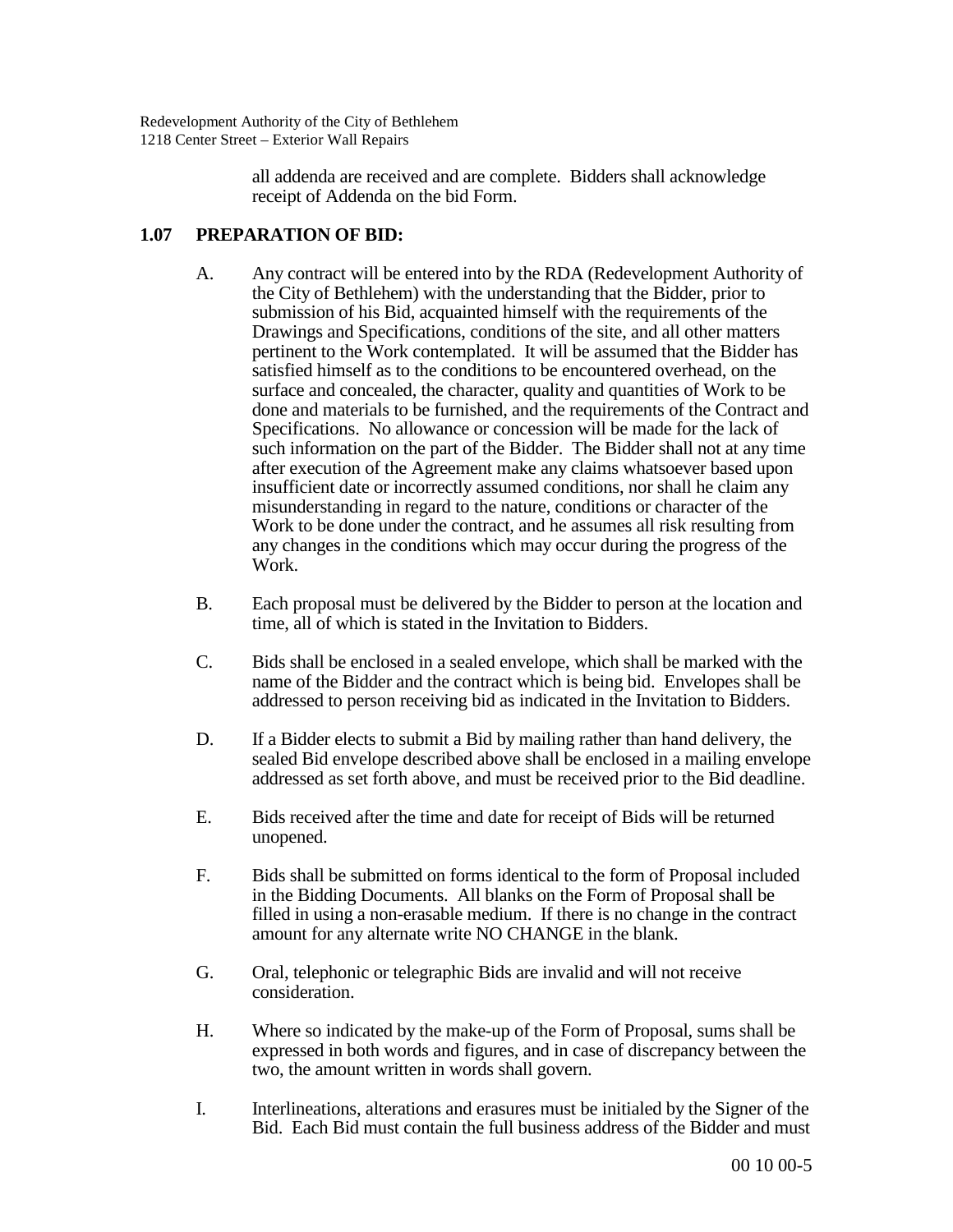be signed by him correctly. If the proposal is made by an individual, in addition to his signature, his post office address should be shown. If the proposal is made by a partnership, the name and post office of each partner of the partnership must be shown and the proposal must be signed in the partnership name by at least one (1) of the general partners. If the Bid is made by a corporation, the proposal should be signed by the president tor Vice president and attested by the Secretary or Assistant Secretary, and identify the name, business address and state of incorporation for the corporation, and have the corporate seal affixed.

J. All Bids must include the bid Security and Non-Collusion Affidavit as set forth herein. If Bid Security is provided in a form other than Bid Bond, the bid must include an Agreement of Surety as described herein.

# **1.08 BID SECURITY:**

- A. A proposal shall be rejected unless accompanied by a Bid Security in an amount not less than ten percent (10%) of the total Base Bid. Bid Security shall be in the form of a Bid Bond in the form set forth herein, naming as Obligee, the Redevelopment Authority of the City of Bethlehem. In addition to Bid Bonds, the RDA will also accept a Bank Cashier's Check, Certified Check or Irrevocable Letter of Credit.
- B. The RDA may declare the bid Security forfeited to the City if, following the issuance of a Notice of Intent to Award to the apparent lowest responsive Bidder, such Bidder fails to deliver the items required under Section 1.18 of these Instructions to Bidder within ten (10) days thereafter.
- C. The Bid Bond shall be submitted on the form included in the Bidding Documents, and the Attorney-in-Fact who executes the bond of behalf of the surety shall affix to the bond a certified and current copy of its Power of Attorney, authorizing said Attorney-in-Fact to act on behalf of the surety. The Power of Attorney must be dated the same date as the Bid Bond and both the bid Bond and Power of Attorney shall have affixed the raised corporate seal of the surety. The Bid bond form must be executed by a surety licensed and authorized to conduct business within the Commonwealth of Pennsylvania and named in the current list of companies holding Certificates of Authority as acceptable sureties on federal bonds and/or as acceptable reinsuring companies as published in Circular 570 (as amended) by the Audit Staff, Bureau of Government Financial Operations, U.S. Treasury Department, and the amount of the bond shall not exceed the underwriting risk of such surety set forth in said circular or revision thereof.
- D. The Bid Security of Bidders will be returned (unless forfeited as stated above) at the bidder's request, upon (1) the execution of the Agreement Between The City and contractor by The City, or (2) the rejection of all bids by the RDA, or (3) the expiration of the firm bid period set forth in Section 12 of these Instructions to Bidder. The RDA shall not be liable for any interest on bid security, which is held in accordance with these Bidding Instructions.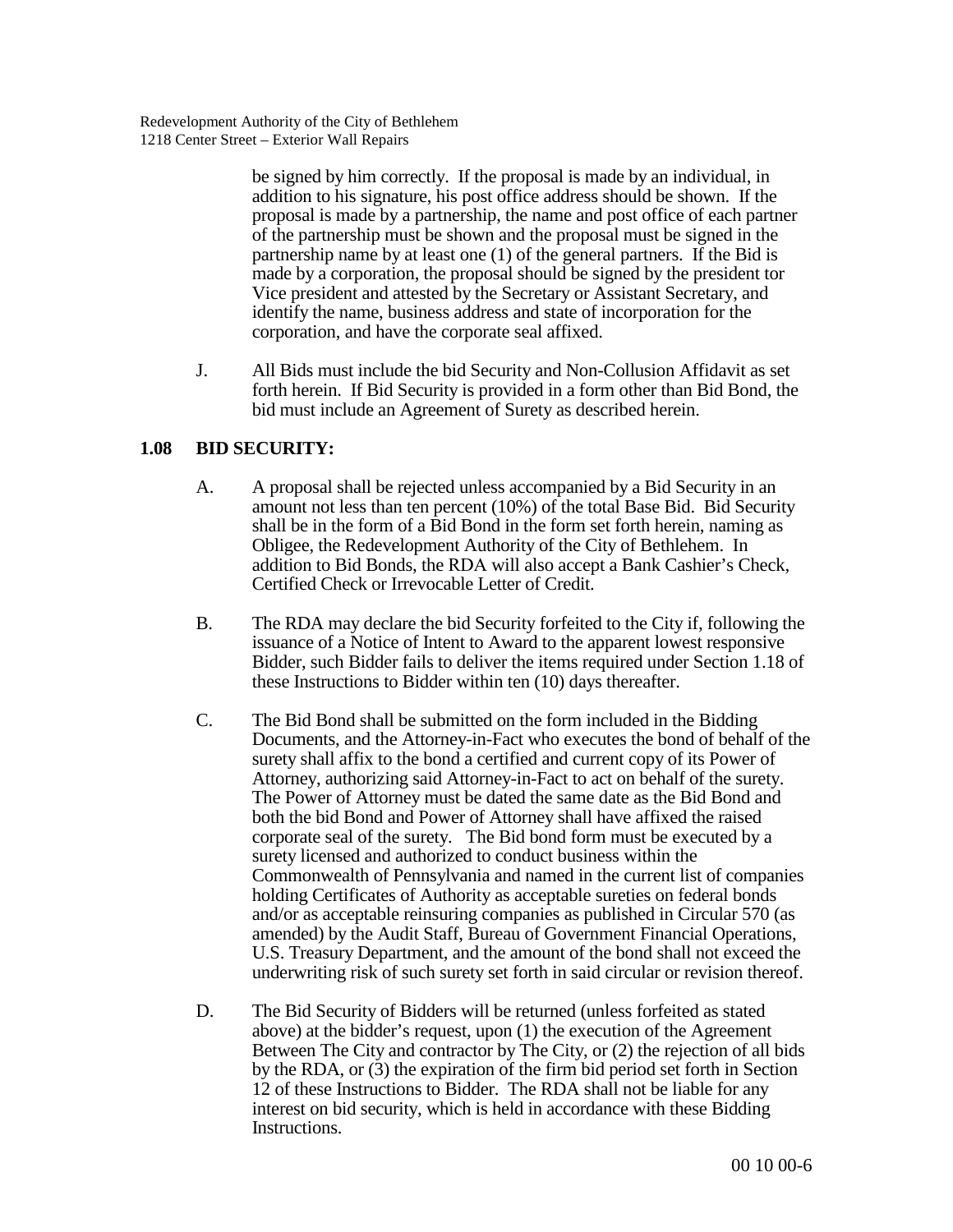E. Submit (1) one original of the Bid Bond.

## **1.09 NON-COLLUSION AFFIDAVIT:**

A. More than one proposal for the contract from an individual, partnership, corporation, or an association under the same or different name will be grounds for the rejection of all proposals in which such Bidder is interested. Any or all proposals will be rejected if there is reason for believing that collusion exists among any of the Bidders. Participants in such collusion will not be considered in future proposals. A Non-Collusion Affidavit shall be executed and submitted with the Bidder's proposal using the form set forth herein.

### **1.10 ALTERNATES:**

A. All requested alternates as defined in Division 1 or the bid documents shall be bid. Provide prices for those alternates indicated on the Form of Proposal. Include changes to Contract Sum. Methods for bidding Alternates are as specified in Division 1. Alternate prices shall be held for a period beyond date of agreement, see Supplementary General Conditions. If there is no change in Contract Sum or time, enter "No Change" in the appropriate fields as appropriate. If there is no bid on any alternate enter "No Bid", such action could result in Bidder not being awarded contract if the RDA selects alternate.

## **1.11 UNIT PRICES:**

A. Provide unit prices, filled-in on the form of proposal in accordance with requirements specified in Division 1. No unit costs (other than those required by Allowances) shall be included in the Base Bid. Unit costs will be used for adjustment of the contract Sum if any are required. The RDA reserves the right to reject any unit price bid.

## **1.12 WITHDRAWAL OF PROPOSALS:**

- A. Bidders will be given permission to withdraw any proposal after it has been received by the RDA, provided the Bidder or his agent duly authorized to act for him, personally appears at the City of Bethlehem Municipal Building – 10 Church Street, Bethlehem with a written request signed by the Bidder prior to the time set forth for the opening of the Bids. At the time set for the opening of Bids, the withdrawn proposal will be returned to the Bidder. Such withdrawn proposals will not be opened or read at the Bid opening. Bids may not be modified after submittal.
- B. Bids shall be irrevocable for sixty (60) days after the actual day of opening thereof unless delayed by the required approval of another governmental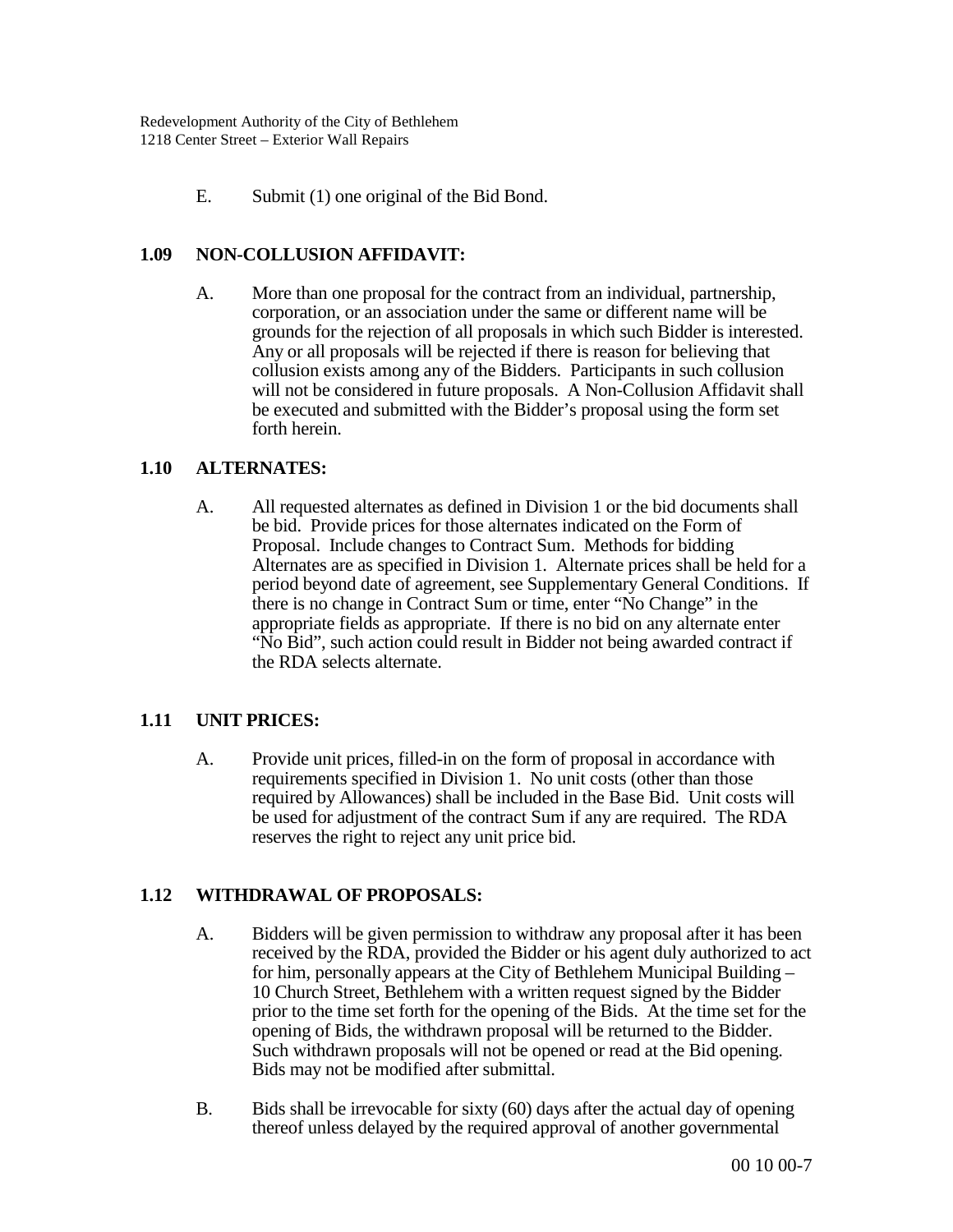agency, the sale of bonds or the award of a grant, in which case, Bids shall be irrevocable for 120 days after Bid opening. Extensions of the date for the award of contract may be made by the mutual written consent of the RDA and the lowest responsible and responsive Bidder.

C. Neither the designation of the apparent lowest responsive Bidder, nor the issuance of a Notice of Intent to Award to the Bidder so designated shall operate to release any other Bidder from its Bid. Each such other Bidder, unless earlier released from its Bid by specific action of the RDA, shall remain bound by its Bid until the earlier of (1) the date of actual execution by RDA of the Agreement Between City and Contractor with the Bidder to whom the Award of Contract has been made, or (2) the expiration of the firm Bid period stipulated above.

# **1.13 PROPOSAL MISTAKE CLAIMS:**

A. Negligence by the Bidder in preparing his proposal confers no right of withdrawal or modification of his proposal after such proposal has been opened. No claims on account of mistakes or omissions of any proposal will be considered. Notwithstanding the above, a Bidder may withdraw his proposal within two (2) business days after the bid opening time in accordance with the Public Contracts – Withdrawal of Bids Law, Act of January 23, 1974, P.L. 9, No. 4, 73 P.S. §1601 et seq., as amended. A Bid, which has been opened, may be withdrawn only in accordance with the causes set forth in said Act and for no other reasons. Strict compliance with said Act is required to withdraw a Bid after opening.

## **1.14 OPENING OF PROPOSALS:**

- A. Proposals will be opened and read at 10:00 AM the day after the bid due date. Bidders or their authorized agents may be present.
- B. Tabulation of Responses: A draft tabulation sheet of responses received to this Invitation to Bid will be available for review (in Adobe's Portable Document Format) on the RDA's Website within approximately 24 hours of the bid opening. This information is provided to give participating forms a preliminary understanding of the responses received. These sheets will remain listed until an award decision is made. To access these draft tabulations: proceed to www.bethlehemrda.com, click on "current project – bid results.
- C. The RDA shall have the right, without invalidating the contract, to make additions to or deductions from the work covered by this bid package, and in case such deductions or additions are made, an equitable adjustment of the addition to or deduction in cost shall be made between the RDA and the Bidder, as shown in a written amendment to the Contract.

# **1.15 AWARD OF CONTRACT:**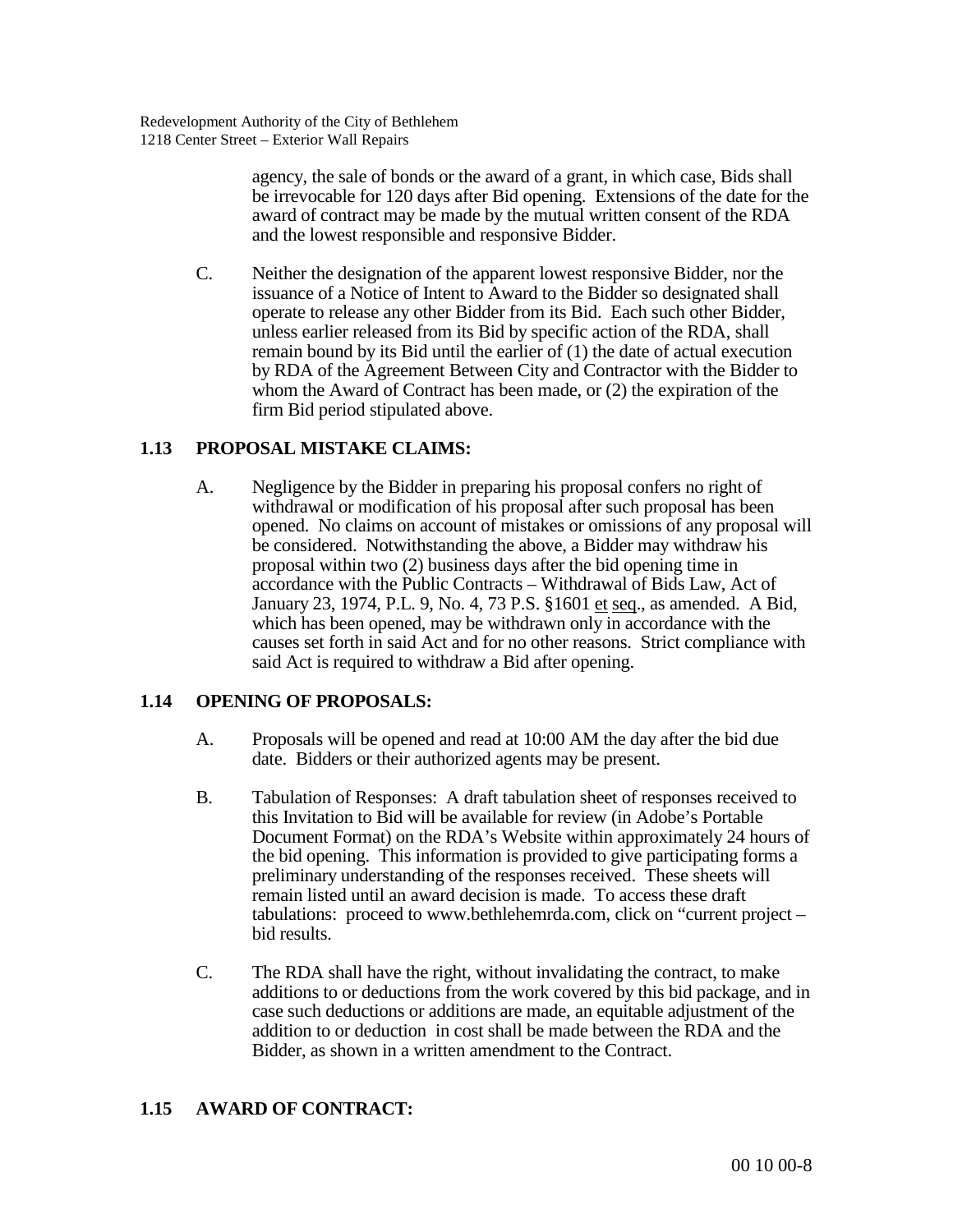- A. The RDA reserves the right to reject any or all proposals, or any part thereof or items therein, and to waiver technicalities, as it may deem best to protect the interests of the RDA. If the RDA makes any award, it will be to the party declared by the RDA to be the lowest responsive and responsible Bidder.
- B. In awarding Bids, the City shall have sole discretion in determining the lowest responsive and responsible Bidder and shall have the right to take into consideration the following factors, in addition to price:
	- 1. The character, integrity, reputation and judgment of the Bidder.
	- 2. The previous and existing compliance of the Bidder with the requirements of similar installations.
	- 3. The ability, capacity, experience and skill of the Bidder to perform the Contract.
- C. The RDA shall have the right to accept Alternates in any order or combination, and to determine the low Bidder on the basis of the sum of the Base Bid and Alternates accepted.

# **1.16 IRREGULAR PROPOSALS:**

A. Proposals indicating a qualification of the Bid, conditions or uninvited alternate Bids or which contain alteration of the form request for a proposal, or additions or deductions not called for may be rejected. Bids containing minor irregularities or informalities, not relating to price, time, or changes affecting the quality of work, may be rejected at RDA's sole discretion. The RDA reserves the right to waive any such informalities or irregularities.

# **1.17 QUALIFICATIONS OF BIDDERS:**

- A. If any award is made by the RDA, it will be to the party declared by the RDA to be the lowest responsible Bidder by notice of intent to award. Award of Contract will be based upon the base bid and any of the accepted alternates prices. In determining the lowest responsible Bidder, the RDA will consider the Bidder's integrity, efficiency, experience, promptness, current work load, financial capability, performance on recent projects, references from RDA's and Engineers, potential list of subcontractors, project superintendent, itemized and detailed list of project schedule of values and any other information that the RDAy deems necessary and ability to successfully and timely complete the project. The RDA will scrutinize the Bidder's information for full disclosure before a bid is awarded. The Bidder must demonstrate competency and provide any or all of the above information requested within  $\bar{5}$  days of request. If the Bidder does not submit all of the information requested and or in the format requested within 5 days, the bid will be determined to be non-responsive and invalid.
- B. The RDA may make such investigation as is deemed necessary to determine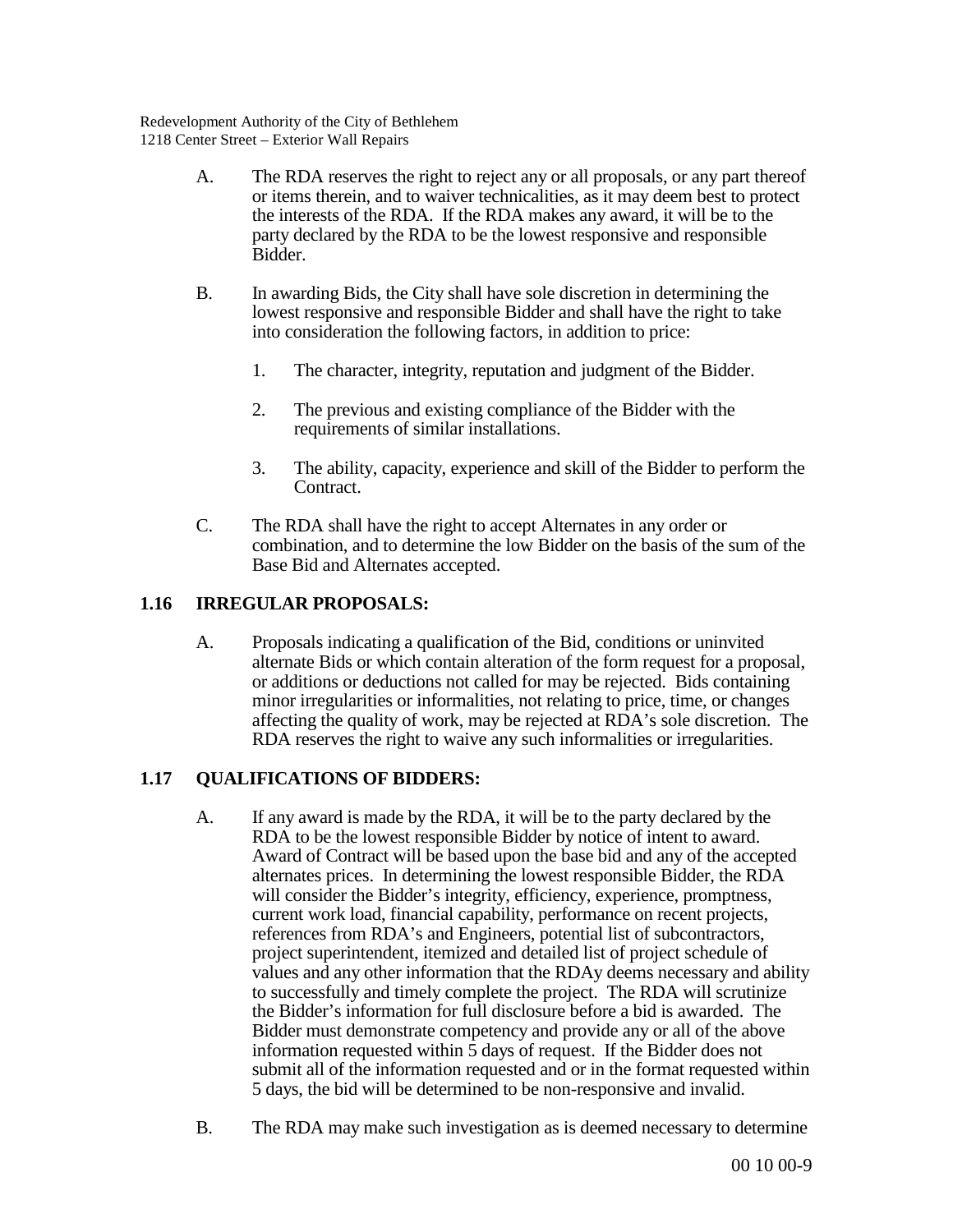the ability of the Bidder to perform the work according to the requirements of the contract Documents. The Bidder shall furnish to the RDA all such information and data for this purpose as the RDA may request. The RDA reserves the right to reject any Bid if by the evidence submitted, or as the result of investigation, such Bidder fails to satisfy the City that the Bidder is properly qualified to carry out the obligations of the Contract.

C. This project has a critical project schedule, therefore in addition to all of the above requirements, the RDA will specifically be looking at Bidder's ability to meet, staff and manage the entire project including project schedules and their track record in making claims for additional compensation regarding project schedules and completion. Any Bidder determined to have construction projects where they have not properly managed or staffed the project and/or made claims regarding project schedule and staffing issues will result in the RDA's ability to reject such bid.

# **1.18 EXECUTION OF CONTRACTS AND BONDS:**

- A. The RDA will notify the lowest responsive and responsible Bidder of the RDA's intent to accept his proposal and to make a formal award of contract to him by the Notice of Intent to Award. After receipt of the Notice of Award from the RDA, the Engineer will provide the Agreement to be signed by the successful Bidder. Within ten (10) days of receipt of the Notice of Intent to Award, the successful Bidder shall furnish (1) a Performance Bond and a Payment Bond in the forms provided in the Bidding Documents, each in the amount of one hundred percent (100%) of the contract sum; (2) Certificates of Insurance as required pursuant to Article 5 of the General Conditions of Contract; and (3) the signed Agreement. The Bonds, Insurance Certificates and Agreement shall be submitted to the Engineer's office within the required time period.
- B. The Attorney-in-Fact who executes the Payment and Performance Bonds on behalf of the surety shall affix to the bonds a certified and current copy of its Power of Attorney, authorizing said Attorney-in-Fact to act on behalf of the surety. The Power of Attorney must be dated the same day as the bonds and both the bonds and Power of Attorney shall have affixed the raised corporate seal of the surety.
- C. After approval of bonds and insurance, the RDA will sign and date the Agreement. The RDA shall return to the successful Bidder one (1) copy of the dated, executed Agreement within thirty (30) days of the Notice of Intent To Award, unless the time of issuance of such Agreement shall be extended by mutual written agreement of the RDA and successful Bidder or pursuant to Subparagraph 18 below.

# **1.19 FAILURE TO EXECUTE CONTRACT:**

A. Failure of the Bidder to whom Notice of Intent to Award has been given to deliver appropriate Payment and Performance Bonds, Certificates of Insurance, or execute the Agreement within the time specified, shall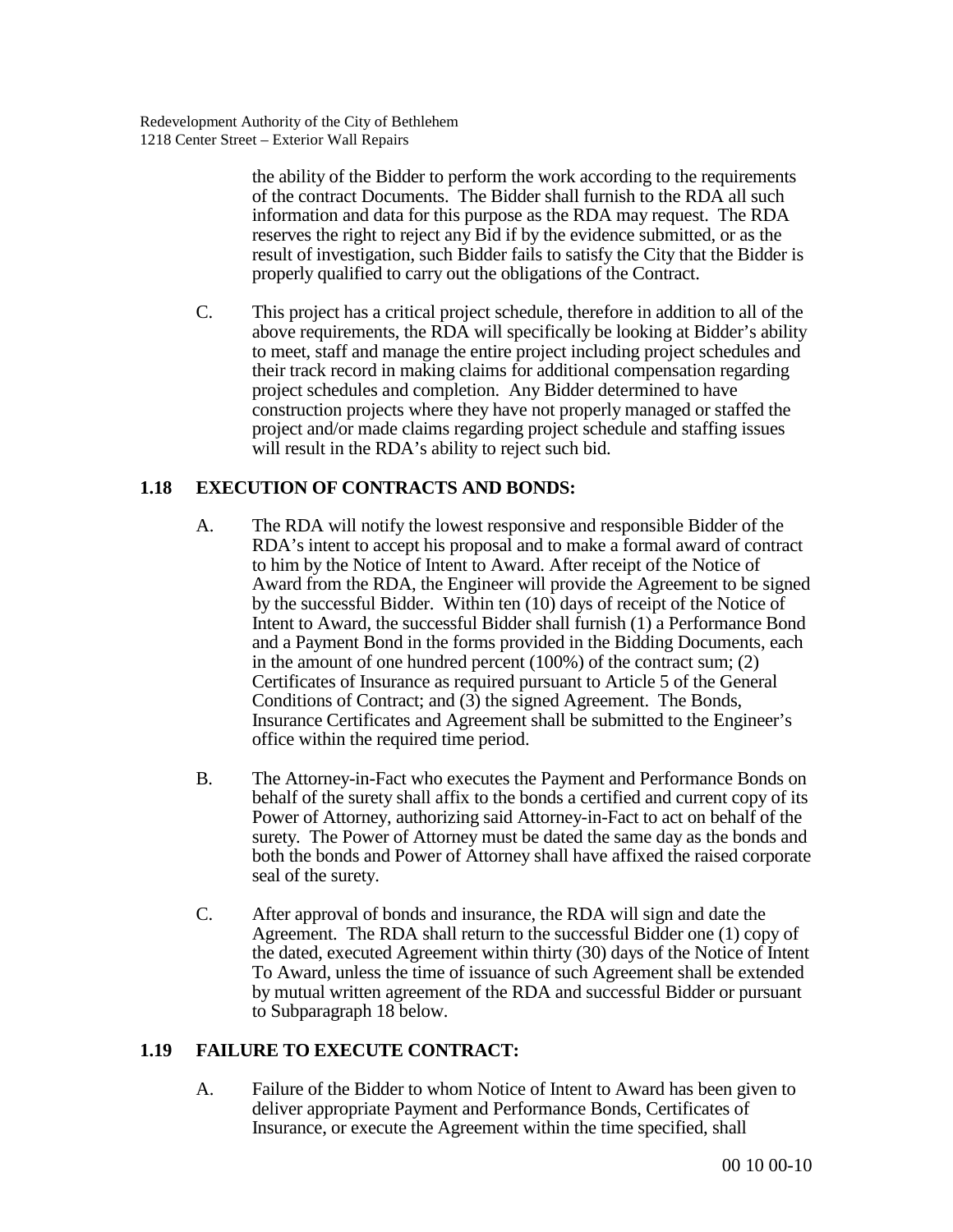> constitute a default by such Bidder and the RDA may, at its sole discretion, award the contract to the next lowest responsive and responsible Bidder or re-advertise for Bids, and the defaulting Bidder shall pay to the RDA the difference between the amounts of his Bid and any higher amount for which the RDA may contract for the required work plus any advertising, consulting legal or other expenses incurred by reason of the default. The bid Security of such defaulting Bidder shall be applied on account of said damages, an if the amount of said damages exceeds the amount of the bid Security, the defaulting Bidder shall pay to the RDA the full amount of the excess. The RDA may, in its sole discretion ,extend the time period for submission of the above items, upon request of Bidder. Such request of Bidder, if accepted by RDA in writing, shall constitute a mutual agreement to extend the date for issuance of the Agreement to the date stipulated in such written agreement, or if no date is stipulated, until twenty  $(20)$  business days after the submission to the RDA of the properly executed Agreement and all require documents in proper form as required by the Contract Documents.

## **1.20 PROJECT COMPLETION:**

- A. Each proposal shall be based on project completion within time limits indicated on the Phasing Drawing, Specifications or Form of Proposal.
- B. Bidder must agree to commence work on or before a date to be specified in a written "Notice To Proceed" written by the RDA or contained within the Agreement and to fully complete the Project within the time specified.

## **1.21 LIQUIDATED DAMAGES:**

A. Completion of work and punchlist is subject to liquidated damages as specified in General Conditions. Changes to the Standard Form, and Supplementary General Conditions.

## **1.22 GOVERNMENT REQUIREMENTS:**

- A. Bids shall be submitted on the basis of full and total compliance with all Federal and State laws, regulations, statues and requirements pertaining to this Project. Bidder shall refer to the General Conditions, Changes to Standard Form, and Supplementary General Conditions for additional requirements.
- B. Bidder shall contact prior to bidding, the local municipality having jurisdiction and ascertain the building codes, permits, fees, and regulations pertaining to this Project. It is the responsibility of the Bidder to determine what local ordinances, if any, will affect his work. He should check for any county, RDA, borough, or township rules and regulations applicable to the area in which the project is being constructed and, in addition, for any rules or regulations of other organizations having jurisdiction such as planning commissions industries or utility companies. Any costs of compliance with local controls shall be included in the prices bid, even though requirements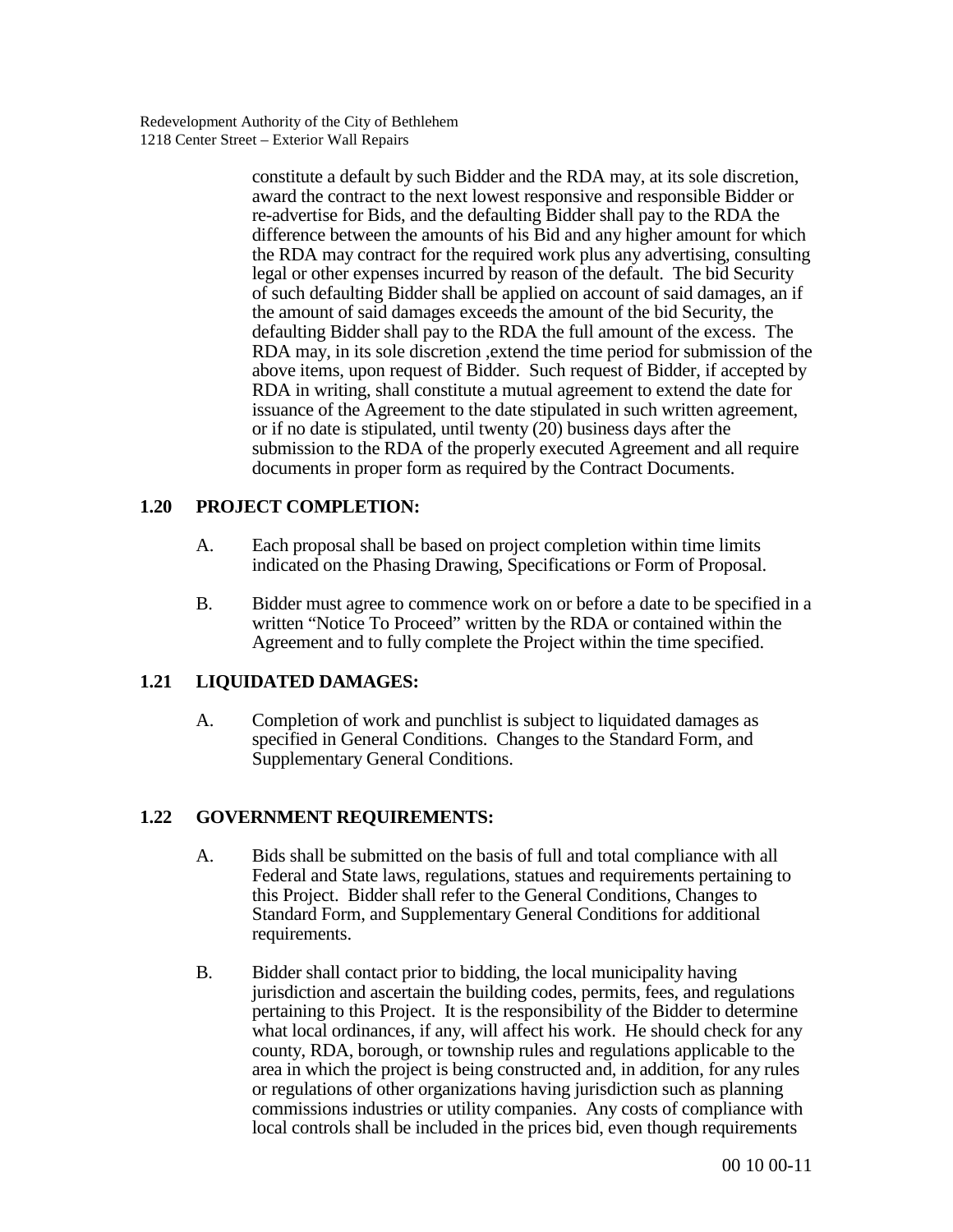of such local controlling agencies are not listed herein.

# **1.23 CASH ALLOWANCES:**

A. Case allowances are prohibited and are not included in the Bidding Documents.

## **1.24 TAXES:**

- A. Contractor shall be responsible for and shall pay all applicable sales, use, excise or other taxes required by law on all materials, tools, apparatus, equipment, fixtures, services, incidentals or otherwise which may be purchased or used in connection with the Work or portions thereof. The Bid shall be made in accordance with such laws and shall include all applicable taxes in the Bid amount.
- B. Notwithstanding the foregoing, however, RDA is exempt (excluded) from sales and/or tax in Pennsylvania on certain transactions. Contractor and all subcontractors shall comply with the requirements in the General Conditions pertaining to accounting records and assignment.

## **1.25 PRE-BID MEETING:**

- A. For the benefit of all Contractors, a pre-bid meeting will be held on date indicated in the Invitation to Bidders. Attendance by all interested Bidders is required. The meeting will be held at the location indicated in the Invitation to Bidders. Non attendees will not be permitted to bid.
- B. Questions from this meeting requiring modifications of Bidding Documents will be issued in the form of an addendum. Bidders may rely only on written answers to questions raised at pre-bid meeting as included in an Addendum.

## **1.26 SITE INSPECTION:**

A. Site visit will occur after the mandatory pre-bid meeting.

# **1.27 HUMAN RELATIONS ACT**

A. The provisions of the Pennsylvania Human Relations Act 222 of October 27, 1955 (P.L. 744 (43 P.S. Section 951, et. Seq.) of the Commonwealth of Pennsylvania, prohibit discrimination because of race, color, religions creed, ancestry, age, sex national origin, handicap or disability, by employers, employment agencies, labor organizations, contractors and others. The Contractor and subcontractors shall agree to comply with the provisions of this Act as amended and that is made part of this Project Manual. Your attention is directed to the language of the Commonwealth's nondiscrimination clause, in 16 PA Code 549.101.

## **1.28 PENNSYLVANIA PREVAILING WAGE RATES**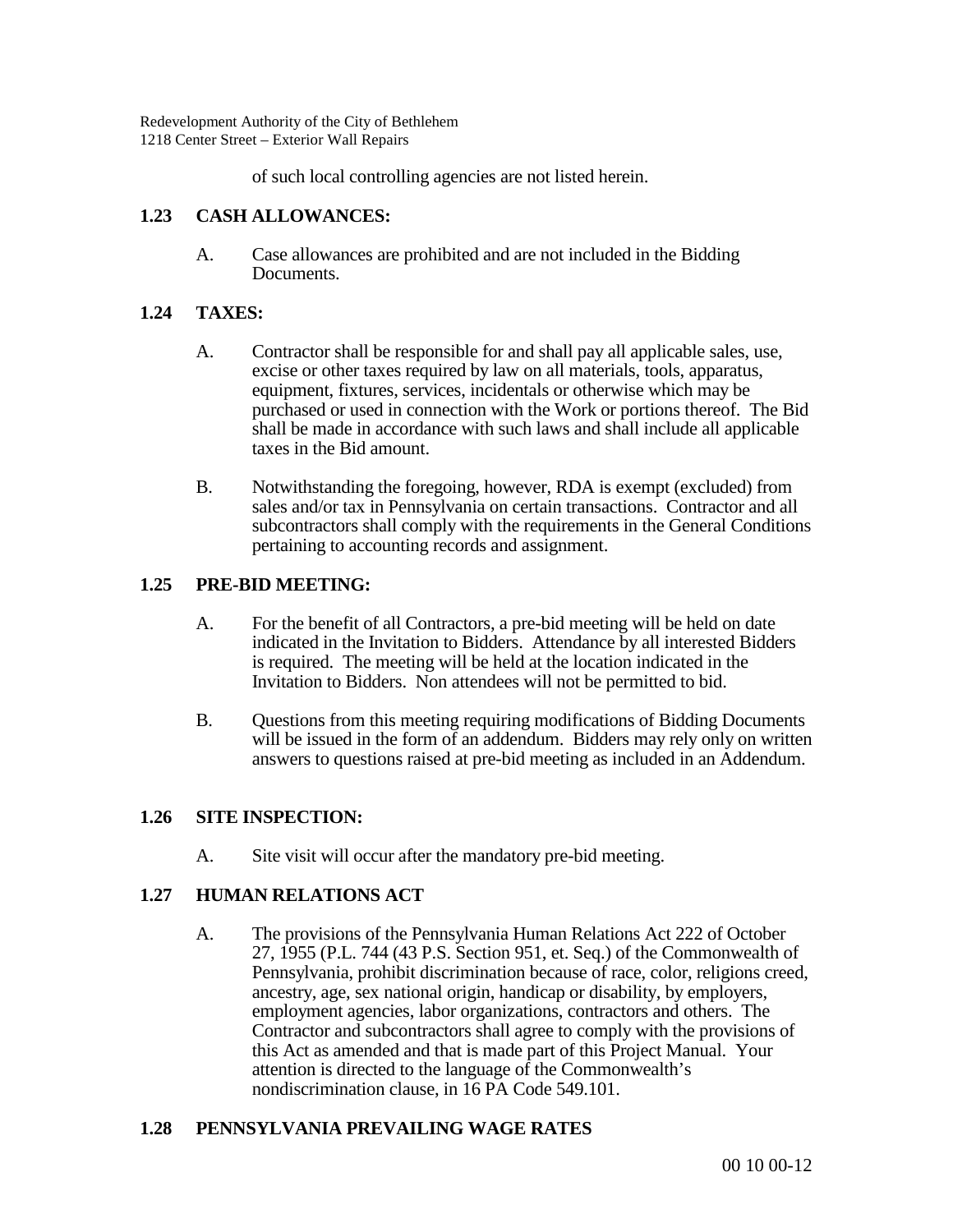- A. Act No. 442 of 1961, P.L. 987, amended by Act 342 of 1963, P.L. 653: This regulation and the general prevailing minimum wage rates, as determined by the Secretary of Labor and Industry which shall be paid for each craft or classification of all workers needed to perform the contract during the anticipated term therefore in the locality in which public work is performed, are made part of this Project Manual.
- B. The Contract with the Contractor is subject to the provisions, duties, obligations, remedies, and penalties of the Pennsylvania Prevailing Wage Act, 43 P.S. § 165-1 et seq., which is incorporated herein by reference as if fully set forth herein. The general prevailing minimum wage rates, as determined by the Secretary of Labor and Industry, shall be paid for each craft or classification of all workers needed to perform this Contract during the term hereof for the locality in which the work is to be performed.

### **1.29 PERMITS:**

A. Contractor is responsible for obtaining and paying for all necessary permits and licenses for execution and completion.

### **1.30 PROJECT QUESTIONS:**

A. Any questions shall be directed to:

Barry A. Cohen, P.E. Base Engineering Inc. 1010 North Quebec Street Allentown, PA 18109 (P) 610-437-0978 (F) 610-432-3800

### **- END OF SECTION 00 10 00 -**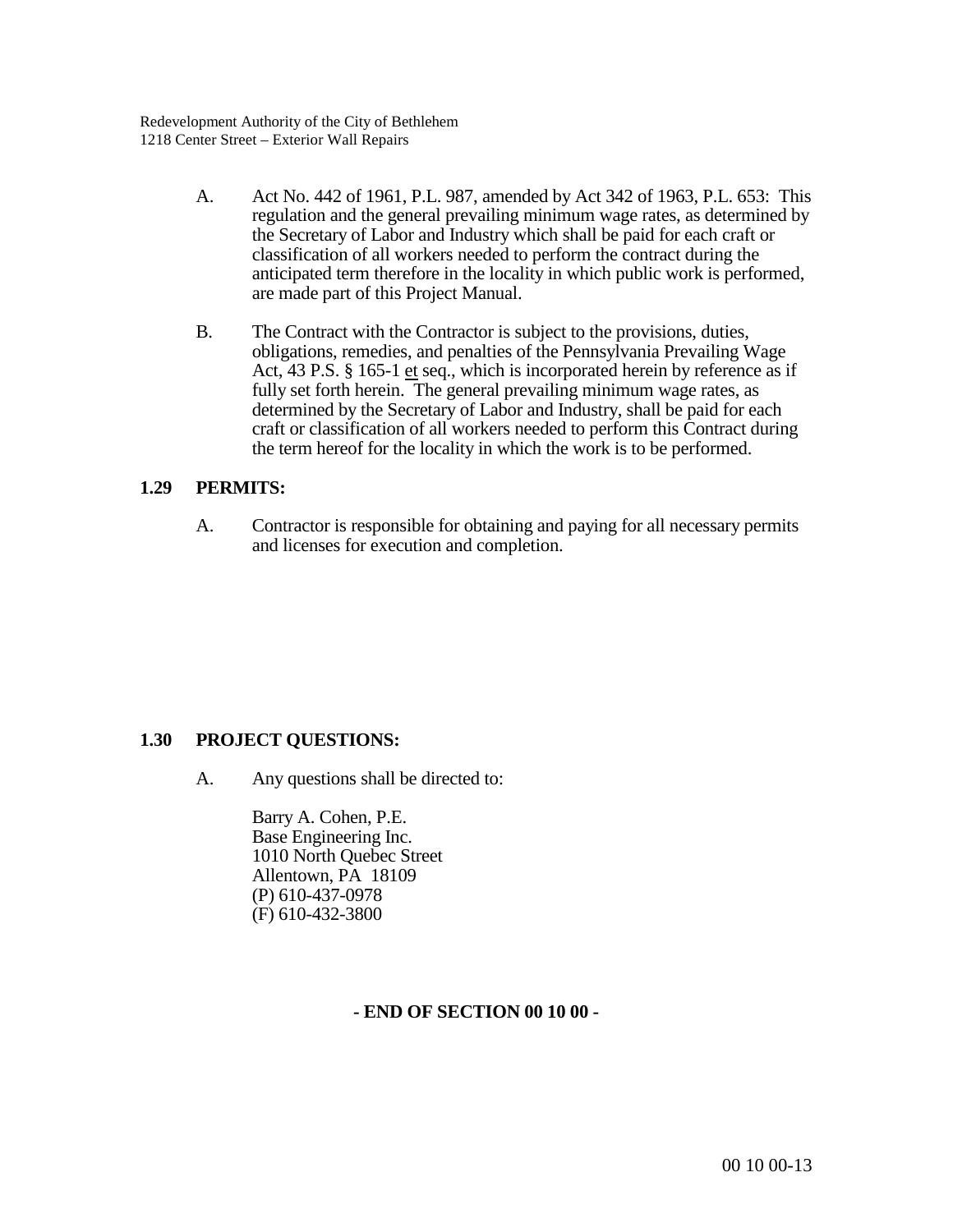### **Section 00 11 16 - Invitation to Bid**

PROJECT Exterior Bearing Wall Removal and Replacement 1218 Center St – Bethlehem PA

> CLIENT Redevelopment Authority of The City of Bethlehem 10 E Church St Bethlehem PA 18018

### ENGINEER

BASE Engineering Inc. 1010 N. Quebec Street Allentown, Pa. 18109-1607 Phone: (610) 437-0978

The Redevelopment Authority of the City of Bethlehem will receive bids up to and including Friday, June 3, 2022, at 2:00 PM at the RDA office, Bethlehem City Hall., 10 East Church Street Bethlehem, PA 18018, regarding Exterior Wall Removal and Replacement at 1218 Center Street, Bethlehem, PA. The Bidding Documents must be obtained from the Bethlehem Redevelopment Authority, at Bethlehem City Hall (610-865-7055).

One Bid shall be received for the General Contractor, who shall coordinate all of the work as detailed in the specifications. Unit price bids are also required.

A mandatory pre-bid meeting will be held on Friday, May 20, 2022, at 2:00 PM, at the property at 1218 Center Street, Bethlehem, PA. All bidders must attend the scheduled pre-bid meeting, which is a prerequisite to bidding. Copies of the documents may be obtained on-line at the RDA web site [www.bethlehemrda.com.](http://www.bethlehemrda.com/) Documents **MUST** be secured directly from the RDA for the Bidder to be considered as a qualified bidder.

The complete Bid Package must be submitted in triplicate on the prescribed forms provided and in accordance with the Instructions to Bidders. No Bidder may withdraw his Bid within sixty (60) days after the actual date of the opening thereof.

Sealed bids, bearing the name of the bidder and category of the bid clearly noted on the envelope shall include a certified check, bank cashier's check, or a Bid Bond payable to, or shall name the obligee, "The City of Bethlehem" in the amount of ten percent (10%) of the Bid.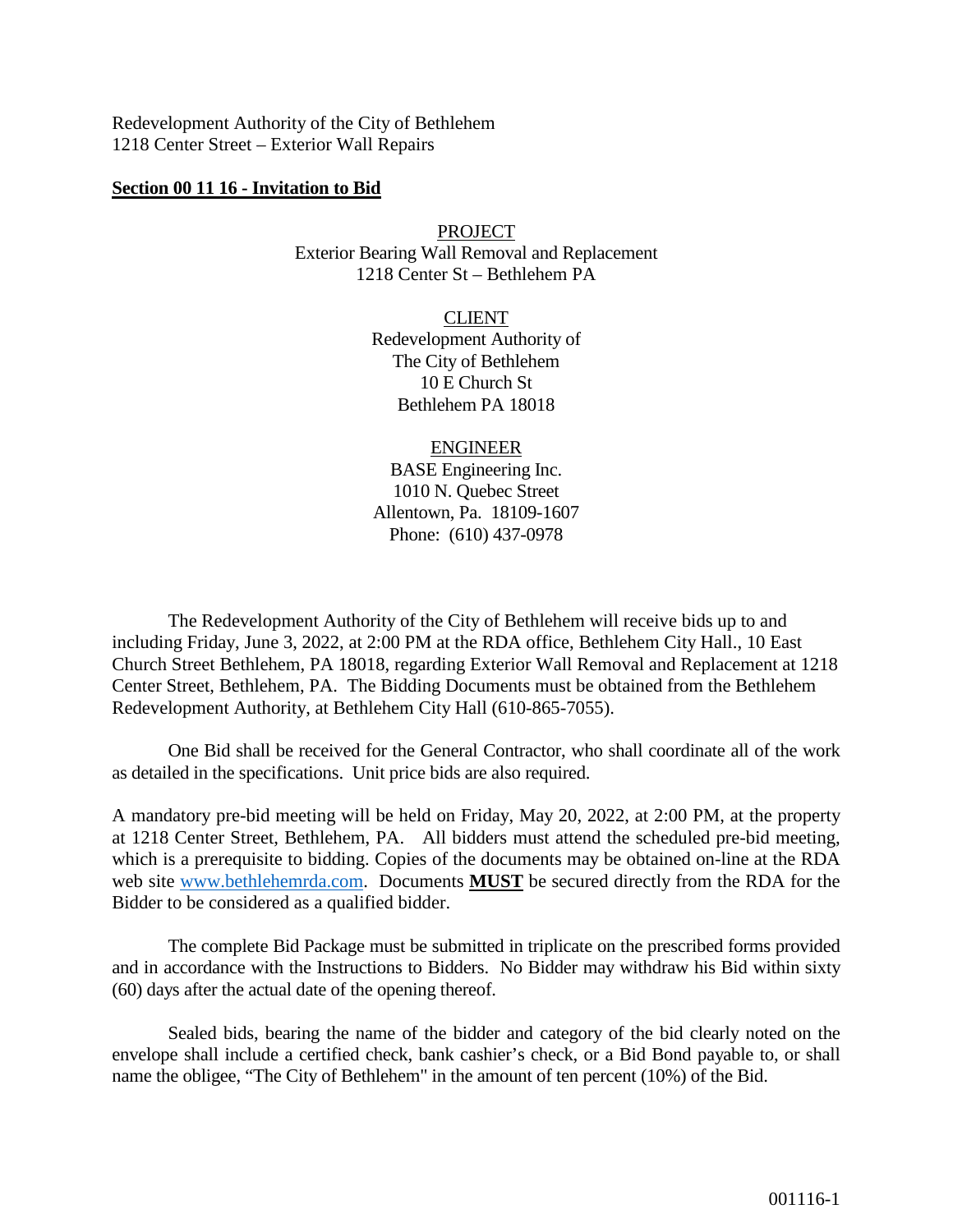The RDA will receive Bids until 4:00 PM PREVAILING TIME on Friday, June 3, 2022, at City of Bethlehem Administration Building. Bids received after this time will not be accepted. Bids will be opened publicly at 10:00 AM, Monday June 6, 2022, in the RDA Administration Office.

Notice is given that the project for which these construction bids are being solicited is a project constituting a "public work" under the Pennsylvania Wage Act of August 15, 1961, P.L. 987, as found at 43 P.S. Sect. 165-1 et seq., as amended, and is subject to the requirements of the Pennsylvania Prevailing Wage Act, and any rules and regulations promulgated thereunder. All contractors and subcontractors performing work on this public work project must comply with the Pennsylvania Prevailing Wage Act, and any and all other statutes and regulations whether federal, state or local, applicable to this project. The appropriate prevailing minimum wage rates as promulgated under provisions of said Act and as determined by the Secretary of the Department of Labor and Industry and is attached hereto and made a part hereof.

The RDA reserve the right to reject any and all Bids, to select any item from any Bid, to reserve a period of sixty (60) days from the date of opening of Bids to award contract and to waive any technicalities in the best interest of the School District.

# **- END OF SECTION 00 11 16 -**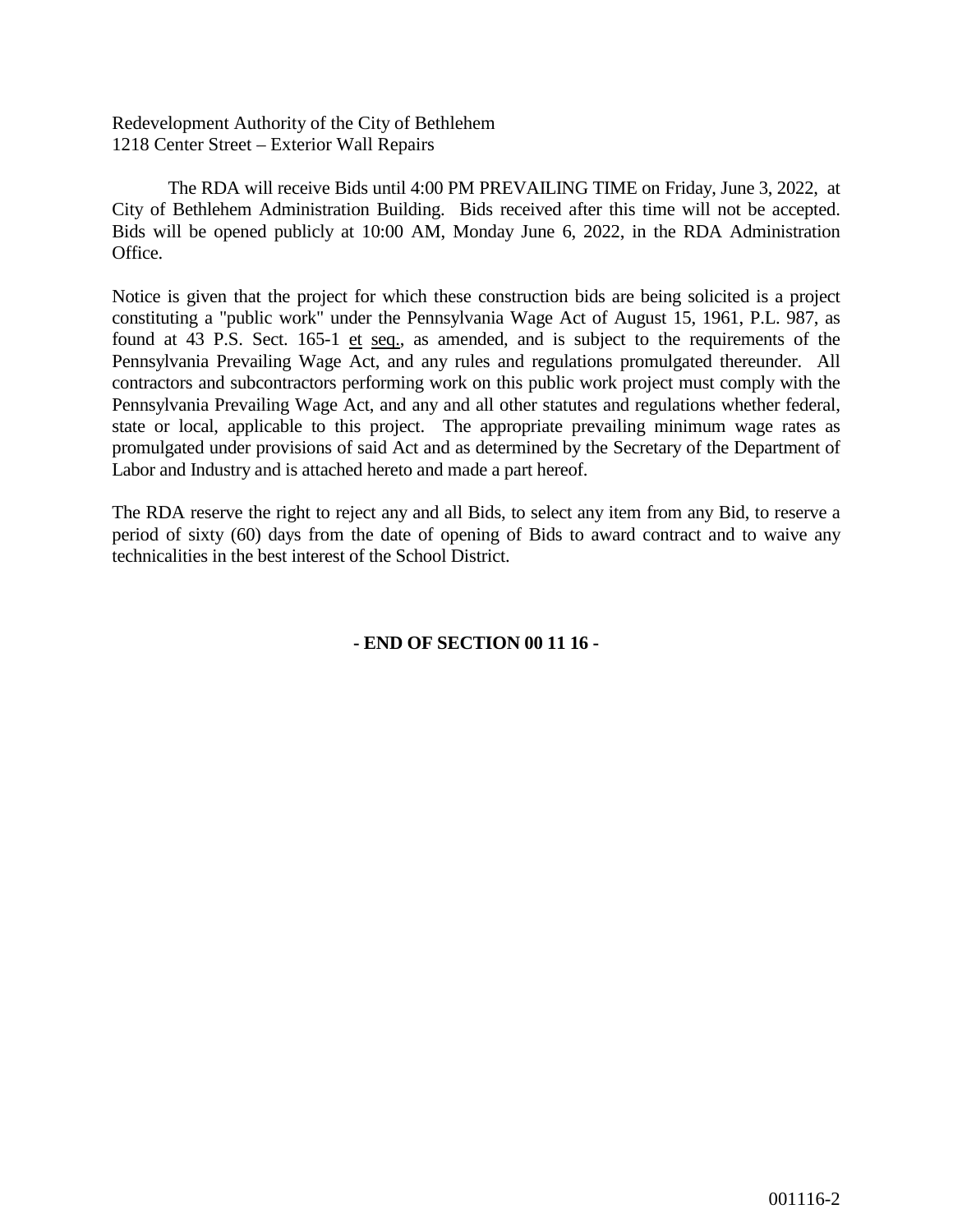## **SECTION 00 41 00 - BID FORM**

| <b>PROJECT:</b>  | <b>Exterior Wall Repair/Reconstruction</b><br>1218 Center St – Bethlehem PA<br>Engineer's Job Number 2022-034 |
|------------------|---------------------------------------------------------------------------------------------------------------|
| <b>BID TO:</b>   | Redevelopment Authority of The City of Bethlehem<br>10 E Church St<br>Bethlehem, Pennsylvania, 18018          |
| <b>BID FROM:</b> | General Contractor:                                                                                           |

1. **The undersigned BIDDER** proposes and agrees, if this Bid is accepted, to enter into an agreement with RDA in the form included in the Contract Documents for the Contract Price and within the Contract Time indicated in this Bid and in accordance with the other terms and conditions of the Contract Documents.

DATE:

- 2. **BIDDER** accepts all of the terms and conditions of the Advertisement or Invitation to Bid and Instructions to Bidders, including without limitation those dealing with the disposition of Bid security. This Bid will remain subject to acceptance for sixty (60) days after the day of Bid opening.
- 3. **In submitting this Bid, BIDDER** represents, as more fully set forth in the Agreement, that:
	- a) **BIDDER** has examined copies of all the Bidding Documents and the following Addenda (receipt of all which is hereby acknowledged):

Addendum No. 1 dated

Addendum No. 2 dated \_\_\_\_\_\_\_\_\_\_\_\_\_\_\_\_\_\_

- b) **BIDDER** has familiarized itself with the nature and extent of the Contract Documents, Work, site, locality, and all local conditions and Laws and Regulations that in any manner may affect cost, progress, performance or furnishing of the Work.
- c) **BIDDER** has obtained and carefully studied (or assumes responsibility for obtaining and carefully studying) all examinations, investigations, explorations, tests, and studies which pertain to the subsurface or physical conditions at the site or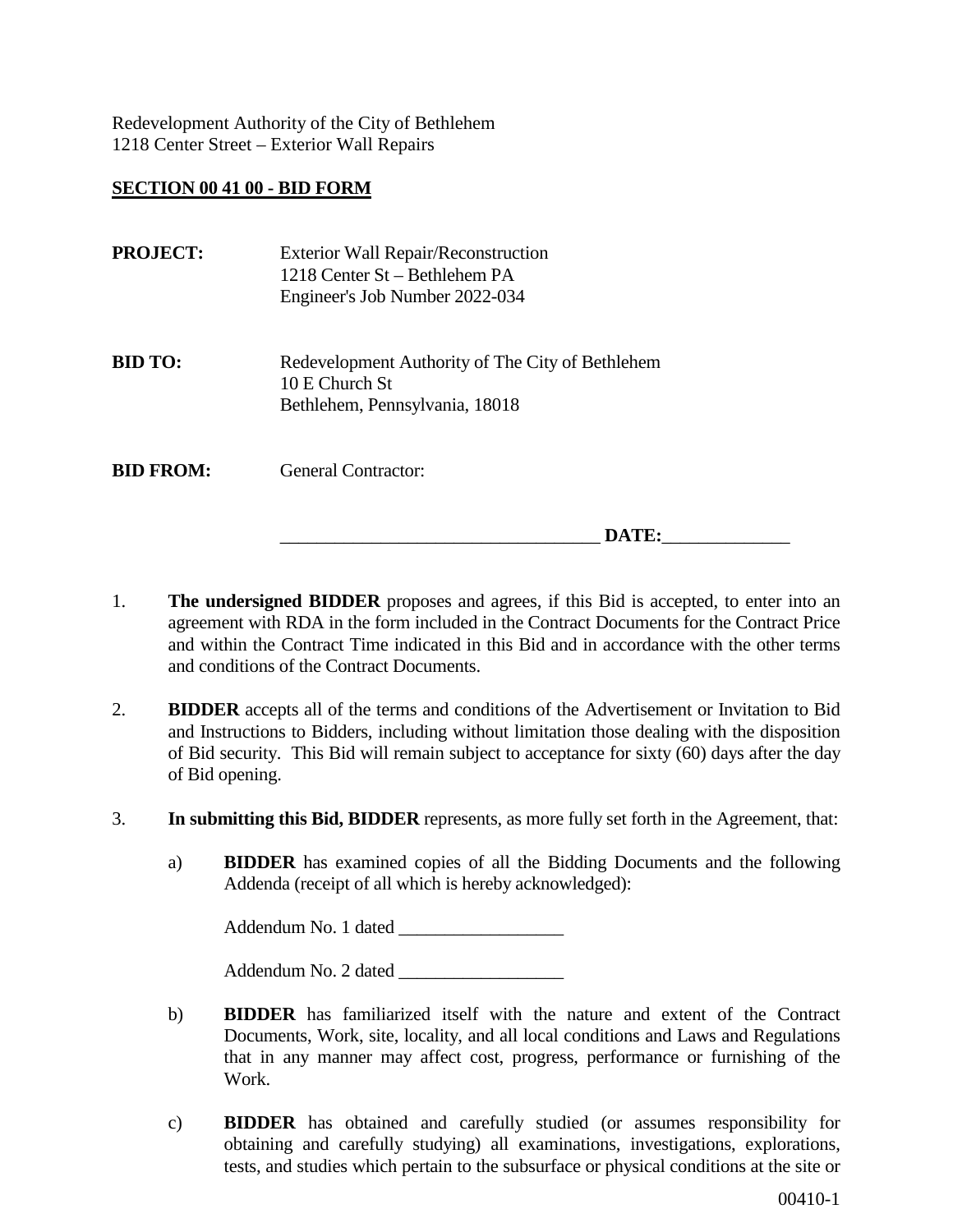Redevelopment Authority of the City of Bethlehem

1218 Center Street – Exterior Wall Repairs

otherwise may affect the cost, progress, performance or furnishing of the Work as BIDDER considers necessary for the performance or furnishing of the Work at the Contract Price, within the Contract Time and in accordance with the other terms and conditions of the Contract Documents, and no additional examination, investigations, explorations, tests, reports, or similar information or data are or will be required by BIDDER for such purposes.

- d) **BIDDER** has reviewed and checked all information and data shown or indicated on the Contract Documents with respect to existing Underground facilities at or contiguous to the sire and assumes responsibility for the accurate location of said Underground Facilities. No additional examinations, investigations, explorations, tests, reports or similar information or data with respect of said Underground Facilities are or will be required by BIDDER in order to furnish the Work at the Contract Price, within the Contract Time, and in accordance with the other terms and conditions of the Contract Documents.
- e) **BIDDER** has given ENGINEER written notice of all conflicts, errors or discrepancies that it has discovered in the Contract Documents and the written resolution thereof by the ENGINEER is acceptable to BIDDER.

# **BASE BID**

BIDDER WILL COMPLETE ALL WORK LISTED IN THE PROJECT BID DOCUMENTS. THE BASE BID WORK INCLUDES THE FOLLOWING:

- Removal of the existing exterior multi-wythe brick wall on the south façade of the home, and its replacement with a new wood stud wall with vinyl siding. Replace all existing windows and utilities in kind.
- Remove/dispose of existing debris from previous wall collapse.
- 4. **BIDDER** agrees to furnish all labor, materials, tools, equipment, transportation, all applicable taxes, things, and other facilities, and to perform all Work, for the said construction at the **LUMP SUM PRICE** of: (Fill in the appropriate spaces.)

|            | (words) |          | <b>DOLLARS</b> |
|------------|---------|----------|----------------|
| <b>AND</b> |         | CENTS \$ | (figures)      |

**NOTE:** The total lump sum price includes Bonds in Item 10 of this Bid Form.

**Notes** (Qualify Bid here if necessary)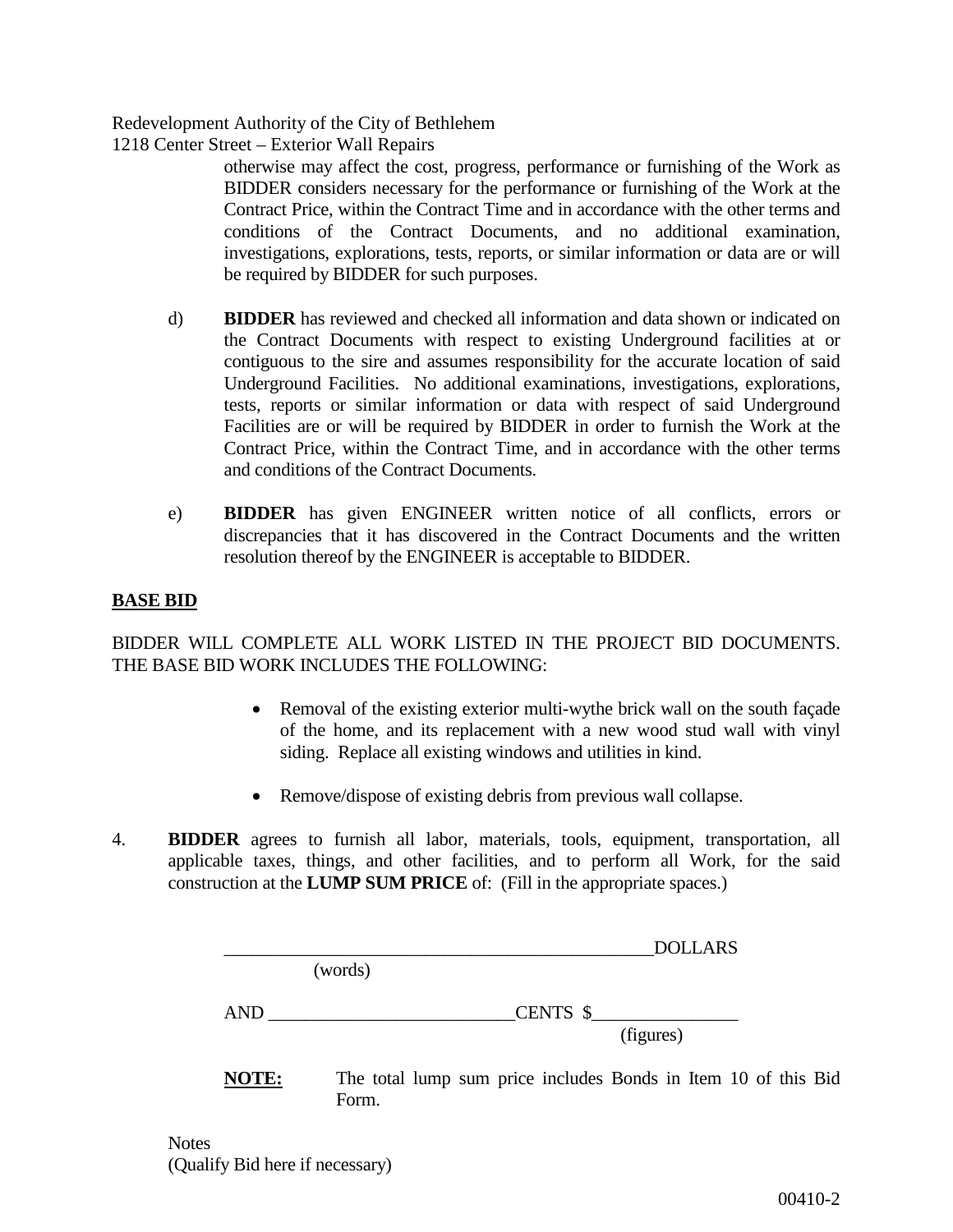6. **BIDDER** agrees that the Work:

a) Will be substantially completed and ready for final payment in accordance with paragraph 14.13 of the General Conditions on or before \_\_\_\_\_\_\_\_\_\_\_\_\_\_\_\_\_\_\_\_\_\_\_.

- 7. **BIDDER** accepts the provisions of the Agreement as to liquidated damages in the event of failure to complete the Work on time.
- 8. **BIDDER** agrees that within ten (10) days upon receipt of written notice of the acceptance of this bid, to execute the Agreement, in accordance with the bid as accepted, and to give the insurance documentation required.
- 9. **BIDDER** agrees that payment for all work called for in the Drawings and Specifications or required for proper completion of the work under this Contract and not specifically mentioned in the Drawings and Specifications will be considered as covered by the Lump Sum payments and no extra payments will be allowed thereafter.
- 10. **BIDDER** agrees to provide the following bonds:
	- a) A Performance Bond in the amount of one hundred percent (100%) of the contract amount for the faithful performance of the contract in accordance with the plans, specifications and conditions of the contract.

Amount (\$

b) A Payment Bond in the amount of one hundred percent (100%) of the contract amount for the protection of claimants supplying labor and materials in the prosecution of Work for this project.

Amount (\$

c) A Maintenance Bond in the amount of fifteen percent (15%) of the contract amount guaranteeing against defective workmanship and materials for a period of one (1) year from the date of substantial completion.

Amount (\$\_\_\_\_\_\_\_\_\_\_\_\_\_\_\_\_\_\_\_\_\_\_\_\_\_\_\_\_).

Each bond shall be executed by one or more reputable surety companies legally authorized to do business within the Commonwealth of Pennsylvania. Individual sureties are not acceptable.

- 11. **BIDDER** agrees to pay without reimbursement all Federal, State and Local Taxes including sales, consumer and use tax.
- 13. All extra Work must be approved, in writing, by the RDA and compensation agreed upon,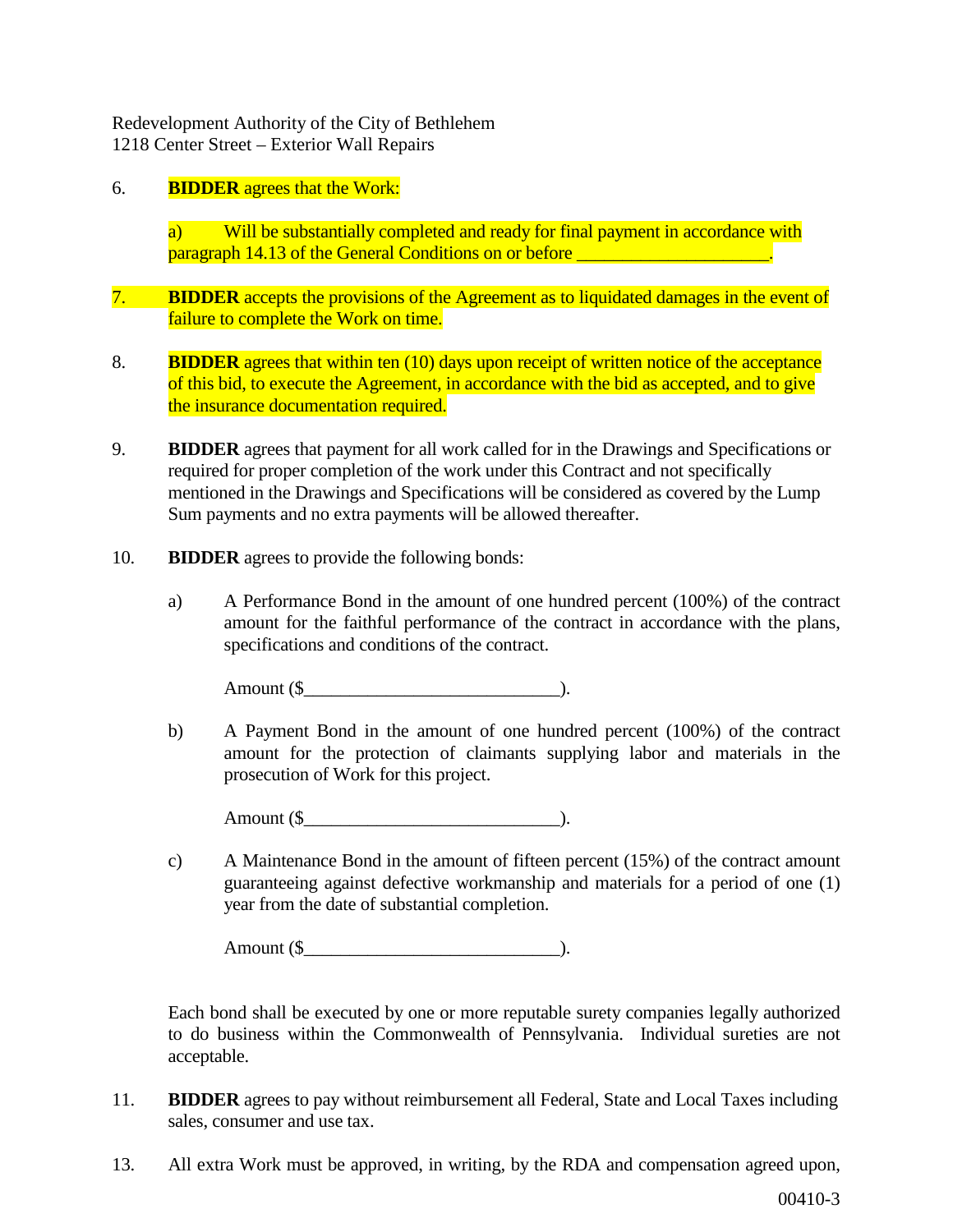Redevelopment Authority of the City of Bethlehem

1218 Center Street – Exterior Wall Repairs

in writing by the RDA before any Work is undertaken or any supplies or materials are purchased.

- 14. **BIDDER** represents that Minority Business Enterprises have been given maximum opportunity to participate in this contract and is prepared to document these efforts.
- 12. **BIDDER** must comply with the Pennsylvania Prevailing Wage Act, of August 15, 1961, P.L. 987, as amended, and shall provide with this Bid an executed affidavit.
- 13. **INDEMNITY AND HOLD HARMLESS:** The Contractor and all subcontractors shall indemnify and hold harmless the RDA and its employees to the fullest extent allowable by law from and against any loss, damage, claim, demand, cause of action, liability or expense including legal fees on account of damage to or loss of property and or injuries including death to all persons arising directly or indirectly out of the acts or omissions of the contractor in the performance of this contract regardless of whether the indemnified party was concurrently negligent.
- 14. **Communications** concerning this Bid shall be addressed to:

|               | Name                                                                                                                                                                                                                                 |  |
|---------------|--------------------------------------------------------------------------------------------------------------------------------------------------------------------------------------------------------------------------------------|--|
|               | Address and the contract of the contract of the contract of the contract of the contract of the contract of the contract of the contract of the contract of the contract of the contract of the contract of the contract of th       |  |
|               |                                                                                                                                                                                                                                      |  |
|               |                                                                                                                                                                                                                                      |  |
| If BIDDER is: |                                                                                                                                                                                                                                      |  |
| An Individual |                                                                                                                                                                                                                                      |  |
|               | $By$ (SEAL)<br>(Individual's Name)                                                                                                                                                                                                   |  |
|               | doing business as <u>contract the contract of the contract of the contract of the contract of the contract of the contract of the contract of the contract of the contract of the contract of the contract of the contract of th</u> |  |
|               | Business Address: 2008. [2016] The Manual Address: 2016. [2016] The Manual Address: 2016. [2016] The Manual Address: 2016. [2016] The Manual Address: 2016. [2016] The Manual Address: 2016. [2016] The Manual Address: 2016.        |  |
|               | Phone No.: Fax No.: Fax No.:                                                                                                                                                                                                         |  |
|               |                                                                                                                                                                                                                                      |  |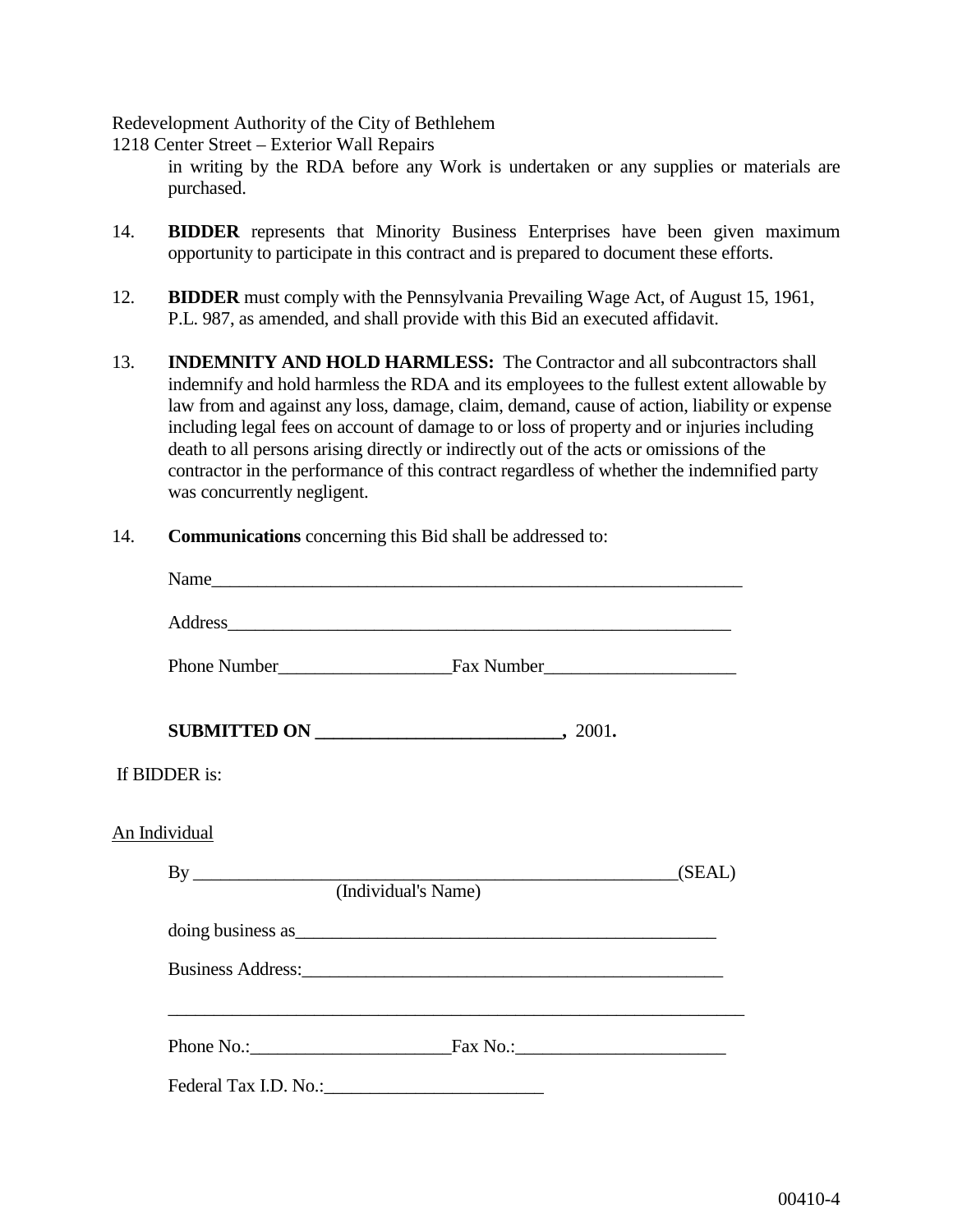A Partnership

| By               |                                                                                                                                                                                                                                | SEAL        |
|------------------|--------------------------------------------------------------------------------------------------------------------------------------------------------------------------------------------------------------------------------|-------------|
|                  | (Firm Name)                                                                                                                                                                                                                    |             |
|                  | (general partner)                                                                                                                                                                                                              |             |
|                  | Business Address: 2008. [1] All and the Material Address: 2008. [1] All and the Material Address: 2008. [1] All and the Material Address: 2008. [1] All and the Material Address: 2008. [1] All and the Material Address: 2008 |             |
|                  |                                                                                                                                                                                                                                |             |
|                  | Phone No.: Fax No.: Fax No.:                                                                                                                                                                                                   |             |
|                  |                                                                                                                                                                                                                                |             |
| A Corporation    |                                                                                                                                                                                                                                |             |
| By               |                                                                                                                                                                                                                                |             |
|                  | (Corporation Name)                                                                                                                                                                                                             |             |
|                  | (state of incorporation)                                                                                                                                                                                                       |             |
|                  |                                                                                                                                                                                                                                |             |
|                  |                                                                                                                                                                                                                                |             |
|                  | <u> 1989 - Johann Stoff, amerikansk politiker (d. 1989)</u><br>(title)                                                                                                                                                         |             |
| (Corporate Seal) |                                                                                                                                                                                                                                |             |
|                  | Attest and the state of the state of the state of the state of the state of the state of the state of the state of the state of the state of the state of the state of the state of the state of the state of the state of the |             |
|                  |                                                                                                                                                                                                                                | (secretary) |
|                  | Business Address: 2008. [19] All The Manual Address: 2008. [19] All The Manual Address: 2008. [19] All The Manual Address: 2008. [19] All The Manual Address: 2008. [19] All The Manual Address: 2008. [19] All The Manual Add |             |
|                  | Phone No.: Fax No.: Fax No.:                                                                                                                                                                                                   |             |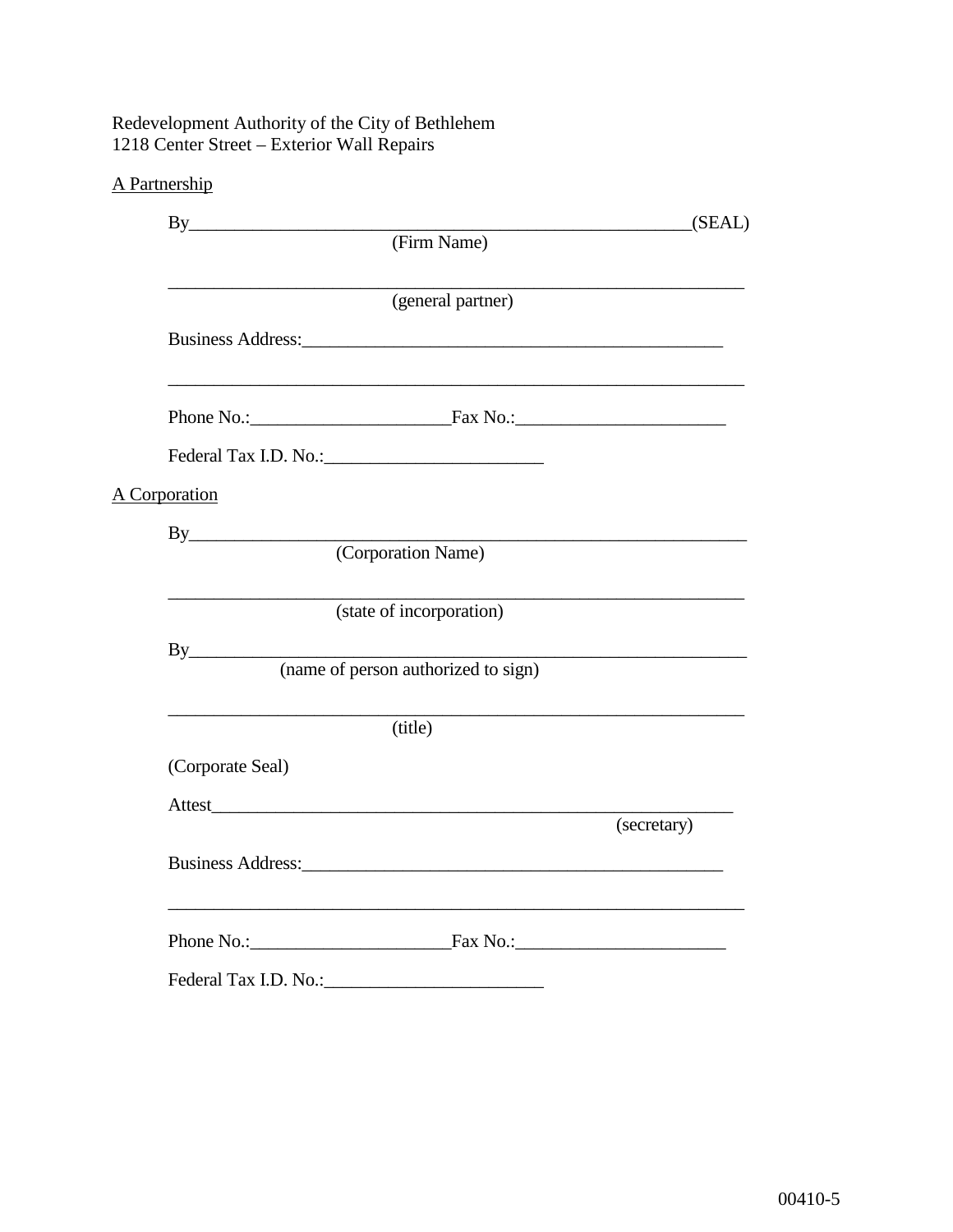# A Joint Venture

| By |                                          |  |
|----|------------------------------------------|--|
|    | (Name)                                   |  |
|    |                                          |  |
|    | (Address)                                |  |
|    |                                          |  |
|    |                                          |  |
|    | By                                       |  |
|    | (Name)                                   |  |
|    | (Address)                                |  |
|    | Phone Number <b>Example 1</b> Fax Number |  |
|    |                                          |  |
|    | - END OF SECTION 00 41 00 -              |  |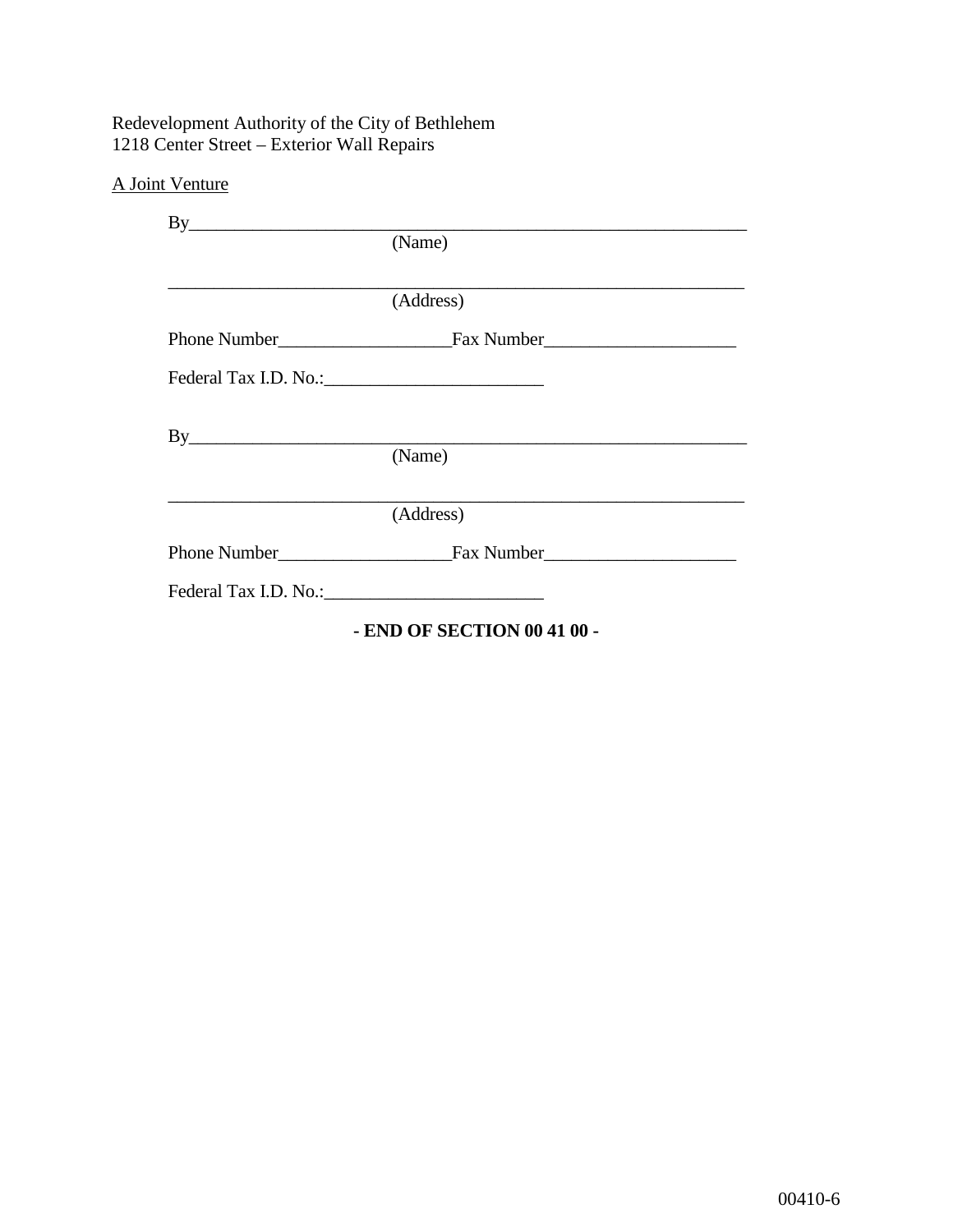# **Section 00 43 19 - EXPERIENCE RECORD**

Complete the following experience record and attach same to the Bid covering Work performed during the past five years.

|                                                                         | Date    | Date       |                             |
|-------------------------------------------------------------------------|---------|------------|-----------------------------|
| Name of Project                                                         | Started |            | Finished Amount of Contract |
|                                                                         |         |            |                             |
|                                                                         |         |            |                             |
|                                                                         |         |            |                             |
|                                                                         |         |            |                             |
|                                                                         |         |            |                             |
|                                                                         |         |            |                             |
|                                                                         |         |            |                             |
| (We are) (I am) presently working on the following projects:            |         |            |                             |
|                                                                         |         |            |                             |
|                                                                         |         |            |                             |
|                                                                         |         |            |                             |
|                                                                         |         |            |                             |
| Have you ever defaulted on a construction project?                      |         |            |                             |
|                                                                         |         |            |                             |
| If yes, give Name of Owner, Name of Bonding Company, and circumstances: |         |            |                             |
|                                                                         |         |            |                             |
|                                                                         |         |            |                             |
|                                                                         |         |            |                             |
|                                                                         |         |            |                             |
|                                                                         |         |            |                             |
|                                                                         |         |            |                             |
| By                                                                      |         | Contractor |                             |
|                                                                         |         |            |                             |
|                                                                         |         |            |                             |
|                                                                         |         |            |                             |
|                                                                         |         |            |                             |

NOTE: Failure to submit this Experience Record will be considered justification for rejection of the Bid.

**- END OF SECTION 00 43 19 -**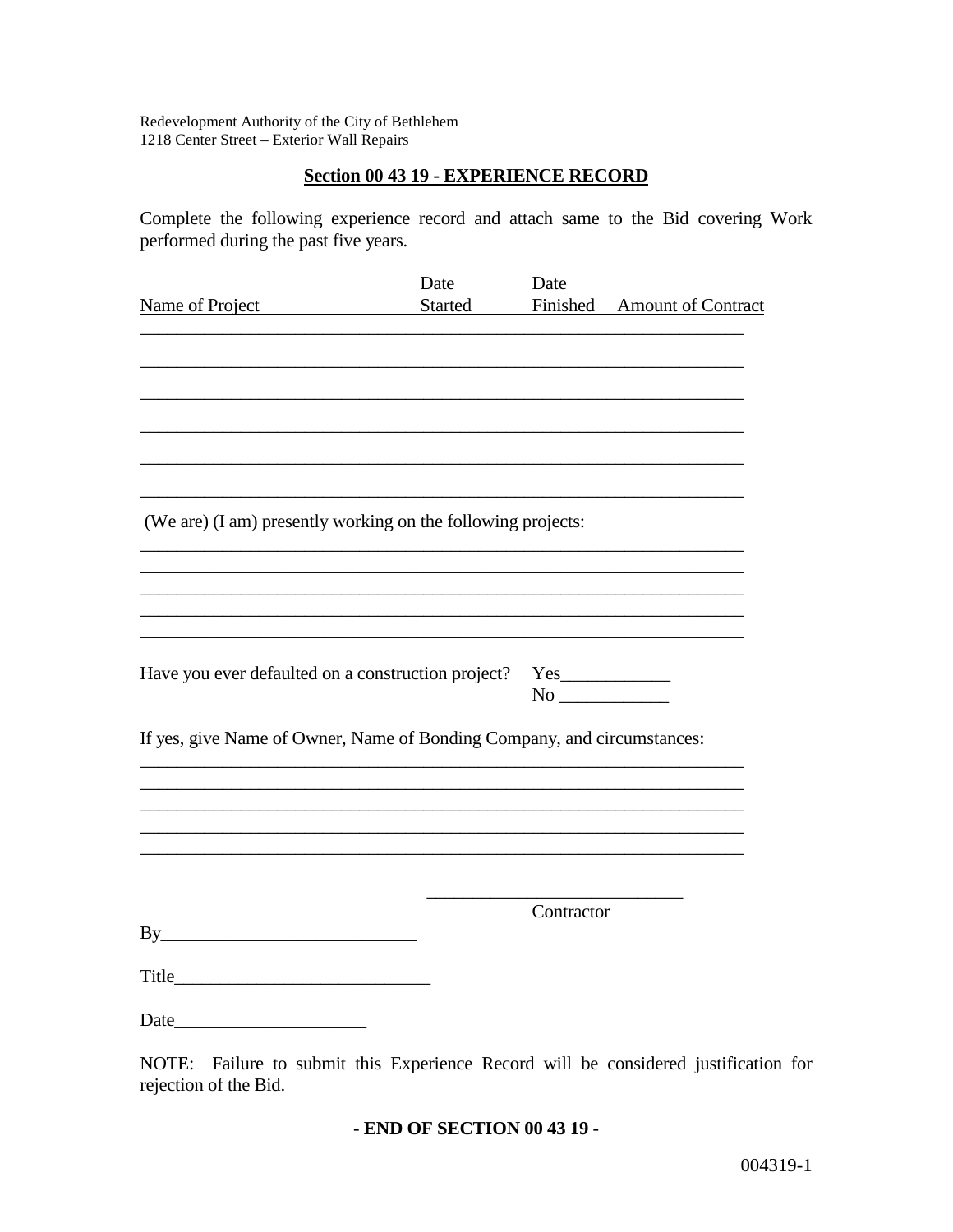# **Section 00 45 00 - PROJECT REFERENCES OF BIDDER**

Bidder's Name

Bidder must submit a minimum of three (3) project references including contact person and phone number, as well as a brief project description.

Reference #1

Reference #2

Reference #3 Title 

- END OF SECTION 00 45 00 -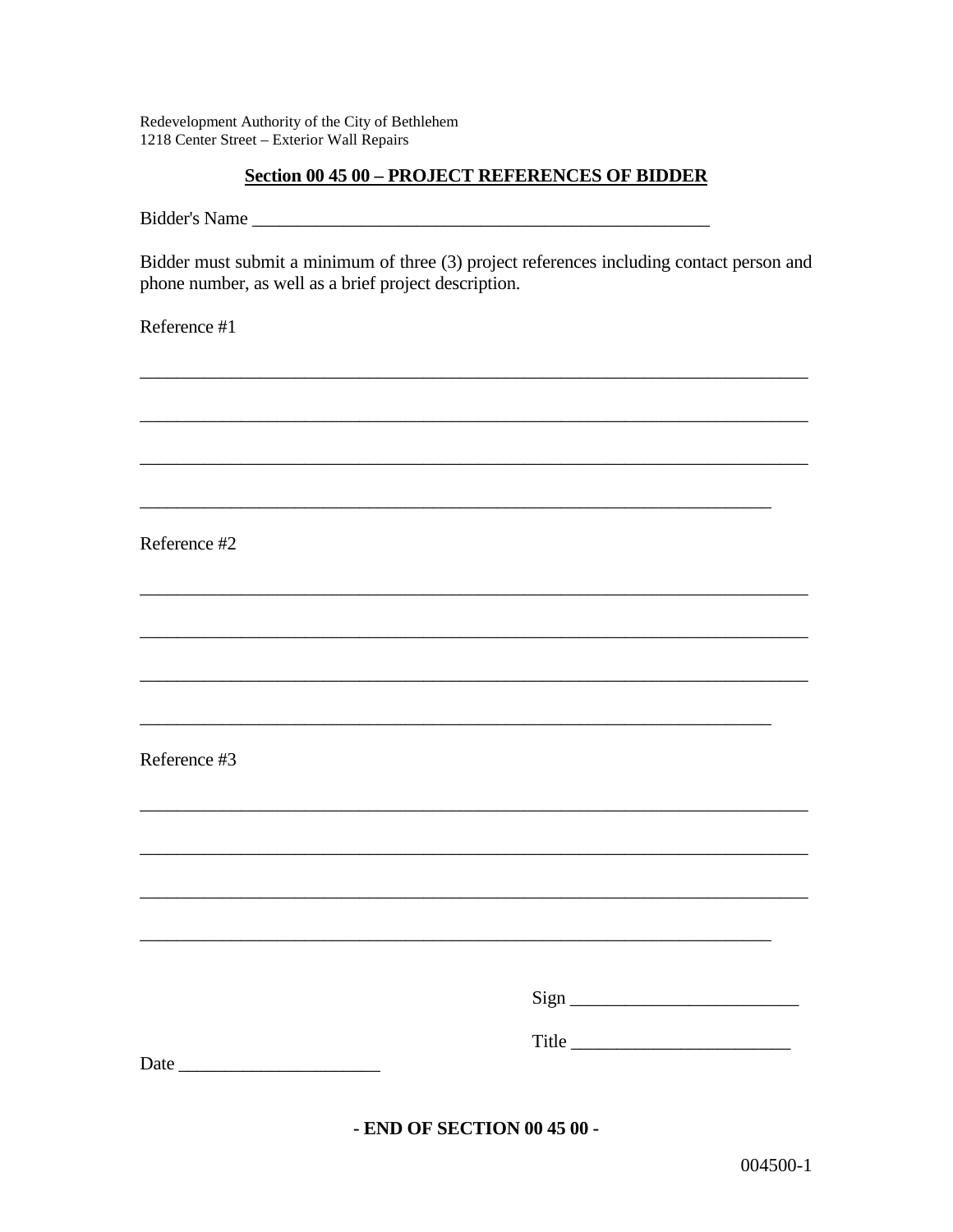## **Section 00 45 19 - NON-COLLUSION AFFIDAVIT**

State of \_\_\_\_\_\_\_\_\_\_\_\_\_\_\_\_\_\_\_\_\_\_\_ : :ss.

County of \_\_\_\_\_\_\_\_\_\_\_\_\_\_\_\_\_\_\_\_\_ :

I, being of of a set of a set of a set of a set of a set of  $\Box$  and being duly sworn according to law, depose and state that:

(1) The price(s) and amount of this bid have been arrived at independently and without consultation or agreement with any other contractor, bidder, or potential bidder.

(2) Neither the price(s) nor the amount of this bid, and neither the approximate price(s) nor approximate amount of this bid, have been disclosed to any other firm or person who is a bidder or potential bidder, and they will not be disclosed before bid opening.

(3) No attempt has been made or will be made to induce any firm or person to refrain from bidding on this contract, or to submit a bid higher than this bid, or to submit any intentionally high or noncompetitive bid or other form of complementary bid.

(4) The bid of my firm is made in good faith and not pursuant to any agreement or discussion with, or inducement from, any firm or person to submit a complementary or other noncompetitive bid.

(5) \_\_\_\_\_\_\_\_\_\_\_\_\_\_\_\_\_\_\_\_\_\_\_\_\_\_\_\_, its affiliates, subsidiaries, officers, directors, and [Name of My Firm]

employees are not currently under investigation by any governmental agency and have not in the last four years been convicted of or found liable for conspiracy or collusion with respect to bidding on any public contract, except as follows:

I state that \_\_\_\_\_\_\_\_\_\_\_\_\_\_\_\_\_\_\_\_\_\_\_\_\_\_ understands and acknowledges that the above

[Name of My Firm]

representations are material and important, and will be relied on by The RDA in awarding the contract(s) for which this bid is submitted. I understand and my firm understands that any misstatement in this affidavit is and shall be treated as fraudulent, misrepresentation or

non-disclosure, of the true facts relating to the submission of bids for this contract.

 $\qquad \qquad \text{By} \qquad \qquad \qquad \qquad \text{By}$ [Name] [Title] Sworn to and subscribed before me this \_\_\_\_\_ day of \_\_\_\_\_\_\_\_, 20\_\_\_\_

\_\_\_\_\_\_\_\_\_\_\_\_\_\_\_\_\_\_\_\_\_\_\_\_\_\_\_ My Commission Expires \_\_\_\_\_\_\_\_\_\_\_\_\_\_\_\_

**- END OF SECTION 00 45 19 -**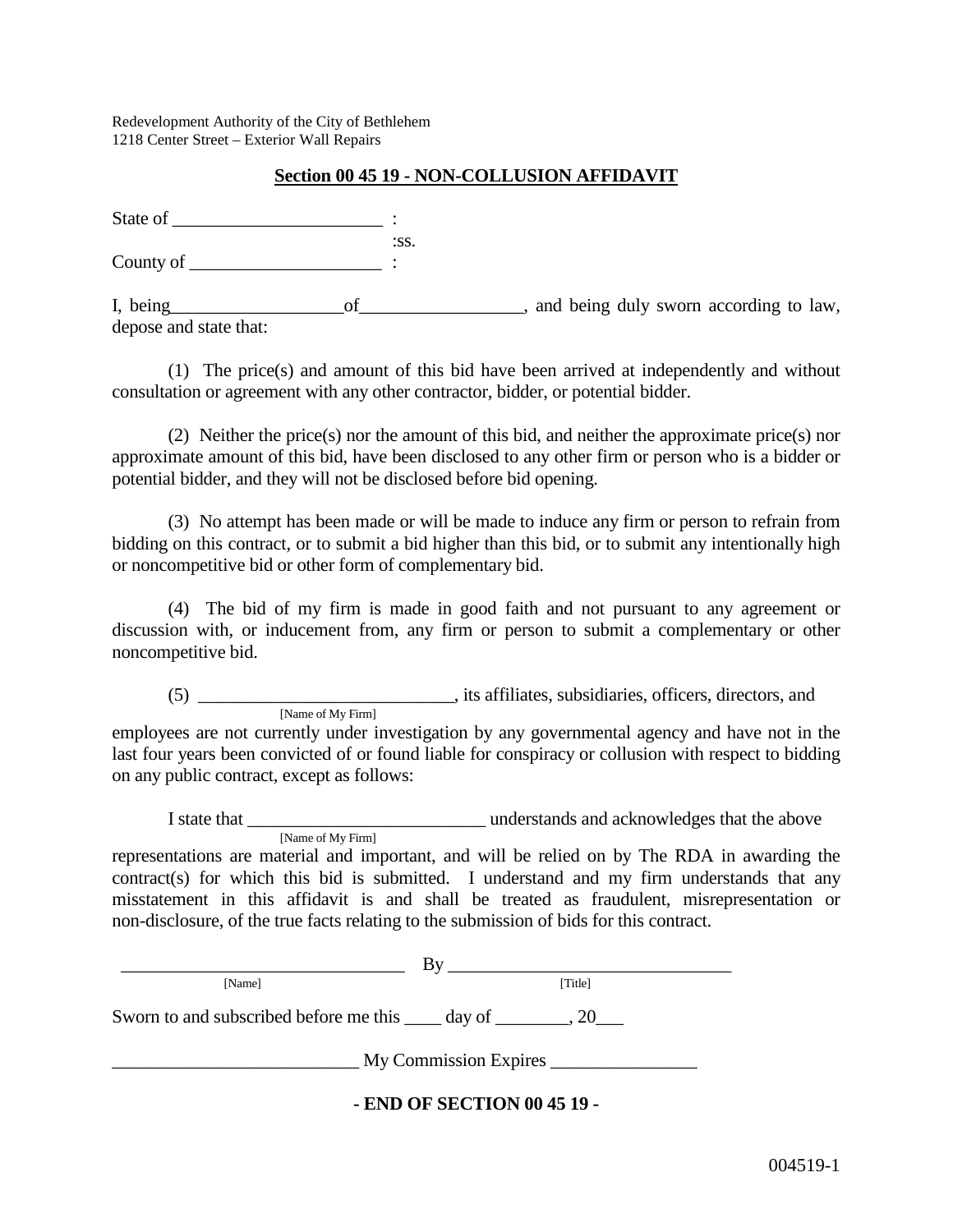## **Section 00 45 26 – AFFIDAVIT ACCEPTING PROVISIONS OF THE WORKMEN'S COMPENSATION ACT**

:ss.

State of  $\qquad \qquad$  :

County of  $\cdot$ 

\_\_\_\_\_\_\_\_\_\_\_\_\_\_\_\_\_\_\_\_\_\_\_\_\_\_\_\_\_\_\_\_\_\_\_\_, being duly sworn according to law, deposes and says that he/she is authorized to execute this affidavit on behalf of the below designated contractor, that said contractor is familiar with and has accepted the provisions of the Workmen's Compensation Act of 1915 of the Commonwealth of Pennsylvania with its supplements and amendments, including the amendments set forth in Act 44 of 1993, and that said contractor has insured its liability thereunder, in accordance with the terms of said act, with  $\blacksquare$  under Policy  $\#$  \_\_\_\_\_\_\_\_\_\_\_\_\_\_\_\_.

(insurance company)

The undersigned further acknowledges that said contractor is aware of its obligation not to subcontract all or any part of the work, if awarded, unless each subcontractor has presented proof of Workmen's Compensation Insurance and that the contractor and all subcontractors must provide proof of Workmen's Compensation Insurance to the Owner, which insurance shall be effective for the duration of the work. In the event that the Owner shall receive notice that any such insurance has been canceled or terminated, Owner shall issue a stop work order as required by law.

(Name of Contractor)

 $\mathbf{By} \_\_\$ 

\_\_\_\_\_\_\_\_\_\_\_\_\_\_\_\_\_\_\_\_\_\_\_\_\_\_\_\_\_\_\_\_\_\_\_\_\_\_\_\_\_\_

Sworn to and subscribed before me this  $\rule{1em}{0.15mm}$  day of  $\rule{1em}{0.15mm}$ , 20 $\rule{1em}{0.15mm}$ 

 $\overline{\phantom{a}}$  , where  $\overline{\phantom{a}}$  , where  $\overline{\phantom{a}}$  , where  $\overline{\phantom{a}}$ (Notary Public)

My Commission Expires \_\_\_\_\_\_\_\_\_\_\_\_\_\_\_\_

**- END OF SECTION 00 45 26 -**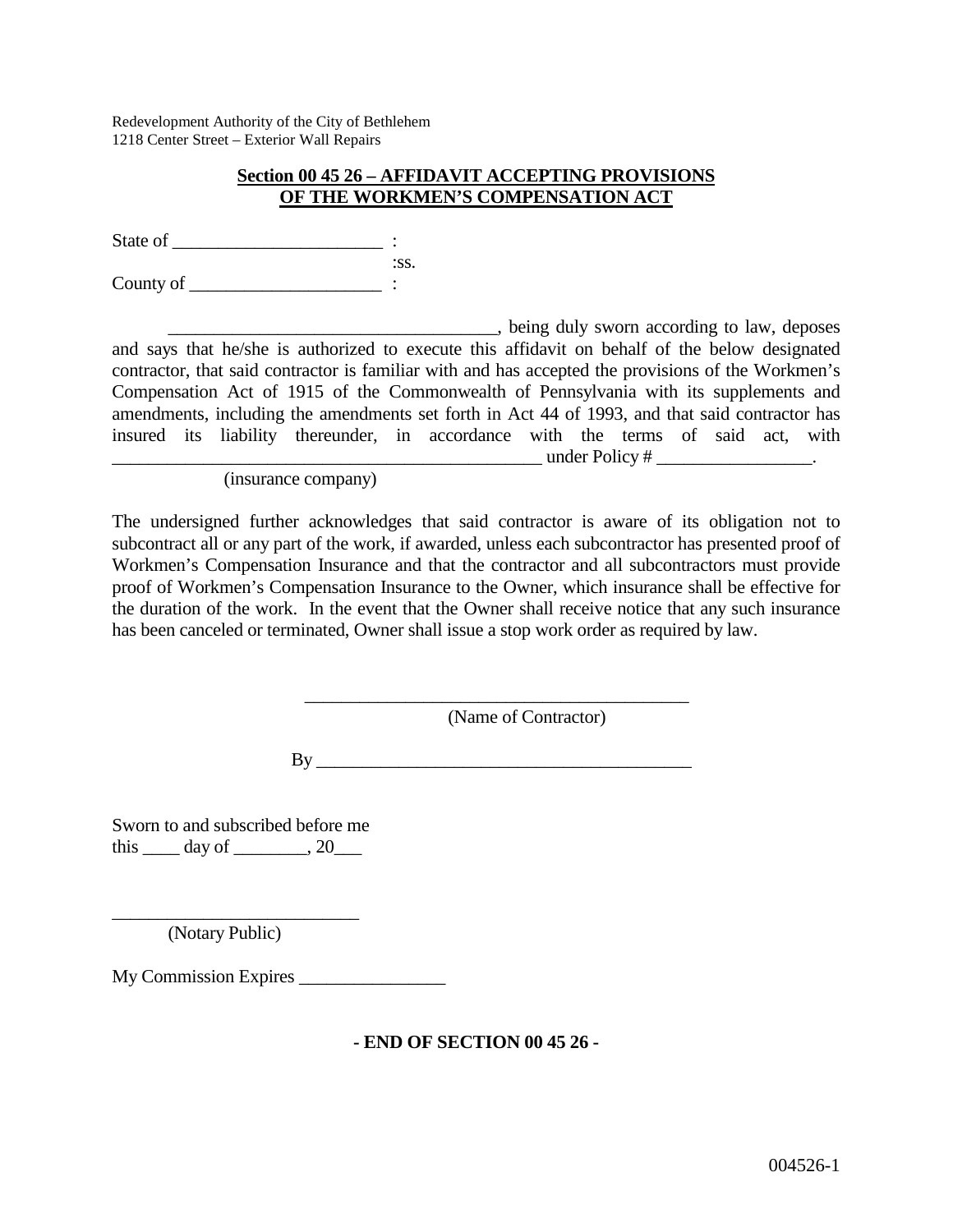## **Section 00 45 53 - Information To Be Furnished By The Bidder**

(NOTICE: This Form must be executed in ink or by typed entries.

(Bidder's Name)

Job Title: Exterior Wall Repair/Reconstruction 1218 Center St – Bethlehem PA Engineer's Job Number 2022-034

PART A - LIST OF INTENDED SUBCONTRACTORS

Subcontractor (Name and Address) Work To Be Performed

(Attach separate sheet if necessary)

NOTE:

- 1. RDA in no way implies acceptance of the intended Subcontractor(s) by acceptance of bids.
- 2. The Contractor will not be permitted to substitute Subcontractors not listed on this form without written acceptance of the RDA.

(We) (I), the undersigned agreed that the Subcontractors listed above will perform the noted work subject to acceptance by RDA.

Date (Sign)

(Type)

Title

**- END OF SECTION 00 45 53 -**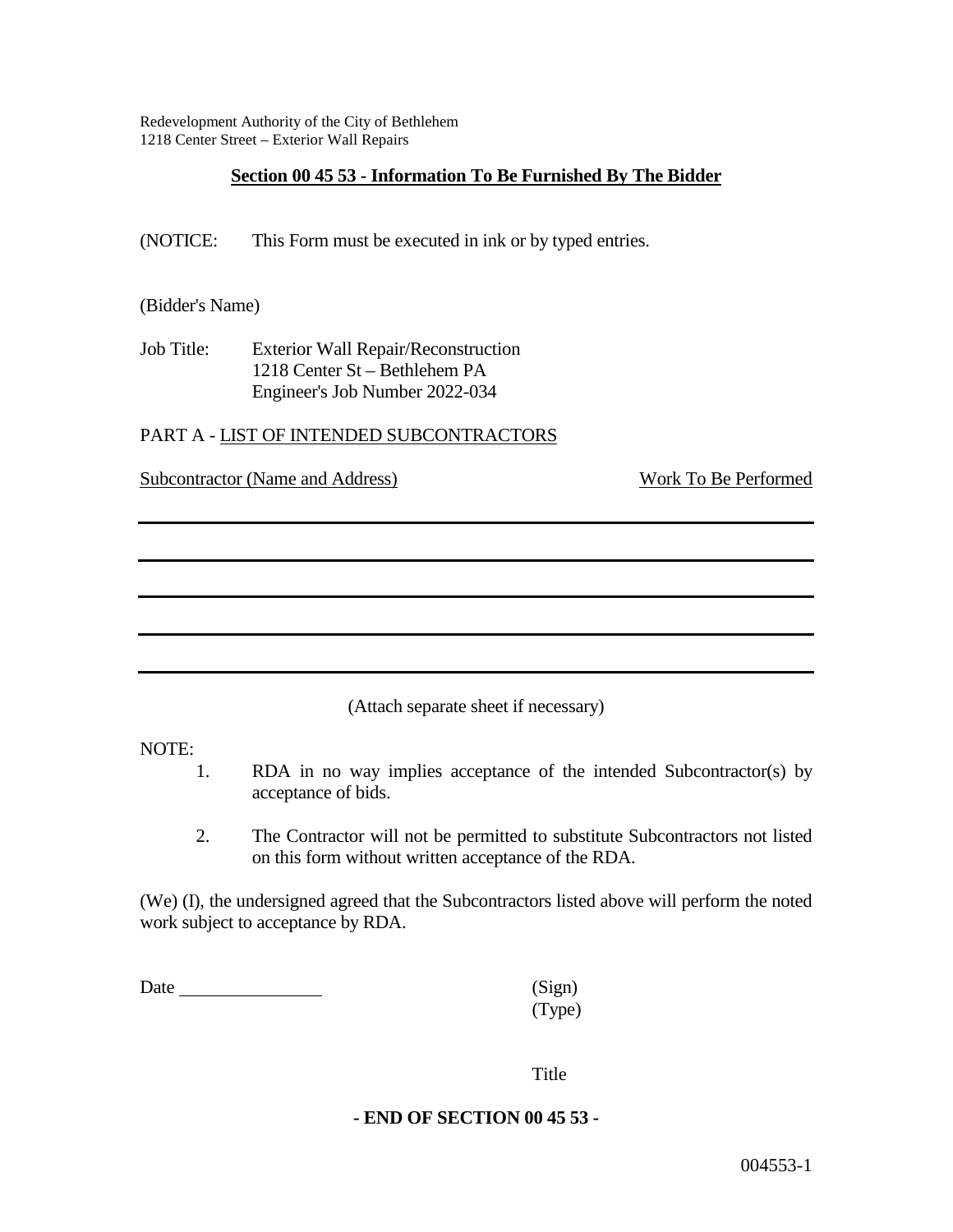#### **EJCDC FORM OF AGREEMENT BETWEEN OWNER AND CONTRACTOR FOR CONSTRUCTION CONTRACT (STIPULATED PRICE)**

| THIS AGREEMENT is by and between | The Redevelopment Authority (RDA) of the City of Bethlehem (hereinafter<br>(hereinafter called OWNER) |  |
|----------------------------------|-------------------------------------------------------------------------------------------------------|--|
| and                              | (hereinafter called CONTRACTOR).                                                                      |  |
|                                  |                                                                                                       |  |
|                                  | OWNER and CONTRACTOR, in consideration of the mutual covenants set forth herein, agree as follows:    |  |
| ARTICLE 1 - WORK                 |                                                                                                       |  |

1.01 Contractor shall complete all Work as specified or indicated in the Contract Documents. The Work is generally described as follows:

Work of all trades required and all labor, materials, and equipment necessary and incidental to construction and completion of reconstruction of an existing exterior bearing wall at 1218 Center St., in Bethlehem PA.

### ARTICLE 2 - THE PROJECT

2.01 The Project for which the Work under the Contract Documents may be the whole or only a part is generally described as follows:

Removal and replacement of an exterior brick bearing wall.

#### ARTICLE 3 - ENGINEER

3.01 The Project has been designed by Base Engineering, Inc., who is hereinafter called ENGINEER and who is to act as Owner's representative, assume all duties and responsibilities, and have the rights and authority assigned to Engineer in the Contract Documents in connection with the completion of the Work in accordance with the Contract Documents.

### ARTICLE 4 - CONTRACT TIMES

4.01 Time of the Essence

A. All time limits for Milestones, if any, Substantial Completion, and completion and readiness for final payment as stated in the Contract Documents are of the essence of the Contract.

4.02 Days to Achieve Substantial Completion and Final Payment

A. The Work will be substantially completed within 90-120 days after the date when the Contract Times commence to run as provided in Paragraph 2.03 of the General Conditions, and completed and ready for final payment in accordance with Paragraph 14.07 of the General Conditions within 90-120 days after the date when the Contract Times commence to run.

#### 4.03 Liquidated Damages

A. Contractor and Owner recognize that time is of the essence of this Agreement and that Owner will suffer financial loss if the Work is not completed within the times specified in Paragraph 4.02 above, plus any extensions thereof allowed in accordance with Article 12 of the General Conditions. The parties also recognize the delays, expense, and difficulties involved in proving in a legal or arbitration proceeding the actual loss suffered by Owner if the Work is not completed on time. Accordingly, instead of requiring any such proof, Owner and Contractor agree that as liquidated damages for delay (but not as a penalty), Contractor shall pay OWNER two hundred and fifty dollars (\$250.00) for each day that expires after the time specified in Paragraph 4.02 for Substantial Completion until the Work is substantially complete. After Substantial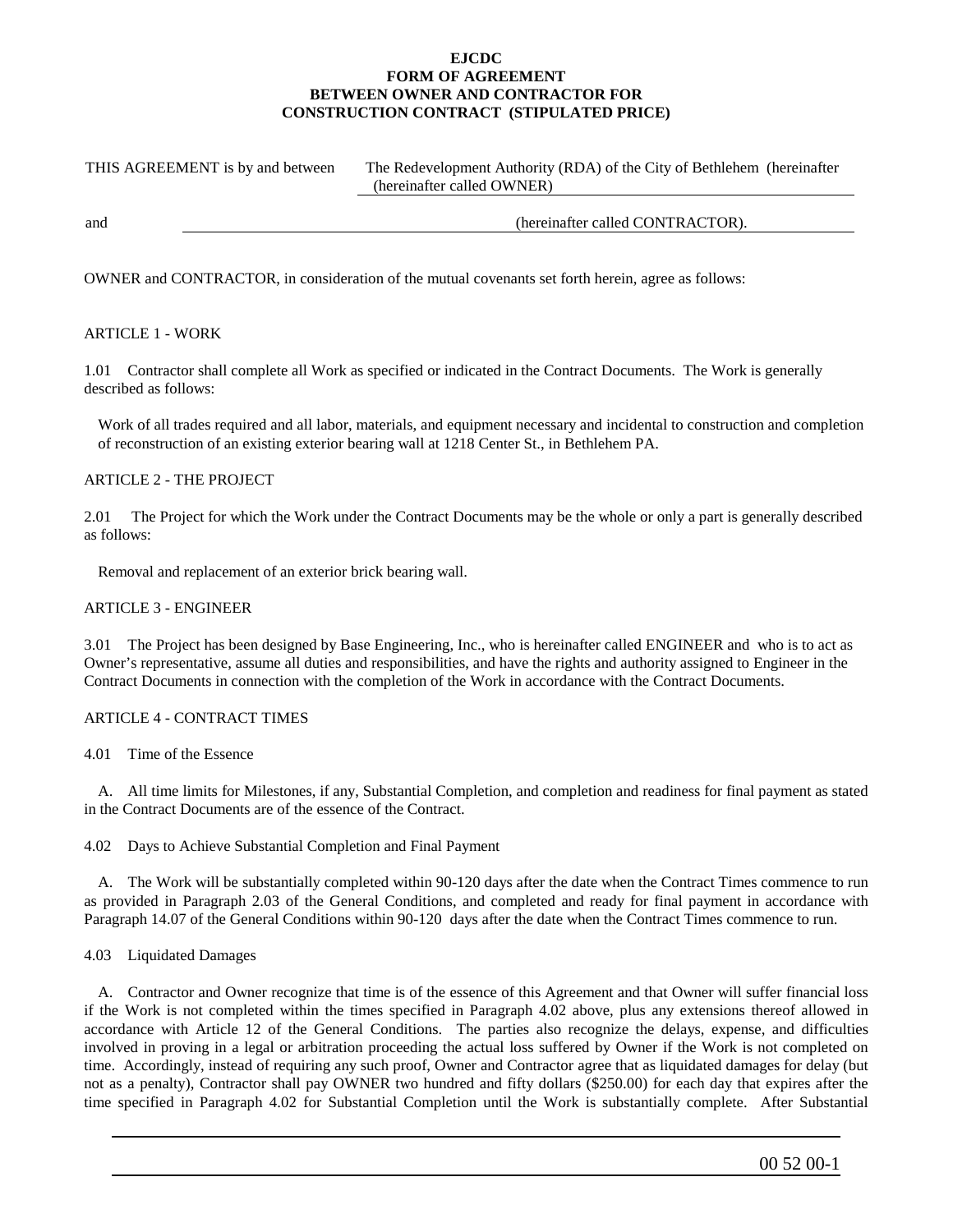Completion, if CONTRACTOR shall neglect, refuse, or fail to complete the remaining Work within the Contract Time or any proper extension thereof granted by OWNER, CONTRACTOR shall pay OWNER two hundred and fifty dollars \$250.00 for each day that expires after the time specified in Paragraph 4.02 for completion and readiness for final payment until the Work is completed and ready for final payment.

### ARTICLE 5 - CONTRACT PRICE

5.01 Owner shall pay Contractor for completion of the Work in accordance with the Contract Documents an amount in current funds equal to the sum of the amounts determined pursuant to Paragraphs 5.01.A, 5.01.B, and 5.01.C below:

A. For all Work noted as Base Bid and Alternate 1, other than Unit Price Work, a Lump Sum of:

|                       | ′∩<br>Φ |
|-----------------------|---------|
| worde<br>$\mathbf{u}$ |         |
|                       |         |

B. For all Unit Price Work, an amount equal to the sum of the established unit price for each separately identified item of Unit Price Work times the estimated quantity of that item as indicated in this paragraph 5.01.B:

As provided in Paragraph 11.03 of the General Conditions, estimated quantities are not guaranteed, and determinations of actual quantities and classifications are to be made by Engineer as provided in Paragraph 9.07 of the General Conditions. Unit prices have been computed as provided in Paragraph 11.03 of the General Conditions.

UNIT PRICE WORK

|             |             | UNII PRICE WORK | Estimated       |            |                               |
|-------------|-------------|-----------------|-----------------|------------|-------------------------------|
| <b>Item</b> | Description | <u>Unit</u>     | <b>Ouantity</b> | Unit Price | Estimated                     |
| <u>No.</u>  |             | Ea.             |                 |            | $\frac{\text{S}}{\text{e}}$ . |

| TOTAL OF ALL ESTIMATED PRICES By Change Order Add/Deduct during construction |            |
|------------------------------------------------------------------------------|------------|
| (words)                                                                      | (numerals) |

### ARTICLE 6 - PAYMENT PROCEDURES

6.01 Submittal and Processing of Payments

A. Contractor shall submit Applications for Payment in accordance with Article 14 of the General Conditions. Applications for Payment will be processed by ENGINEER as provided in the General Conditions.

#### 6.02 Progress Payments; Retainage

A. Owner shall make progress payments on account of the Contract Price on the basis of CONTRACTOR's Applications for Payment as recommended by ENGINEER, on or about the last day of each month during performance of the Work as provided in Paragraphs 6.02.A.1 and 6.02.A.2 below. All such payments will be measured by the schedule of values established as provided in Paragraph 2.07.A of the General Conditions (and in the case of Unit Price Work based on the number of units completed) or, in the event there is no schedule of values, as provided in the General Requirements:

1. Prior to Substantial Completion, progress payments will be made in an amount equal to the percentage indicated below but, in each case, less the aggregate of payments previously made and less such amounts as ENGINEER may determine or OWNER may withhold, including but not limited to liquidated damages, in accordance with Paragraph 14.02 of the General Conditions: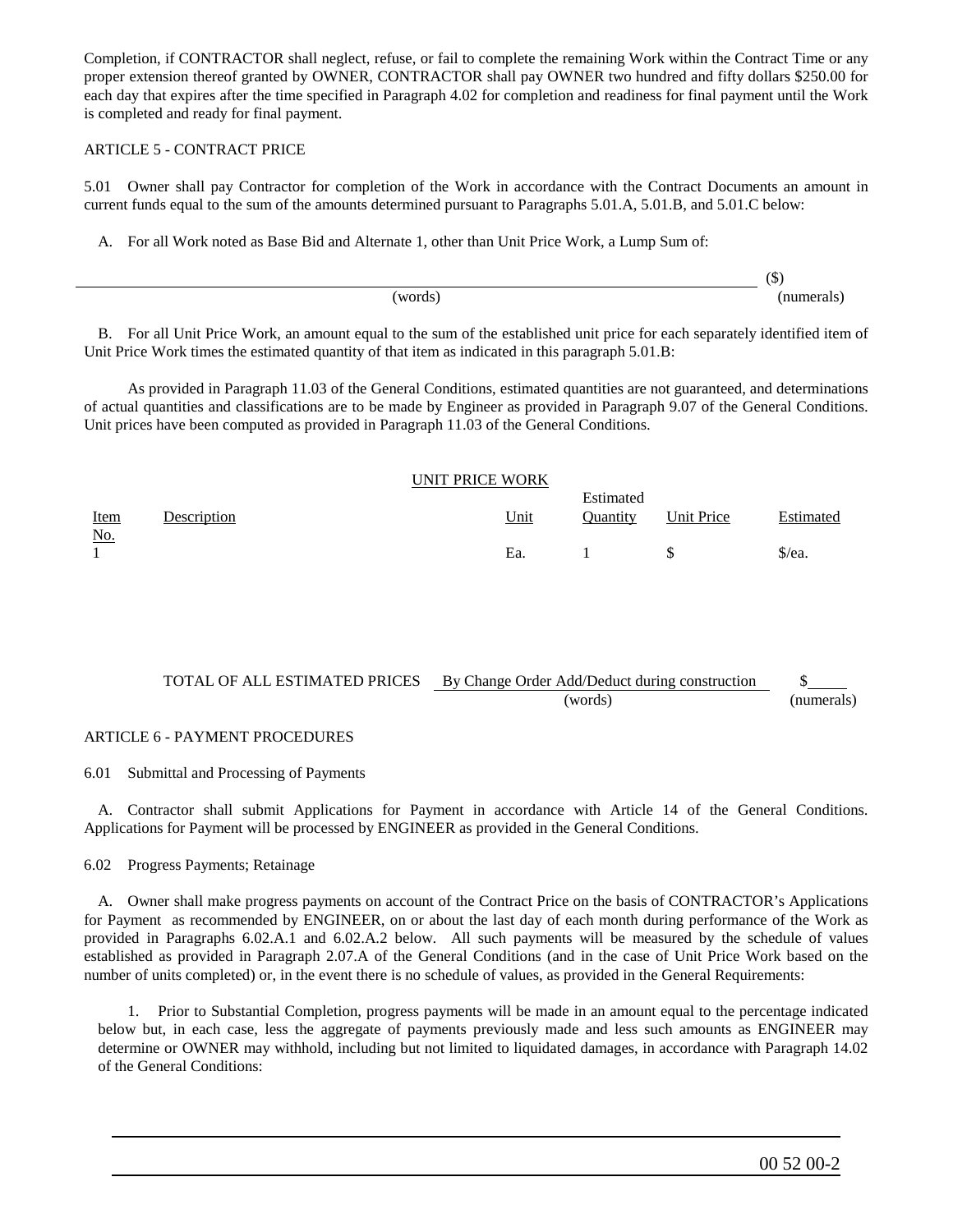a. 90% of Work completed (with the balance being retainage). If the Work has been 50 percent completed as determined by ENGINEER, and if the character and progress of the Work have been satisfactory to OWNER and ENGINEER, OWNER, on recommendation of ENGINEER, may determine that as long as the character and progress of the Work remain satisfactory to them, there will be no additional retainage; and

b. 90% percent of cost of materials and equipment not incorporated in the Work (with the balance being retainage).

2. Upon Substantial Completion, OWNER shall pay an amount sufficient to increase total payments to CONTRACTOR to 95% percent of the Work completed, less such amounts as ENGINEER shall determine in accordance with Paragraph 14.02.B.5 of the General Conditions and less 5% percent of ENGINEER's estimate of the value of Work to be completed or corrected as shown on the tentative list of items to be completed or corrected attached to the certificate of Substantial Completion.

6.03 Final Payment

A. Upon final completion and acceptance of the Work in accordance with Paragraph 14.07 of the General Conditions, Owner shall pay the remainder of the Contract Price as recommended by Engineer as provided in said Paragraph 14.07.

### ARTICLE 7 - INTEREST

7.01 Not Applicable.

#### ARTICLE 8 – CONTRACTOR'S REPRESENTATIONS

8.01 In order to induce OWNER to enter into this Agreement CONTRACTOR makes the following representations:

A. CONTRACTOR has examined and carefully studied the Contract Documents and the other related data identified in the Bidding Documents.

B. CONTRACTOR has visited the Site and become familiar with and is satisfied as to the general, local, and Site conditions that may affect cost, progress, and performance of the Work.

C. CONTRACTOR is familiar with and is satisfied as to all federal, state, and local Laws and Regulations that may affect cost, progress, and performance of the Work.

D. CONTRACTOR has obtained and carefully studied (or assumes responsibility for doing so) all supplementary examinations, investigations, explorations, tests, studies, and data concerning conditions (surface, subsurface, and Underground Facilities) at or contiguous to the Site which may affect cost, progress, or performance of the Work or which relate to any aspect of the means, methods, techniques, sequences, and procedures of construction to be employed by Contractor, including any specific means, methods, techniques, sequences, and procedures of construction expressly required by the Bidding Documents, and safety precautions and programs incident thereto.

E. CONTRACTOR does not consider that any further examinations, investigations, explorations, tests, studies, or data are necessary for the performance of the Work at the Contract Price, within the Contract Times, and in accordance with the other terms and conditions of the Contract Documents.

F. CONTRACTOR is aware of the general nature of work to be performed by Owner and others at the Site that relates to the Work as indicated in the Contract Documents.

G. CONTRACTOR has correlated the information known to CONTRACTOR, information and observations obtained from visits to the Site, reports and drawings identified in the Contract Documents, and all additional examinations, investigations, explorations, tests, studies, and data with the Contract Documents.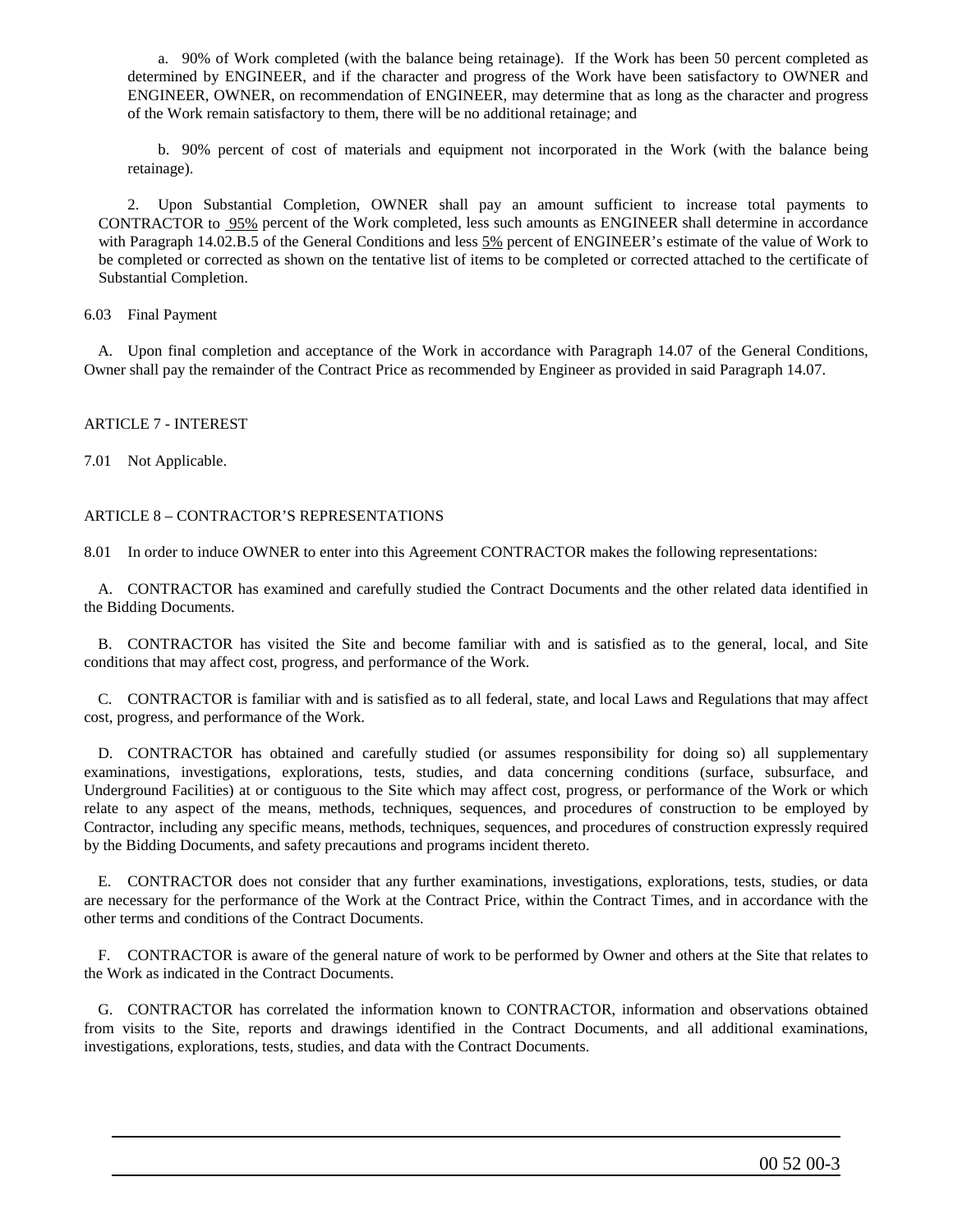H. CONTRACTOR has given ENGINEER written notice of all conflicts, errors, ambiguities, or discrepancies that CONTRACTOR has discovered in the Contract Documents, and the written resolution thereof by ENGINEER is acceptable to CONTRACTOR.

I. The Contract Documents are generally sufficient to indicate and convey understanding of all terms and conditions for performance and furnishing of the Work.

### ARTICLE 9 - CONTRACT DOCUMENTS

9.01 Contents

.

- A. The Contract Documents consist of the following:
	- 1. This Agreement (pages 00 52 00-1 to 00 52 00-6 inclusive).
	- 2. Performance bond (pages  $\underline{00}$  61 00-4 to  $\underline{00}$  61 00-6 inclusive).
	- 3. Payment bond (pages 00 61 00-7 to 00 61 00-10 , inclusive).
	- 4. Other bonds:
		- a. Maintenance Bond (pages  $\underline{00 61 00-11}$  to  $\underline{00 61 00-12}$ , inclusive).
		- b. Bid Bond (pages 00 61 00-2 to 00 61 00-3, inclusive).
	- 5. General Conditions (pages 00 70 00-1 to 00 70 00-40 , inclusive).
	- 6. Supplementary Conditions (pages  $\underline{00}$  70 50-1 to  $\underline{00}$  70 50-10, inclusive).
	- 7. Specifications as listed in the table of contents of the Project Manual.
	- 8. Drawings consisting of general sheets with each sheet bearing the following general title:
	- 9. Addenda (numbers  $1$  to  $3$ , inclusive).
	- 10. Exhibits to this Agreement (enumerated as follows):
		- a. Contractor's Bid (pages 00 41 00-1 to 00 41 00-7, inclusive).
		- b. Documentation submitted by Contractor prior to Notice of Award (pages 00 43 00-1; 00 43 19-1 (A); 00 45 00-1(A); 00 45 19-1; 00 45 53-1).

11. The following which may be delivered or issued on or after the Effective Date of the Agreement and are not attached hereto:

- a. Notice to Proceed (pages \_\_\_\_\_\_ to \_\_\_\_\_, inclusive).
- b. Work Change Directives.
- c. Change Order(s).
- B. The documents listed in Paragraph 9.01.A are attached to this Agreement (except as expressly noted otherwise above).
- C. There are no Contract Documents other than those listed above in this Article 9.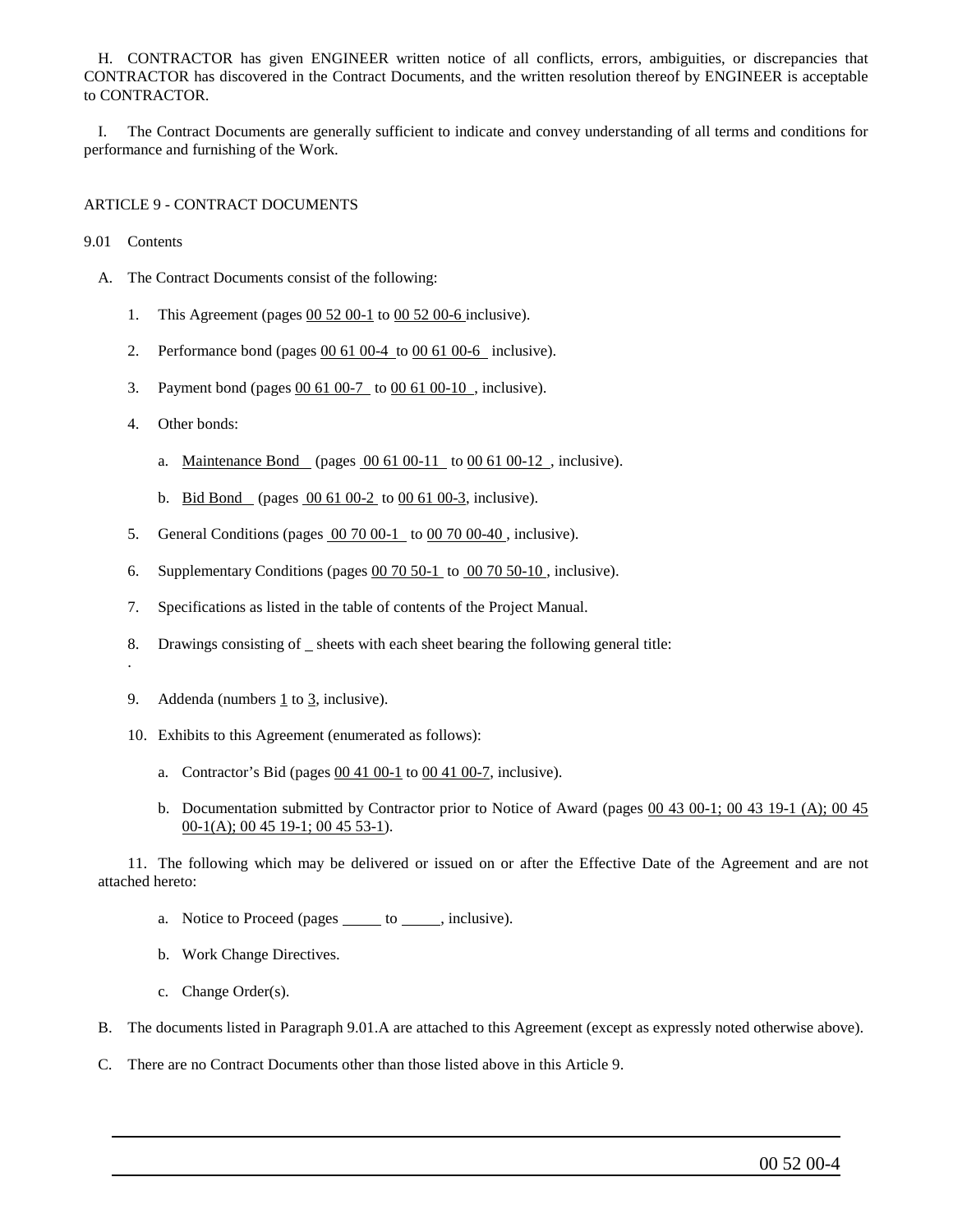D. The Contract Documents may only be amended, modified, or supplemented as provided in Paragraph 3.04 of the General Conditions.

### ARTICLE 10 - MISCELLANEOUS

10.01 Terms

A. Terms used in this Agreement will have the meanings stated in the General Conditions and the Supplementary Conditions.

#### 10.02 Assignment of Contract

A. No assignment by a party hereto of any rights under or interests in the Contract will be binding on another party hereto without the written consent of the party sought to be bound; and, specifically but without limitation, moneys that may become due and moneys that are due may not be assigned without such consent (except to the extent that the effect of this restriction may be limited by law), and unless specifically stated to the contrary in any written consent to an assignment, no assignment will release or discharge the assignor from any duty or responsibility under the Contract Documents.

#### 10.03 Successors and Assigns

A. OWNER and CONTRACTOR each binds itself, its partners, successors, assigns, and legal representatives to the other party hereto, its partners, successors, assigns, and legal representatives in respect to all covenants, agreements, and obligations contained in the Contract Documents.

#### 10.04 Severability

A. Any provision or part of the Contract Documents held to be void or unenforceable under any Law or Regulation shall be deemed stricken, and all remaining provisions shall continue to be valid and binding upon OWNER and CONTRACTOR, who agree that the Contract Documents shall be reformed to replace such stricken provision or part thereof with a valid and enforceable provision that comes as close as possible to expressing the intention of the stricken provision.

10.05 Other Provisions

A. None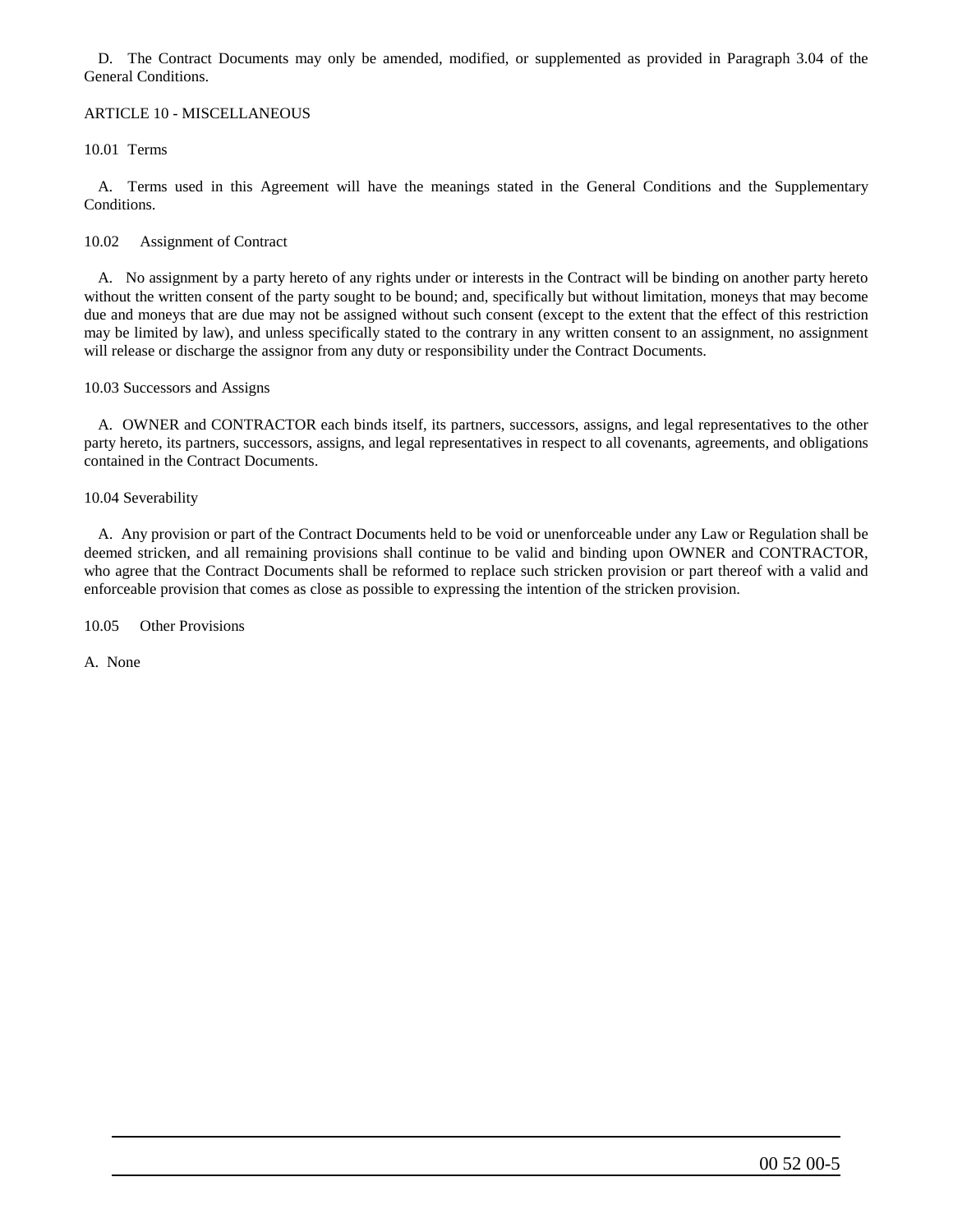IN WITNESS WHEREOF, Owner and Contractor have signed this Agreement in duplicate. One counterpart each has been delivered to Owner and Contractor. All portions of the Contract Documents have been signed or identified by Owner and Contractor or on their behalf.

| <b>NOTES TO USER</b><br>See I-21 and correlate procedures for format and signing between the two documents.<br>$\mathcal{I}$ .                    |                                                               |  |  |  |
|---------------------------------------------------------------------------------------------------------------------------------------------------|---------------------------------------------------------------|--|--|--|
| This Agreement will be effective on ______, ______ (which is the Effective Date of the Agreement).                                                |                                                               |  |  |  |
| <b>OWNER:</b>                                                                                                                                     | <b>CONTRACTOR:</b>                                            |  |  |  |
| By:                                                                                                                                               | By: $\qquad \qquad$                                           |  |  |  |
| Title:                                                                                                                                            | Title:<br><u> 1989 - Johann Barbara, martxa alemaniar arg</u> |  |  |  |
| [CORPORATE SEAL]                                                                                                                                  | [CORPORATE SEAL]                                              |  |  |  |
| Attest:                                                                                                                                           | <u> 1989 - Johann Barbara, martxa alemaniar a</u><br>Attest:  |  |  |  |
| Title:<br><u> 1989 - Johann Stoff, deutscher Stoff, der Stoff, der Stoff, der Stoff, der Stoff, der Stoff, der Stoff, der S</u>                   | Title:<br><u> 1989 - Andrea Station Barbara (b. 1989)</u>     |  |  |  |
| Address for giving notices:                                                                                                                       | Address for giving notices:                                   |  |  |  |
|                                                                                                                                                   |                                                               |  |  |  |
|                                                                                                                                                   |                                                               |  |  |  |
| (If Owner is a corporation, attach evidence of authority to sign. If Owner                                                                        | License No.:<br>(Where applicable)                            |  |  |  |
| is a public body, attach evidence of authority to sign and resolution or<br>other documents authorizing execution of Owner-Contractor Agreement.) | Agent for service or process:                                 |  |  |  |
|                                                                                                                                                   |                                                               |  |  |  |

(If Contractor is a corporation or a partnership, attach evidence of authority to sign.)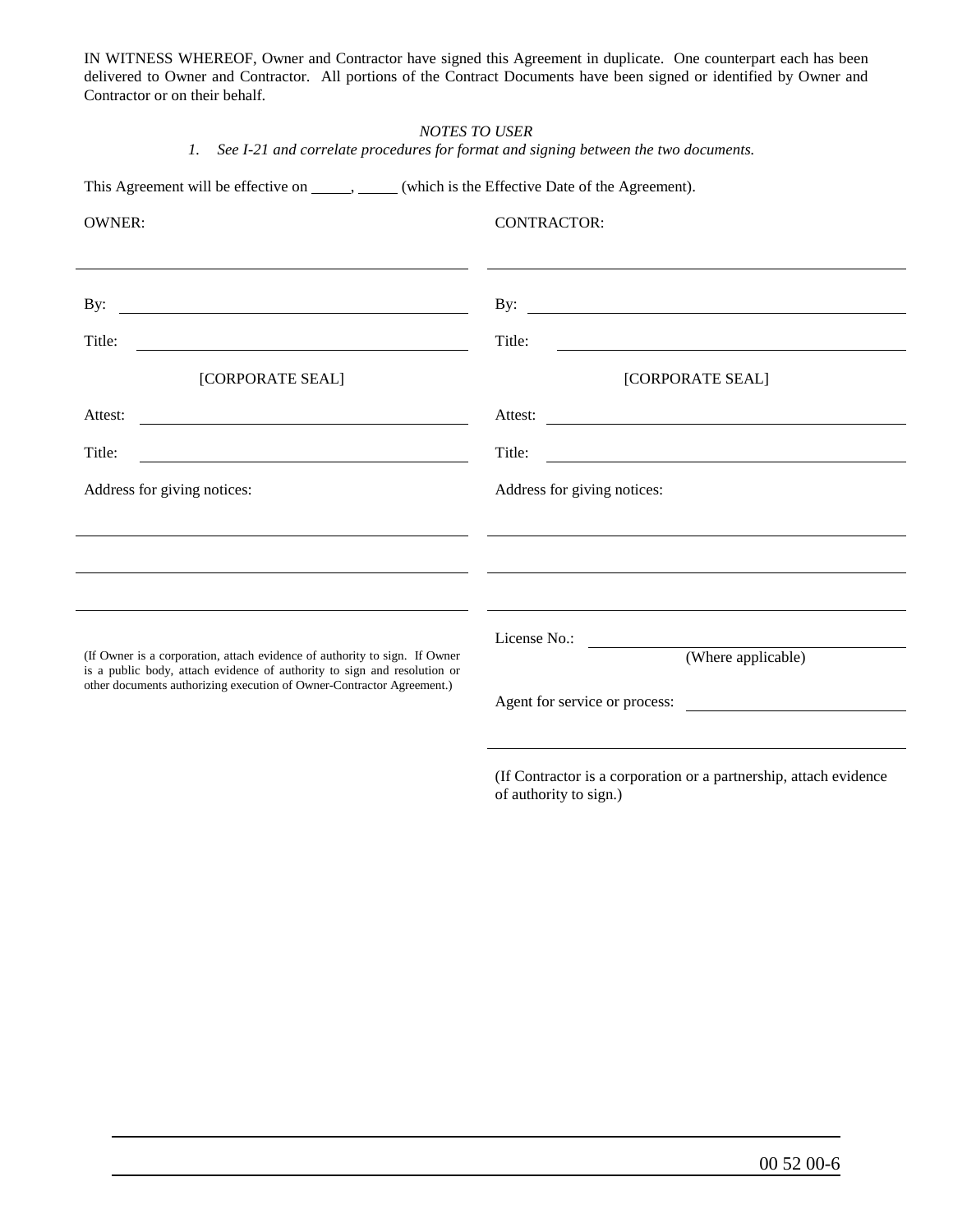### **Section 00 52 00 - Agreement Forms**

The Agreement form to be used for this project is The Engineers Joint Contract Documents Committee (EJCDC) Document 1910-8A1 - Standard Form of Agreement between Owner and Contractor on the Basis of Stipulated Price 1990 Edition as incorporated herein.

### **- END OF SECTION 00 52 00 -**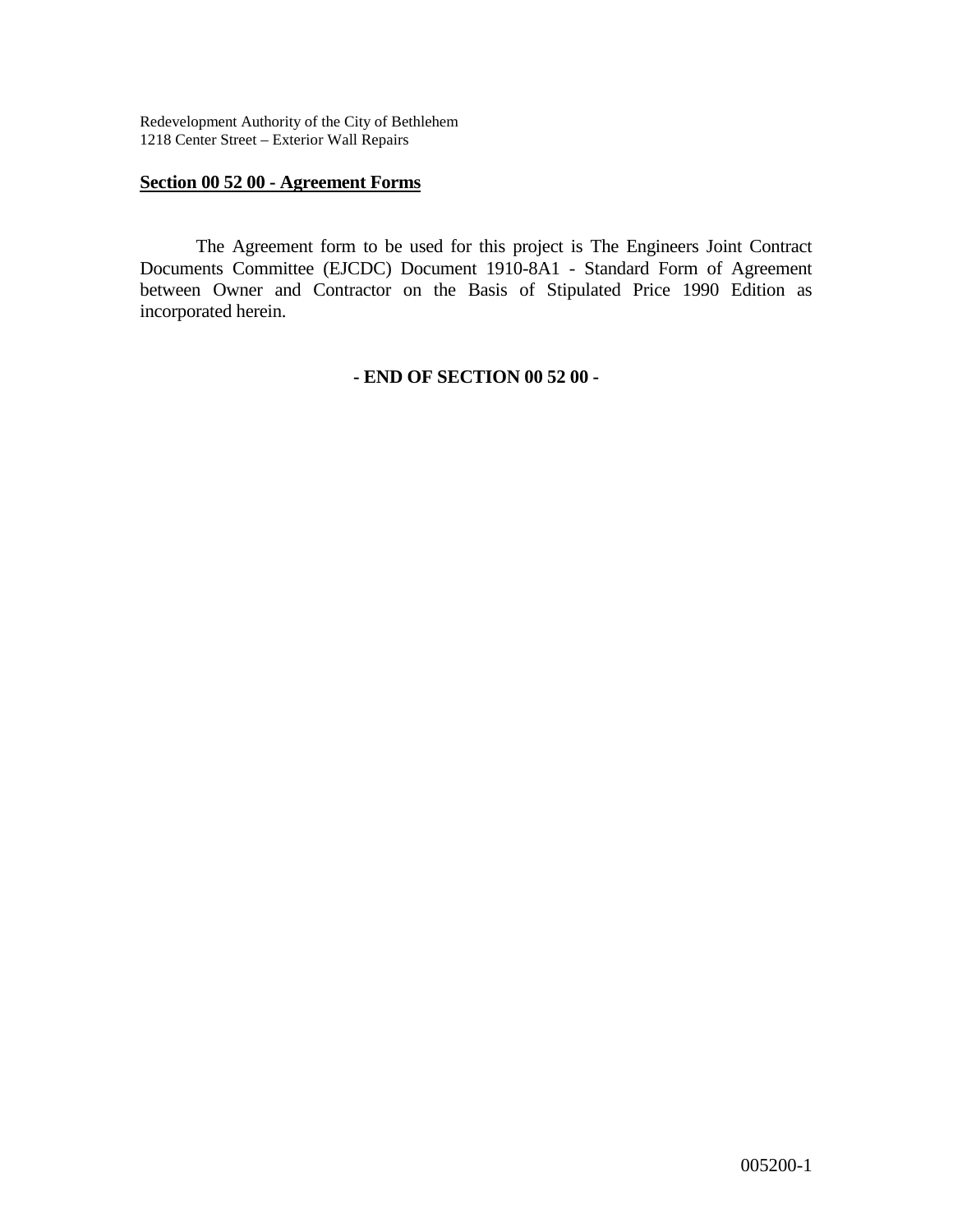### **Section 00 61 00 - Bonds, Certificates, & Retention**

**NOTE:** Bidder or Contractor (as applicable) for Contract must obtain all of the following Bonds and/or Certificates, and shall be subject to the Retainage as outlined below:

1. Bid Bond - A certified check, cashier's check or Bid Bond in the amount of 10% of the Bid price shall be submitted along with the Bid in accordance with the Instructions to Bidders. See pages 00600-2 thru 00600-3 for the prescribed Bid Bond Form.

2. Performance Bond - The Bidder designated by the RDA as the apparent successful Bidder must deposit with the RDA prior to the award of the Contract within five (5) days of the receipt of written notice that the Bidder is the apparent successful Bidder, a performance bond in the amount of one hundred percent (100%) of the amount on which the award of the Contract is to be based, and guaranteeing the faithful performance of the Contract in accordance with the plans, specifications and conditions of the Contract. The bond shall be in the form of a surety company acceptable to the RDA and licensed to do business in the Commonwealth of Pennsylvania. The bidder shall be responsible for obtaining and maintaining the bond in force from the date of execution until the date of completion of the Contract.

3. Payment Bond - The Bidder designated by the RDA as the apparent successful Bidder must deposit with the RDA prior to the award of the Contract and within five (5) days of receipt of written notice that the Bidder is the apparent successful Bidder, a payment bond in the amount of one hundred percent (100%) of the amount on which the award of the Contract is to be based, and guaranteeing the payment of all labor, materials, and rental costs in the prosecution of the Work provided for in this Contract and shall be conditioned for the prompt payment of all such materials furnished or labor supplied or performed in the prosecution of the Work. The bond shall be in the form of embodied in the Contract Documents and shall be that of a surety company acceptable to the RDA and Bidder shall be responsible for obtaining and maintaining the bond in force from the date of the execution until the expiration of the one year maintenance period.

4. Maintenance Bond - The Bidder to whom the Contract is awarded must deposit with the RDA at the date of substantial completion of the Contract a maintenance bond in a sum equal to fifteen percent (15%) of the amount of the adjusted Contract, guaranteeing against defective workmanship and materials for a period of one (1) year from the date of substantial completion. The bond shall be in a form embodied in the Contract Documents and shall be that of a surety company acceptable to the RDA and licensed to do business in the Commonwealth of Pennsylvania. The Bidder shall be responsible for obtaining and maintaining the bond in force from the date of substantial completion until the expiration of the one (1) year maintenance period.

5. Retainage - The RDA shall retain ten percent (10%) of the amount due to the Contractor to insure proper performance of the Contract until fifty percent (50%) of the Contract is completed. When the contract is 50% completed, one-half of the amount retained by the RDA shall be returned to the Contractor, provided that the Engineer approves the application for payment and provided further that the Contractor is making satisfactory progress and there is no specific cause for greater withholding. The provisions for retainage specified in these Bid Specifications, and in any contract awarding the bid, shall be in compliance with and administered in accordance with the Act of November 26, 1978, P.L. 1309, No. 317, as amended.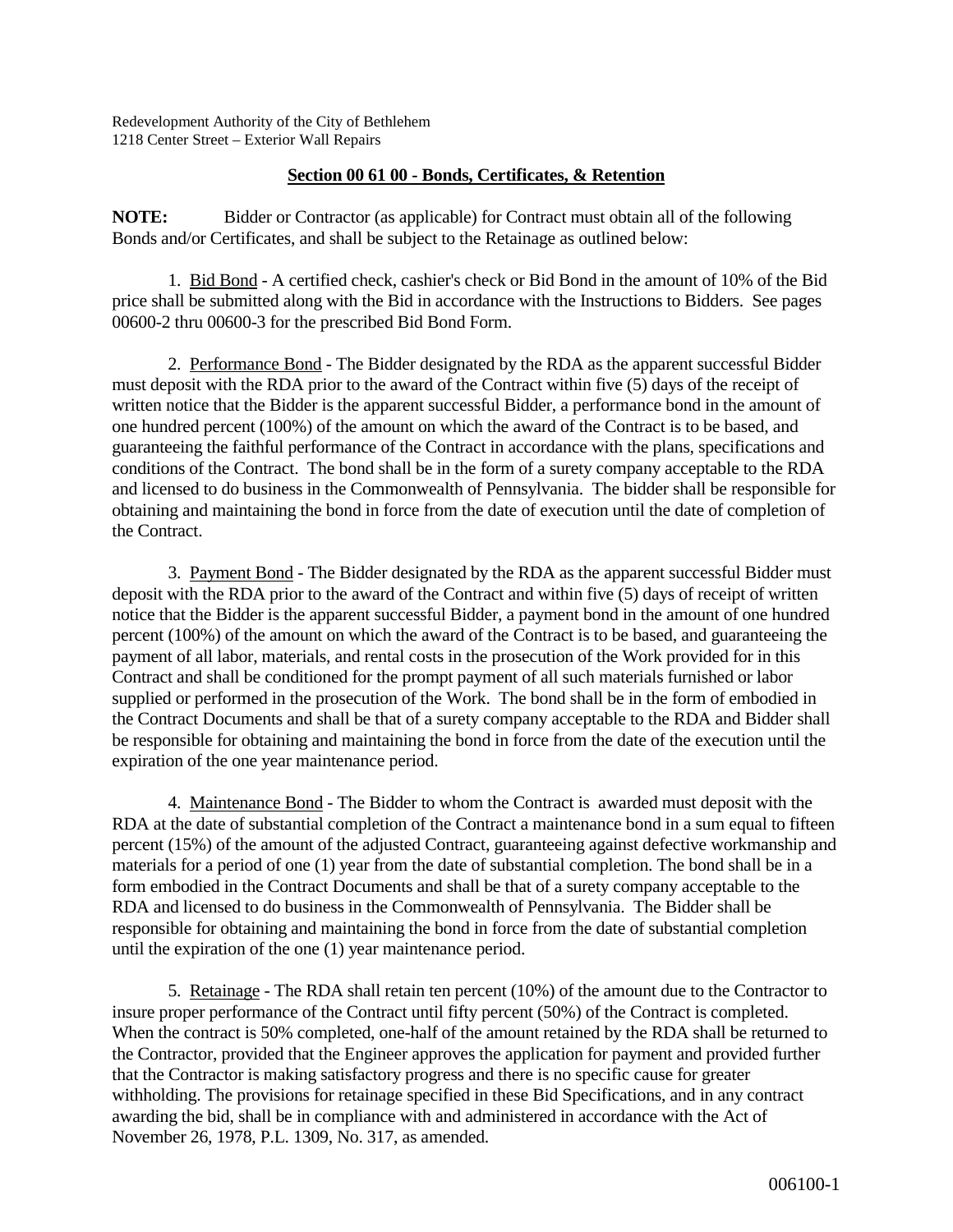# **BID BOND (THIS FORM MUST BE USED. NO BOND FORM SUBSTITUTIONS ALLOWED)**

# KNOW ALL MEN BY THESE PRESENTS, that we,

| "Principal") as Principal, and                                                                          |                         |
|---------------------------------------------------------------------------------------------------------|-------------------------|
| a corporation authorized to transact business in Pennsylvania, and having its                           |                         |
|                                                                                                         | (hereinafter called the |
| "Surety") as surety, are held and firmly bound unto                                                     | (hereinafter)           |
| called the "Obligee") as Obligee, in the sum of                                                         | <b>DOLLARS</b>          |
|                                                                                                         |                         |
| ourselves, and each of our respective heirs, legal representatives, successors and assigns, jointly and |                         |
| severally, by these presents, on this _______ day of ___________________, 20_____                       |                         |

hereinafter called the

# WITNESSETH THAT:

|                                                                                                     | WHEREAS, said principal is herewith submitting to the Obligee a proposal to perform the |
|-----------------------------------------------------------------------------------------------------|-----------------------------------------------------------------------------------------|
|                                                                                                     | contract Work for the                                                                   |
| Obligee's proposed                                                                                  | pursuant to plans,                                                                      |
| specifications and other Contract Documents incorporated into said proposal by reference; and it is |                                                                                         |
| a condition of the Obligee's receipt and consideration of said proposal that the proposal be        |                                                                                         |
| accompanied by bid security to be held by the Obligee on the terms embodied herein.                 |                                                                                         |

THEREFORE, the condition of this obligation is that if said principal shall furnish a performance bond and a payment bond to the Obligee upon the Obligee's delivery to the principal of five days notice of intention to accept his proposal and to make a formal award of contract to him, and shall enter into such contract and shall furnish insurance certificated in all respects as required by said Contract Documents within ten days after notice to him of such formal award then this obligation shall be void; but otherwise it shall remain in full force, and the principal and surety will pay to the Obligee the difference between the amount of the Principal's accepted bid(s) and any higher amount for which the Obligee may contract for the required Work, plus any advertising, architect's, legal and other expenses incurred by the Obligee by reason of default; provided, however, that the obligations of the Surety hereunder shall not exceed the amount of this bond together with the interest.

IN WITNESS WHEREOF the Principal and Surety, intending to be legally bound, have executed this bond the day and year aforementioned.

(Individual Principal)

 $W$ itness:  $\overline{\text{(Signature of Individual)}}$ 

\_\_\_\_\_\_\_\_\_\_\_\_\_\_\_\_\_\_\_\_\_\_\_\_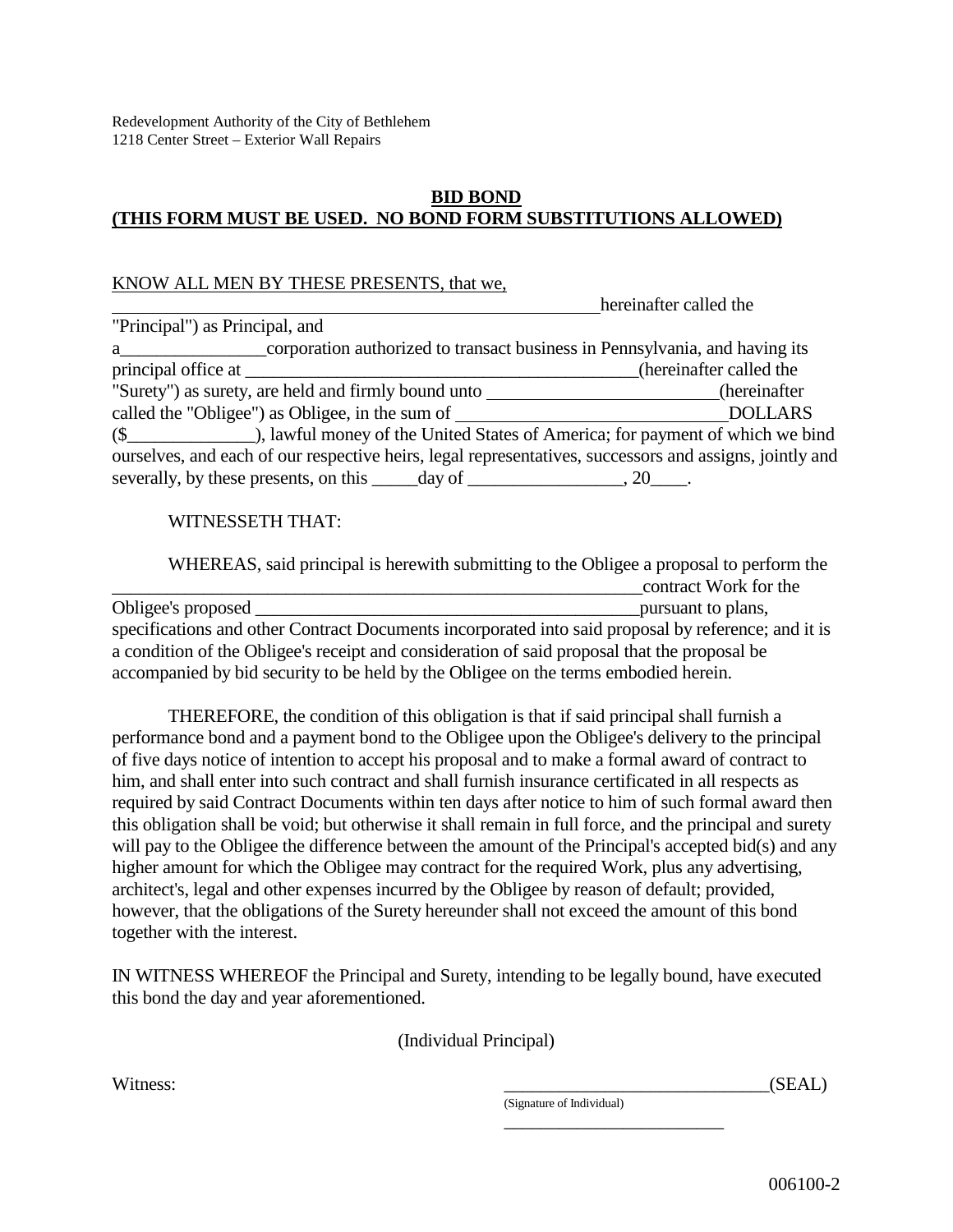Trading and doing business as

| Traumg and doing business as _______  | (Partnership Principal)                                                                       |
|---------------------------------------|-----------------------------------------------------------------------------------------------|
| Witness:                              |                                                                                               |
|                                       | (Name of Partnership)                                                                         |
|                                       | By: (SEAL)<br>(Partner)                                                                       |
|                                       | By: (SEAL)<br>(Partner)                                                                       |
|                                       | (Partner)                                                                                     |
|                                       | By: (SEAL)<br>(Partner)                                                                       |
|                                       | . _ _ _ _ _ _ _ _ _ _ _ _ _ _<br>(Corporation Principal)                                      |
| ATTEST:                               | (Name of Corporation)                                                                         |
|                                       | $\mathbf{By:}\_\_\_\_\_\_\_\_$                                                                |
|                                       | (Title)<br>or, (if appropriate)                                                               |
| <b>Witness or Attest:</b>             | (Name of Corporation)                                                                         |
|                                       | *By: (Authorized Representative)                                                              |
| execute in behalf of the Corporation. | *Authorized appropriate proof, dated as of the same date as the Bond, evidencing authority to |
|                                       | _________<br>-------------<br>(Corporation Surety)                                            |
| <b>Witness or Attest:</b>             | (Name of Corporation)                                                                         |
|                                       |                                                                                               |
| (CORPORATE SEAL)                      | (Title)                                                                                       |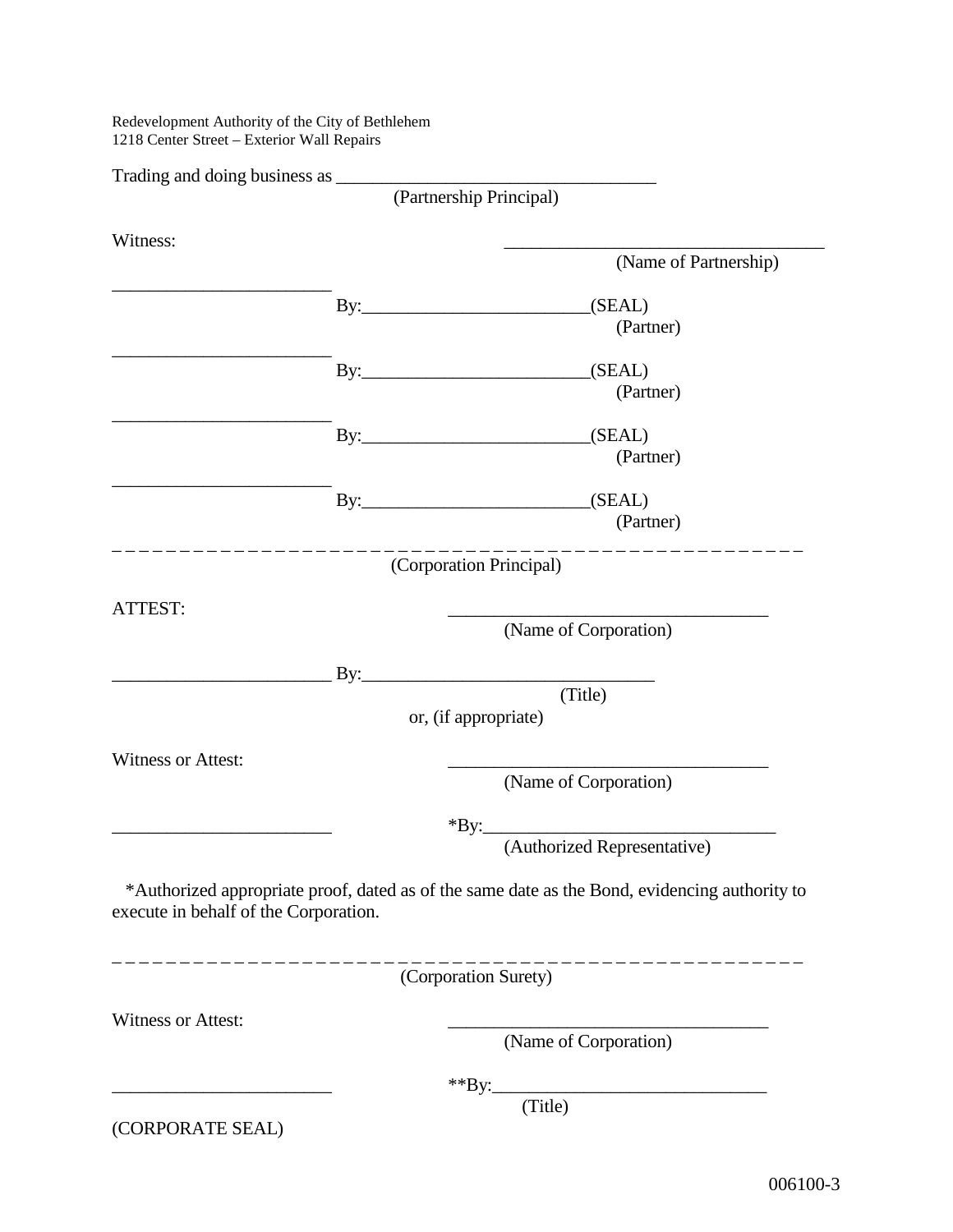\*\*Attach an appropriate power of attorney, dated as of the same date as the Bond, evidencing the authority of the Attorney-In-Fact to act in behalf of the Corporation.

# **PERFORMANCE BOND**

| KNOW ALL MEN BY THESE PRESENTS, that we,                                                                | s Principal                                      |
|---------------------------------------------------------------------------------------------------------|--------------------------------------------------|
| (the "Principal"), and                                                                                  | , a corporation organized and existing           |
| under the laws of the same of                                                                           | , as Surety (the "Surety"), are held and         |
| firmly bound unto                                                                                       | s as Obligee (the "Obligee"), as hereinafter set |
| forth, in the full and just sum of                                                                      | <b>Dollars</b>                                   |
|                                                                                                         |                                                  |
| ourselves, and each of our respective heirs, legal representatives, successors and assigns, jointly and |                                                  |
| severally, by these presents.                                                                           |                                                  |

# WITNESSETH THAT:

WHEREAS, The Principal hereto has submitted to the Obligee a certain Proposal, dated \_\_\_\_\_\_\_\_\_\_\_\_\_\_\_\_\_\_\_, 20\_\_\_\_\_(the "Proposal"), to perform certain Work for the Obligee, in connection with the construction of pursuant to plans, specifications and other related documents constituting the Contract Documents, which are incorporated into the Proposal by reference (the "Contract Documents"), as prepared by Base Engineering Inc, Registered Engineers; and

WHEREAS, Before an award shall be made to the Principal by the Obligee in accordance with the Proposal, the Principal shall furnish this Bond to the Obligee, with this Bond to become binding upon the award of a Contract to the Principal by the Obligee in accordance with the Proposal; and

WHEREAS, It also is a condition of the Contract Documents that this Bond shall be furnished by the Principal to the Obligee; and

WHEREAS, Under the Contract Documents, it is provided, inter alia, that if the Principal shall furnish this Bond to the Obligee, and if the Obligee shall make an award to the Principal in accordance with the Proposal, then the Principal and the Obligee shall enter into an agreement with respect to performance of such Work (the "Contract"), and the form of Agreement is set forth in the Contract Documents.

NOW, THEREFORE, the terms and conditions of this Bond are and shall be that if the Principal well, truly and faithfully shall comply with and shall perform the Contract in accordance with the Contract Documents, at the time and in the manner provided in the Agreement and in the Contract Documents, and if the Principal shall satisfy all claims and demands incurred in or related to the performance of the Contract by the Principal or growing out of performance of the Contract by the Principal, and if the Principal shall indemnify completely and shall save harmless the Obligee and all of its officers, agents and employees including its Engineer from any and all costs and damages which the Obligee and all of its officers, agents and employees including its Engineer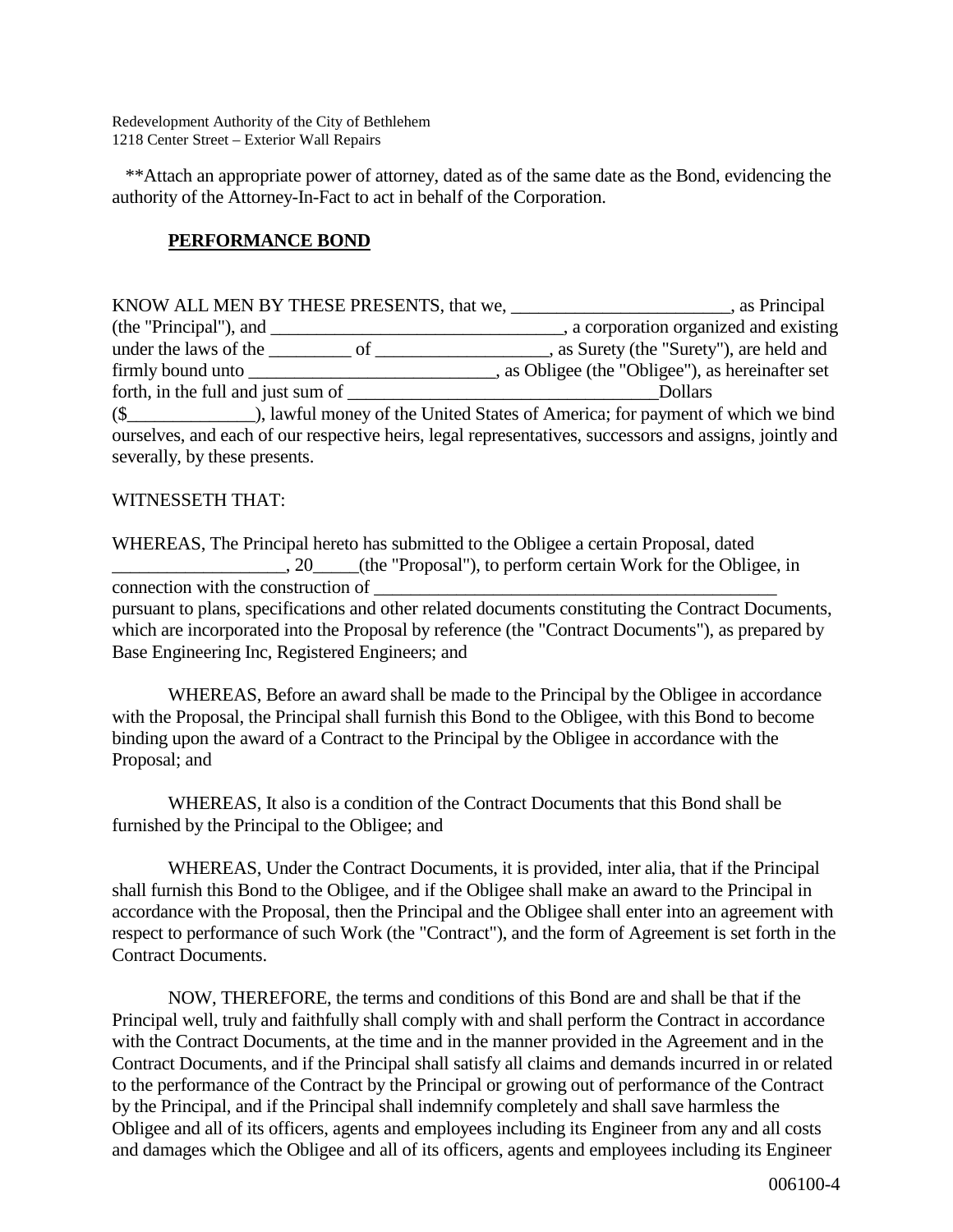may sustain or suffer by reason of the failure of the Principal to do so, and if the Principal shall reimburse completely and shall pay to the Obligee any and all costs and expenses which the Obligee and all of its officers, agents and employees including its Engineer may incur by reason of any such default or failure of the Principal, then this Bond shall be void; otherwise this Bond shall be and shall remain in force and effect.

This Bond is executed and delivered under and subject to the Act to which reference hereby is made.

The principal and the Surety agree that any alterations, changes and/or additions to the Contract Documents, and/or any alterations, changes and/or additions to the Work to be performed under the Contract in accordance with the Contract Documents, and/or any alterations, changes and/or additions to the Contract, and/or, any giving by the Obligee of any extensions of time for the performance of the Contract in accordance with the Contract Documents, and/or an act of forbearance of either the Principal or the Obligee toward the other with respect to the Contract Documents and the Contract, and/or the reduction of any percentage to be retained by the Obligee as permitted by the Contract Documents and by the Contract, shall not release, in any manner whatsoever, the Principal and the Surety, or either of them, or their heirs, executors, administrators, successors and assigns, from liability and obligations under this Bond; and the Surety, for value received, does waive notice of any such alterations, changes, additions, extensions of time, acts of forbearance and/or reduction of retained percentage.

If the Principal is a foreign corporation (Incorporated under any laws other than those of the Commonwealth of Pennsylvania) then further terms and conditions of this Bond are and shall be that the Principal or the Surety shall not be discharged from liability on this Bond, nor this Bond surrendered until such Principal files with the Obligee a certificate from the Pennsylvania Department of Revenue evidencing the payment in full of all bonus taxes, penalties and interest, and a certificate from the Bureau of Employment and Unemployment Compensation of the Pennsylvania Department of Labor and Industry, evidencing the payment of all unemployment compensation, contributions, penalties and interest due the Commonwealth from said Principal, or any foreign corporation, sub-contractor thereunder or for which liability has accrued but the time for payment has not arrived, all in accordance with provisions of the Act of June 10, 1947, P.L. 493, of the Commonwealth of Pennsylvania.

|                           |                        | IN WITNESS WHEREOF, the Principal and the Surety cause this Bond to be signed, |
|---------------------------|------------------------|--------------------------------------------------------------------------------|
| sealed and delivered this | $day of \_\_\_\_$ , 20 |                                                                                |
|                           |                        |                                                                                |

(Individual Principal)

\_\_\_\_\_\_\_\_\_\_\_\_\_\_\_\_\_\_\_\_\_\_\_\_\_\_\_ \_\_\_\_\_\_\_\_\_\_\_\_\_\_\_\_\_\_\_\_\_\_\_\_\_\_\_\_\_\_\_\_\_\_\_\_

 $(SEAL)$ 

(Signature of Individual)

WITNESS: Trading and doing business as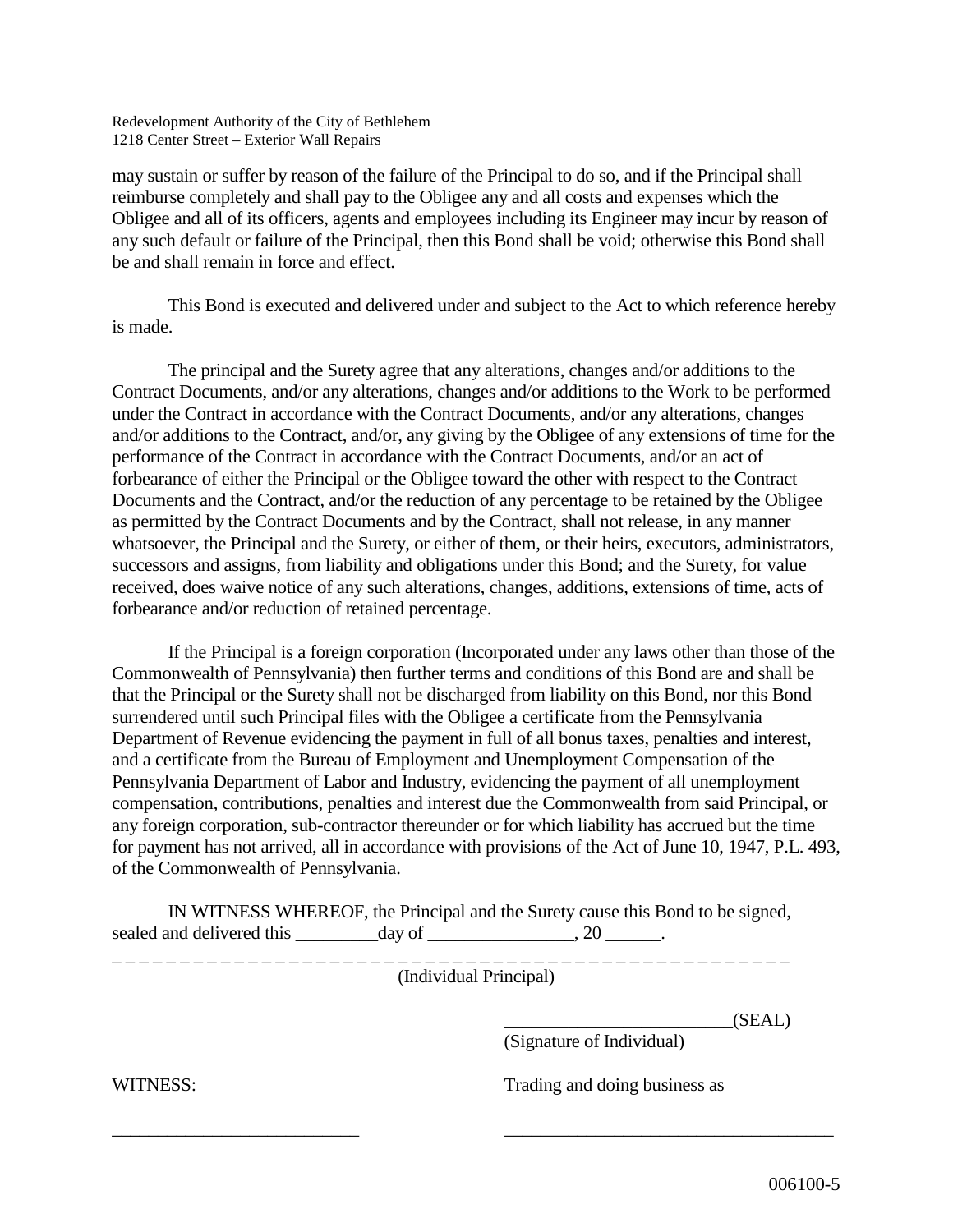|                                                                                                                                                                                                                                      | (Partnership Principal)                                                                       |
|--------------------------------------------------------------------------------------------------------------------------------------------------------------------------------------------------------------------------------------|-----------------------------------------------------------------------------------------------|
| Witness:                                                                                                                                                                                                                             | (Name of Partnership)                                                                         |
|                                                                                                                                                                                                                                      | (SEAL)                                                                                        |
|                                                                                                                                                                                                                                      | (Partner)                                                                                     |
|                                                                                                                                                                                                                                      | (SEAL)<br>(Partner)                                                                           |
| <u> 1980 - Johann John Stone, markin fan it ferstjer fan it ferstjer fan it ferstjer fan it ferstjer fan it ferstjer fan it ferstjer fan it ferstjer fan it ferstjer fan it ferstjer fan it ferstjer fan it ferstjer fan it fers</u> | (SEAL)<br>(Partner)                                                                           |
|                                                                                                                                                                                                                                      |                                                                                               |
| -----------                                                                                                                                                                                                                          | (Partner)<br>-----                                                                            |
| ATTEST:                                                                                                                                                                                                                              | (Corporation Principal)                                                                       |
|                                                                                                                                                                                                                                      | (Name of Corporation)                                                                         |
| (Assistant Secretary)                                                                                                                                                                                                                | (Vice) President                                                                              |
| (CORPORATE SEAL)                                                                                                                                                                                                                     | or, (if appropriate)                                                                          |
| <b>Witness or Attest:</b>                                                                                                                                                                                                            | (Name of Corporation)                                                                         |
|                                                                                                                                                                                                                                      |                                                                                               |
|                                                                                                                                                                                                                                      | $*$ By:<br>(Authorized Representative)                                                        |
| <b>CORPORATE SEAL</b><br>execute in behalf of the Corporation.                                                                                                                                                                       | *Authorized appropriate proof, dated as of the same date as the Bond, evidencing authority to |
|                                                                                                                                                                                                                                      | ---------------------<br>(Corporation Surety)                                                 |
| <b>Witness or Attest:</b>                                                                                                                                                                                                            | (Name of Corporation)                                                                         |
|                                                                                                                                                                                                                                      | (Attorney-In-Fact)                                                                            |

(CORPORATE SEAL)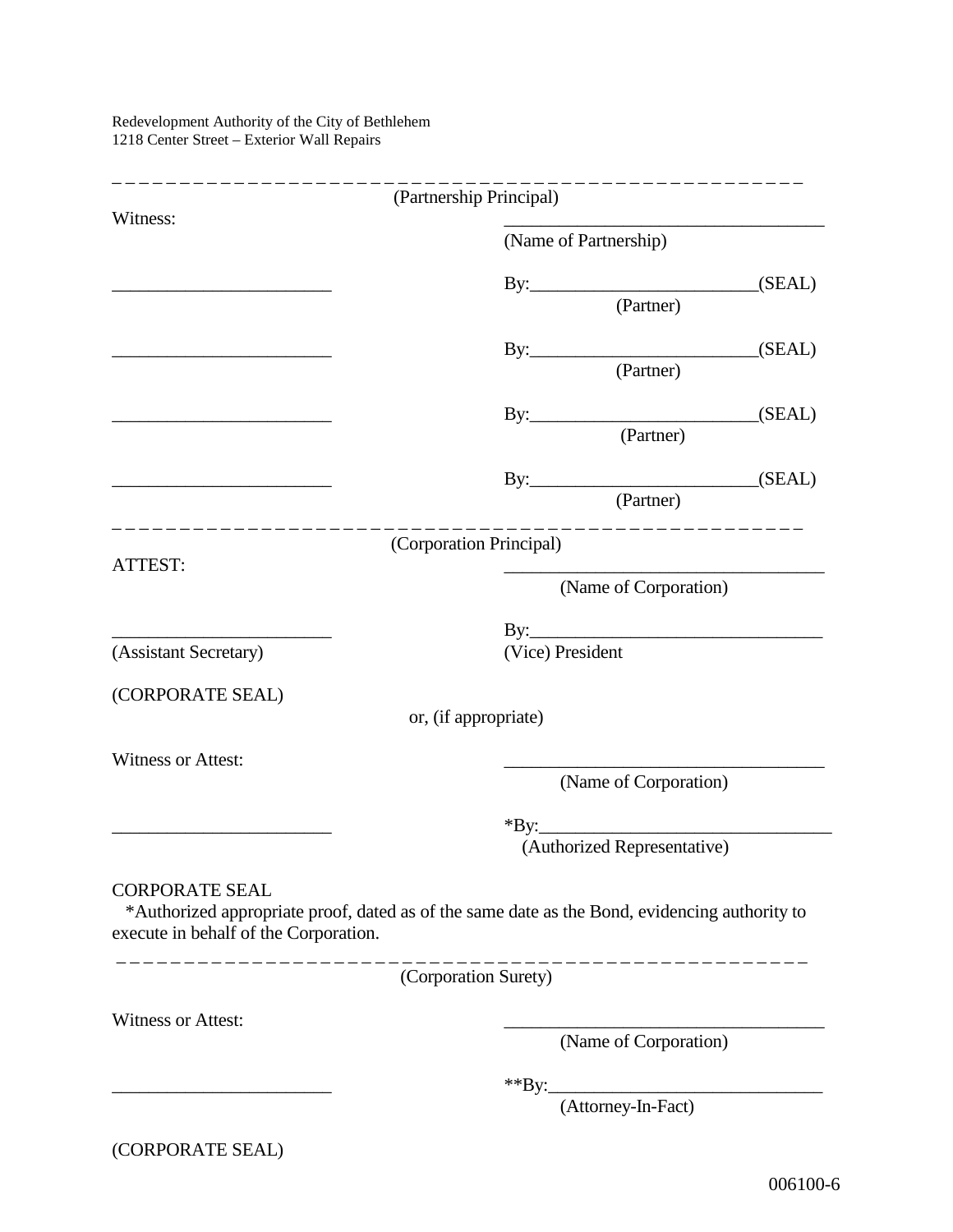\*\*Attach an appropriate power of attorney, dated as of the same date as the Bond, evidencing the authority of the Attorney-In-Fact to act in behalf of the Corporation.

# **PAYMENT BOND**

KNOW ALL MEN BY THESE PRESENTS, that we, \_\_\_\_\_\_\_\_\_\_\_\_\_\_\_\_\_\_\_\_\_\_\_\_\_, as Principal (the "Principal"), and \_\_\_\_\_\_\_\_\_\_\_\_\_\_\_\_\_\_\_\_\_\_\_\_\_\_\_\_\_\_\_\_\_\_\_\_, a corporation organized and existing under the laws of the \_\_\_\_\_\_\_\_\_\_ of \_\_\_\_\_\_\_\_\_\_\_\_\_\_\_\_\_\_\_\_\_\_\_, as Surety (the "Surety"), are held and firmly bound unto \_\_\_\_\_\_\_\_\_\_\_\_\_\_\_\_\_\_\_\_\_\_\_\_\_\_\_\_, as Obligee (the "Obligee"), as hereinafter set forth, in the full and just sum of \_\_\_\_\_\_\_\_\_\_\_\_\_\_\_\_\_\_\_\_\_\_\_\_\_Dollars (\$\_\_\_\_\_\_\_\_\_\_\_\_\_\_\_\_), lawful money of the United States of America; for payment of which we bind ourselves, and each of our respective heirs, legal representatives, successors and assigns, jointly and severally, by these presents.

# WITNESSETH THAT:

WHEREAS, The Principal hereto has submitted to the Obligee a certain Proposal, dated  $\qquad \qquad .$ , 20 (the "Proposal"), to perform certain Work for the Obligee, in connection with the construction of

\_\_\_\_\_\_\_\_\_\_\_\_\_\_\_\_\_\_\_\_\_\_\_\_\_\_\_\_\_\_\_\_\_\_\_\_\_\_\_\_\_\_\_\_\_\_\_\_\_\_\_\_\_\_\_\_\_\_\_\_\_\_\_\_\_\_\_\_\_\_\_ pursuant to plans, specification and other related documents constituting the Contract Documents, which are incorporated into the Proposal by reference (the "Contract Documents"), as prepared by Base Engineering Inc, Registered Engineers; and

WHEREAS, Before an award shall be made to the Principal by the Obligee in accordance with the Proposal, the Principal shall furnish this Bond to the Obligee, with this Bond to become binding upon the award of a Contract to the Principal by the Obligee in accordance with the Proposal; and

WHEREAS, It also is a condition of the Contract Documents that this Bond shall be furnished by the Principal to the Obligee; and

WHEREAS, Under the Contract Documents, it is provided, inter alia, that if the Principal shall furnish this Bond to the Obligee, and if the Obligee shall make an award to the Principal in accordance with the Proposal, then the Principal and the Obligee shall enter into an agreement with respect to performance of such Work (the "Contract"), and the form of Agreement is set forth in the Contract Documents.

NOW, THEREFORE, the terms and conditions of this Bond are and shall be that if the Principal and any subcontractor of the Principal to whom any portion of the Work under the Contract shall be subcontracted, promptly shall pay or shall cause to be paid, in full, all money which may be due any claimant supplying labor or materials in the prosecution and performance of the Work in accordance with the Contract Documents, including any amendment, extension or addition to the Contract and/or to the Contract Documents, for materials furnished or labor supplied or labor performed, then this Bond shall be void; otherwise this Bond shall be and shall remain in force and effect.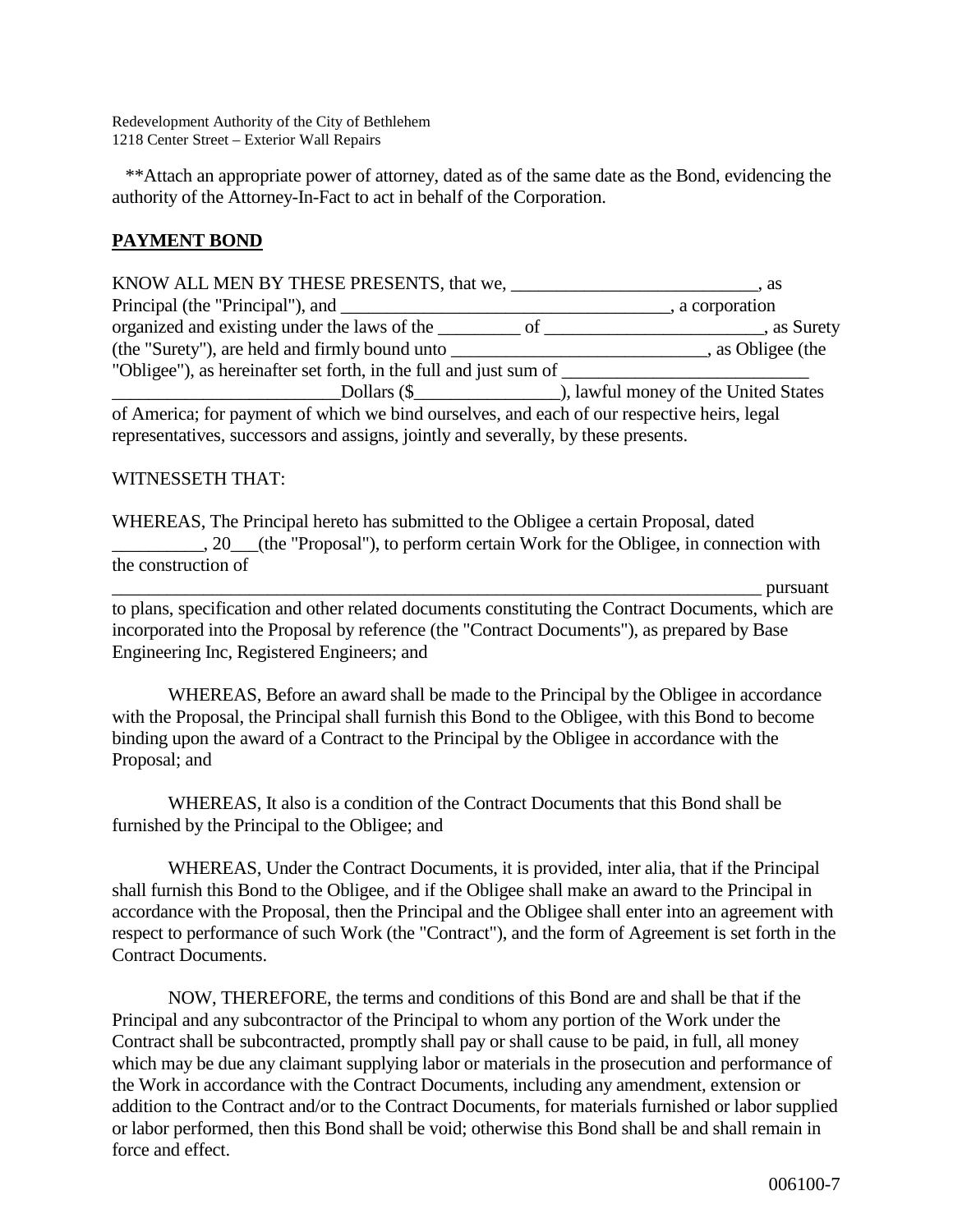This Bond shall be solely for the protection of claimants supplying labor or materials to the Principal or to any subcontractor of the Principal in the prosecution of the Work covered by the Contract, including any amendment, extension or addition to the Contract. The term "Claimant", when used herein and as required by the Act, shall mean any individual, firm, partnership, association or corporation. The phrase "labor or materials", when used herein and as required by the Act, shall include public utility services and reasonable rentals of equipment, but only for periods when the equipment rented is actually used at the site of the Work covered by the Contract. As required by the Act, the provisions of this Bond shall be applicable whether or not the material furnished or labor performed enters into and becomes a component part of the public building, public Work or public improvement contemplated by the Contract Documents and the Contract.

The Principal and the Surety agree that any claimant, who has performed labor or furnished materials in the prosecution of the Work in accordance with the Contract Documents, including an amendment, extension or addition to the Contract and/or to the Contract Documents, and who has not been paid therefore, in full, before the expiration of ninety (90) days after the day on which such claimant performed the last of such labor or furnished the last of such materials for which payment is claimed, may institute an action upon this Bond, in the name of the claimant, in assumpsit, to recover any amount due to claimant for such labor or materials, and may prosecute such action to final judgement and may have execution upon the judgement; Provided, however, that: (a) any claimant who has a direct contractual relationship with any subcontractor of the Principal, but has no contractual relationship with, express or implied, with the Principal, may institute an action upon this Bond only if such a claimant first shall have given written notice, served in the manner provided in the Act, to the Principal, within ninety (90) days from the date upon which such claimant performed the last of the labor or furnished the last of the materials for which payment is claimed, stating, with substantial accuracy, the amount claimed and the name of the person for whom the Work was performed of to whom the material was furnished; and (b) no action upon this Bond shall be commenced after the expiration of one (1) year from the day upon which the last of the labor was performed or material was supplied, for the payment of which such action is instituted by the Claimant; and (c) every action upon this Bond shall be instituted either in the appropriate court of the RDA where the Contract is to be performed or of such other County of Pennsylvania statutes shall provide, or in the United States district court for the district in which the project, to which the Contract related, is situated, and not elsewhere.

The principal and the Surety agree that any alterations, changes and/or additions to the Contract Documents, and/or any alterations, changes and/or additions to the Work to be performed under the Contract in accordance with the Contract Documents, and/or any alterations, changes and/or additions to the Contract, and/or, any giving by the Obligee of any extensions of time for the performance of the Contract in accordance with the Contract Documents, and/or an act of forbearance of either the Principal or the Obligee toward the other with respect to the Contract Documents and the Contract, and/or the reduction of any percentage to be retained by the Obligee as permitted by the Contract Documents and by the Contract, shall not release, in any manner whatsoever, the Principal and the Surety, or either of them, or their heirs, executors, administrators, successors and assigns, from liability and obligations under this Bond; and the Surety, for value received, does waive notice of any such alterations, changes, additions, extensions of time, acts of forbearance and/or reduction of retained percentage.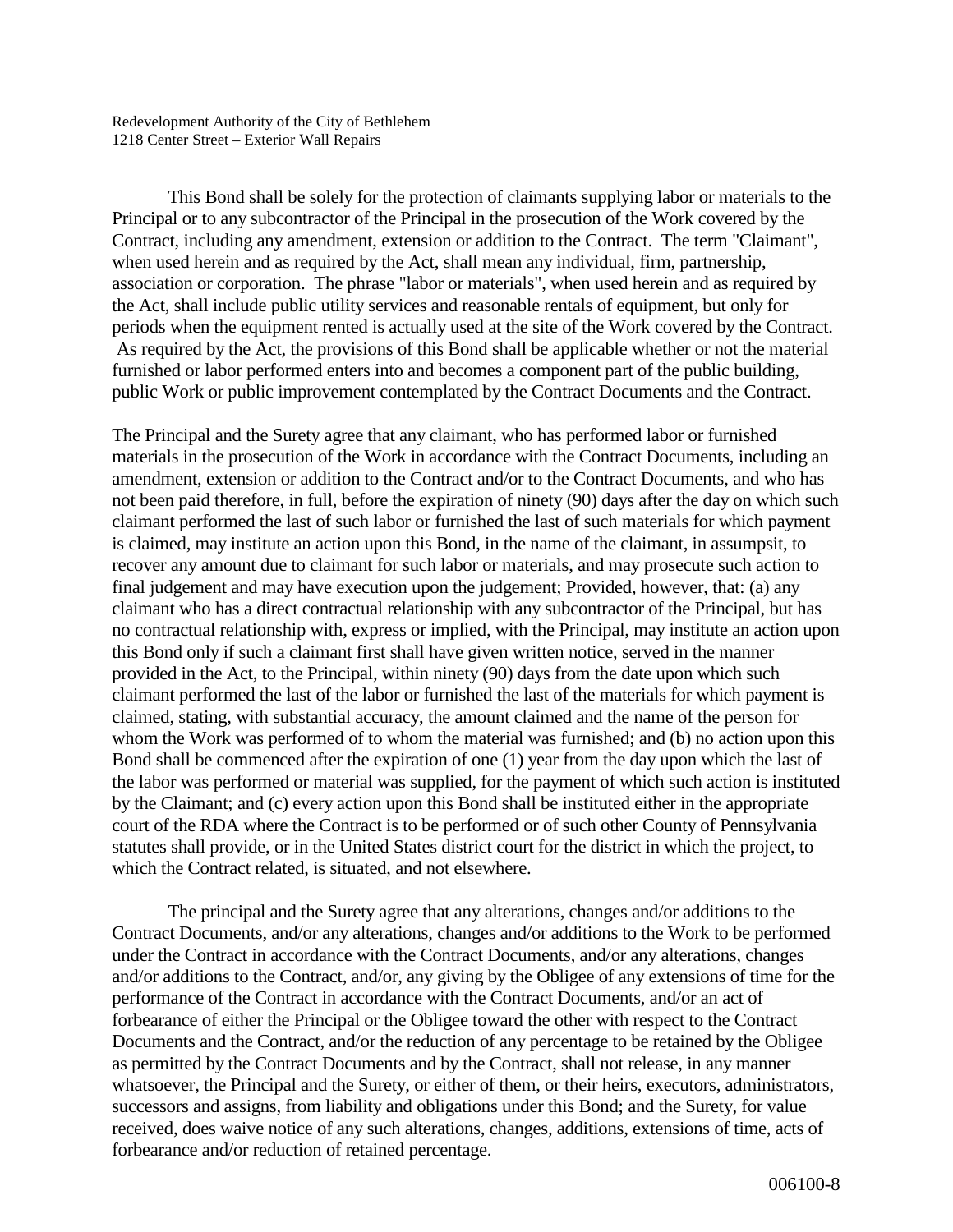If the Principal is a foreign corporation (incorporated under any laws other than those of the Commonwealth of Pennsylvania) then further terms and conditions of this Bond are and shall be that the Principal or the Surety shall not be discharged from liability on this Bond, nor this Bond surrendered until such Principal files with the Obligee a certificate from the Pennsylvania Department of Revenue, evidencing the payment in full of all bonus taxes, penalties and interest, and a certificate from the Bureau of Employment and Unemployment Compensation of the Pennsylvania Department of Labor and Industry, evidencing the payment of all unemployed compensation, contributions, penalties, and interest due the Commonwealth of Pennsylvania from said Principal or any foreign corporation, subcontractor thereunder of for which liability has accrued but the time for payment has not arrived, all in accordance with provisions of the Act of June 10, 1947, P.L. 493, of the Commonwealth of Pennsylvania.

IN WITNESS WHEREOF, the Principal and the Surety cause this Bond to be signed, sealed and delivered this \_\_\_\_\_\_\_\_ day of \_\_\_\_\_\_\_\_\_\_\_\_\_\_\_\_\_\_\_\_\_, 20 \_\_\_\_\_\_\_.

|          | (Individual Principal)        |                                                                                                              |
|----------|-------------------------------|--------------------------------------------------------------------------------------------------------------|
|          |                               | (SEAL)                                                                                                       |
|          | (Signature of Individual)     |                                                                                                              |
| WITNESS: | Trading and doing business as |                                                                                                              |
|          | (Partnership Principal)       | the control of the control of the control of the control of the control of the control of<br>--------------- |
|          |                               |                                                                                                              |
| Witness: | (Name of Partnership)         |                                                                                                              |
|          |                               | (SEAL)<br>(Partner)                                                                                          |
|          |                               | (SEAL)<br>(Partner)                                                                                          |
|          | $\mathbf{By:}\_\_\_\_\_\_\_$  | (SEAL)<br>(Partner)                                                                                          |
|          | By: $\qquad \qquad$           | (SEAL)<br>(Partner)                                                                                          |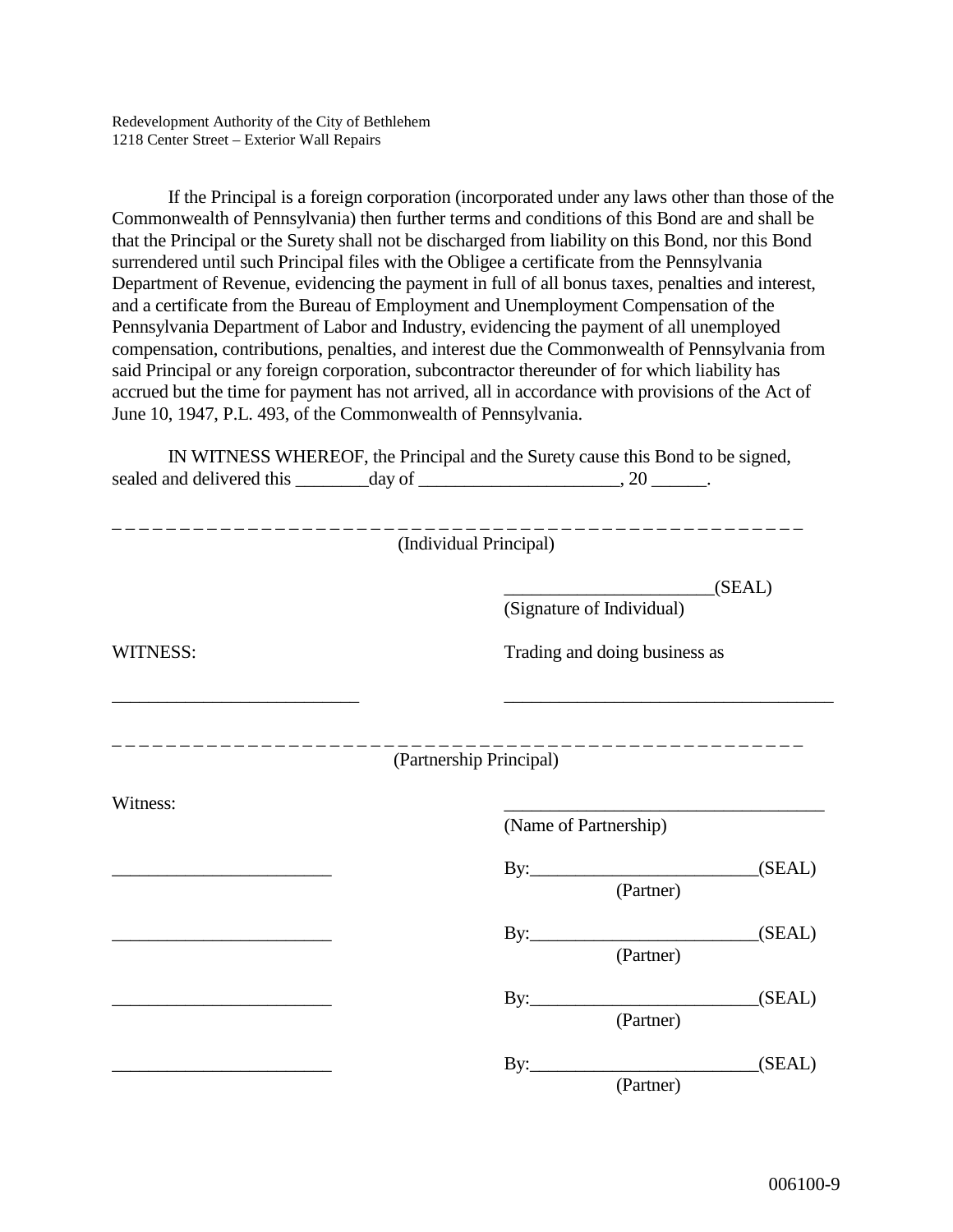| (Corporation Principal) |  |  |
|-------------------------|--|--|
|-------------------------|--|--|

ATTEST:

(Name of Corporation)

\_\_\_\_\_\_\_\_\_\_\_\_\_\_\_\_\_\_\_\_\_\_\_\_ By:\_\_\_\_\_\_\_\_\_\_\_\_\_\_\_\_\_\_\_\_\_\_\_\_\_\_\_\_\_\_\_\_

(Assistant Secretary) (Vice) President

(CORPORATE SEAL)

or, (if appropriate)

Witness or Attest:

(Name of Corporation)

\_\_\_\_\_\_\_\_\_\_\_\_\_\_\_\_\_\_\_\_\_\_\_\_ \*By:\_\_\_\_\_\_\_\_\_\_\_\_\_\_\_\_\_\_\_\_\_\_\_\_\_\_\_\_\_\_\_\_

(Authorized Representative)

CORPORATE SEAL

 \*Authorized appropriate proof, dated as of the same date as the Bond, evidencing authority to execute in behalf of the Corporation.

\_ \_ \_ \_ \_ \_ \_ \_ \_ \_ \_ \_ \_ \_ \_ \_ \_ \_ \_ \_ \_ \_ \_ \_ \_ \_ \_ \_ \_ \_ \_ \_ \_ \_ \_ \_ \_ \_ \_ \_ \_ \_ \_ \_ \_ \_ \_ \_ \_ \_ \_ (Corporation Surety)

Witness or Attest:

(Name of Corporation)

\_\_\_\_\_\_\_\_\_\_\_\_\_\_\_\_\_\_\_\_\_\_\_\_ \*\*By:\_\_\_\_\_\_\_\_\_\_\_\_\_\_\_\_\_\_\_\_\_\_\_\_\_\_\_\_\_\_

(Attorney-In-Fact)

(CORPORATE SEAL)

 \*\*Attach an appropriate power of attorney, dated as of the same date as the Bond, evidencing the authority of the Attorney-In-Fact to act in behalf of the Corporation.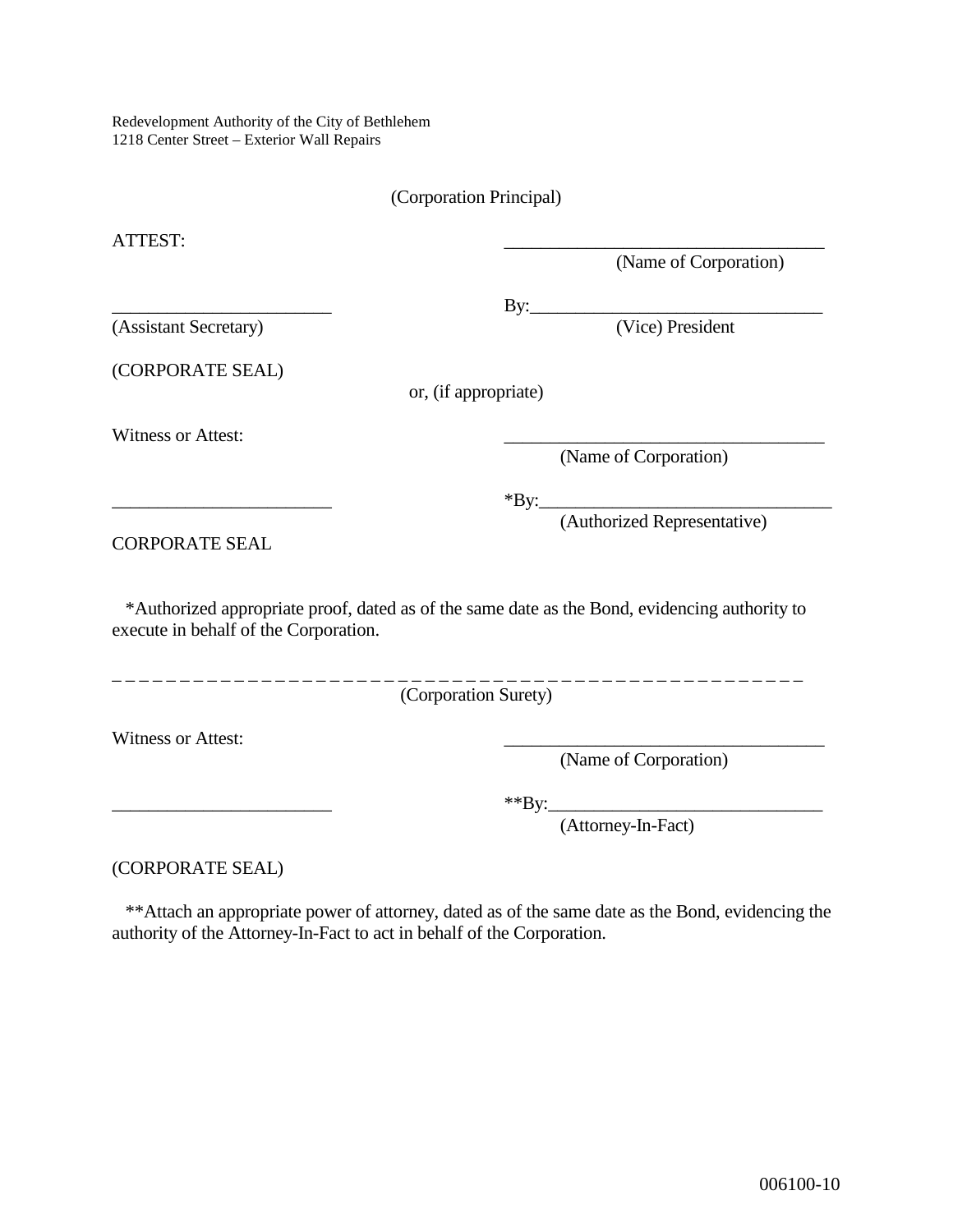# **MAINTENANCE BOND**

| KNOW ALL MEN BY THESE PRESENTS, That we,                                                                     |                    |
|--------------------------------------------------------------------------------------------------------------|--------------------|
|                                                                                                              | as Surety are      |
| held and firmly bound unto                                                                                   | hereinafter called |
| the RDA, in the penal sum of                                                                                 | <b>DOLLARS</b>     |
| $\left( \mathcal{S} \right)$<br>) for the payment of which sum well and truly to be made, we bind ourselves, |                    |

our heirs, executors, administrators, and severally, firmly by these presents.

| THE CONDITION OF THIS OBLIGATION IS SUCH, that whereas the Principal entered |           |
|------------------------------------------------------------------------------|-----------|
| into a certain contract, hereto attached, with the RDA, dated                | $.20$ for |

\_\_\_\_\_\_\_\_\_\_\_\_\_\_\_\_\_\_\_\_\_\_\_\_\_\_\_\_\_\_\_\_\_\_\_\_\_\_\_\_\_\_\_\_\_\_\_\_\_\_\_\_\_\_\_\_\_\_\_\_\_\_\_\_\_\_\_\_\_\_\_\_\_\_\_ \_\_\_\_\_\_\_\_\_\_\_\_\_\_\_\_\_\_\_\_\_\_\_\_\_\_\_\_\_\_\_\_\_\_\_\_\_\_\_\_\_\_\_\_\_\_\_\_\_\_\_\_\_\_\_\_\_\_\_\_\_\_\_\_\_\_\_\_\_\_\_\_\_\_\_\_\_\_.

NOW, THEREFORE, if the Principal shall remedy without cost to the RDA any defects which may develop during a period of one (1) year from the date of completion and acceptance of the Work performed under said contract, provided such defects, in the judgement of the Contracting officer or his successor having jurisdiction in the premises, are caused by defective or inferior materials or workmanship, then this obligation shall be void; otherwise to remain in full force or virtue.

IN WITNESS WHEREOF, the above-bounden parties have executed this instrument under their several seals this \_\_\_\_\_\_\_ day of \_\_\_\_\_\_\_\_\_\_\_\_, 20\_\_, the name and corporate seal of each corporate party being hereto affixed and these presents duly signed by its undersigned representative, pursuant to authority of its governing body.

In presence of

|           |                        | (SEAL) |
|-----------|------------------------|--------|
|           | (Individual Principal) |        |
| (Address) | (Business Address)     |        |
|           |                        | (SEAL) |
|           | (Individual Principal) |        |
| (Address) | (Business Address)     |        |
|           |                        | (SEAL) |
|           | (Individual Principal) |        |
| (Address) | (Business Address)     |        |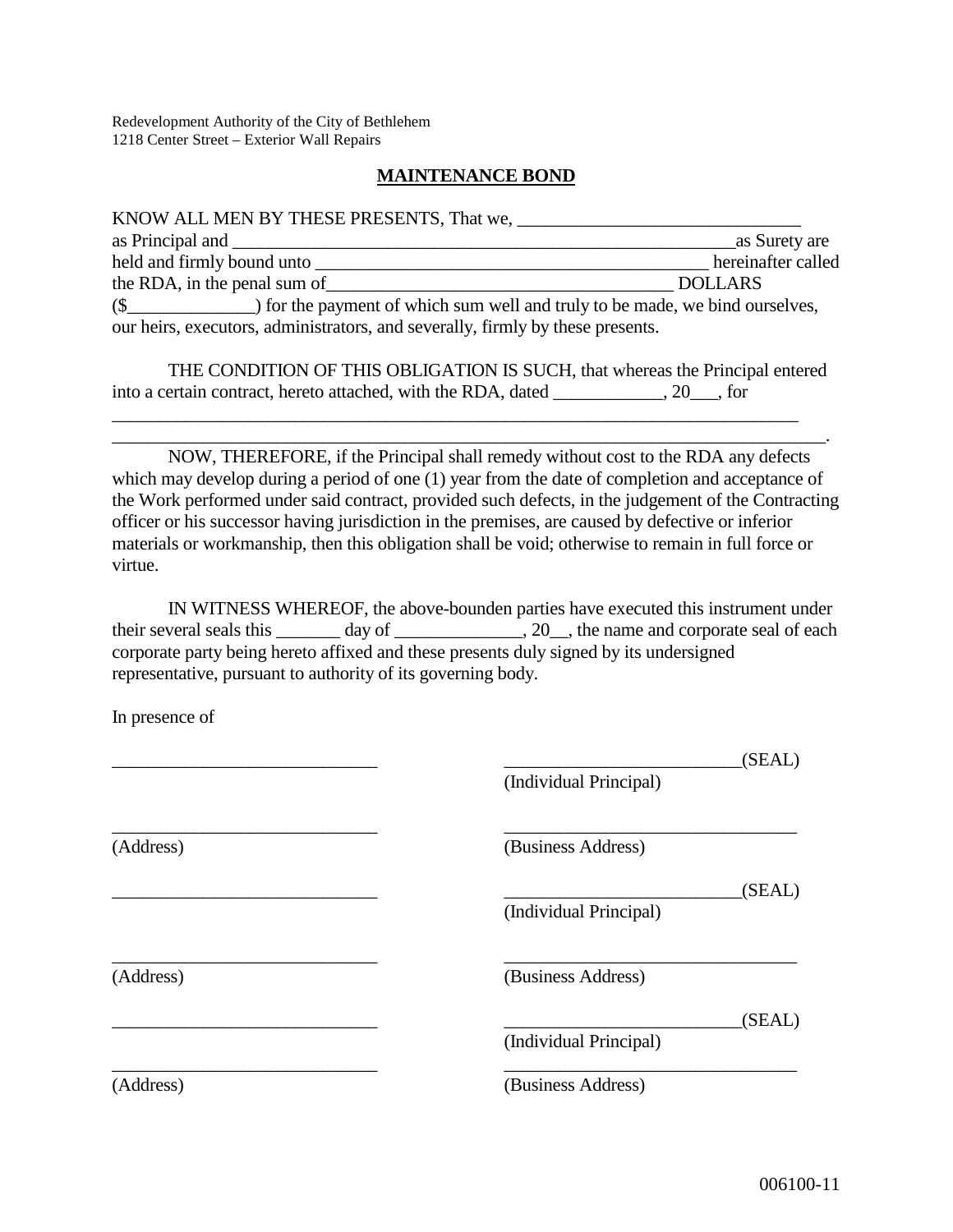|                                    | (SEAL)                        |
|------------------------------------|-------------------------------|
|                                    | (Individual Surety)           |
| (Address)                          | (Business Address)            |
|                                    | (SEAL)<br>(Individual Surety) |
| (Address)                          | (Business Address)            |
| <b>ATTEST:</b>                     |                               |
|                                    | (Corporate Principal)         |
|                                    | (Business Address)            |
| By                                 | (AFFIX CORPORATE SEAL)        |
|                                    |                               |
|                                    | (Corporate Surety)            |
|                                    | (Business Address)            |
|                                    | By By AFFIX CORPORATE SEAL)   |
|                                    |                               |
| Total amount of premium charged \$ |                               |

**- END OF SECTION 00 61 00 -**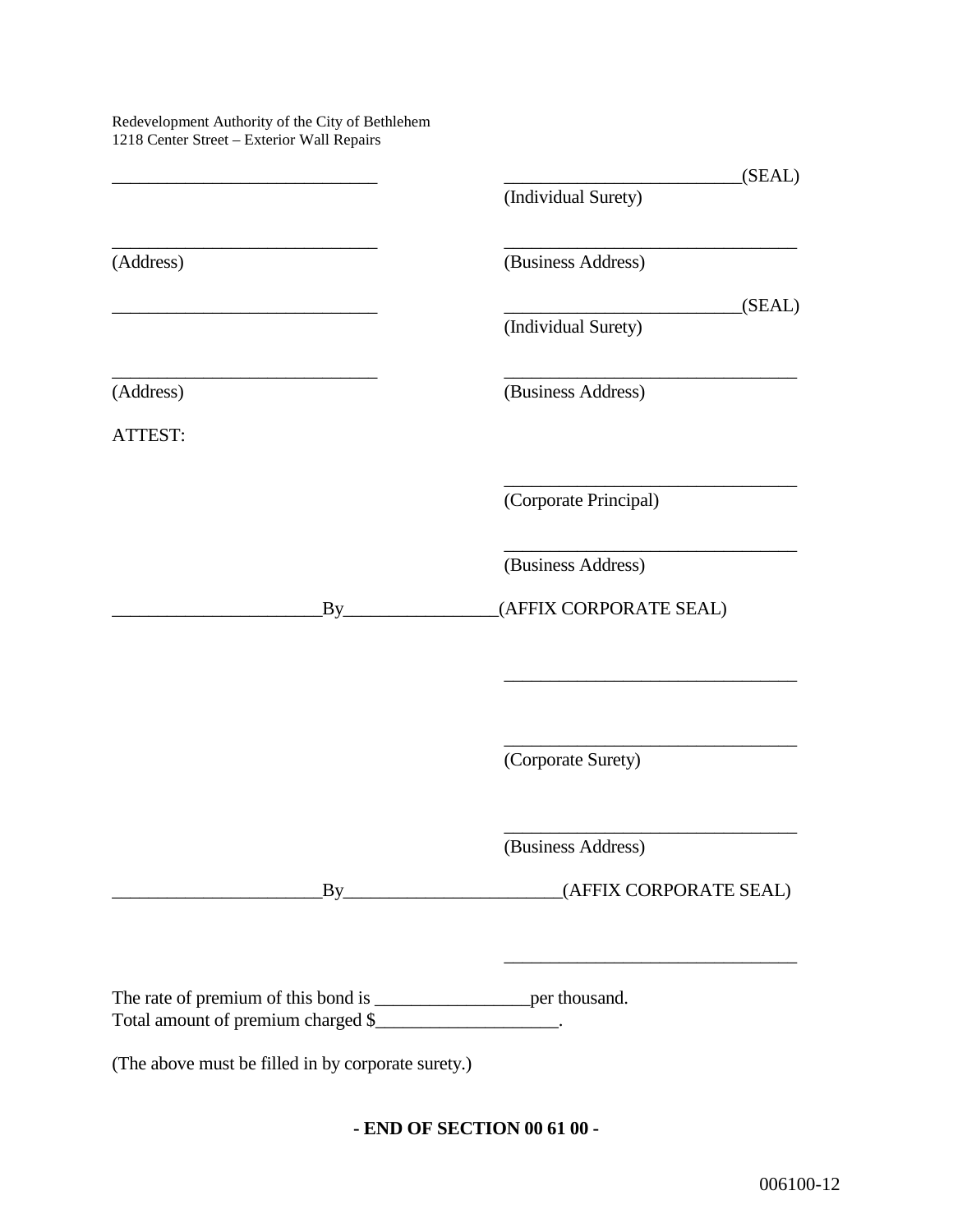# **Section 00 72 00 - General Conditions**

The General Conditions of the Contract used for this project is The Engineers Joint Contract Documents Committee (EJCDC) Document 1910-8 - Standard General Conditions of the Construction Contract, 1990 Edition. Copies of this document are available for review or purchase at the office of the Engineer, BASE Engineering Inc., 1010 N. Quebec Street, Allentown, PA 18109-1607, (610) 437-0978.

# **- END OF SECTION 00 72 00 -**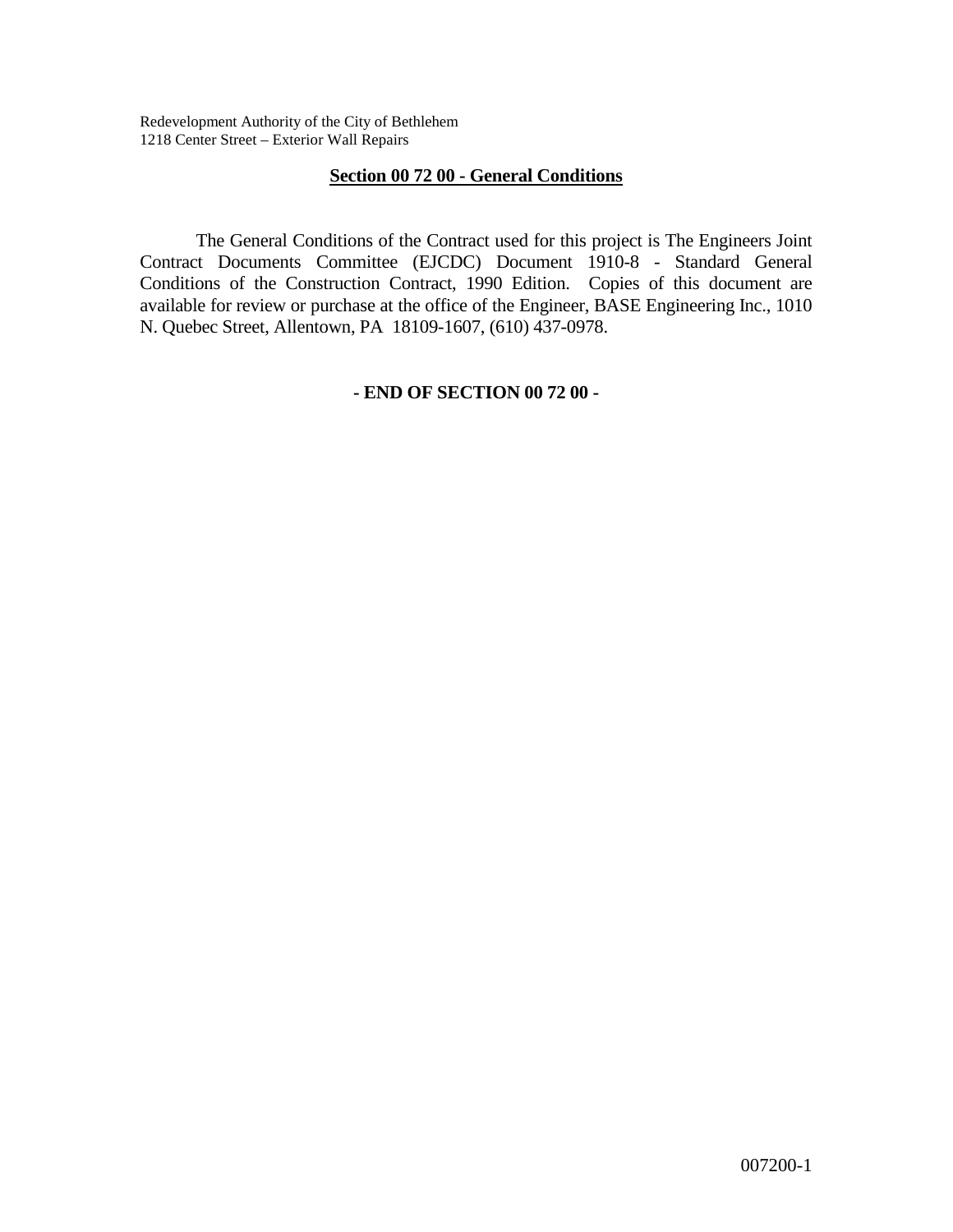# STANDARD GENERAL CONDITIONS OF THE CONSTRUCTION CONTRACT

Prepared by

# **ENGINEERS JOINT CONTRACT DOCUMENTS COMMITTEE**

and

Issued and Published Jointly By







PROFESSIONAL ENGINEERS IN PRIVATE PRACTICE *a practice division of the* NATIONAL SOCIETY OF PROFESSIONAL ENGINEERS

AMERICAN COUNCIL OF ENGINEERING COMPANIES \_\_\_\_\_\_\_\_\_\_\_\_\_\_\_\_\_\_\_

\_\_\_\_\_\_\_\_\_\_\_\_\_\_\_\_\_\_\_

# AMERICAN SOCIETY OF CIVIL ENGINEERS

This document has been approved and endorsed by



The Associated General Contractors of America



Construction Specifications Institute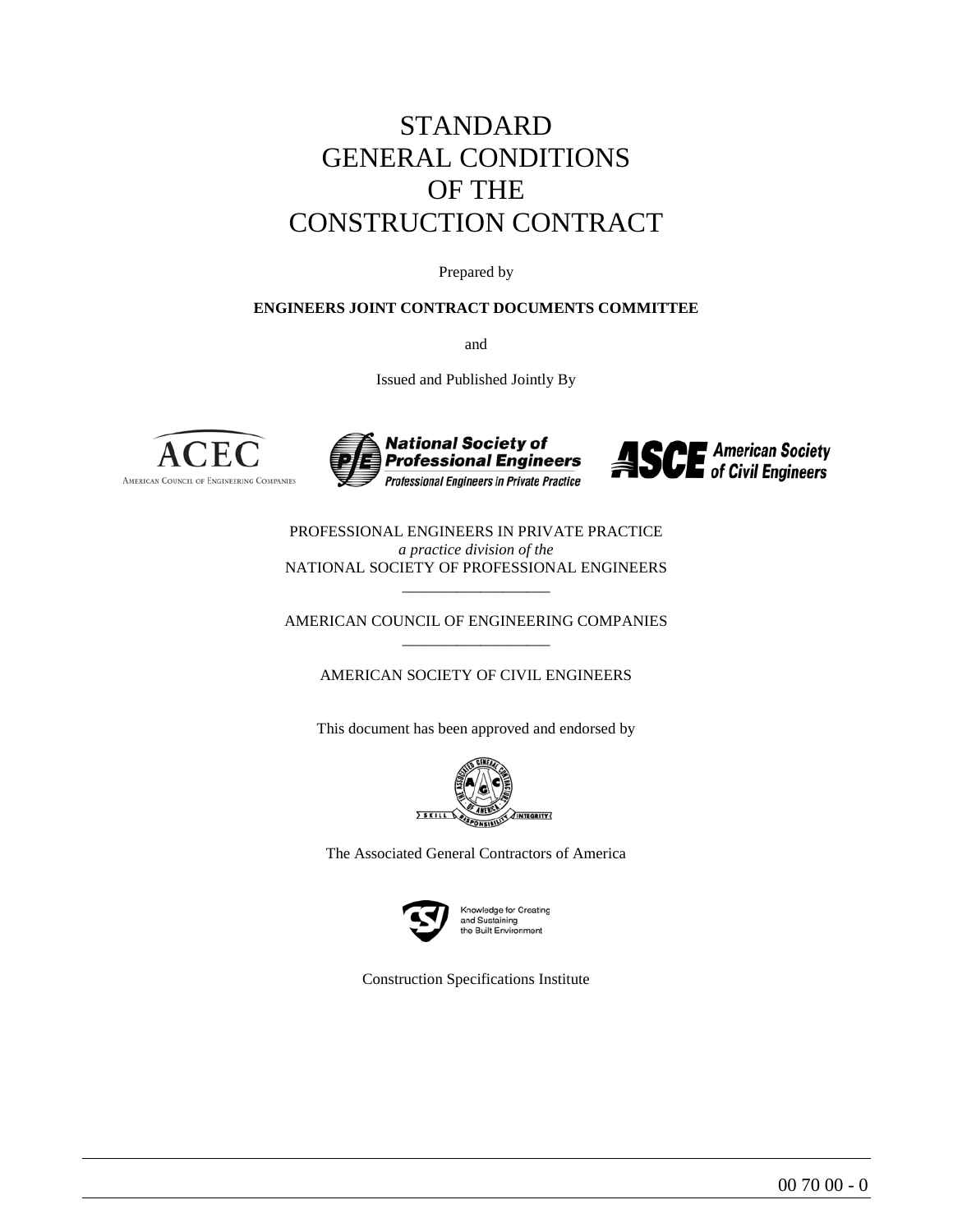Copyright ©2002

National Society of Professional Engineers 1420 King Street, Alexandria, VA 22314

American Council of Engineering Companies 1015 15th Street, N.W., Washington, DC 20005

American Society of Civil Engineers 1801 Alexander Bell Drive, Reston, VA 20191-4400

These General Conditions have been prepared for use with the Suggested Forms of Agreement Between Owner and Contractor Nos. C-520 or C-525 (2002 Editions). Their provisions are interrelated and a change in one may necessitate a change in the other. Comments concerning their usage are contained in the EJCDC Construction Documents, General and Instructions (No. C-001) (2002 Edition). For guidance in the preparation of Supplementary Conditions, see Guide to the Preparation of Supplementary Conditions (No. C-800) (2002 Edition).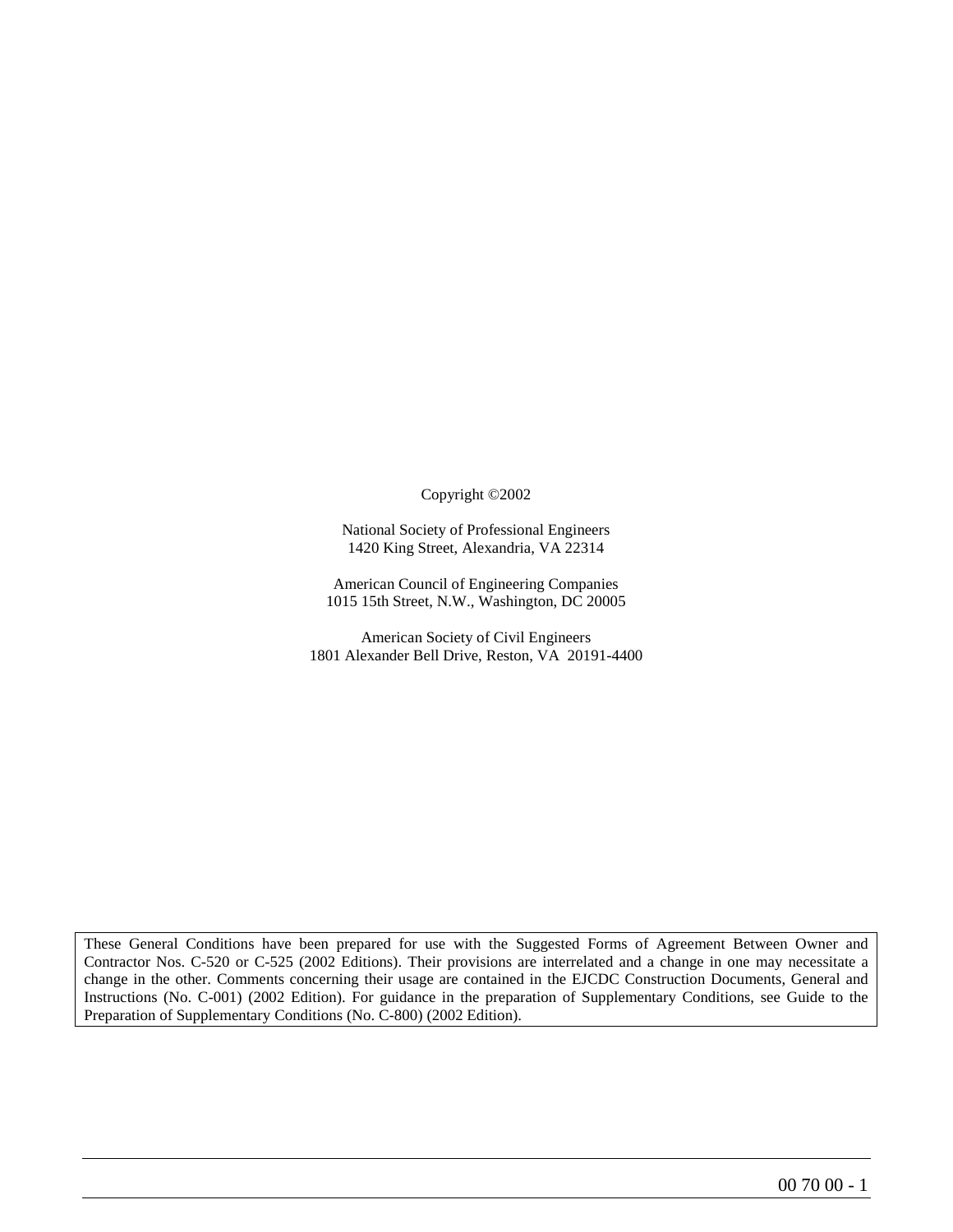# **TABLE OF CONTENTS**

| 1.01 |                                                                                  |  |
|------|----------------------------------------------------------------------------------|--|
| 1.02 |                                                                                  |  |
|      |                                                                                  |  |
| 2.01 |                                                                                  |  |
| 2.02 |                                                                                  |  |
| 2.03 |                                                                                  |  |
| 2.04 |                                                                                  |  |
| 2.05 |                                                                                  |  |
| 2.06 |                                                                                  |  |
| 2.07 |                                                                                  |  |
|      |                                                                                  |  |
| 3.01 |                                                                                  |  |
| 3.02 |                                                                                  |  |
| 3.03 |                                                                                  |  |
| 3.04 |                                                                                  |  |
| 3.05 |                                                                                  |  |
| 3.06 |                                                                                  |  |
|      | ARTICLE 4 - AVAILABILITY OF LANDS; SUBSURFACE AND PHYSICAL CONDITIONS; HAZARDOUS |  |
|      |                                                                                  |  |
| 4.01 |                                                                                  |  |
| 4.02 |                                                                                  |  |
| 4.03 |                                                                                  |  |
| 4.04 |                                                                                  |  |
| 4.05 |                                                                                  |  |
| 4.06 |                                                                                  |  |
|      |                                                                                  |  |
| 5.01 |                                                                                  |  |
| 5.02 |                                                                                  |  |
| 5.03 |                                                                                  |  |
| 5.04 |                                                                                  |  |
| 5.05 |                                                                                  |  |
| 5.06 |                                                                                  |  |
| 5.07 |                                                                                  |  |
| 5.08 |                                                                                  |  |
| 5.09 |                                                                                  |  |
| 5.10 |                                                                                  |  |
|      |                                                                                  |  |
| 6.01 |                                                                                  |  |
| 6.02 |                                                                                  |  |
| 6.03 |                                                                                  |  |
| 6.04 |                                                                                  |  |
| 6.05 |                                                                                  |  |
| 6.06 |                                                                                  |  |
| 6.07 |                                                                                  |  |
| 6.08 |                                                                                  |  |
| 6.09 |                                                                                  |  |
| 6.10 |                                                                                  |  |
| 6.11 |                                                                                  |  |
| 6.12 |                                                                                  |  |
| 6.13 |                                                                                  |  |
| 6.14 |                                                                                  |  |
| 6.15 |                                                                                  |  |
|      |                                                                                  |  |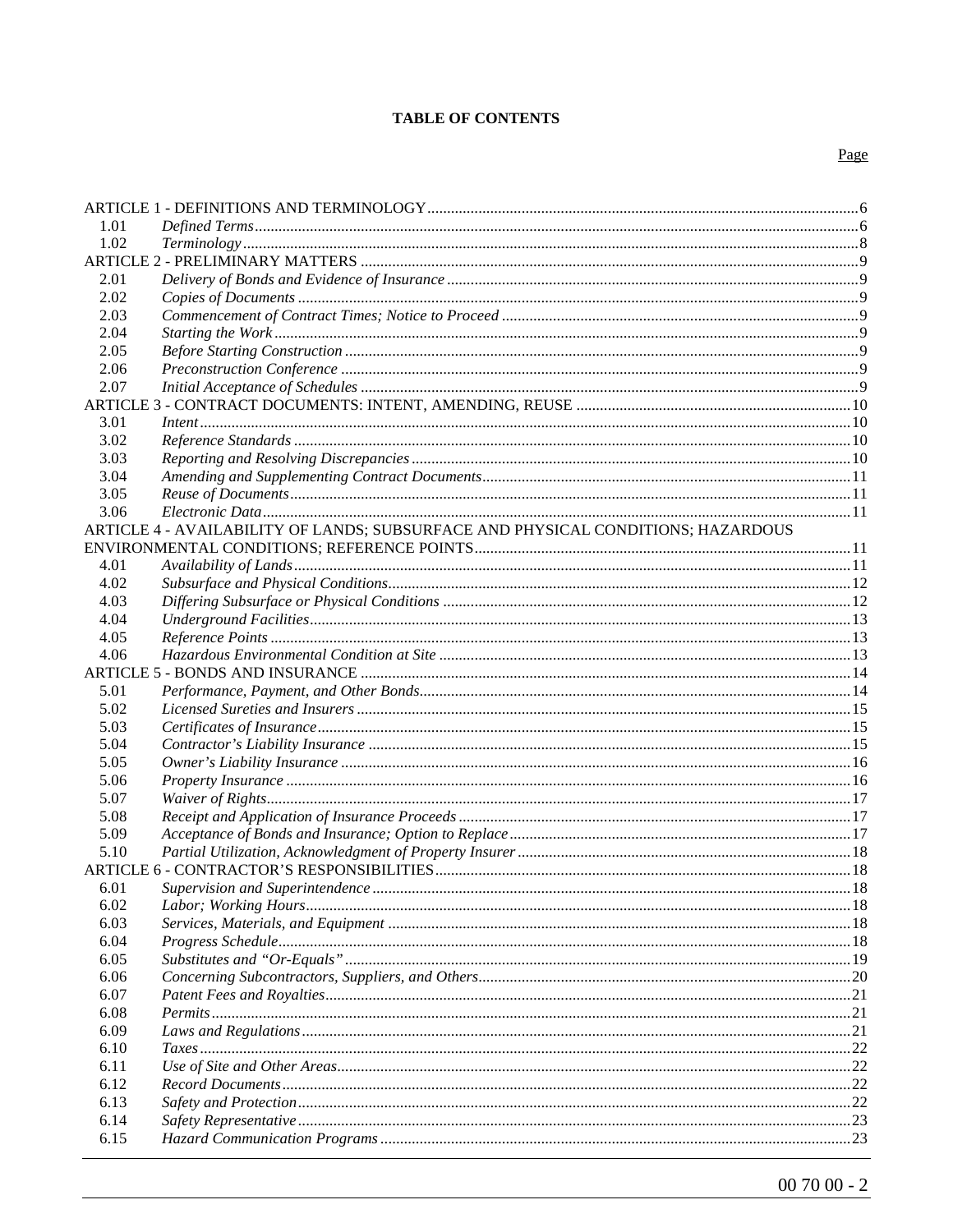| 6.16  |                                                                                           |  |
|-------|-------------------------------------------------------------------------------------------|--|
| 6.17  |                                                                                           |  |
| 6.18  |                                                                                           |  |
| 6.19  |                                                                                           |  |
| 6.20  |                                                                                           |  |
| 6.21  |                                                                                           |  |
|       |                                                                                           |  |
| 7.01  |                                                                                           |  |
| 7.02  |                                                                                           |  |
| 7.03  |                                                                                           |  |
|       |                                                                                           |  |
| 8.01  |                                                                                           |  |
| 8.02  |                                                                                           |  |
| 8.03  |                                                                                           |  |
| 8.04  |                                                                                           |  |
| 8.05  |                                                                                           |  |
| 8.06  |                                                                                           |  |
| 8.07  |                                                                                           |  |
| 8.08  |                                                                                           |  |
| 8.09  |                                                                                           |  |
| 8.10  |                                                                                           |  |
| 8.11  |                                                                                           |  |
|       |                                                                                           |  |
| 9.01  |                                                                                           |  |
| 9.02  |                                                                                           |  |
| 9.03  |                                                                                           |  |
| 9.04  |                                                                                           |  |
|       |                                                                                           |  |
| 9.05  |                                                                                           |  |
| 9.06  |                                                                                           |  |
| 9.07  |                                                                                           |  |
| 9.08  |                                                                                           |  |
| 9.09  |                                                                                           |  |
|       |                                                                                           |  |
| 10.01 |                                                                                           |  |
| 10.02 |                                                                                           |  |
| 10.03 |                                                                                           |  |
| 10.04 |                                                                                           |  |
| 10.05 |                                                                                           |  |
|       |                                                                                           |  |
| 11.01 |                                                                                           |  |
| 11.02 |                                                                                           |  |
| 11.03 |                                                                                           |  |
|       |                                                                                           |  |
| 12.01 |                                                                                           |  |
| 12.02 |                                                                                           |  |
| 12.03 |                                                                                           |  |
|       | ARTICLE 13 - TESTS AND INSPECTIONS; CORRECTION, REMOVAL OR ACCEPTANCE OF DEFECTIVE WORK33 |  |
| 13.01 |                                                                                           |  |
| 13.02 |                                                                                           |  |
| 13.03 |                                                                                           |  |
| 13.04 |                                                                                           |  |
| 13.05 |                                                                                           |  |
| 13.06 |                                                                                           |  |
| 13.07 |                                                                                           |  |
| 13.08 |                                                                                           |  |
| 13.09 |                                                                                           |  |
|       |                                                                                           |  |
| 14.01 |                                                                                           |  |
| 14.02 |                                                                                           |  |
| 14.03 |                                                                                           |  |
| 14.04 |                                                                                           |  |
| 14.05 |                                                                                           |  |
|       |                                                                                           |  |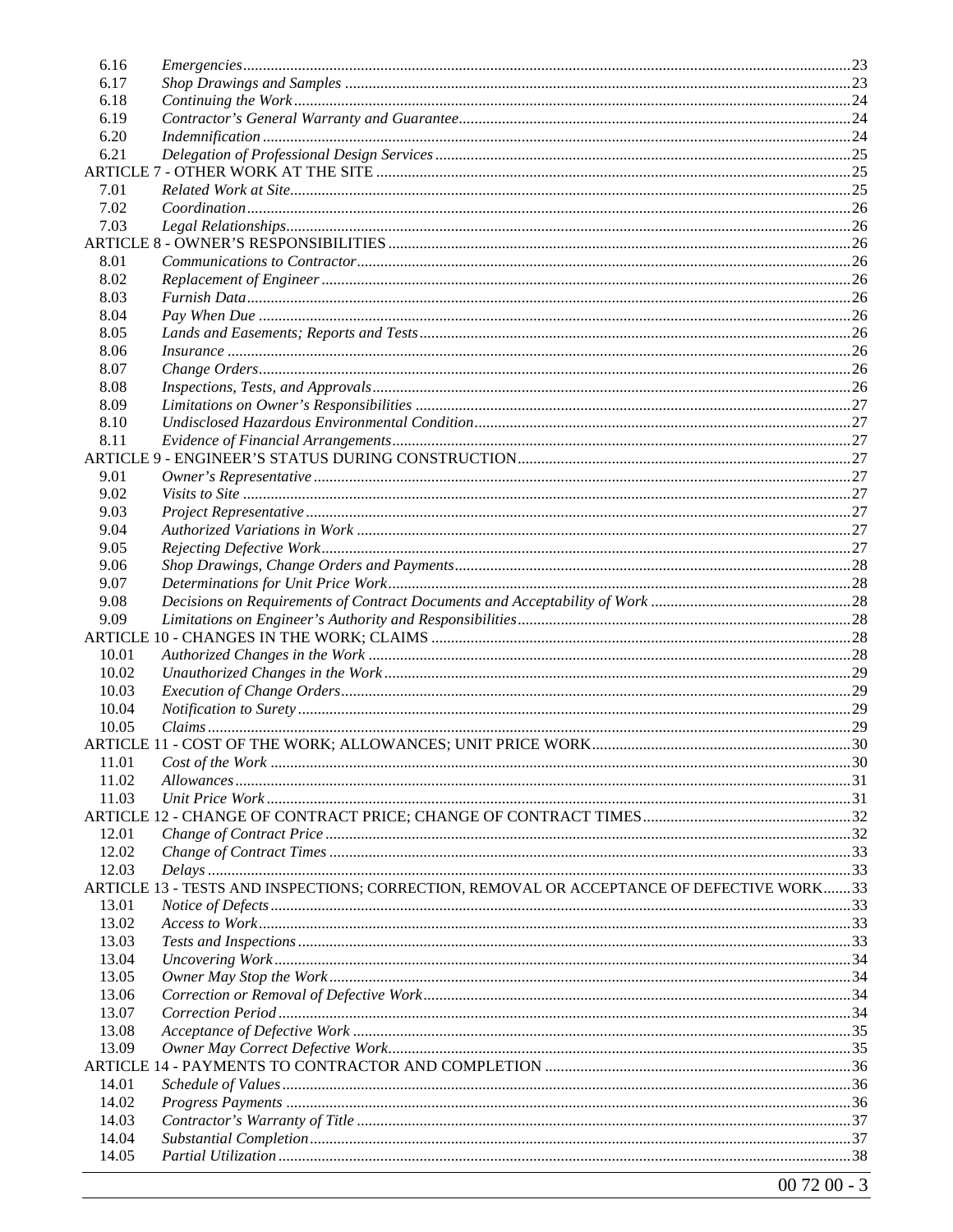| 14.06 |                                                                                                                                                                                                                                                                                                                                                                                                                                                                                                                                              |  |
|-------|----------------------------------------------------------------------------------------------------------------------------------------------------------------------------------------------------------------------------------------------------------------------------------------------------------------------------------------------------------------------------------------------------------------------------------------------------------------------------------------------------------------------------------------------|--|
| 14.07 | $Final\ Insection \, 38\, 38\, 508\, 1000\, 5000\, 5000\, 5000\, 5000\, 5000\, 5000\, 5000\, 5000\, 5000\, 5000\, 5000\, 5000\, 5000\, 5000\, 5000\, 5000\, 5000\, 5000\, 5000\, 5000\, 5000\, 5000\, 5000\, 5000\, 5000\, 5000\, 5000\, 5$                                                                                                                                                                                                                                                                                                  |  |
| 14.08 |                                                                                                                                                                                                                                                                                                                                                                                                                                                                                                                                              |  |
| 14.09 |                                                                                                                                                                                                                                                                                                                                                                                                                                                                                                                                              |  |
|       |                                                                                                                                                                                                                                                                                                                                                                                                                                                                                                                                              |  |
| 15.01 |                                                                                                                                                                                                                                                                                                                                                                                                                                                                                                                                              |  |
| 15.02 |                                                                                                                                                                                                                                                                                                                                                                                                                                                                                                                                              |  |
| 15.03 |                                                                                                                                                                                                                                                                                                                                                                                                                                                                                                                                              |  |
| 15.04 |                                                                                                                                                                                                                                                                                                                                                                                                                                                                                                                                              |  |
|       |                                                                                                                                                                                                                                                                                                                                                                                                                                                                                                                                              |  |
| 16.01 |                                                                                                                                                                                                                                                                                                                                                                                                                                                                                                                                              |  |
|       |                                                                                                                                                                                                                                                                                                                                                                                                                                                                                                                                              |  |
| 17.01 |                                                                                                                                                                                                                                                                                                                                                                                                                                                                                                                                              |  |
| 17.02 | $\label{eq:computation of Time} Computation of Times. \textit{} \textit{} \textit{} \textit{} \textit{} \textit{} \textit{} \textit{} \textit{} \textit{} \textit{} \textit{} \textit{} \textit{} \textit{} \textit{} \textit{} \textit{} \textit{} \textit{} \textit{} \textit{} \textit{} \textit{} \textit{} \textit{} \textit{} \textit{} \textit{} \textit{} \textit{} \textit{} \textit{} \textit{} \$                                                                                                                                 |  |
| 17.03 |                                                                                                                                                                                                                                                                                                                                                                                                                                                                                                                                              |  |
| 17.04 |                                                                                                                                                                                                                                                                                                                                                                                                                                                                                                                                              |  |
| 17.05 |                                                                                                                                                                                                                                                                                                                                                                                                                                                                                                                                              |  |
| 17.06 | $\begin{minipage}{0.4\linewidth} \textit{Curvival of Obligations} \textit{} \end{minipage} \begin{minipage}{0.49\linewidth} \textit{Autvoling Law} \end{minipage} \begin{minipage}{0.49\linewidth} \textit{Autvoling Law} \end{minipage} \begin{minipage}{0.49\linewidth} \textit{Autvoling Law} \end{minipage} \begin{minipage}{0.49\linewidth} \textit{Autvoling law} \end{minipage} \begin{minipage}{0.49\linewidth} \textit{Autvoling law} \end{minipage} \begin{minipage}{0.49\linewidth} \textit{Autvoling law} \end{minipage} \begin$ |  |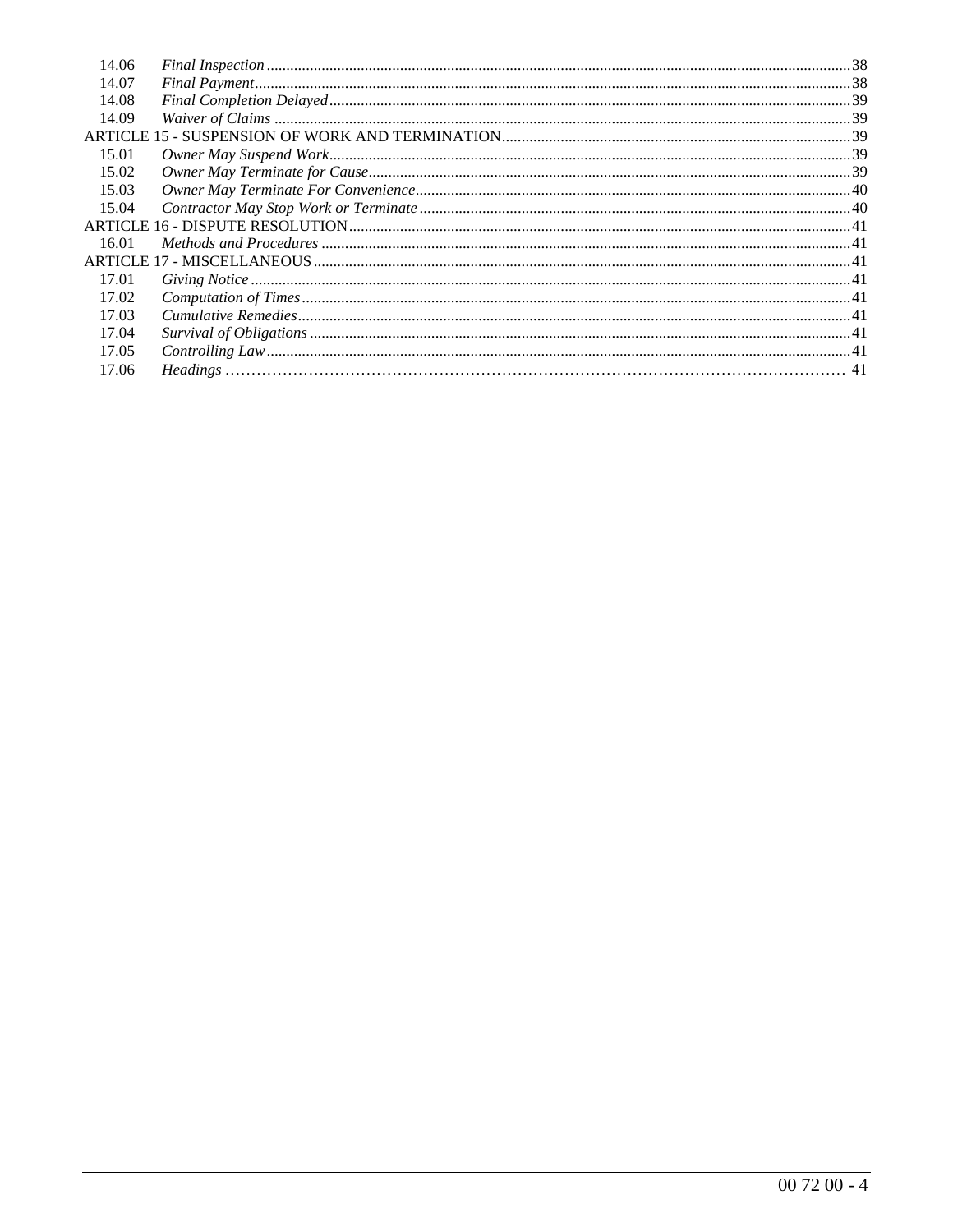#### ARTICLE 1 - DEFINITIONS AND TERMINOLOGY

# 1.01 *Defined Terms*

A. Wherever used in the Bidding Requirements or Contract Documents and printed with initial capital letters, the terms listed below will have the meanings indicated which are applicable to both the singular and plural thereof. In addition to terms specifically defined, terms with initial capital letters in the Contract Documents include references to identified articles and paragraphs, and the titles of other documents or forms.

1. *Addenda--*Written or graphic instruments issued prior to the opening of Bids which clarify, correct, or change the Bidding Requirements or the proposed Contract Documents.

2. *Agreement--*The written instrument which is evidence of the agreement between Owner and Contractor covering the Work.

3. *Application for Payment*--The form acceptable to Engineer which is to be used by Contractor during the course of the Work in requesting progress or final payments and which is to be accompanied by such supporting documentation as is required by the Contract Documents.

4. *Asbestos--*Any material that contains more than one percent asbestos and is friable or is releasing asbestos fibers into the air above current action levels established by the United States Occupational Safety and Health Administration.

5. *Bid--*The offer or proposal of a Bidder submitted on the prescribed form setting forth the prices for the Work to be performed.

6. *Bidder*--The individual or entity who submits a Bid directly to Owner.

7. *Bidding Documents--*The Bidding Requirements and the proposed Contract Documents (including all Addenda).

8. *Bidding Requirements--*The Advertisement or Invitation to Bid, Instructions to Bidders, bid security of acceptable form, if any, and the Bid Form with any supplements.

9. *Change Order--*A document recommended by Engineer which is signed by Contractor and Owner and authorizes an addition, deletion, or revision in the Work or an adjustment in the Contract Price or the Contract Times, issued on or after the Effective Date of the Agreement.

10. *Claim--*A demand or assertion by Owner or Contractor seeking an adjustment of Contract Price or Contract Times, or both, or other relief with respect to the terms of the Contract. A demand for money or services by a third party is not a Claim.

11. *Contract--*The entire and integrated written agreement between the Owner and Contractor concerning the Work. The Contract supersedes prior negotiations, representations, or agreements, whether written or oral.

12. *Contract Documents--* Those items so designated in the Agreement. Only printed or hard copies of the items listed in the Agreement are Contract Documents. Approved Shop Drawings, other Contractor's submittals, and the reports and drawings of subsurface and physical conditions are not Contract Documents.

13. *Contract Price--*The moneys payable by Owner to Contractor for completion of the Work in accordance with the Contract Documents as stated in the Agreement (subject to the provisions of Paragraph 11.03 in the case of Unit Price Work).

14. *Contract Times--*The number of days or the dates stated in the Agreement to: (i) achieve Milestones, if any, (ii) achieve Substantial Completion; and (iii) complete the Work so that it is ready for final payment as evidenced by Engineer's written recommendation of final payment.

15. *Contractor*--The individual or entity with whom Owner has entered into the Agreement.

16. *Cost of the Work--*See Paragraph 11.01.A for definition.

17. *Drawings--*That part of the Contract Documents prepared or approved by Engineer which graphically shows the scope, extent, and character of the Work to be performed by Contractor. Shop Drawings and other Contractor submittals are not Drawings as so defined.

18. *Effective Date of the Agreement--*The date indicated in the Agreement on which it becomes effective, but if no such date is indicated, it means the date on which the Agreement is signed and delivered by the last of the two parties to sign and deliver.

19. *Engineer*--The individual or entity named as such in the Agreement.

20. *Field Order--*A written order issued by Engineer which requires minor changes in the Work but which does not involve a change in the Contract Price or the Contract Times.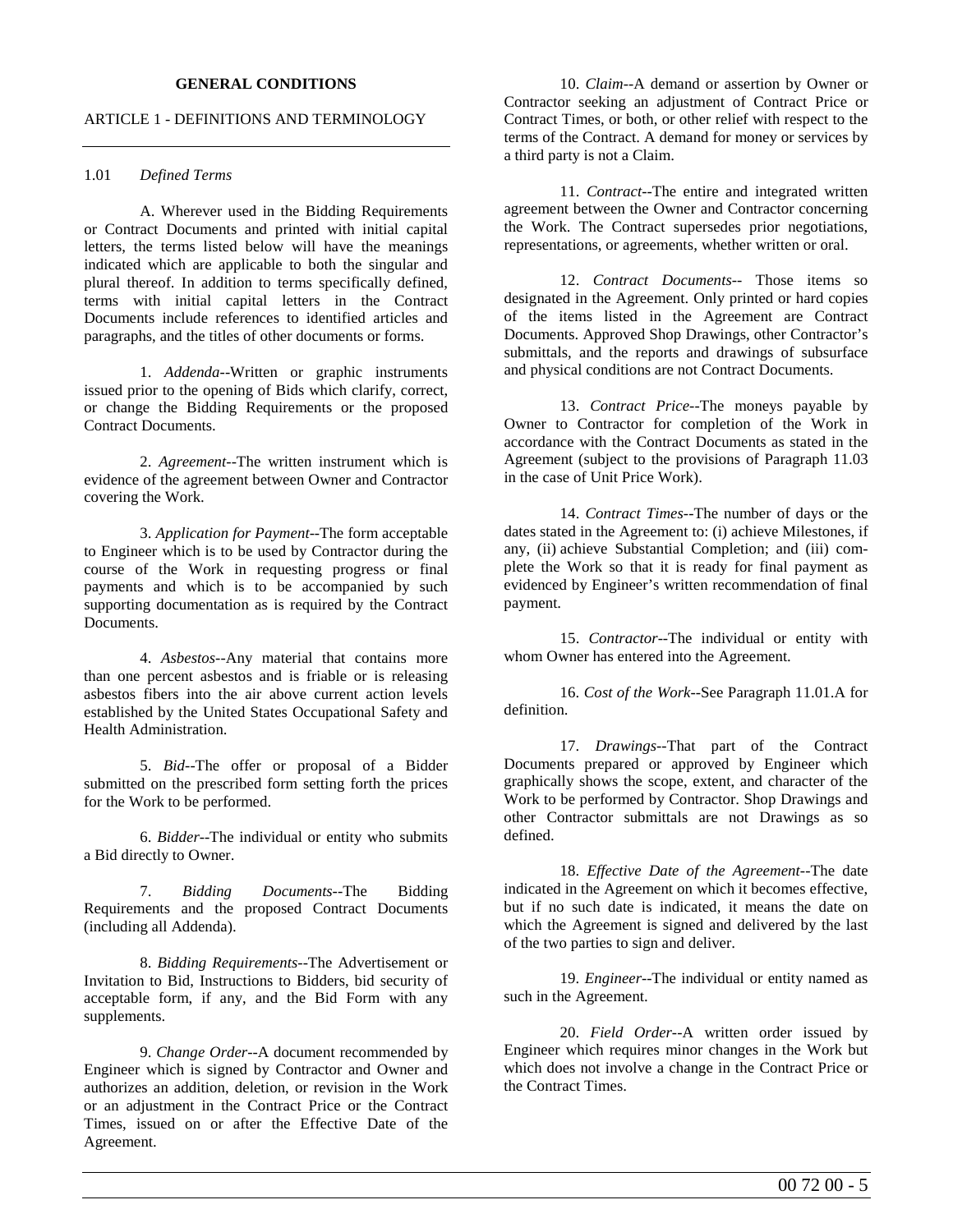21. *General Requirements--*Sections of Division 1 of the Specifications. The General Requirements pertain to all sections of the Specifications.

22. *Hazardous Environmental Condition--*The presence at the Site of Asbestos, PCBs, Petroleum, Hazardous Waste, or Radioactive Material in such quantities or circumstances that may present a substantial danger to persons or property exposed thereto in connection with the Work.

23. *Hazardous Waste--*The term Hazardous Waste shall have the meaning provided in Section 1004 of the Solid Waste Disposal Act (42 USC Section 6903) as amended from time to time.

24. *Laws and Regulations; Laws or Regulations- -*Any and all applicable laws, rules, regulations, ordinances, codes, and orders of any and all governmental bodies, agencies, authorities, and courts having jurisdiction.

25. *Liens--*Charges, security interests, or encumbrances upon Project funds, real property, or personal property.

26. *Milestone--*A principal event specified in the Contract Documents relating to an intermediate completion date or time prior to Substantial Completion of all the Work.

27. *Notice of Award--*The written notice by Owner to the Successful Bidder stating that upon timely compliance by the Successful Bidder with the conditions precedent listed therein, Owner will sign and deliver the Agreement.

28. *Notice to Proceed--*A written notice given by Owner to Contractor fixing the date on which the Contract Times will commence to run and on which Contractor shall start to perform the Work under the Contract Documents.

29. *Owner*--The individual or entity with whom Contractor has entered into the Agreement and for whom the Work is to be performed.

30. *PCBs--*Polychlorinated biphenyls.

31. *Petroleum--*Petroleum, including crude oil or any fraction thereof which is liquid at standard conditions of temperature and pressure (60 degrees Fahrenheit and 14.7 pounds per square inch absolute), such as oil, petroleum, fuel oil, oil sludge, oil refuse, gasoline, kerosene, and oil mixed with other non-Hazardous Waste and crude oils.

32. *Progress Schedule*--A schedule, prepared and maintained by Contractor, describing the sequence and duration of the activities comprising the Contractor's plan to accomplish the Work within the Contract Times.

33. *Project--*The total construction of which the Work to be performed under the Contract Documents may be the whole, or a part.

34. *Project Manual--*The bound documentary information prepared for bidding and constructing the Work. A listing of the contents of the Project Manual, which may be bound in one or more volumes, is contained in the table(s) of contents.

35. *Radioactive Material--*Source, special nuclear, or byproduct material as defined by the Atomic Energy Act of 1954 (42 USC Section 2011 et seq.) as amended from time to time.

36. *Related Entity* -- An officer, director, partner, employee, agent, consultant, or subcontractor.

37. *Resident Project Representative--*The authorized representative of Engineer who may be assigned to the Site or any part thereof.

38. *Samples--*Physical examples of materials, equipment, or workmanship that are representative of some portion of the Work and which establish the standards by which such portion of the Work will be judged.

39. *Schedule of Submittals*--A schedule, prepared and maintained by Contractor, of required submittals and the time requirements to support scheduled performance of related construction activities.

40. *Schedule of Values*--A schedule, prepared and maintained by Contractor, allocating portions of the Contract Price to various portions of the Work and used as the basis for reviewing Contractor's Applications for Payment.

41. *Shop Drawings--*All drawings, diagrams, illustrations, schedules, and other data or information which are specifically prepared or assembled by or for Contractor and submitted by Contractor to illustrate some portion of the Work.

42. *Site--*Lands or areas indicated in the Contract Documents as being furnished by Owner upon which the Work is to be performed, including rights-of-way and easements for access thereto, and such other lands furnished by Owner which are designated for the use of Contractor.

43. *Specifications--*That part of the Contract Documents consisting of written requirements for materials, equipment, systems, standards and workmanship as applied to the Work, and certain administrative requirements and procedural matters applicable thereto.

44. *Subcontractor--*An individual or entity having a direct contract with Contractor or with any other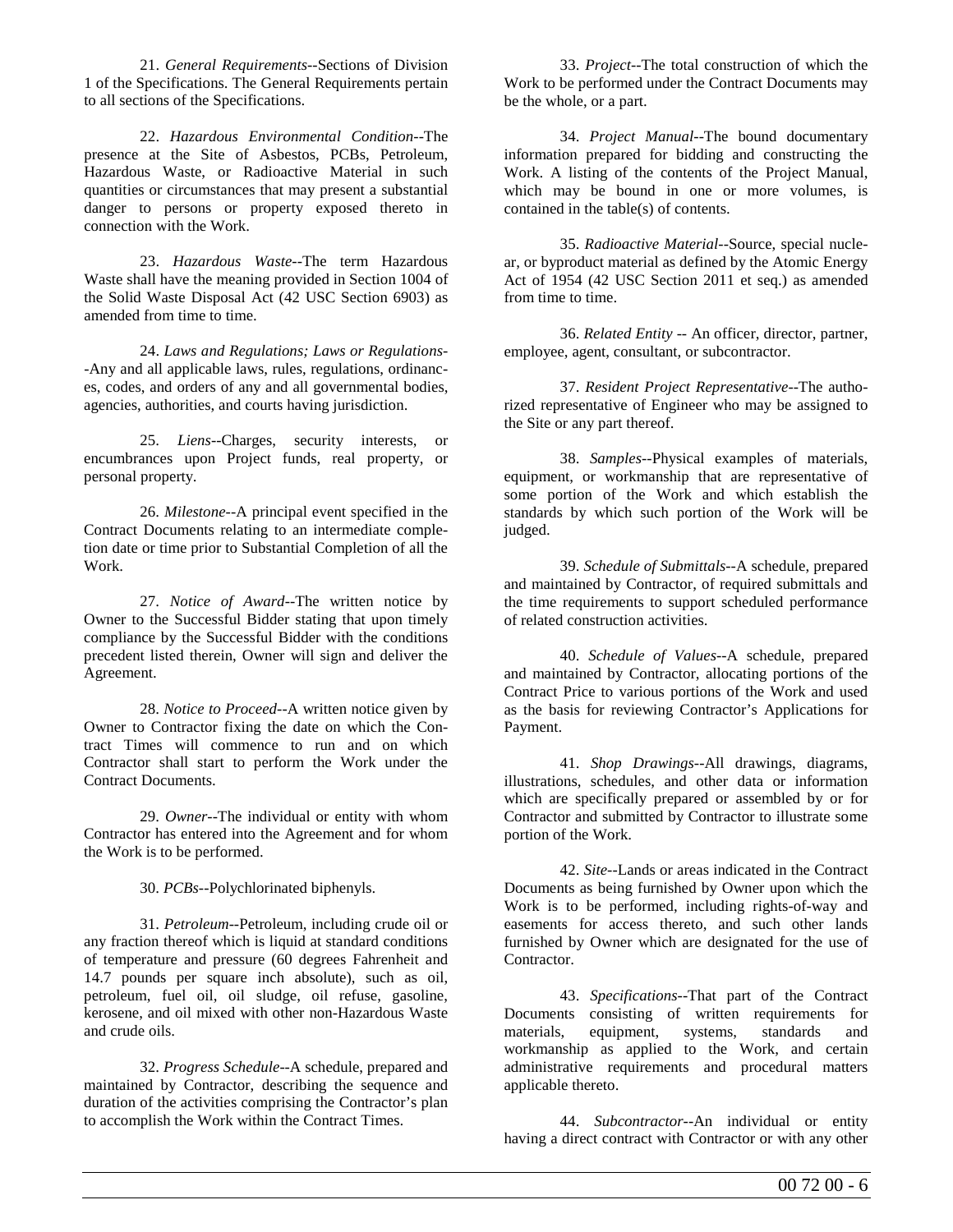Subcontractor for the performance of a part of the Work at the Site.

45. *Substantial Completion--*The time at which the Work (or a specified part thereof) has progressed to the point where, in the opinion of Engineer, the Work (or a specified part thereof) is sufficiently complete, in accordance with the Contract Documents, so that the Work (or a specified part thereof) can be utilized for the purposes for which it is intended. The terms "substantially complete" and "substantially completed" as applied to all or part of the Work refer to Substantial Completion thereof.

46. *Successful Bidder*--The Bidder submitting a responsive Bid to whom Owner makes an award.

47. *Supplementary Conditions--*That part of the Contract Documents which amends or supplements these General Conditions.

48. *Supplier--*A manufacturer, fabricator, supplier, distributor, materialman, or vendor having a direct contract with Contractor or with any Subcontractor to furnish materials or equipment to be incorporated in the Work by Contractor or any Subcontractor.

49. *Underground Facilities--*All underground pipelines, conduits, ducts, cables, wires, manholes, vaults, tanks, tunnels, or other such facilities or attachments, and any encasements containing such facilities, including those that convey electriRDA, gases, steam, liquid petroleum products, telephone or other communications, cable television, water, wastewater, storm water, other liquids or chemicals, or traffic or other control systems.

50. *Unit Price Work*--Work to be paid for on the basis of unit prices.

51. *Work--*The entire construction or the various separately identifiable parts thereof required to be provided under the Contract Documents. Work includes and is the result of performing or providing all labor, services, and documentation necessary to produce such construction, and furnishing, installing, and incorporating all materials and equipment into such construction, all as required by the Contract Documents.

52. *Work Change Directive--*A written statement to Contractor issued on or after the Effective Date of the Agreement and signed by Owner and recommended by Engineer ordering an addition, deletion, or revision in the Work, or responding to differing or unforeseen subsurface or physical conditions under which the Work is to be performed or to emergencies. A Work Change Directive will not change the Contract Price or the Contract Times but is evidence that the parties expect that the change ordered or documented by a Work Change Directive will be incorporated in a subsequently issued Change Order following negotiations by the parties as to its effect, if any, on the Contract Price or Contract Times.

# 1.02 *Terminology*

A. The following words or terms are not defined but, when used in the Bidding Requirements or Contract Documents, have the following meaning.

# B. *Intent of Certain Terms or Adjectives*

1. The Contract Documents include the terms "as allowed," "as approved," "as ordered", "as directed" or terms of like effect or import to authorize an exercise of professional judgment by Engineer. In addition, the adjectives "reasonable," "suitable," "acceptable," adjectives "reasonable," "suitable," "acceptable," "proper," "satisfactory," or adjectives of like effect or import are used to describe an action or determination of Engineer as to the Work. It is intended that such exercise of professional judgment, action or determination will be solely to evaluate, in general, the Work for compliance with the requirements of and information in the Contract Documents and conformance with the design concept of the completed Project as a functioning whole as shown or indicated in the Contract Documents (unless there is a specific statement indicating otherwise). The use of any such term or adjective is not intended to and shall not be effective to assign to Engineer any duty or authority to supervise or direct the performance of the Work or any duty or authority to undertake responsibility contrary to the provisions of Paragraph 9.09 or any other provision of the Contract Documents.

C. *Day*

1. The word "day" means a calendar day of 24 hours measured from midnight to the next midnight.

# D. *Defective*

1. The word "defective," when modifying the word "Work," refers to Work that is unsatisfactory, faulty, or deficient in that it:

> a. does not conform to the Contract Documents, or

> b. does not meet the requirements of any applicable inspection, reference standard, test, or approval referred to in the Contract Documents, or

> c. has been damaged prior to Engineer's recommendation of final payment (unless responsibility for the protection thereof has been assumed by Owner at Substantial Completion in accordance with Paragraph 14.04 or 14.05).

E. *Furnish, Install, Perform, Provide*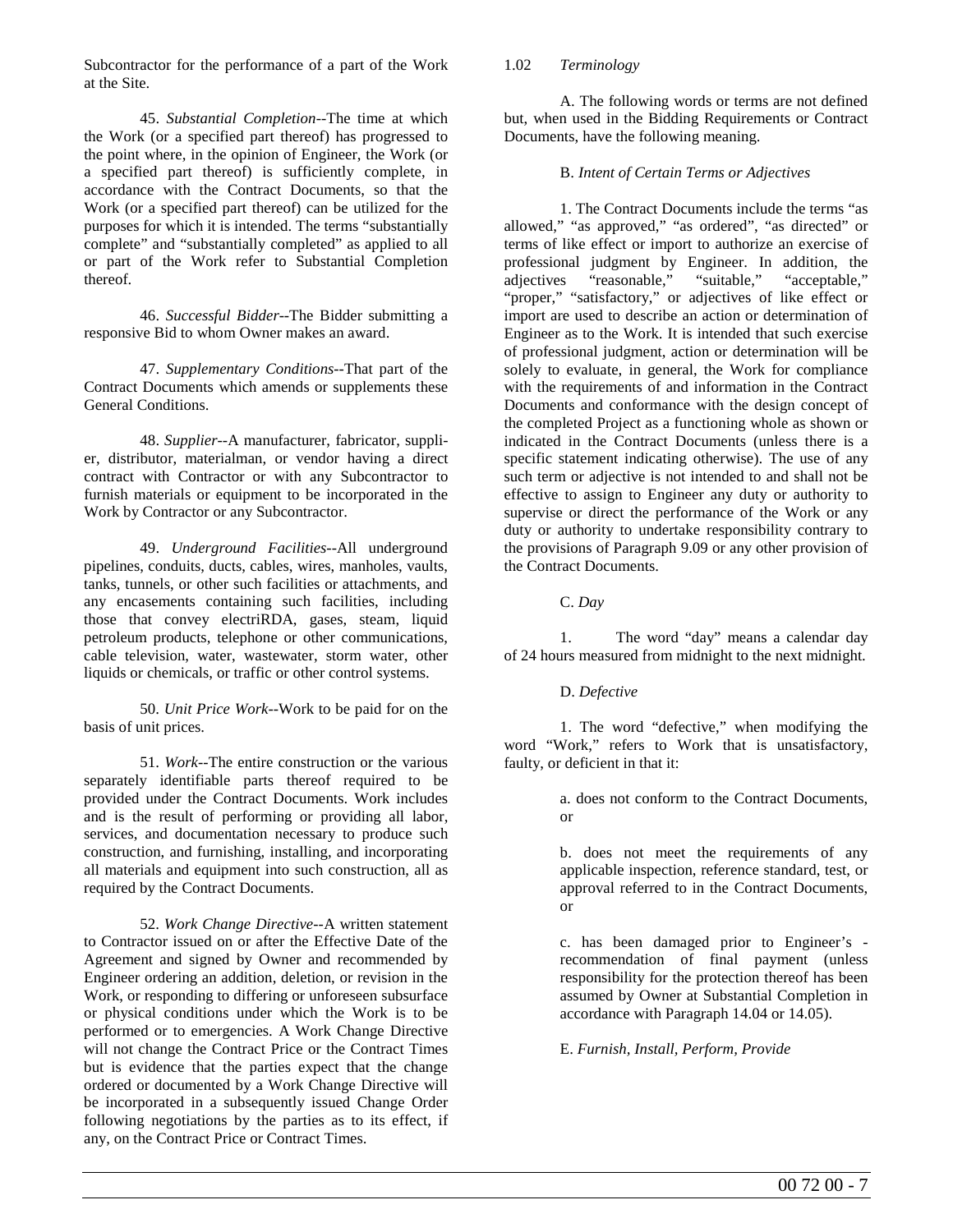1. The word "furnish," when used in connection with services, materials, or equipment, shall mean to supply and deliver said services, materials, or equipment to the Site (or some other specified location) ready for use or installation and in usable or operable condition.

2. The word "install," when used in connection with services, materials, or equipment, shall mean to put into use or place in final position said services, materials, or equipment complete and ready for intended use.

3. The words "perform" or "provide," when used in connection with services, materials, or equipment, shall mean to furnish and install said services, materials, or equipment complete and ready for intended use.

4. When "furnish," "install," "perform," or "provide" is not used in connection with services, materials, or equipment in a context clearly requiring an obligation of Contractor, "provide" is implied.

F. Unless stated otherwise in the Contract Documents, words or phrases which have a well-known technical or construction industry or trade meaning are used in the Contract Documents in accordance with such recognized meaning.

## ARTICLE 2 - PRELIMINARY MATTERS

## 2.01 *Delivery of Bonds and Evidence of Insurance*

A. When Contractor delivers the executed counterparts of the Agreement to Owner, Contractor shall also deliver to Owner such bonds as Contractor may be required to furnish.

B. *Evidence of Insurance:* Before any Work at the Site is started, Contractor and Owner shall each deliver to the other, with copies to each additional insured identified in the Supplementary Conditions, certificates of insurance (and other evidence of insurance which either of them or any additional insured may reasonably request) which Contractor and Owner respectively are required to purchase and maintain in accordance with Article 5.

2.02 *Copies of Documents*

A. Owner shall furnish to Contractor up to ten printed or hard copies of the Drawings and Project Manual. Additional copies will be furnished upon request at the cost of reproduction.

2.03 *Commencement of Contract Times; Notice to Proceed*

A. The Contract Times will commence to run on the thirtieth day after the Effective Date of the Agreement or, if a Notice to Proceed is given, on the day indicated in the Notice to Proceed. A Notice to Proceed may be given at any time within 30 days after the Effective Date of the

Agreement. In no event will the Contract Times commence to run later than the sixtieth day after the day of Bid opening or the thirtieth day after the Effective Date of the Agreement, whichever date is earlier.

# 2.04 *Starting the Work*

A. Contractor shall start to perform the Work on the date when the Contract Times commence to run. No Work shall be done at the Site prior to the date on which the Contract Times commence to run.

## 2.05 *Before Starting Construction*

A. *Preliminary Schedules:* Within 10 days after the Effective Date of the Agreement (unless otherwise specified in the General Requirements), Contractor shall submit to Engineer for timely review**:**

1. a preliminary Progress Schedule; indicating the times (numbers of days or dates) for starting and completing the various stages of the Work, including any Milestones specified in the Contract Documents;

2. a preliminary Schedule of Submittals; and

3. a preliminary Schedule of Values for all of the Work which includes quantities and prices of items which when added together equal the Contract Price and subdivides the Work into component parts in sufficient detail to serve as the basis for progress payments during performance of the Work. Such prices will include an appropriate amount of overhead and profit applicable to each item of Work.

#### 2.06 *Preconstruction Conference*

A. Before any Work at the Site is started, a conference attended by Owner, Contractor, Engineer, and others as appropriate will be held to establish a working understanding among the parties as to the Work and to discuss the schedules referred to in Paragraph 2.05.A, procedures for handling Shop Drawings and other submittals, processing Applications for Payment, and maintaining required records.

# 2.07 *Initial Acceptance of Schedules*

A. At least 10 days before submission of the first Application for Payment a conference attended by Contractor, Engineer, and others as appropriate will be held to review for acceptability to Engineer as provided below the schedules submitted in accordance with Paragraph 2.05.A. Contractor shall have an additional 10 days to make corrections and adjustments and to complete and resubmit the schedules. No progress payment shall be made to Contractor until acceptable schedules are submitted to Engineer.

1. The Progress Schedule will be acceptable to Engineer if it provides an orderly progression of the Work to completion within the Contract Times. Such acceptance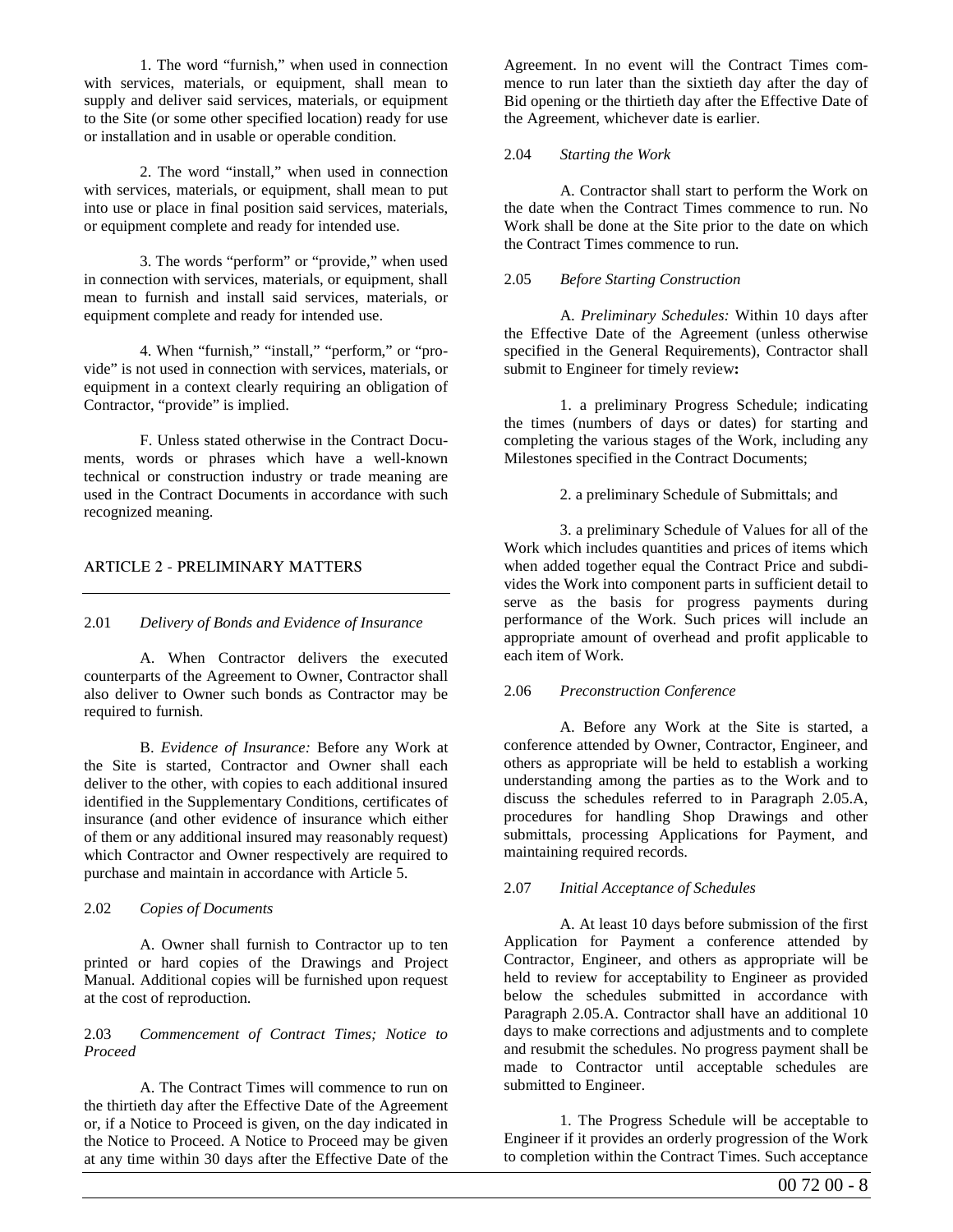will not impose on Engineer responsibility for the Progress Schedule, for sequencing, scheduling, or progress of the Work nor interfere with or relieve Contractor from Contractor's full responsibility therefor.

2. Contractor's Schedule of Submittals will be acceptable to Engineer if it provides a workable arrangement for reviewing and processing the required submittals.

3. Contractor's Schedule of Values will be acceptable to Engineer as to form and substance if it provides a reasonable allocation of the Contract Price to component parts of the Work.

# ARTICLE 3 - CONTRACT DOCUMENTS: INTENT, AMENDING, REUSE

#### 3.01 *Intent*

A. The Contract Documents are complementary; what is required by one is as binding as if required by all.

B. It is the intent of the Contract Documents to describe a functionally complete Project (or part thereof) to be constructed in accordance with the Contract Documents. Any labor, documentation, services, materials, or equipment that may reasonably be inferred from the Contract Documents or from prevailing custom or trade usage as being required to produce the intended result will be provided whether or not specifically called for at no additional cost to Owner.

C. Clarifications and interpretations of the Contract Documents shall be issued by Engineer as provided in Article 9.

#### 3.02 *Reference Standards*

A. Standards, Specifications, Codes, Laws, and Regulations

1. Reference to standards, specifications, manuals, or codes of any technical society, organization, or association, or to Laws or Regulations, whether such reference be specific or by implication, shall mean the standard, specification, manual, code, or Laws or Regulations in effect at the time of opening of Bids (or on the Effective Date of the Agreement if there were no Bids), except as may be otherwise specifically stated in the Contract Documents.

2. No provision of any such standard, specification, manual or code, or any instruction of a Supplier shall be effective to change the duties or responsibilities of Owner, Contractor, or Engineer, or any of their subcontractors, consultants, agents, or employees from those set forth in the Contract Documents. No such provision or instruction shall be effective to assign to Owner, or Engineer, or any of, their Related Entities, any

duty or authority to supervise or direct the performance of the Work or any duty or authority to undertake responsibility inconsistent with the provisions of the Contract Documents.

## 3.03 *Reporting and Resolving Discrepancies*

# A. Reporting Discrepancies

1. *Contractor's Review of Contract Documents Before Starting Work*: Before undertaking each part of the Work, Contractor shall carefully study and compare the Contract Documents and check and verify pertinent figures therein and all applicable field measurements. Contractor shall promptly report in writing to Engineer any conflict, error, ambiguity, or discrepancy which Contractor may discover and shall obtain a written interpretation or clarification from Engineer before proceeding with any Work affected thereby.

2. *Contractor's Review of Contract Documents During Performance of Work*: If, during the performance of the Work, Contractor discovers any conflict, error, ambiguity, or discrepancy within the Contract Documents or between the Contract Documents and any provision of any Law or Regulation applicable to the performance of the Work or of any standard, specification, manual or code, or of any instruction of any Supplier, Contractor shall promptly report it to Engineer in writing. Contractor shall not proceed with the Work affected thereby (except in an emergency as required by Paragraph 6.16.A) until an amendment or supplement to the Contract Documents has been issued by one of the methods indicated in Paragraph 3.04.

3. Contractor shall not be liable to Owner or Engineer for failure to report any conflict, error, ambiguity, or discrepancy in the Contract Documents unless Contractor knew or reasonably should have known thereof.

B. Resolving Discrepancies

1. Except as may be otherwise specifically stated in the Contract Documents, the provisions of the Contract Documents shall take precedence in resolving any conflict, error, ambiguity, or discrepancy between the provisions of the Contract Documents and:

> a. the provisions of any standard, specification, manual, code, or instruction (whether or not specifically incorporated by reference in the Contract Documents); or

> b. the provisions of any Laws or Regulations applicable to the performance of the Work (unless such an interpretation of the provisions of the Contract Documents would result in violation of such Law or Regulation).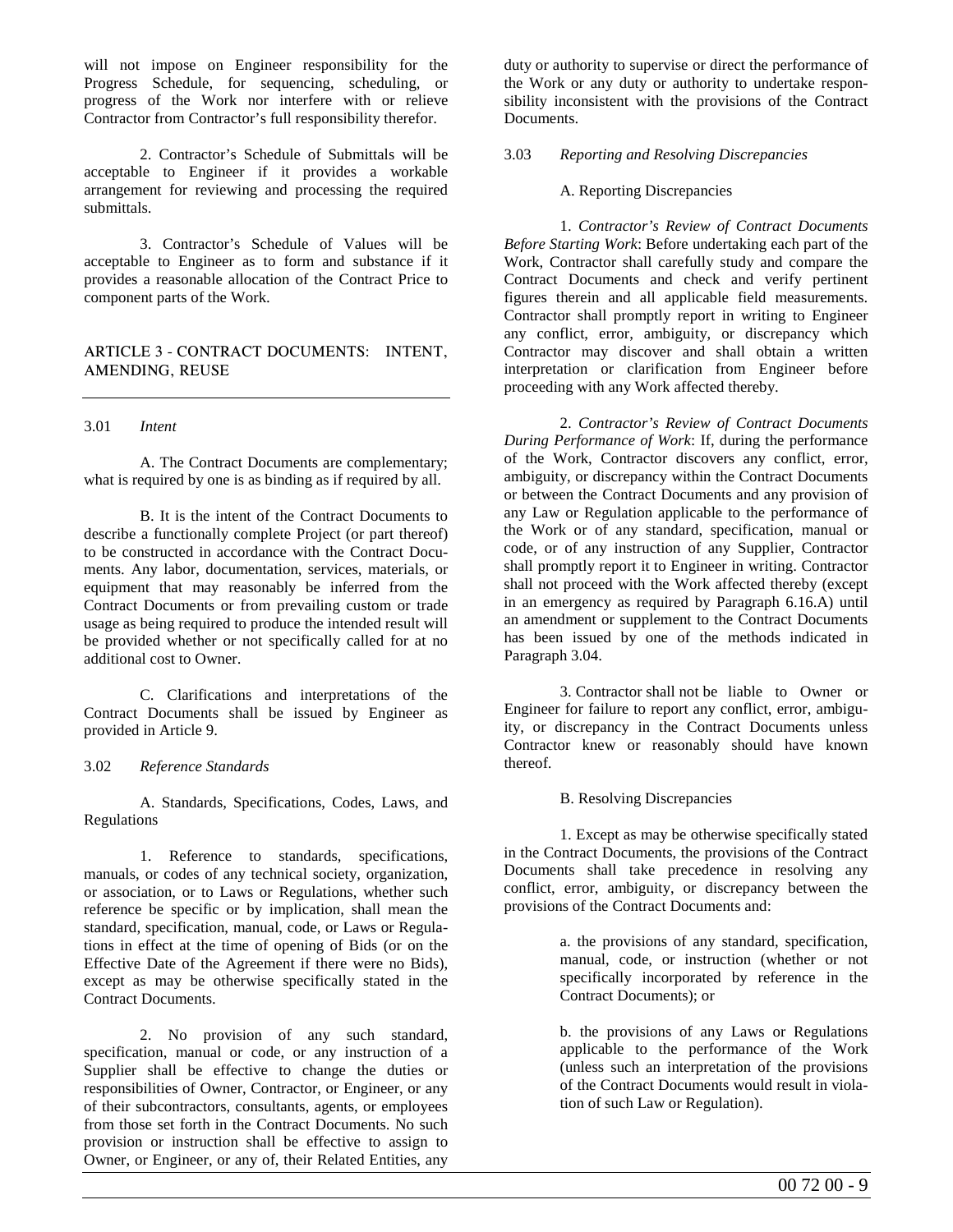3.04 *Amending and Supplementing Contract Documents*

A. The Contract Documents may be amended to provide for additions, deletions, and revisions in the Work or to modify the terms and conditions thereof by either a Change Order or a Work Change Directive.

B. The requirements of the Contract Documents may be supplemented, and minor variations and deviations in the Work may be authorized, by one or more of the following ways:

1. A Field Order;

2. Engineer's approval of a Shop Drawing or Sample; (Subject to the provisions of Paragraph 6.17.D.3); or

3. Engineer's written interpretation or clarification.

# 3.05 *Reuse of Documents*

A. Contractor and any Subcontractor or Supplier or other individual or entity performing or furnishing all of the Work under a direct or indirect contract with Contractor, shall not:

1. have or acquire any title to or ownership rights in any of the Drawings, Specifications, or other documents (or copies of any thereof) prepared by or bearing the seal of Engineer or Engineer's consultants, including electronic media editions; or

2. reuse any of such Drawings, Specifications, other documents, or copies thereof on extensions of the Project or any other project without written consent of Owner and Engineer and specific written verification or adaption by Engineer.

B. The prohibition of this Paragraph 3.05 will survive final payment, or termination of the Contract. Nothing herein shall preclude Contractor from retaining copies of the Contract Documents for record purposes.

#### 3.06 *Electronic Data*

A. Copies of data furnished by Owner or Engineer to Contractor or Contractor to Owner or Engineer that may be relied upon are limited to the printed copies (also known as hard copies). Files in electronic media format of text, data, graphics, or other types are furnished only for the convenience of the receiving party. Any conclusion or information obtained or derived from such electronic files will be at the user's sole risk. If there is a discrepancy between the electronic files and the hard copies, the hard copies govern.

B. Because data stored in electronic media format can deteriorate or be modified inadvertently or otherwise without authorization of the data's creator, the party receiving electronic files agrees that it will perform acceptance tests or procedures within 60 days, after which the receiving party shall be deemed to have accepted the data thus transferred. Any errors detected within the 60 day acceptance period will be corrected by the transferring party..

C. When transferring documents in electronic media format, the transferring party makes no representations as to long term compatibility, usability, or readability of documents resulting from the use of software application packages, operating systems, or computer hardware differing from those used by the data's creator.

ARTICLE 4 - AVAILABILITY OF LANDS; SUBSURFACE AND PHYSICAL CONDITIONS; HAZARDOUS ENVIRONMENTAL CONDITIONS; REFERENCE POINTS

# 4.01 *Availability of Lands*

A. Owner shall furnish the Site. Owner shall notify Contractor of any encumbrances or restrictions not of general application but specifically related to use of the Site with which Contractor must comply in performing the Work. Owner will obtain in a timely manner and pay for easements for permanent structures or permanent changes in existing facilities. If Contractor and Owner are unable to agree on entitlement to or on the amount or extent, if any, of any adjustment in the Contract Price or Contract Times, or both, as a result of any delay in Owner's furnishing the Site or a part thereof, Contractor may make a Claim therefor as provided in Paragraph 10.05.

B. Upon reasonable written request, Owner shall furnish Contractor with a current statement of record legal title and legal description of the lands upon which the Work is to be performed and Owner's interest therein as necessary for giving notice of or filing a mechanic's or construction lien against such lands in accordance with applicable Laws and Regulations.

C. Contractor shall provide for all additional lands and access thereto that may be required for temporary construction facilities or storage of materials and equipment.

# 4.02 *Subsurface and Physical Conditions*

A. *Reports and Drawings:* The Supplementary Conditions identify:

1. those reports of explorations and tests of subsurface conditions at or contiguous to the Site that Engineer has used in preparing the Contract Documents; and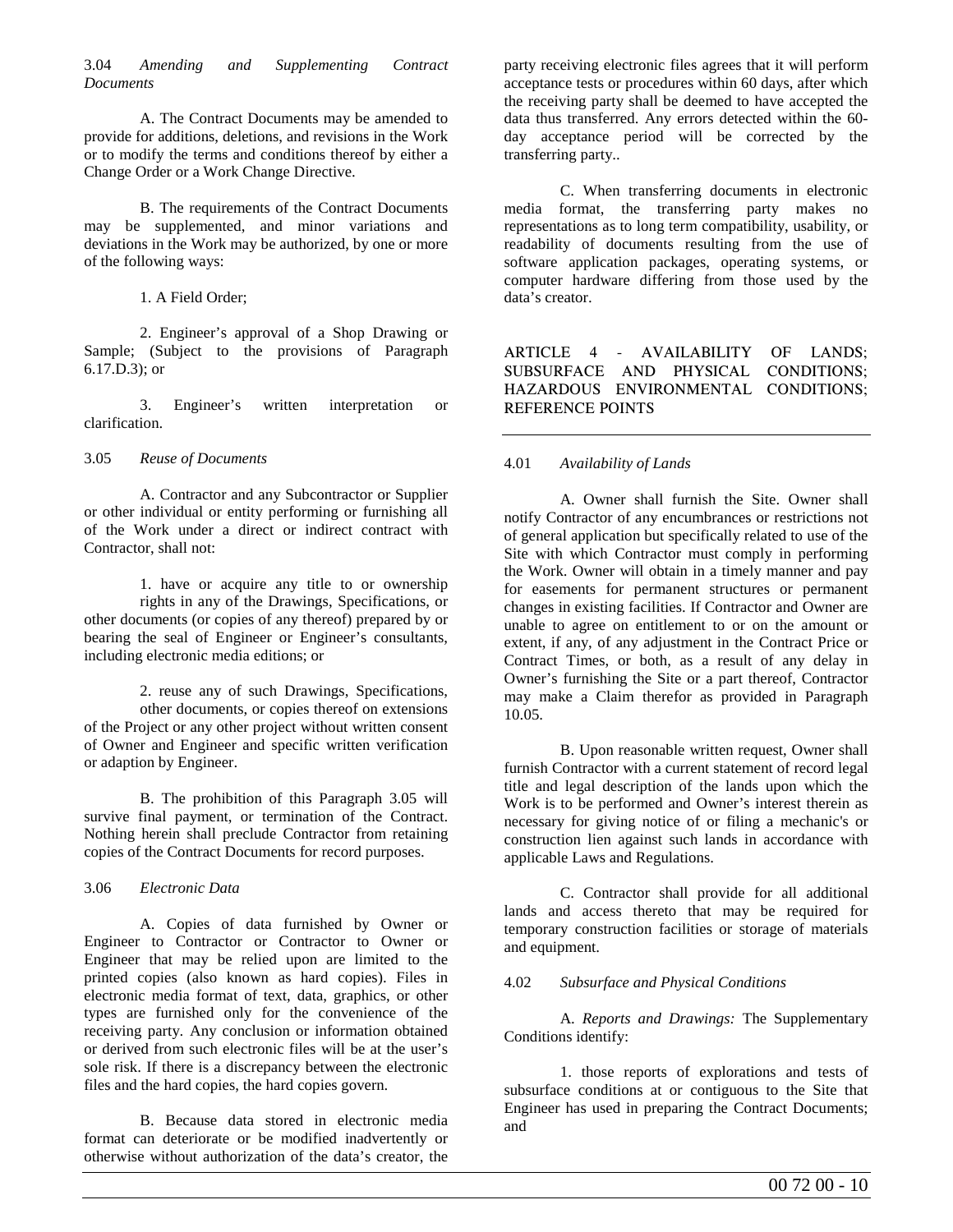2. those drawings of physical conditions in or relating to existing surface or subsurface structures at or contiguous to the Site (except Underground Facilities) that Engineer has used in preparing the Contract Documents.

B. *Limited Reliance by Contractor on Technical Data Authorized:* Contractor may rely upon the general accuracy of the "technical data" contained in such reports and drawings, but such reports and drawings are not Contract Documents. Such "technical data" is identified in the Supplementary Conditions. Except for such reliance on such "technical data," Contractor may not rely upon or make any claim against Owner or Engineer, or any of their Related Entities with respect to:

1. the completeness of such reports and drawings for Contractor's purposes, including, but not limited to, any aspects of the means, methods, techniques, sequences, and procedures of construction to be employed by Contractor, and safety precautions and programs incident thereto; or

2. other data, interpretations, opinions, and information contained in such reports or shown or indicated in such drawings; or

3. any Contractor interpretation of or conclusion drawn from any "technical data" or any such other data, interpretations, opinions, or information.

4.03 *Differing Subsurface or Physical Conditions*

A. *Notice:* If Contractor believes that any subsurface or physical condition at or contiguous to the Site that is uncovered or revealed either:

1. is of such a nature as to establish that any "technical data" on which Contractor is entitled to rely as provided in Paragraph 4.02 is materially inaccurate; or

2. is of such a nature as to require a change in the Contract Documents; or

3. differs materially from that shown or indicated in the Contract Documents; or

4. is of an unusual nature, and differs materially from conditions ordinarily encountered and generally recognized as inherent in work of the character provided for in the Contract Documents;

then Contractor shall, promptly after becoming aware thereof and before further disturbing the subsurface or physical conditions or performing any Work in connection therewith (except in an emergency as required by Paragraph 6.16.A), notify Owner and Engineer in writing about such condition. Contractor shall not further disturb such condition or perform any Work in connection therewith (except as aforesaid) until receipt of written order to do so.

B. *Engineer's Review*: After receipt of written notice as required by Paragraph 4.03.A, Engineer will promptly review the pertinent condition, determine the necessity of Owner's obtaining additional exploration or tests with respect thereto, and advise Owner in writing (with a copy to Contractor) of Engineer's findings and conclusions.

C. Possible Price and Times Adjustments

1. The Contract Price or the Contract Times, or both, will be equitably adjusted to the extent that the existence of such differing subsurface or physical condition causes an increase or decrease in Contractor's cost of, or time required for, performance of the Work; subject, however, to the following:

> a. such condition must meet any one or more of the categories described in Paragraph 4.03.A; and

> b. with respect to Work that is paid for on a Unit Price Basis, any adjustment in Contract Price will be subject to the provisions of Paragraphs 9.07 and 11.03.

2. Contractor shall not be entitled to any adjustment in the Contract Price or Contract Times if:

> a. Contractor knew of the existence of such conditions at the time Contractor made a final commitment to Owner with respect to Contract Price and Contract Times by the submission of a Bid or becoming bound under a negotiated contract; or

> b. the existence of such condition could reasonably have been discovered or revealed as a result of any examination, investigation, exploration, test, or study of the Site and contiguous areas required by the Bidding Requirements or Contract Documents to be conducted by or for Contractor prior to Contractor's making such final commitment; or

> c. Contractor failed to give the written notice as required by Paragraph 4.03.A.

3. If Owner and Contractor are unable to agree on entitlement to or on the amount or extent, if any, of any adjustment in the Contract Price or Contract Times, or both, a Claim may be made therefor as provided in Paragraph 10.05. However, Owner and Engineer, and any of their Related Entities shall not be liable to Contractor for any claims, costs, losses, or damages (including but not limited to all fees and charges of engineers, architects, attorneys, and other professionals and all court or arbitration or other dispute resolution costs) sustained by Contractor on or in connection with any other project or anticipated project.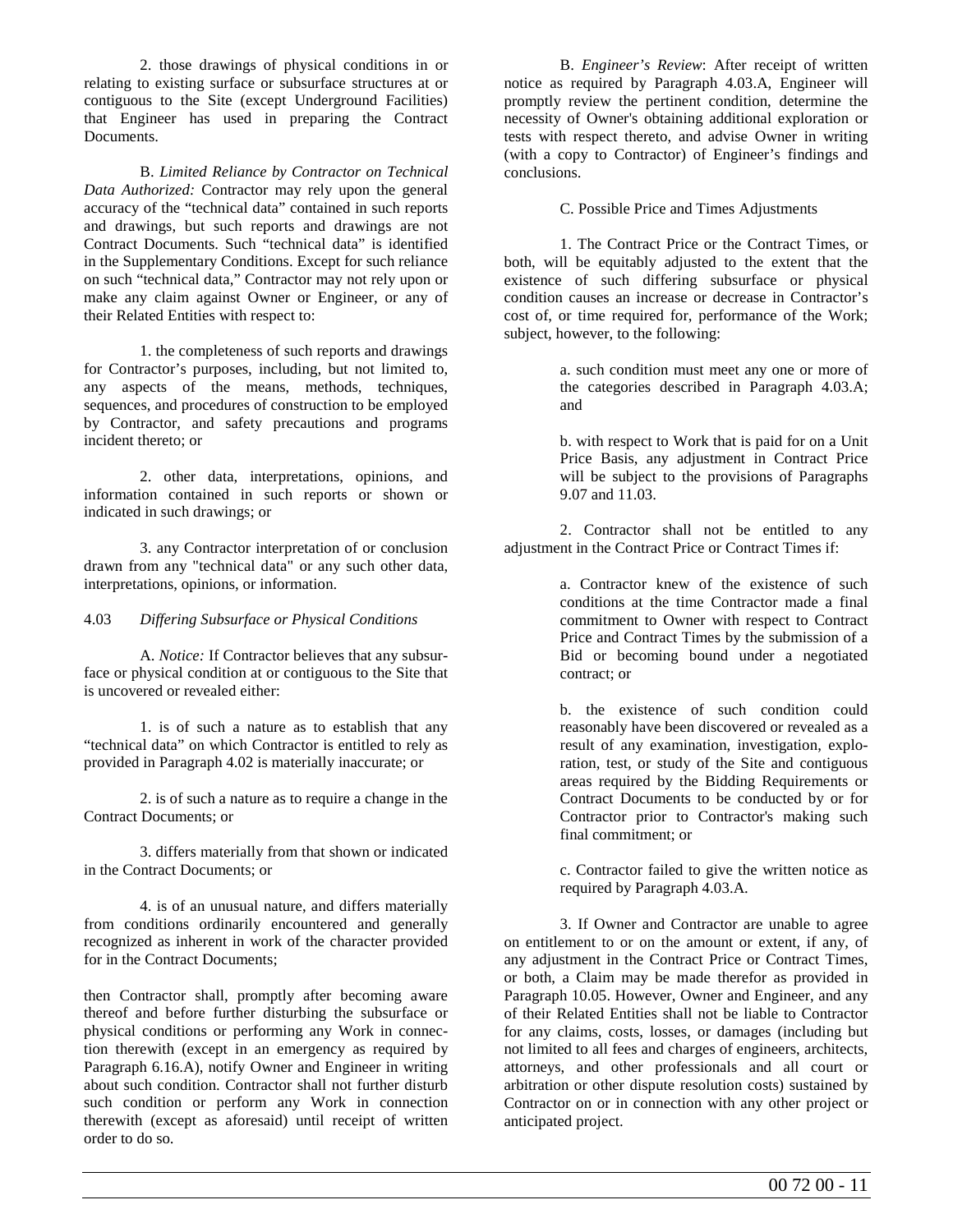# 4.04 *Underground Facilities*

A. *Shown or Indicated:* The information and data shown or indicated in the Contract Documents with respect to existing Underground Facilities at or contiguous to the Site is based on information and data furnished to Owner or Engineer by the owners of such Underground Facilities, including Owner, or by others. Unless it is otherwise expressly provided in the Supplementary Conditions:

1. Owner and Engineer shall not be responsible for the accuracy or completeness of any such information or data; and

2. the cost of all of the following will be included in the Contract Price, and Contractor shall have full responsibility for:

> a. reviewing and checking all such information and data,

> b. locating all Underground Facilities shown or indicated in the Contract Documents,

> c. coordination of the Work with the owners of such Underground Facilities, including Owner, during construction, and

> d. the safety and protection of all such Underground Facilities and repairing any damage thereto resulting from the Work.

B. *Not Shown or Indicated*

1. If an Underground Facility is uncovered or revealed at or contiguous to the Site which was not shown or indicated, or not shown or indicated with reasonable accuracy in the Contract Documents, Contractor shall, promptly after becoming aware thereof and before further disturbing conditions affected thereby or performing any Work in connection therewith (except in an emergency as required by Paragraph 6.16.A), identify the owner of such Underground Facility and give written notice to that owner and to Owner and Engineer. Engineer will promptly review the Underground Facility and determine the extent, if any, to which a change is required in the Contract Documents to reflect and document the consequences of the existence or location of the Underground Facility. During such time, Contractor shall be responsible for the safety and protection of such Underground Facility.

2. If Engineer concludes that a change in the Contract Documents is required, a Work Change Directive or a Change Order will be issued to reflect and document such consequences. An equitable adjustment shall be made in the Contract Price or Contract Times, or both, to the extent that they are attributable to the existence or location of any Underground Facility that was not shown or indicated or not shown or indicated with reasonable accuracy in the Contract Documents and

that Contractor did not know of and could not reasonably have been expected to be aware of or to have anticipated. If Owner and Contractor are unable to agree on entitlement to or on the amount or extent, if any, of any such adjustment in Contract Price or Contract Times, Owner or Contractor may make a Claim therefor as provided in Paragraph 10.05.

## 4.05 *Reference Points*

A. Owner shall provide engineering surveys to establish reference points for construction which in Engineer's judgment are necessary to enable Contractor to proceed with the Work. Contractor shall be responsible for laying out the Work, shall protect and preserve the established reference points and property monuments, and shall make no changes or relocations without the prior written approval of Owner. Contractor shall report to Engineer whenever any reference point or property monument is lost or destroyed or requires relocation because of necessary changes in grades or locations, and shall be responsible for the accurate replacement or relocation of such reference points or property monuments by professionally qualified personnel.

## 4.06 *Hazardous Environmental Condition at Site*

A. *Reports and Drawings:* Reference is made to the Supplementary Conditions for the identification of those reports and drawings relating to a Hazardous Environmental Condition identified at the Site, if any, that have been utilized by the Engineer in the preparation of the Contract Documents.

B. *Limited Reliance by Contractor on Technical Data Authorized:* Contractor may rely upon the general accuracy of the "technical data" contained in such reports and drawings, but such reports and drawings are not Contract Documents. Such "technical data" is identified in the Supplementary Conditions. Except for such reliance on such "technical data," Contractor may not rely upon or make any claim against Owner or Engineer, or any of their Related Entities with respect to:

1. the completeness of such reports and drawings for Contractor's purposes, including, but not limited to, any aspects of the means, methods, techniques, sequences and procedures of construction to be employed by Contractor and safety precautions and programs incident thereto; or

2. other data, interpretations, opinions and information contained in such reports or shown or indicated in such drawings; or

3. any Contractor interpretation of or conclusion drawn from any "technical data" or any such other data, interpretations, opinions or information.

C. Contractor shall not be responsible for any Hazardous Environmental Condition uncovered or revealed at the Site which was not shown or indicated in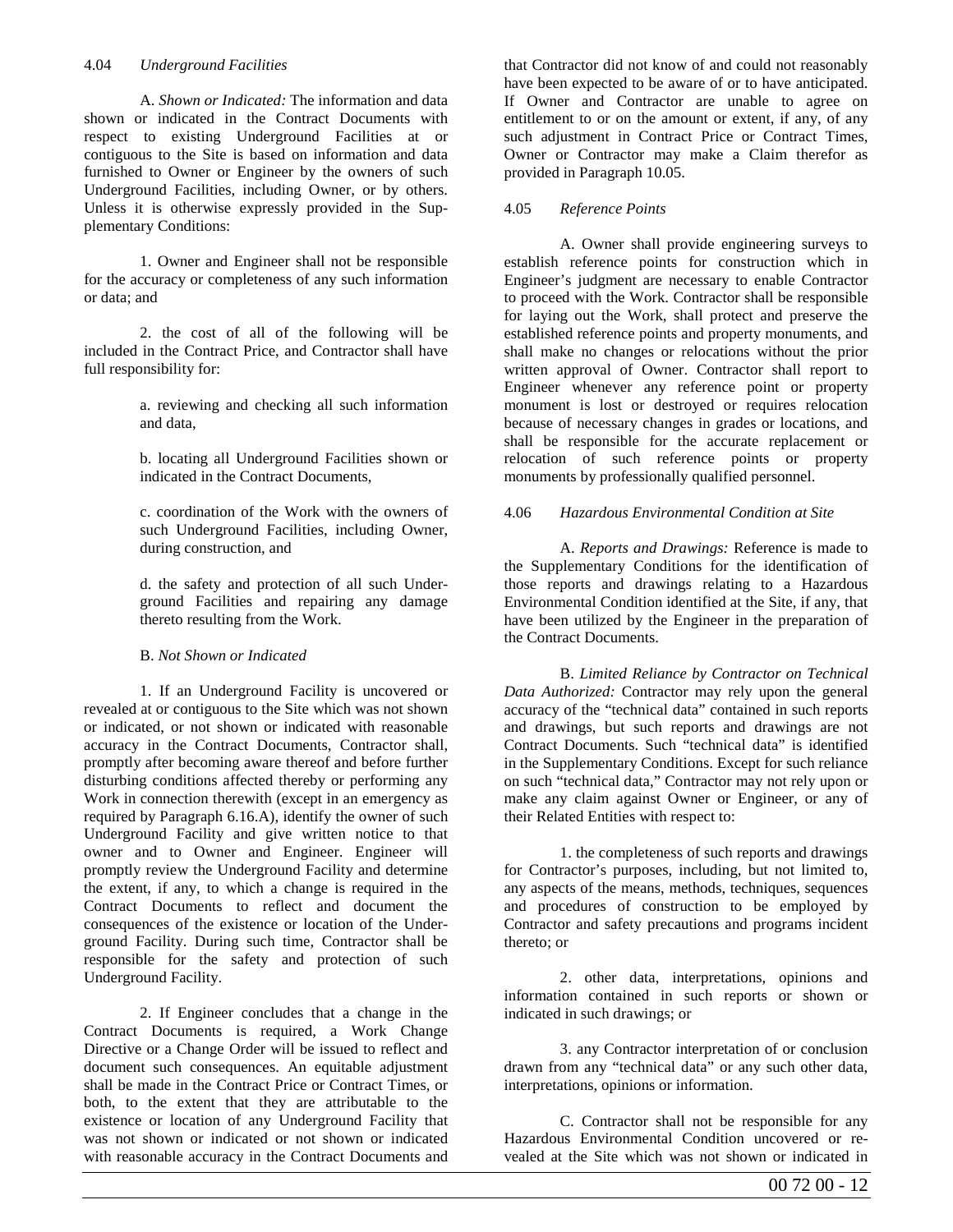Drawings or Specifications or identified in the Contract Documents to be within the scope of the Work. Contractor shall be responsible for a Hazardous Environmental Condition created with any materials brought to the Site by Contractor, Subcontractors, Suppliers, or anyone else for whom Contractor is responsible.

D. If Contractor encounters a Hazardous Environmental Condition or if Contractor or anyone for whom Contractor is responsible creates a Hazardous Environmental Condition, Contractor shall immediately: (i) secure or otherwise isolate such condition; (ii) stop all Work in connection with such condition and in any area affected thereby (except in an emergency as required by Paragraph 6.16.A); and (iii) notify Owner and Engineer (and promptly thereafter confirm such notice in writing). Owner shall promptly consult with Engineer concerning the necessity for Owner to retain a qualified expert to evaluate such condition or take corrective action, if any.

E. Contractor shall not be required to resume Work in connection with such condition or in any affected area until after Owner has obtained any required permits related thereto and delivered to Contractor written notice: (i) specifying that such condition and any affected area is or has been rendered safe for the resumption of Work; or (ii) specifying any special conditions under which such Work may be resumed safely. If Owner and Contractor cannot agree as to entitlement to or on the amount or extent, if any, of any adjustment in Contract Price or Contract Times, or both, as a result of such Work stoppage or such special conditions under which Work is agreed to be resumed by Contractor, either party may make a Claim therefor as provided in Paragraph 10.05.

F. If after receipt of such written notice Contractor does not agree to resume such Work based on a reasonable belief it is unsafe, or does not agree to resume such Work under such special conditions, then Owner may order the portion of the Work that is in the area affected by such condition to be deleted from the Work. If Owner and Contractor cannot agree as to entitlement to or on the amount or extent, if any, of an adjustment in Contract Price or Contract Times as a result of deleting such portion of the Work, then either party may make a Claim therefor as provided in Paragraph 10.05. Owner may have such deleted portion of the Work performed by Owner's own forces or others in accordance with Article 7.

G. To the fullest extent permitted by Laws and Regulations, Owner shall indemnify and hold harmless Contractor, Subcontractors, and Engineer, and the officers, directors, partners, employees, agents, consultants, and subcontractors of each and any of them from and against all claims, costs, losses, and damages (including but not limited to all fees and charges of engineers, architects, attorneys, and other professionals and all court or arbitration or other dispute resolution costs) arising out of or relating to a Hazardous Environmental Condition, provided that such Hazardous

Environmental Condition: (i) was not shown or indicated in the Drawings or Specifications or identified in the Contract Documents to be included within the scope of the Work, and (ii) was not created by Contractor or by anyone for whom Contractor is responsible. Nothing in this Paragraph 4.06. G shall obligate Owner to indemnify any individual or entity from and against the consequences of that individual's or entity's own negligence.

H. To the fullest extent permitted by Laws and Regulations, Contractor shall indemnify and hold harmless Owner and Engineer, and the officers, directors, partners, employees, agents, consultants, and subcontractors of each and any of them from and against all claims, costs, losses, and damages (including but not limited to all fees and charges of engineers, architects, attorneys, and other professionals and all court or arbitration or other dispute resolution costs) arising out of or relating to a Hazardous Environmental Condition created by Contractor or by anyone for whom Contractor is responsible. Nothing in this Paragraph 4.06.H shall obligate Contractor to indemnify any individual or entity from and against the consequences of that individual's or entity's own negligence.

I. The provisions of Paragraphs 4.02, 4.03, and 4.04 do not apply to a Hazardous Environmental Condition uncovered or revealed at the Site.

# ARTICLE 5 - BONDS AND INSURANCE

## 5.01 *Performance, Payment, and Other Bonds*

A. Contractor shall furnish performance and payment bonds, each in an amount at least equal to the Contract Price as security for the faithful performance and payment of all of Contractor's obligations under the Contract Documents. These bonds shall remain in effect until one year after the date when final payment becomes due or until completion of the correction period specified in Paragraph 13.07, whichever is later, except as provided otherwise by Laws or Regulations or by the Contract Documents. Contractor shall also furnish such other bonds as are required by the Contract Documents.

B. All bonds shall be in the form prescribed by the Contract Documents except as provided otherwise by Laws or Regulations, and shall be executed by such sureties as are named in the current list of "Companies Holding Certificates of Authority as Acceptable Sureties on Federal Bonds and as Acceptable Reinsuring Companies" as published in Circular 570 (amended) by the Financial Management Service, Surety Bond Branch, U.S. Department of the Treasury. All bonds signed by an agent must be accompanied by a certified copy of the agent's authority to act.

C. If the surety on any bond furnished by Contractor is declared bankrupt or becomes insolvent or its right to do business is terminated in any state where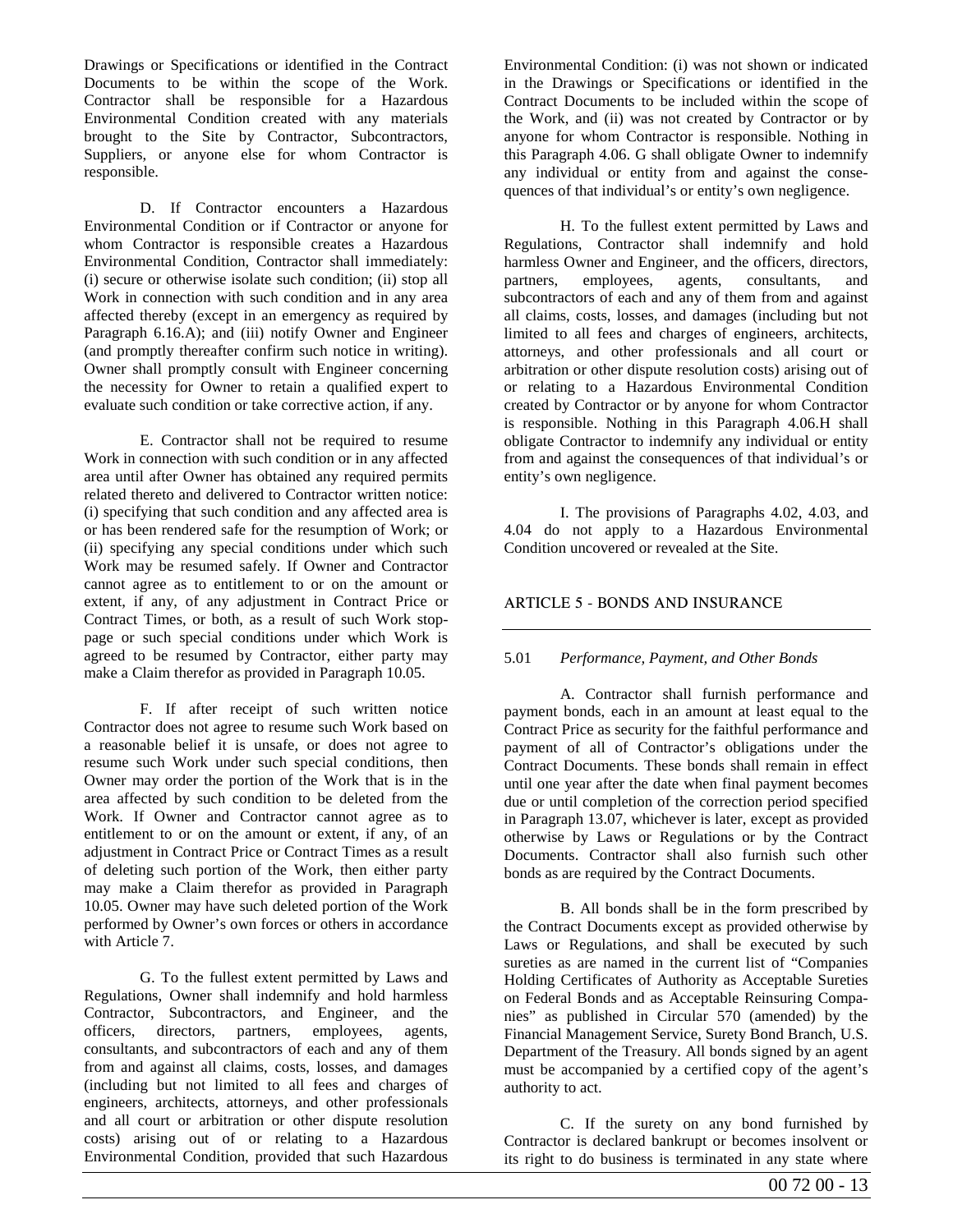any part of the Project is located or it ceases to meet the requirements of Paragraph 5.01.B, Contractor shall promptly notify Owner and Engineer and shall, within 20 days after the event giving rise to such notification, provide another bond and surety, both of which shall comply with the requirements of Paragraphs 5.01.B and 5.02.

# 5.02 *Licensed Sureties and Insurers*

A. All bonds and insurance required by the Contract Documents to be purchased and maintained by Owner or Contractor shall be obtained from surety or insurance companies that are duly licensed or authorized in the jurisdiction in which the Project is located to issue bonds or insurance policies for the limits and coverages so required. Such surety and insurance companies shall also meet such additional requirements and qualifications as may be provided in the Supplementary Conditions.

# 5.03 *Certificates of Insurance*

A. Contractor shall deliver to Owner, with copies to each additional insured identified in the Supplementary Conditions, certificates of insurance (and other evidence of insurance requested by Owner or any other additional insured) which Contractor is required to purchase and maintain.

B. Owner shall deliver to Contractor, with copies to each additional insured identified in the Supplementary Conditions, certificates of insurance (and other evidence of insurance requested by Contractor or any other additional insured) which Owner is required to purchase and maintain.

# 5.04 *Contractor's Liability Insurance*

A. Contractor shall purchase and maintain such liability and other insurance as is appropriate for the Work being performed and as will provide protection from claims set forth below which may arise out of or result from Contractor's performance of the Work and Contractor's other obligations under the Contract Documents, whether it is to be performed by Contractor, any Subcontractor or Supplier, or by anyone directly or indirectly employed by any of them to perform any of the Work, or by anyone for whose acts any of them may be liable:

1. claims under workers' compensation, disability benefits, and other similar employee benefit acts;

2. claims for damages because of bodily injury, occupational sickness or disease, or death of Contractor's employees;

3. claims for damages because of bodily injury, sickness or disease, or death of any person other than Contractor's employees;

4. claims for damages insured by reasonably available personal injury liability coverage which are sustained:

> a. by any person as a result of an offense directly or indirectly related to the employment of such person by Contractor, or

b. by any other person for any other reason;

5. claims for damages, other than to the Work itself, because of injury to or destruction of tangible property wherever located, including loss of use resulting therefrom; and

6. claims for damages because of bodily injury or death of any person or property damage arising out of the ownership, maintenance or use of any motor vehicle.

B. The policies of insurance required by this Paragraph 5.04 shall:

1. with respect to insurance required by Paragraphs 5.04.A.3 through 5.04.A.6 inclusive, include as additional insured (subject to any customary exclusion regarding professional liability) Owner and Engineer, and any other individuals or entities identified in the Supplementary Conditions, all of whom shall be listed as additional insureds, and include coverage for the respective officers, directors, partners, employees, agents, consultants and subcontractors of each and any of all such additional insureds, and the insurance afforded to these additional insureds shall provide primary coverage for all claims covered thereby;

2. include at least the specific coverages and be written for not less than the limits of liability provided in the Supplementary Conditions or required by Laws or Regulations, whichever is greater;

3. include completed operations insurance;

4. include contractual liability insurance covering Contractor's indemnity obligations under Paragraphs 6.11 and 6.20;

5. contain a provision or endorsement that the coverage afforded will not be canceled, materially changed or renewal refused until at least 30 days prior written notice has been given to Owner and Contractor and to each other additional insured identified in the Supplementary Conditions to whom a certificate of insurance has been issued (and the certificates of insurance furnished by the Contractor pursuant to Paragraph 5.03 will so provide);

6. remain in effect at least until final payment and at all times thereafter when Contractor may be correcting, removing, or replacing defective Work in accordance with Paragraph 13.07; and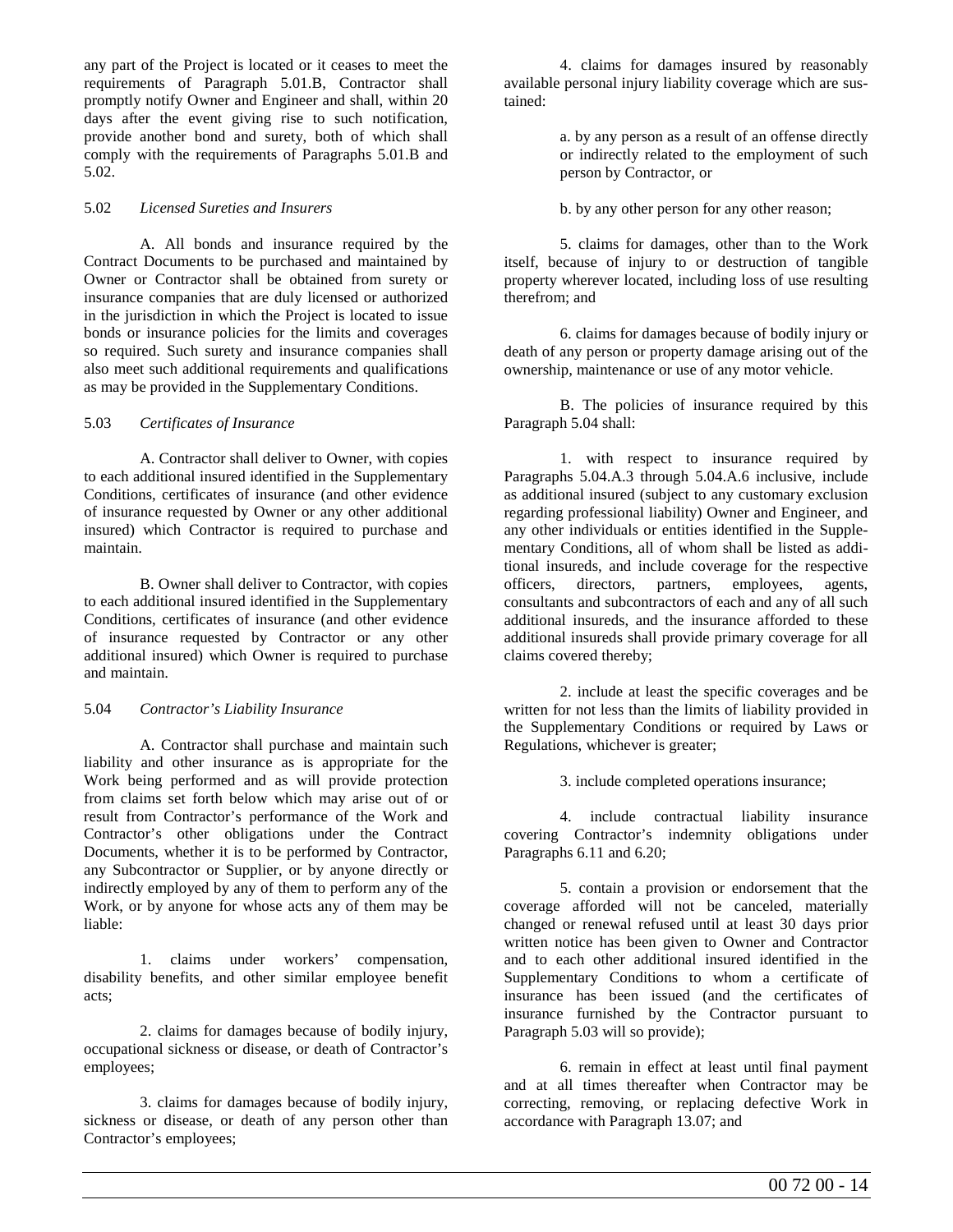7. with respect to completed operations insurance, and any insurance coverage written on a claimsmade basis, remain in effect for at least two years after final payment.

> a. Contractor shall furnish Owner and each other additional insured identified in the Supplementary Conditions, to whom a certificate of insurance has been issued, evidence satisfactory to Owner and any such additional insured of continuation of such insurance at final payment and one year thereafter.

#### 5.05 *Owner's Liability Insurance*

A. In addition to the insurance required to be provided by Contractor under Paragraph 5.04, Owner, at Owner's option, may purchase and maintain at Owner's expense Owner's own liability insurance as will protect Owner against claims which may arise from operations under the Contract Documents.

## 5.06 *Property Insurance*

A. Unless otherwise provided in the Supplementary Conditions, Owner shall purchase and maintain property insurance upon the Work at the Site in the amount of the full replacement cost thereof (subject to such deductible amounts as may be provided in the Supplementary Conditions or required by Laws and Regulations). This insurance shall:

1. include the interests of Owner, Contractor, Subcontractors, and Engineer, and any other individuals or entities identified in the Supplementary Conditions, and the officers, directors, partners, employees, agents, consultants and subcontractors of each and any of them, each of whom is deemed to have an insurable interest and shall be listed as an insured or additional insured;

2. be written on a Builder's Risk "all-risk" or open peril or special causes of loss policy form that shall at least include insurance for physical loss or damage to the Work, temporary buildings, false work, and materials and equipment in transit, and shall insure against at least the following perils or causes of loss: fire, lightning, extended coverage, theft, vandalism and malicious mischief, earthquake, collapse, debris removal, demolition occasioned by enforcement of Laws and Regulations, water damage, (other than caused by flood) and such other perils or causes of loss as may be specifically required by the Supplementary Conditions;

3. include expenses incurred in the repair or replacement of any insured property (including but not limited to fees and charges of engineers and architects);

4. cover materials and equipment stored at the Site or at another location that was agreed to in writing by Owner prior to being incorporated in the Work, provided that such materials and equipment have been included in an Application for Payment recommended by Engineer;

5. allow for partial utilization of the Work by Owner;

6. include testing and startup; and

7. be maintained in effect until final payment is made unless otherwise agreed to in writing by Owner, Contractor, and Engineer with 30 days written notice to each other additional insured to whom a certificate of insurance has been issued.

B. Owner shall purchase and maintain such boiler and machinery insurance or additional property insurance as may be required by the Supplementary Conditions or Laws and Regulations which will include the interests of Owner, Contractor, Subcontractors, and Engineer, and any other individuals or entities identified in the Supplementary Conditions, and the officers, directors, partners, employees, agents, consultants and subcontractors of each and any of them, each of whom is deemed to have an insurable interest and shall be listed as an insured or additional insured.

C. All the policies of insurance (and the certificates or other evidence thereof) required to be purchased and maintained in accordance with Paragraph 5.06 will contain a provision or endorsement that the coverage afforded will not be canceled or materially changed or renewal refused until at least 30 days prior written notice has been given to Owner and Contractor and to each other additional insured to whom a certificate of insurance has been issued and will contain waiver provisions in accordance with Paragraph 5.07.

D. Owner shall not be responsible for purchasing and maintaining any property insurance specified in this Paragraph 5.06 to protect the interests of Contractor, Subcontractors, or others in the Work to the extent of any deductible amounts that are identified in the Supplementary Conditions. The risk of loss within such identified deductible amount will be borne by Contractor, Subcontractors, or others suffering any such loss, and if any of them wishes property insurance coverage within the limits of such amounts, each may purchase and maintain it at the purchaser's own expense.

E. If Contractor requests in writing that other special insurance be included in the property insurance policies provided under Paragraph 5.06, Owner shall, if possible, include such insurance, and the cost thereof will be charged to Contractor by appropriate Change Order. Prior to commencement of the Work at the Site, Owner shall in writing advise Contractor whether or not such other insurance has been procured by Owner.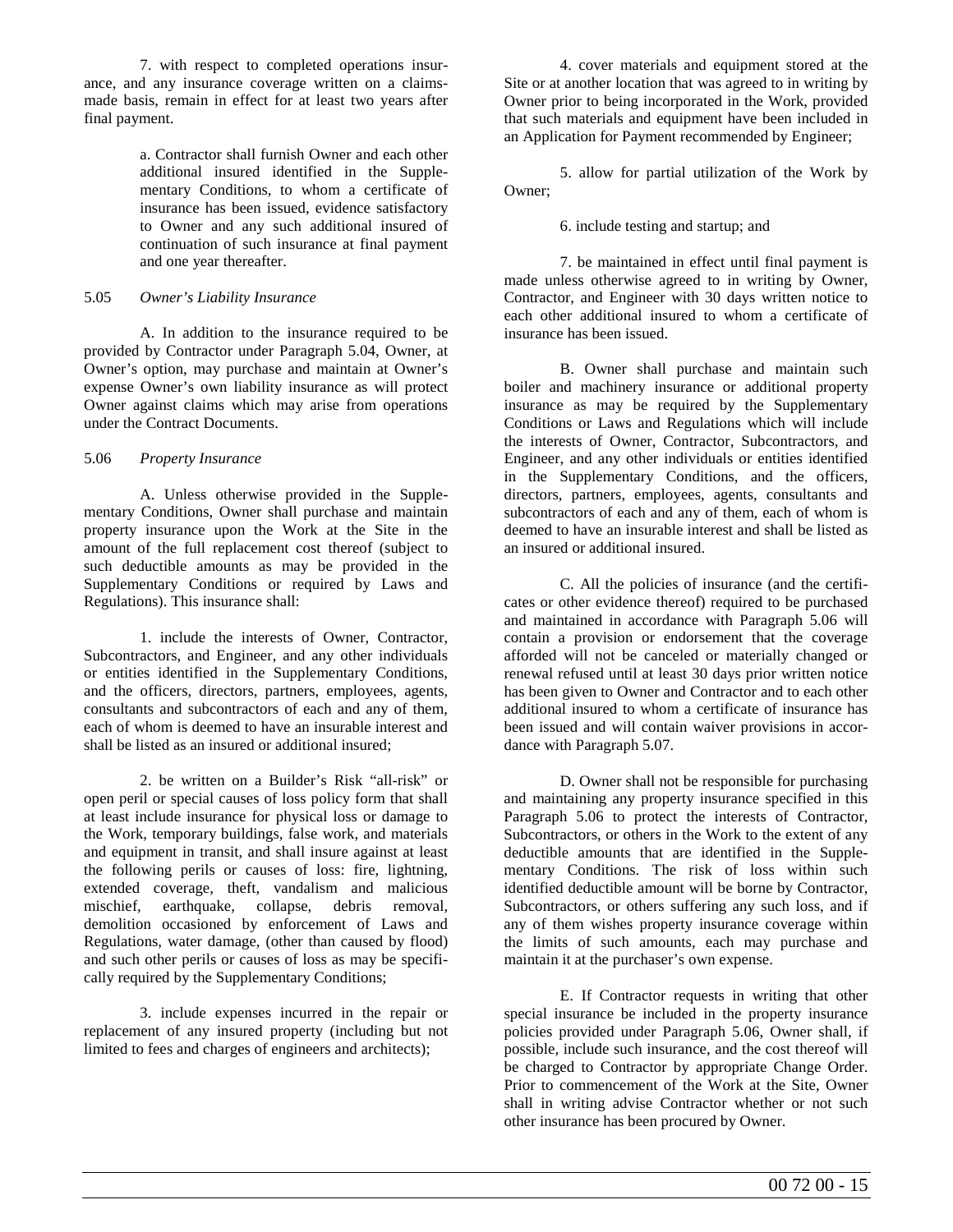A. Owner and Contractor intend that all policies purchased in accordance with Paragraph 5.06 will protect Owner, Contractor, Subcontractors, and Engineer, and all other individuals or entities identified in the Supplementary Conditions to be listed as insureds or additional insureds (and the officers, directors, partners, employees, agents, consultants and subcontractors of each and any of them) in such policies and will provide primary coverage for all losses and damages caused by the perils or causes of loss covered thereby. All such policies shall contain provisions to the effect that in the event of payment of any loss or damage the insurers will have no rights of recovery against any of the insureds or additional insureds thereunder. Owner and Contractor waive all rights against each other and their respective officers, directors, partners, employees, agents, consultants and subcontractors of each and any of them for all losses and damages caused by, arising out of or resulting from any of the perils or causes of loss covered by such policies and any other property insurance applicable to the Work; and, in addition, waive all such rights against Subcontractors, and Engineer, and all other individuals or entities identified in the Supplementary Conditions to be listed as insured or additional insured (and the officers, directors, partners, employees, agents, consultants and subcontractors of each and any of them) under such policies for losses and damages so caused. None of the above waivers shall extend to the rights that any party making such waiver may have to the proceeds of insurance held by Owner as trustee or otherwise payable under any policy so issued.

B. Owner waives all rights against Contractor, Subcontractors, and Engineer, and the officers, directors, partners, employees, agents, consultants and subcontractors of each and any of them for:

1. loss due to business interruption, loss of use, or other consequential loss extending beyond direct physical loss or damage to Owner's property or the Work caused by, arising out of, or resulting from fire or other perils whether or not insured by Owner; and

2. loss or damage to the completed Project or part thereof caused by, arising out of, or resulting from fire or other insured peril or cause of loss covered by any property insurance maintained on the completed Project or part thereof by Owner during partial utilization pursuant to Paragraph 14.05, after Substantial Completion pursuant to Paragraph 14.04, or after final payment pursuant to Paragraph 14.07.

C. Any insurance policy maintained by Owner covering any loss, damage or consequential loss referred to in Paragraph 5.07.B shall contain provisions to the effect that in the event of payment of any such loss, damage, or consequential loss, the insurers will have no rights of recovery against Contractor, Subcontractors, or Engineer, and the officers, directors, partners, employees, agents, consultants and subcontractors of each and any of them.

# 5.08 *Receipt and Application of Insurance Proceeds*

A. Any insured loss under the policies of insurance required by Paragraph 5.06 will be adjusted with Owner and made payable to Owner as fiduciary for the insureds, as their interests may appear, subject to the requirements of any applicable mortgage clause and of Paragraph 5.08.B. Owner shall deposit in a separate account any money so received and shall distribute it in accordance with such agreement as the parties in interest may reach. If no other special agreement is reached, the damaged Work shall be repaired or replaced, the moneys so received applied on account thereof, and the Work and the cost thereof covered by an appropriate Change Order .

B. Owner as fiduciary shall have power to adjust and settle any loss with the insurers unless one of the parties in interest shall object in writing within 15 days after the occurrence of loss to Owner's exercise of this power. If such objection be made, Owner as fiduciary shall make settlement with the insurers in accordance with such agreement as the parties in interest may reach. If no such agreement among the parties in interest is reached, Owner as fiduciary shall adjust and settle the loss with the insurers and, if required in writing by any party in interest, Owner as fiduciary shall give bond for the proper performance of such duties.

# 5.09 *Acceptance of Bonds and Insurance; Option to Replace*

A. If either Owner or Contractor has any objection to the coverage afforded by or other provisions of the bonds or insurance required to be purchased and maintained by the other party in accordance with Article 5 on the basis of non-conformance with the Contract Documents, the objecting party shall so notify the other party in writing within 10 days after receipt of the certificates (or other evidence requested) required by Paragraph 2.01.B. Owner and Contractor shall each provide to the other such additional information in respect of insurance provided as the other may reasonably request. If either party does not purchase or maintain all of the bonds and insurance required of such party by the Contract Documents, such party shall notify the other party in writing of such failure to purchase prior to the start of the Work, or of such failure to maintain prior to any change in the required coverage. Without prejudice to any other right or remedy, the other party may elect to obtain equivalent bonds or insurance to protect such other party's interests at the expense of the party who was required to provide such coverage, and a Change Order shall be issued to adjust the Contract Price accordingly.

5.10 *Partial Utilization, Acknowledgment of Property Insurer*

A. If Owner finds it necessary to occupy or use a portion or portions of the Work prior to Substantial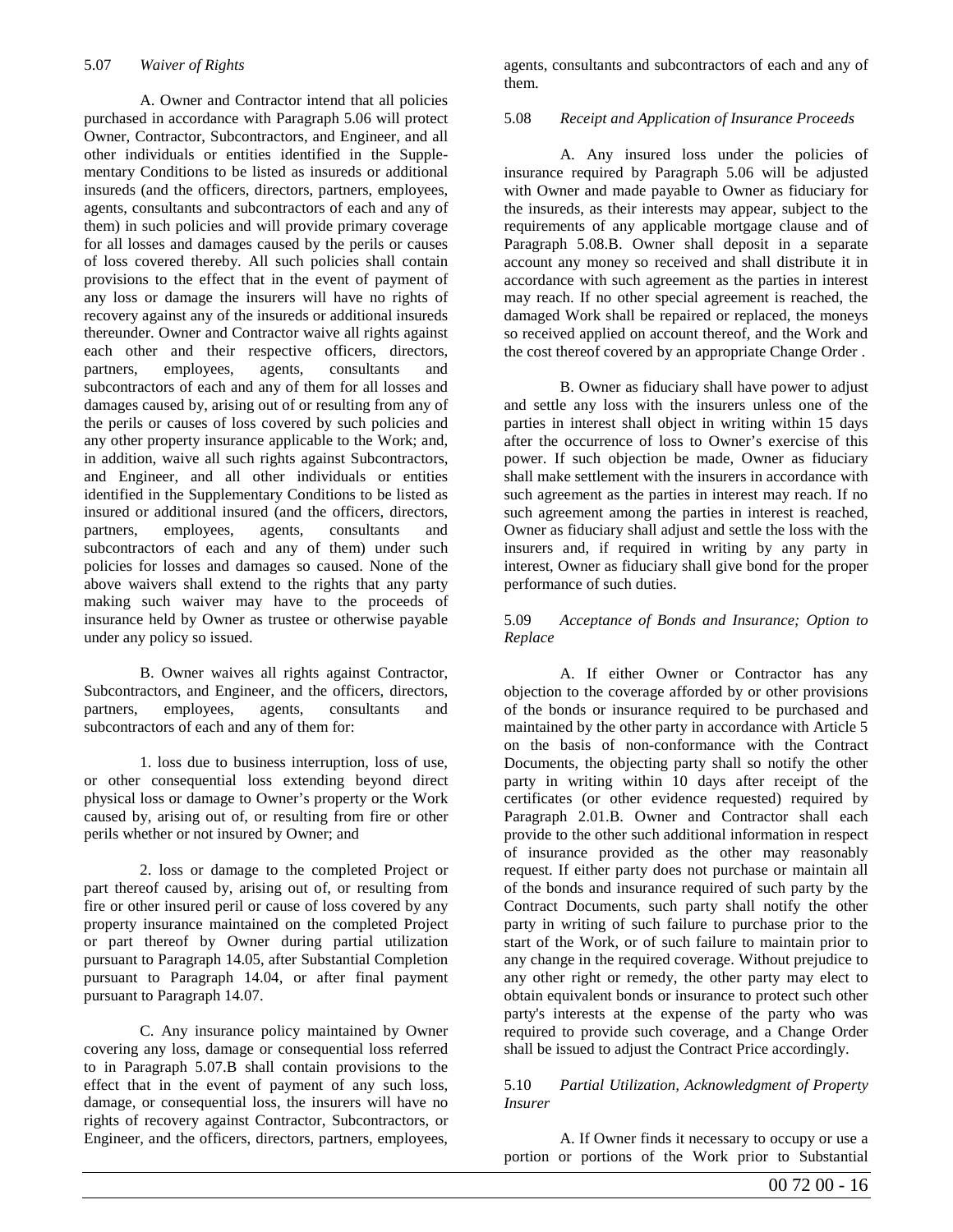Completion of all the Work as provided in Paragraph 14.05, no such use or occupancy shall commence before the insurers providing the property insurance pursuant to Paragraph 5.06 have acknowledged notice thereof and in writing effected any changes in coverage necessitated thereby. The insurers providing the property insurance shall consent by endorsement on the policy or policies, but the property insurance shall not be canceled or permitted to lapse on account of any such partial use or occupancy.

# ARTICLE 6 - CONTRACTOR'S RESPONSIBILITIES

## 6.01 *Supervision and Superintendence*

A. Contractor shall supervise, inspect, and direct the Work competently and efficiently, devoting such attention thereto and applying such skills and expertise as may be necessary to perform the Work in accordance with the Contract Documents. Contractor shall be solely responsible for the means, methods, techniques, sequences, and procedures of construction. Contractor shall not be responsible for the negligence of Owner or Engineer in the design or specification of a specific means, method, technique, sequence, or procedure of construction which is shown or indicated in and expressly required by the Contract Documents.

B. At all times during the progress of the Work, Contractor shall assign a competent resident superintendent who shall not be replaced without written notice to Owner and Engineer except under extraordinary circumstances. The superintendent will be Contractor's representative at the Site and shall have authority to act on behalf of Contractor. All communications given to or received from the superintendent shall be binding on Contractor.

#### 6.02 *Labor; Working Hours*

A. Contractor shall provide competent, suitably qualified personnel to survey and lay out the Work and perform construction as required by the Contract Documents. Contractor shall at all times maintain good discipline and order at the Site.

B. Except as otherwise required for the safety or protection of persons or the Work or property at the Site or adjacent thereto, and except as otherwise stated in the Contract Documents, all Work at the Site shall be performed during regular working hours. Contractor will not permit the performance of Work on a Saturday, Sunday, or any legal holiday without Owner's written consent (which will not be unreasonably withheld) given after prior written notice to Engineer.

# 6.03 *Services, Materials, and Equipment*

A. Unless otherwise specified in the Contract Documents, Contractor shall provide and assume full

responsibility for all services, materials, equipment, labor, transportation, construction equipment and machinery, tools, appliances, fuel, power, light, heat, telephone, water, sanitary facilities, temporary facilities, and all other facilities and incidentals necessary for the performance, testing, start-up, and completion of the Work.

B. All materials and equipment incorporated into the Work shall be as specified or, if not specified, shall be of good quality and new, except as otherwise provided in the Contract Documents. All special warranties and guarantees required by the Specifications shall expressly run to the benefit of Owner. If required by Engineer, Contractor shall furnish satisfactory evidence (including reports of required tests) as to the source, kind, and quality of materials and equipment.

C. All materials and equipment shall be stored, applied, installed, connected, erected, protected, used, cleaned, and conditioned in accordance with instructions of the applicable Supplier, except as otherwise may be provided in the Contract Documents.

#### 6.04 *Progress Schedule*

A. Contractor shall adhere to the Progress Schedule established in accordance with Paragraph 2.07 as it may be adjusted from time to time as provided below.

1. Contractor shall submit to Engineer for acceptance (to the extent indicated in Paragraph 2.07) proposed adjustments in the Progress Schedule that will not result in changing the Contract Times. Such adjustments will comply with any provisions of the General Requirements applicable thereto.

2. Proposed adjustments in the Progress Schedule that will change the Contract Times shall be submitted in accordance with the requirements of Article 12. Adjustments in Contract Times may only be made by a Change Order.

#### 6.05 *Substitutes and "Or-Equals"*

A. Whenever an item of material or equipment is specified or described in the Contract Documents by using the name of a proprietary item or the name of a particular Supplier, the specification or description is intended to establish the type, function, appearance, and quality required. Unless the specification or description contains or is followed by words reading that no like, equivalent, or "or-equal" item or no substitution is permitted, other items of material or equipment or material or equipment of other Suppliers may be submitted to Engineer for review under the circumstances described below.

1. *"Or-Equal" Items:* If in Engineer's sole discretion an item of material or equipment proposed by Contractor is functionally equal to that named and sufficiently similar so that no change in related Work will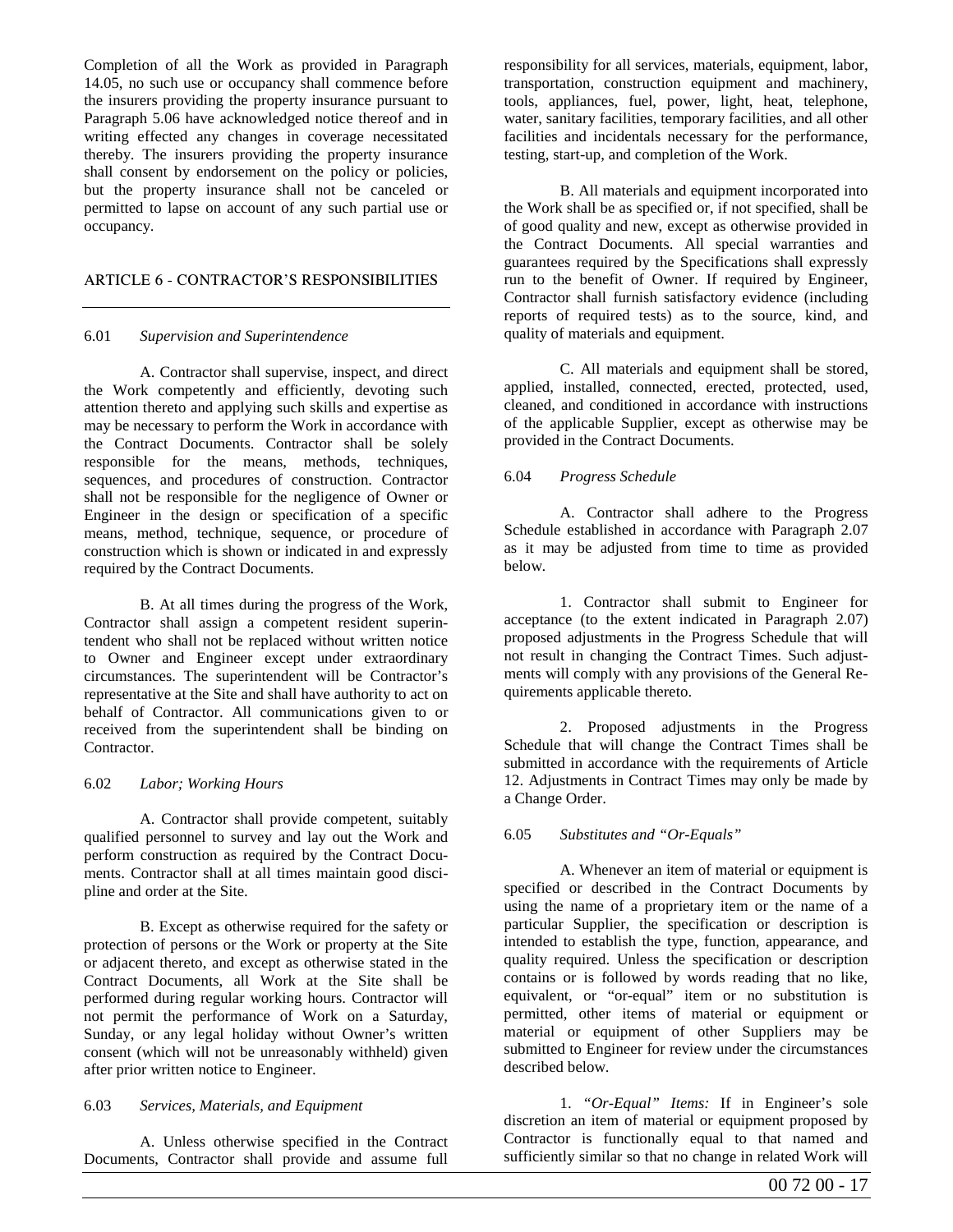be required, it may be considered by Engineer as an "or-equal" item, in which case review and approval of the proposed item may, in Engineer's sole discretion, be accomplished without compliance with some or all of the requirements for approval of proposed substitute items. For the purposes of this Paragraph 6.05.A.1, a proposed item of material or equipment will be considered functionally equal to an item so named if:

> a. in the exercise of reasonable judgment Engineer determines that:

> 1) it is at least equal in materials of construction, quality, durability, appearance, strength, and design characteristics;

> 2) it will reliably perform at least equally well the function and achieve the results imposed by the design concept of the completed Project as a functioning whole,

> 3) it has a proven record of performance and availability of responsive service; and

> b. Contractor certifies that, if approved and incorporated into the Work:

> 1) there will be no increase in cost to the Owner or increase in Contract Times, and

> 2) it will conform substantially to the detailed requirements of the item named in the Contract Documents.

2. Substitute Items

a. If in Engineer's sole discretion an item of material or equipment proposed by Contractor does not qualify as an "or-equal" item under Paragraph 6.05.A.1, it will be considered a proposed substitute item.

b. Contractor shall submit sufficient information as provided below to allow Engineer to determine that the item of material or equipment proposed is essentially equivalent to that named and an acceptable substitute therefor. Requests for review of proposed substitute items of material or equipment will not be accepted by Engineer from anyone other than Contractor.

c. The requirements for review by Engineer will be as set forth in Paragraph 6.05.A.2.d, as supplemented in the General Requirements and as Engineer may decide is appropriate under the circumstances.

d. Contractor shall make written application to Engineer for review of a proposed substitute item of material or equipment that Contractor seeks to furnish or use. The application:

1) shall certify that the proposed substitute item will:

> a) perform adequately the functions and achieve the results called for by the general design,

> b) be similar in substance to that specified, and

> c) be suited to the same use as that specified;

2) will state:

a) the extent, if any, to which the use of the proposed substitute item will prejudice Contractor's achievement of Substantial Completion on time;

b) whether or not use of the proposed substitute item in the Work will require a change in any of the Contract Documents (or in the provisions of any other direct contract with Owner for other work on the Project) to adapt the design to the proposed substitute item; and

c) whether or not incorporation or use of the proposed substitute item in connection with the Work is subject to payment of any license fee or royalty;

3) will identify:

a) all variations of the proposed substitute item from that specified , and

b) available engineering, sales, maintenance, repair, and replacement services;

4) and shall contain an itemized estimate of all costs or credits that will result directly or indirectly from use of such substitute item, including costs of redesign and claims of other contractors affected by any resulting change,

B. *Substitute Construction Methods or Procedures:* If a specific means, method, technique, sequence, or procedure of construction is expressly required by the Contract Documents, Contractor may furnish or utilize a substitute means, method, technique, sequence, or procedure of construction approved by Engineer. Contractor shall submit sufficient information to allow Engineer, in Engineer's sole discretion, to determine that the substitute proposed is equivalent to that expressly called for by the Contract Documents. The requirements for review by Engineer will be similar to those provided in Paragraph 6.05.A.2.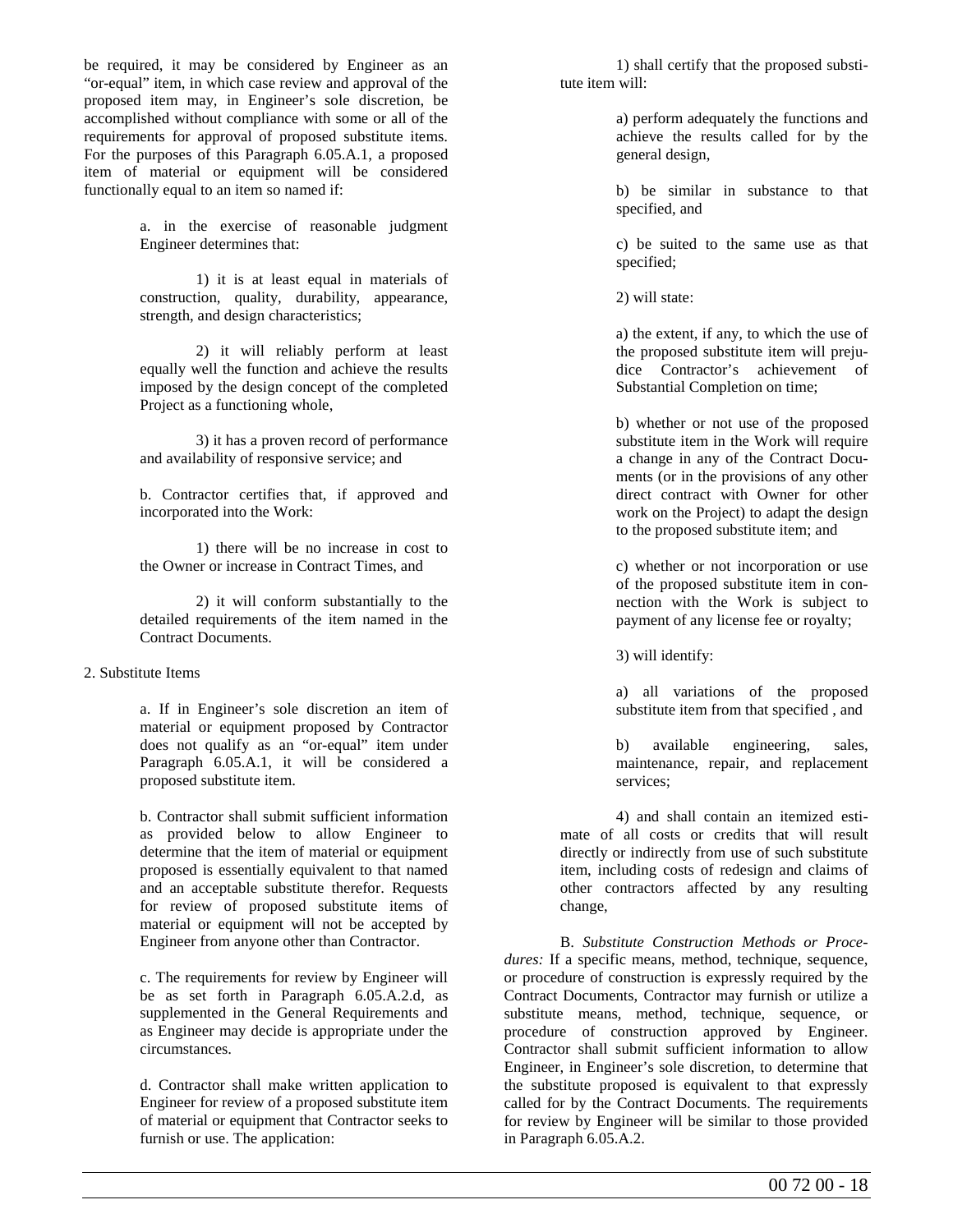C. *Engineer's Evaluation:* Engineer will be allowed a reasonable time within which to evaluate each proposal or submittal made pursuant to Paragraphs 6.05.A and 6.05.B. Engineer may require Contractor to furnish additional data about the proposed substitute item. Engineer will be the sole judge of acceptability. No "or equal" or substitute will be ordered, installed or utilized until Engineer's review is complete, which will be evidenced by either a Change Order for a substitute or an approved Shop Drawing for an "or equal." Engineer will advise Contractor in writing of any negative determination.

D. *Special Guarantee:* Owner may require Contractor to furnish at Contractor's expense a special performance guarantee or other surety with respect to any substitute.

E. *Engineer's Cost Reimbursement*: Engineer will record Engineer's costs in evaluating a substitute proposed or submitted by Contractor pursuant to Paragraphs 6.05.A.2 and 6.05.B Whether or not Engineer approves a substitute item so proposed or submitted by Contractor, Contractor shall reimburse Owner for the charges of Engineer for evaluating each such proposed substitute. Contractor shall also reimburse Owner for the charges of Engineer for making changes in the Contract Documents (or in the provisions of any other direct contract with Owner) resulting from the acceptance of each proposed substitute.

F. *Contractor's Expense*: Contractor shall provide all data in support of any proposed substitute or "or-equal" at Contractor's expense.

6.06 *Concerning Subcontractors, Suppliers, and Others*

A. Contractor shall not employ any Subcontractor, Supplier, or other individual or entity (including those acceptable to Owner as indicated in Paragraph 6.06.B), whether initially or as a replacement, against whom Owner may have reasonable objection. Contractor shall not be required to employ any Subcontractor, Supplier, or other individual or entity to furnish or perform any of the Work against whom Contractor has reasonable objection.

B. If the Supplementary Conditions require the identity of certain Subcontractors, Suppliers, or other individuals or entities to be submitted to Owner in advance for acceptance by Owner by a specified date prior to the Effective Date of the Agreement, and if Contractor has submitted a list thereof in accordance with the Supplementary Conditions, Owner's acceptance (either in writing or by failing to make written objection thereto by the date indicated for acceptance or objection in the Bidding Documents or the Contract Documents) of any such Subcontractor, Supplier, or other individual or entity so identified may be revoked on the basis of reasonable objection after due investigation. Contractor shall submit an acceptable replacement for the rejected

Subcontractor, Supplier, or other individual or entity, and the Contract Price will be adjusted by the difference in the cost occasioned by such replacement, and an appropriate Change Order will be issued . No acceptance by Owner of any such Subcontractor, Supplier, or other individual or entity, whether initially or as a replacement, shall constitute a waiver of any right of Owner or Engineer to reject defective Work.

C. Contractor shall be fully responsible to Owner and Engineer for all acts and omissions of the Subcontractors, Suppliers, and other individuals or entities performing or furnishing any of the Work just as Contractor is responsible for Contractor's own acts and omissions. Nothing in the Contract Documents:

1. shall create for the benefit of any such Subcontractor, Supplier, or other individual or entity any contractual relationship between Owner or Engineer and any such Subcontractor, Supplier or other individual or entity, nor

2. shall anything in the Contract Documents create any obligation on the part of Owner or Engineer to pay or to see to the payment of any moneys due any such Subcontractor, Supplier, or other individual or entity except as may otherwise be required by Laws and Regulations.

D. Contractor shall be solely responsible for scheduling and coordinating the Work of Subcontractors, Suppliers, and other individuals or entities performing or furnishing any of the Work under a direct or indirect contract with Contractor.

E. Contractor shall require all Subcontractors, Suppliers, and such other individuals or entities performing or furnishing any of the Work to communicate with Engineer through Contractor.

F. The divisions and sections of the Specifications and the identifications of any Drawings shall not control Contractor in dividing the Work among Subcontractors or Suppliers or delineating the Work to be performed by any specific trade.

G. All Work performed for Contractor by a Subcontractor or Supplier will be pursuant to an appropriate agreement between Contractor and the Subcontractor or Supplier which specifically binds the Subcontractor or Supplier to the applicable terms and conditions of the Contract Documents for the benefit of Owner and Engineer. Whenever any such agreement is with a Subcontractor or Supplier who is listed as an additional insured on the property insurance provided in Paragraph 5.06, the agreement between the Contractor and the Subcontractor or Supplier will contain provisions whereby the Subcontractor or Supplier waives all rights against Owner, Contractor, and Engineer,, and all other individuals or entities identified in the Supplementary Conditions to be listed as insureds or additional insureds (and the officers, directors, partners, employees, agents,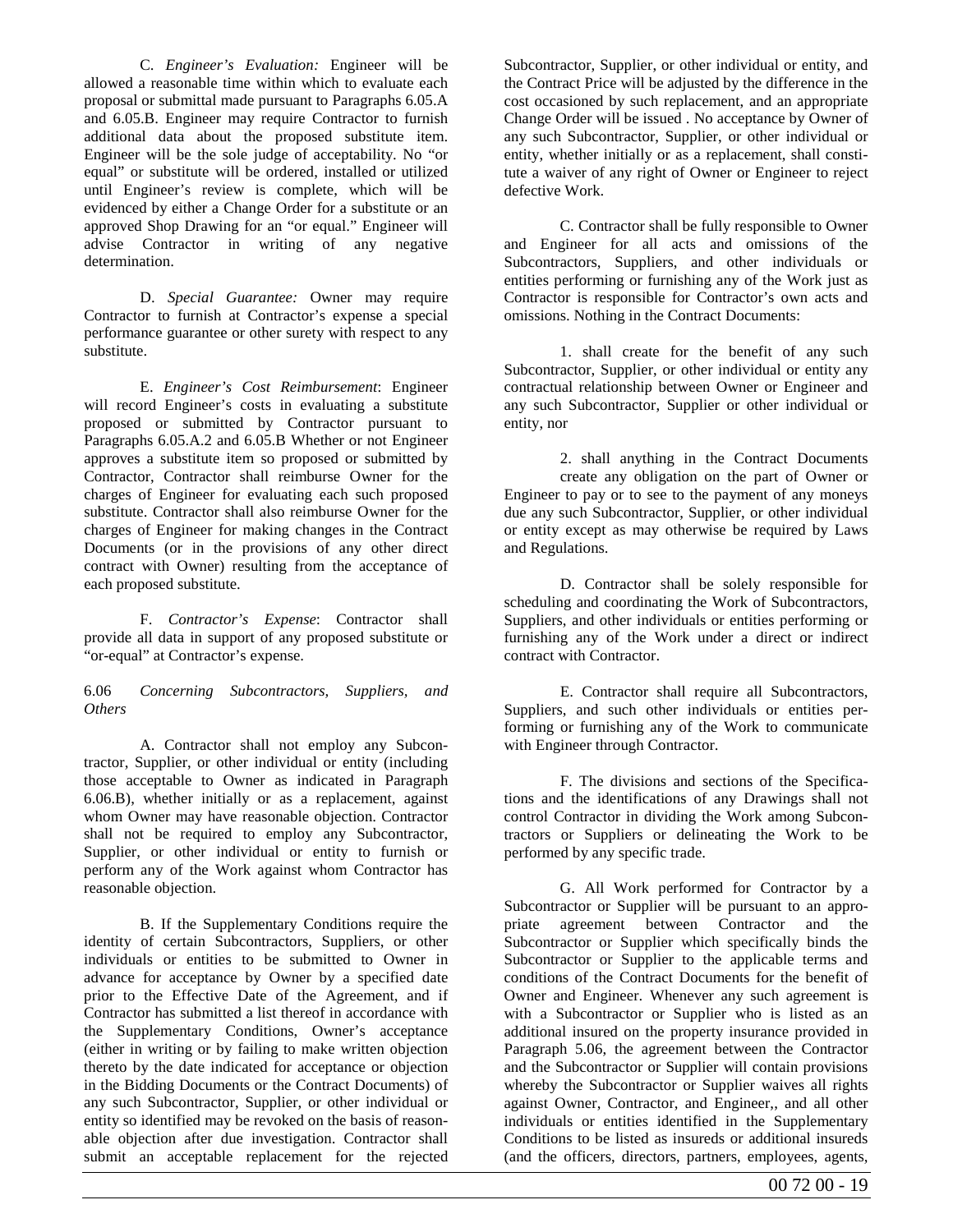consultants and subcontractors of each and any of them) for all losses and damages caused by, arising out of, relating to, or resulting from any of the perils or causes of loss covered by such policies and any other property insurance applicable to the Work. If the insurers on any such policies require separate waiver forms to be signed by any Subcontractor or Supplier, Contractor will obtain the same.

## 6.07 *Patent Fees and Royalties*

A. Contractor shall pay all license fees and royalties and assume all costs incident to the use in the performance of the Work or the incorporation in the Work of any invention, design, process, product, or device which is the subject of patent rights or copyrights held by others. If a particular invention, design, process, product, or device is specified in the Contract Documents for use in the performance of the Work and if to the actual knowledge of Owner or Engineer its use is subject to patent rights or copyrights calling for the payment of any license fee or royalty to others, the existence of such rights shall be disclosed by Owner in the Contract Documents.

B. To the fullest extent permitted by Laws and Regulations, Contractor shall indemnify and hold harmless Owner and Engineer, and the officers, directors, partners, employees, agents, consultants and partners, employees, agents, consultants and subcontractors of each and any of them from and against all claims, costs, losses, and damages (including but not limited to all fees and charges of engineers, architects, attorneys, and other professionals and all court or arbitration or other dispute resolution costs) arising out of or relating to any infringement of patent rights or copyrights incident to the use in the performance of the Work or resulting from the incorporation in the Work of any invention, design, process, product, or device not specified in the Contract Documents.

#### 6.08 *Permits*

A. Unless otherwise provided in the Supplementary Conditions, Contractor shall obtain and pay for all construction permits and licenses. Owner shall assist Contractor, when necessary, in obtaining such permits and licenses. Contractor shall pay all governmental charges and inspection fees necessary for the prosecution of the Work which are applicable at the time of opening of Bids, or, if there are no Bids, on the Effective Date of the Agreement. Owner shall pay all charges of utility owners for connections for providing permanent service to the Work.

#### 6.09 *Laws and Regulations*

A. Contractor shall give all notices required by and shall comply with all Laws and Regulations applicable to the performance of the Work. Except where otherwise expressly required by applicable Laws and Regulations, neither Owner nor Engineer shall be

responsible for monitoring Contractor's compliance with any Laws or Regulations.

B. If Contractor performs any Work knowing or having reason to know that it is contrary to Laws or Regulations, Contractor shall bear all claims, costs, losses, and damages (including but not limited to all fees and charges of engineers, architects, attorneys, and other professionals and all court or arbitration or other dispute resolution costs) arising out of or relating to such Work. However, it shall not be Contractor's primary responsibility to make certain that the Specifications and Drawings are in accordance with Laws and Regulations, but this shall not relieve Contractor of Contractor's obligations under Paragraph 3.03.

C. Changes in Laws or Regulations not known at the time of opening of Bids (or, on the Effective Date of the Agreement if there were no Bids) having an effect on the cost or time of performance of the Work shall be the subject of an adjustment in Contract Price or Contract Times. If Owner and Contractor are unable to agree on entitlement to or on the amount or extent, if any, of any such adjustment, a Claim may be made therefor as provided in Paragraph 10.05.

# 6.10 *Taxes*

A. Contractor shall pay all sales, consumer, use, and other similar taxes required to be paid by Contractor in accordance with the Laws and Regulations of the place of the Project which are applicable during the performance of the Work.

#### 6.11 *Use of Site and Other Areas*

A. Limitation on Use of Site and Other Areas

1. Contractor shall confine construction equipment, the storage of materials and equipment, and the operations of workers to the Site and other areas permitted by Laws and Regulations, and shall not unreasonably encumber the Site and other areas with construction equipment or other materials or equipment. Contractor shall assume full responsibility for any damage to any such land or area, or to the owner or occupant thereof, or of any adjacent land or areas resulting from the performance of the Work.

2. Should any claim be made by any such owner or occupant because of the performance of the Work, Contractor shall promptly settle with such other party by negotiation or otherwise resolve the claim by arbitration or other dispute resolution proceeding or at law.

3. To the fullest extent permitted by Laws and Regulations, Contractor shall indemnify and hold harmless Owner and Engineer, and the officers, directors, partners, employees, agents, consultants and partners, employees, agents, consultants and subcontractors of each and any of them from and against all claims, costs, losses, and damages (including but not limited to all fees and charges of engineers, architects,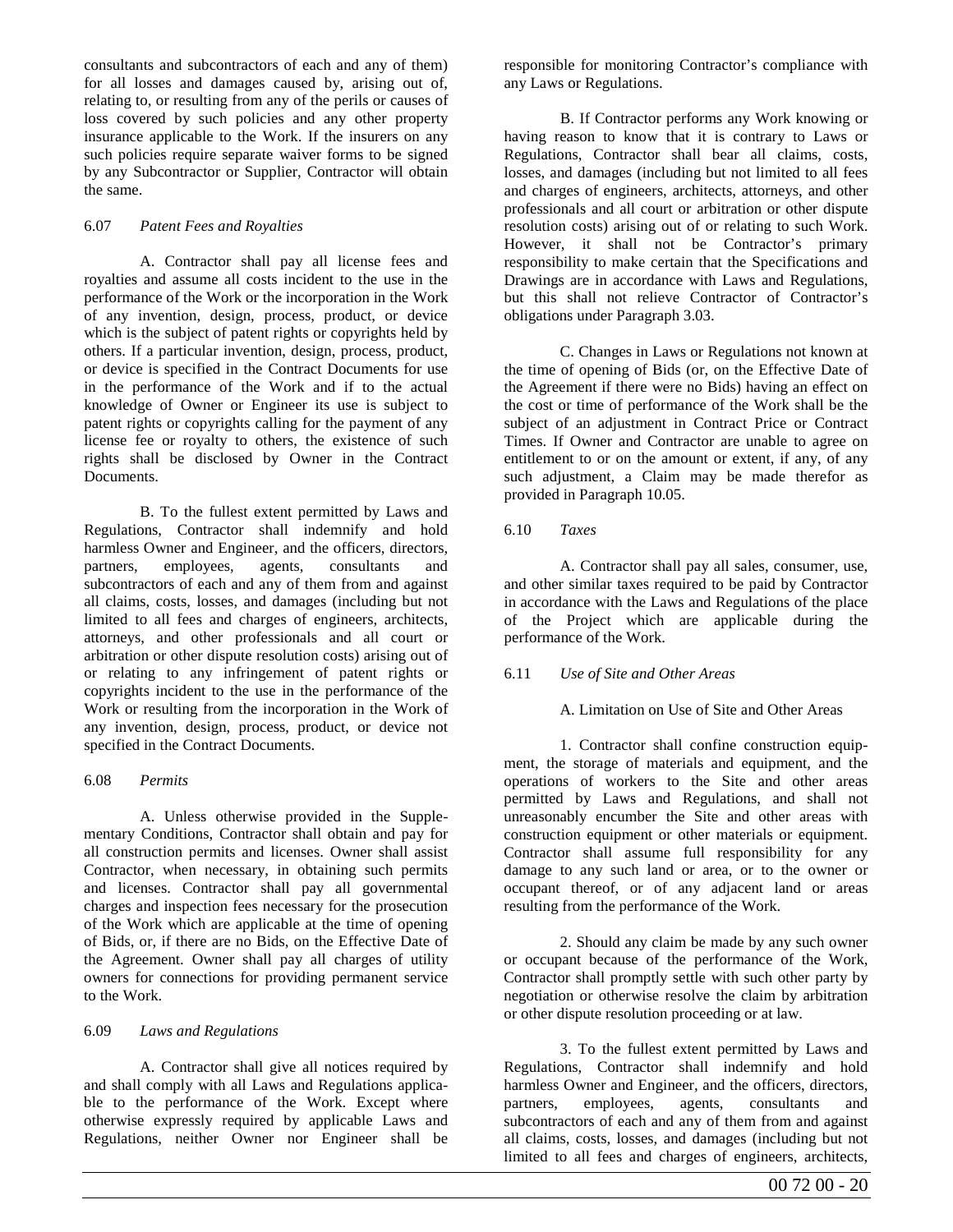attorneys, and other professionals and all court or arbitration or other dispute resolution costs) arising out of or relating to any claim or action, legal or equitable, brought by any such owner or occupant against Owner, Engineer, or any other party indemnified hereunder to the extent caused by or based upon Contractor's performance of the Work.

B. *Removal of Debris During Performance of the Work:* During the progress of the Work Contractor shall keep the Site and other areas free from accumulations of waste materials, rubbish, and other debris. Removal and disposal of such waste materials, rubbish, and other debris shall conform to applicable Laws and Regulations.

C. *Cleaning:* Prior to Substantial Completion of the Work Contractor shall clean the Site and the Work and make it ready for utilization by Owner. At the completion of the Work Contractor shall remove from the Site all tools, appliances, construction equipment and machinery, and surplus materials and shall restore to original condition all property not designated for alteration by the Contract Documents.

D. *Loading Structures:* Contractor shall not load nor permit any part of any structure to be loaded in any manner that will endanger the structure, nor shall Contractor subject any part of the Work or adjacent property to stresses or pressures that will endanger it.

#### 6.12 *Record Documents*

A. Contractor shall maintain in a safe place at the Site one record copy of all Drawings, Specifications, Addenda, Change Orders, Work Change Directives, Field Orders, and written interpretations and clarifications in good order and annotated to show changes made during construction. These record documents together with all approved Samples and a counterpart of all approved Shop Drawings will be available to Engineer for reference. Upon completion of the Work, these record documents, Samples, and Shop Drawings will be delivered to Engineer for Owner.

## 6.13 *Safety and Protection*

A. Contractor shall be solely responsible for initiating, maintaining and supervising all safety precautions and programs in connection with the Work. Contractor shall take all necessary precautions for the safety of, and shall provide the necessary protection to prevent damage, injury or loss to:

1. all persons on the Site or who may be affected by the Work;

2. all the Work and materials and equipment to be incorporated therein, whether in storage on or off the Site; and

3. other property at the Site or adjacent thereto, including trees, shrubs, lawns, walks, pavements, roadways, structures, utilities, and Underground Facilities not designated for removal, relocation, or replacement in the course of construction.

B. Contractor shall comply with all applicable Laws and Regulations relating to the safety of persons or property, or to the protection of persons or property from damage, injury, or loss; and shall erect and maintain all necessary safeguards for such safety and protection. Contractor shall notify owners of adjacent property and of Underground Facilities and other utility owners when prosecution of the Work may affect them, and shall cooperate with them in the protection, removal, relocation, and replacement of their property.

C. All damage, injury, or loss to any property referred to in Paragraph 6.13.A.2 or 6.13.A.3 caused, directly or indirectly, in whole or in part, by Contractor, any Subcontractor, Supplier, or any other individual or entity directly or indirectly employed by any of them to perform any of the Work, or anyone for whose acts any of them may be liable, shall be remedied by Contractor (except damage or loss attributable to the fault of Drawings or Specifications or to the acts or omissions of Owner or Engineer or , or anyone employed by any of them, or anyone for whose acts any of them may be liable, and not attributable, directly or indirectly, in whole or in part, to the fault or negligence of Contractor or any Subcontractor, Supplier, or other individual or entity directly or indirectly employed by any of them).

D. Contractor's duties and responsibilities for safety and for protection of the Work shall continue until such time as all the Work is completed and Engineer has issued a notice to Owner and Contractor in accordance with Paragraph 14.07.B that the Work is acceptable (except as otherwise expressly provided in connection with Substantial Completion).

#### 6.14 *Safety Representative*

A. Contractor shall designate a qualified and experienced safety representative at the Site whose duties and responsibilities shall be the prevention of accidents and the maintaining and supervising of safety precautions and programs.

#### 6.15 *Hazard Communication Programs*

A. Contractor shall be responsible for coordinating any exchange of material safety data sheets or other hazard communication information required to be made available to or exchanged between or among employers at the Site in accordance with Laws or Regulations.

#### 6.16 *Emergencies*

A. In emergencies affecting the safety or protection of persons or the Work or property at the Site or adjacent thereto, Contractor is obligated to act to prevent threatened damage, injury, or loss. Contractor shall give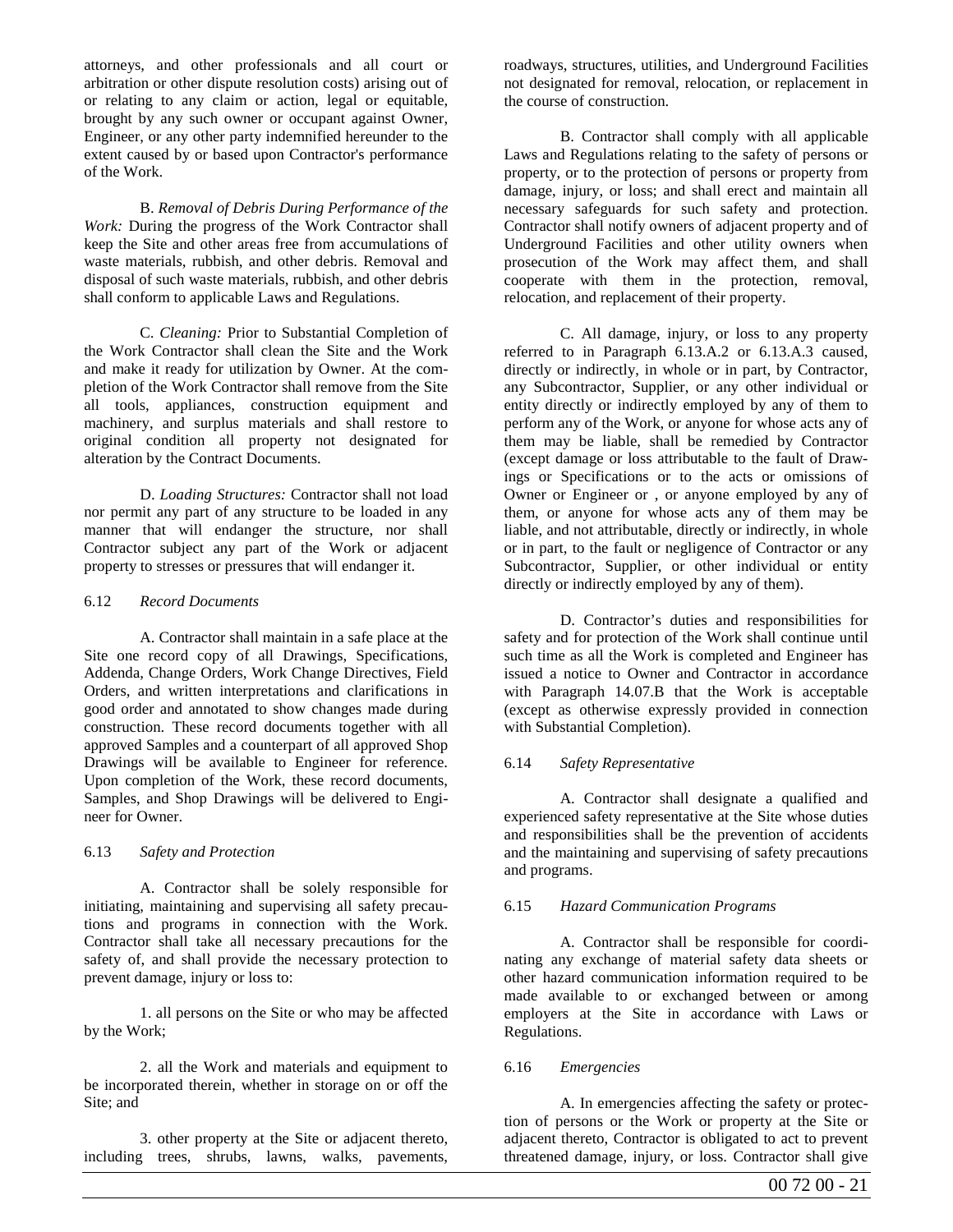Engineer prompt written notice if Contractor believes that any significant changes in the Work or variations from the Contract Documents have been caused thereby or are required as a result thereof. If Engineer determines that a change in the Contract Documents is required because of the action taken by Contractor in response to such an emergency, a Work Change Directive or Change Order will be issued.

## 6.17 *Shop Drawings and Samples*

A. Contractor shall submit Shop Drawings and Samples to Engineer for review and approval in accordance with the acceptable Schedule of Submittals (as required by Paragraph 2.07). Each submittal will be identified as Engineer may require.

1. Shop Drawings

a. Submit number of copies specified in the General Requirements.

b. Data shown on the Shop Drawings will be complete with respect to quantities, dimensions, specified performance and design criteria, materials, and similar data to show Engineer the services, materials, and equipment Contractor proposes to provide and to enable Engineer to review the information for the limited purposes required by Paragraph 6.17.D.

2. *Samples:* Contractor shall also submit Samples to Engineer for review and approval in accordance with the acceptable schedule of Shop Drawings and Sample submittals.

> a. Submit number of Samples specified in the Specifications.

> b. Clearly identify each Sample as to material, Supplier, pertinent data such as catalog numbers, the use for which intended and other data as Engineer may require to enable Engineer to review the submittal for the limited purposes required by Paragraph 6.17.D.

B. Where a Shop Drawing or Sample is required by the Contract Documents or the Schedule of Submittals , any related Work performed prior to Engineer's review and approval of the pertinent submittal will be at the sole expense and responsibility of Contractor.

C. Submittal Procedures

1. Before submitting each Shop Drawing or Sample, Contractor shall have determined and verified:

> a. all field measurements, quantities, dimensions, specified performance and design criteria, installation requirements, materials, catalog numbers, and similar information with respect thereto;

b. the suitability of all materials with respect to intended use, fabrication, shipping, handling, storage, assembly, and installation pertaining to the performance of the Work;

c. all information relative to Contractor's responsibilities for means, methods, techniques, sequences, and procedures of construction, and safety precautions and programs incident thereto; and

d. shall also have reviewed and coordinated each Shop Drawing or Sample with other Shop Drawings and Samples and with the requirements of the Work and the Contract Documents.

2. Each submittal shall bear a stamp or specific written certification that Contractor has satisfied Contractor's obligations under the Contract Documents with respect to Contractor's review and approval of that submittal.

3. With each submittal, Contractor shall give Engineer specific written notice of any variations, that the Shop Drawing or Sample may have from the requirements of the Contract Documents. This notice shall be both a written communication separate from the Shop Drawing's or Sample Submittal; and, in addition, by a specific notation made on each Shop Drawing or Sample submitted to Engineer for review and approval of each such variation.

#### D. *Engineer's Review*

1. Engineer will provide timely review of Shop Drawings and Samples in accordance with the Schedule of Submittals acceptable to Engineer. Engineer's review and approval will be only to determine if the items covered by the submittals will, after installation or incorporation in the Work, conform to the information given in the Contract Documents and be compatible with the design concept of the completed Project as a functioning whole as indicated by the Contract Documents.

2. Engineer's review and approval will not extend to means, methods, techniques, sequences, or procedures of construction (except where a particular means, method, technique, sequence, or procedure of construction is specifically and expressly called for by the Contract Documents) or to safety precautions or programs incident thereto. The review and approval of a separate item as such will not indicate approval of the assembly in which the item functions.

3. Engineer's review and approval shall not relieve Contractor from responsibility for any variation from the requirements of the Contract Documents unless Contractor has complied with the requirements of Paragraph 6.17.C.3 and Engineer has given written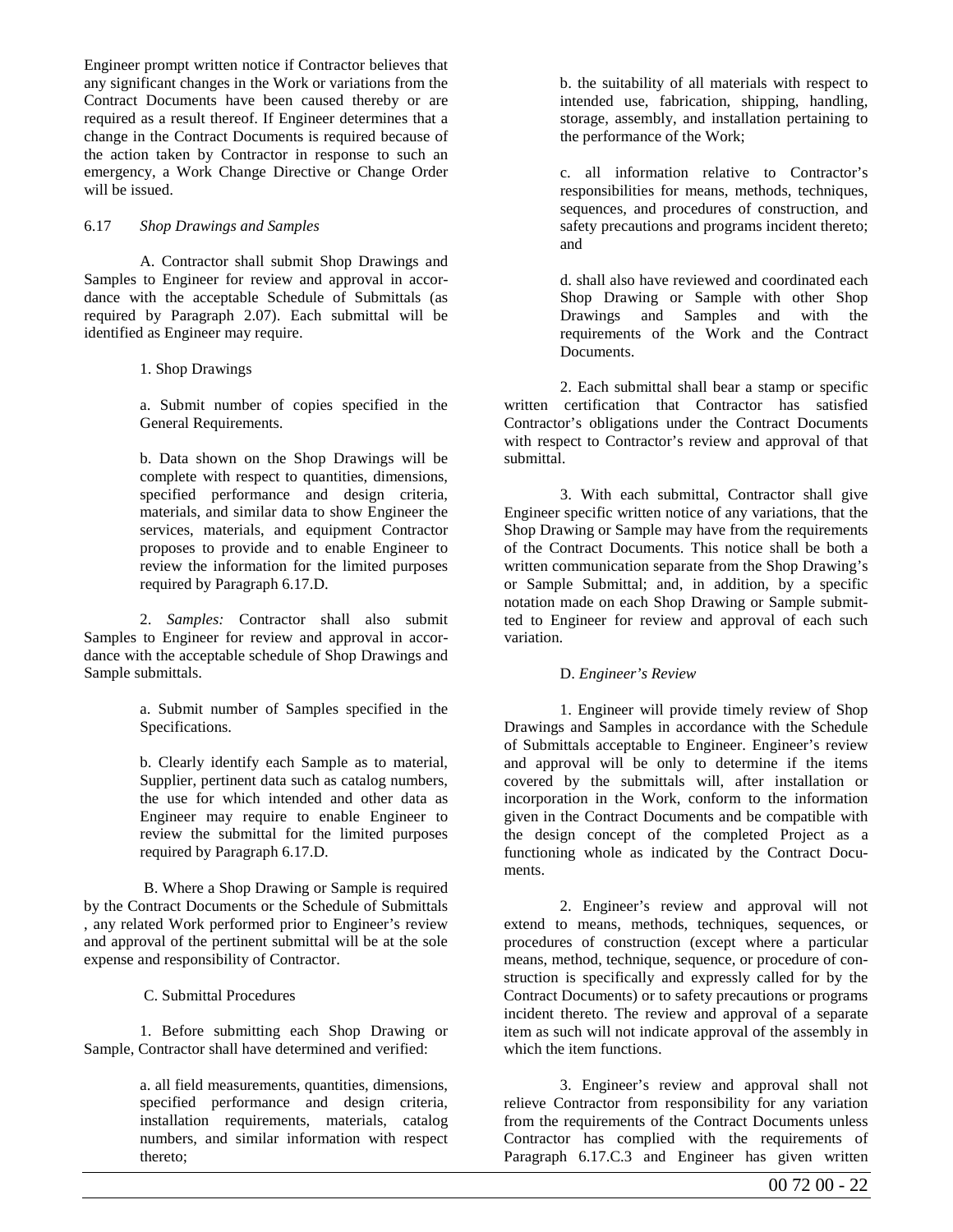approval of each such variation by specific written notation thereof incorporated in or accompanying the Shop Drawing or Sample. Engineer's review and approval shall not relieve Contractor from responsibility for complying with the requirements of Paragraph 6.17.C.1.

# E. *Resubmittal Procedures*

1. Contractor shall make corrections required by Engineer and shall return the required number of corrected copies of Shop Drawings and submit, as required, new Samples for review and approval. Contractor shall direct specific attention in writing to revisions other than the corrections called for by Engineer on previous submittals.

# 6.18 *Continuing the Work*

A. Contractor shall carry on the Work and adhere to the Progress Schedule during all disputes or disagreements with Owner. No Work shall be delayed or postponed pending resolution of any disputes or disagreements, except as permitted by Paragraph 15.04 or as Owner and Contractor may otherwise agree in writing.

# 6.19 *Contractor's General Warranty and Guarantee*

A. Contractor warrants and guarantees to Owner that all Work will be in accordance with the Contract Documents and will not be defective. Engineer and its Related Entities shall be entitled to rely on representation of Contractor's warranty and guarantee.

B. Contractor's warranty and guarantee hereunder excludes defects or damage caused by:

1. abuse, modification, or improper maintenance or operation by persons other than Contractor, Subcontractors, Suppliers, or any other individual or entity for whom Contractor is responsible; or

2. normal wear and tear under normal usage.

C. Contractor's obligation to perform and complete the Work in accordance with the Contract Documents shall be absolute. None of the following will constitute an acceptance of Work that is not in accordance with the Contract Documents or a release of Contractor's obligation to perform the Work in accordance with the Contract Documents:

1. observations by Engineer;

2. recommendation by Engineer or payment by Owner of any progress or final payment;

3. the issuance of a certificate of Substantial Completion by Engineer or any payment related thereto by Owner;

4. use or occupancy of the Work or any part thereof by Owner;

5. any review and approval of a Shop Drawing or Sample submittal or the issuance of a notice of acceptability by Engineer;

6. any inspection, test, or approval by others; or

7. any correction of defective Work by Owner.

# 6.20 *Indemnification*

A. To the fullest extent permitted by Laws and Regulations, Contractor shall indemnify and hold harmless Owner and Engineer, and the officers, directors, partners, employees, agents, consultants and subcontractors of each and any of them from and against all claims, costs, losses, and damages (including but not limited to all fees and charges of engineers, architects, attorneys, and other professionals and all court or arbitration or other dispute resolution costs) arising out of or relating to the performance of the Work, provided that any such claim, cost, loss, or damage is attributable to bodily injury, sickness, disease, or death, or to injury to or destruction of tangible property (other than the Work itself), including the loss of use resulting therefrom but only to the extent caused by any negligent act or omission of Contractor, any Subcontractor, any Supplier, or any individual or entity directly or indirectly employed by any of them to perform any of the Work or anyone for whose acts any of them may be liable .

B. In any and all claims against Owner or Engineer or any of their respective consultants, agents, officers, directors, partners, or employees by any employee (or the survivor or personal representative of such employee) of Contractor, any Subcontractor, any Supplier, or any individual or entity directly or indirectly employed by any of them to perform any of the Work, or anyone for whose acts any of them may be liable, the indemnification obligation under Paragraph 6.20.A shall not be limited in any way by any limitation on the amount or type of damages, compensation, or benefits payable by or for Contractor or any such Subcontractor, Supplier, or other individual or entity under workers' compensation acts, disability benefit acts, or other employee benefit acts.

C. The indemnification obligations of Contractor under Paragraph 6.20.A shall not extend to the liability of Engineer and Engineer's officers, directors, partners, employees, agents, consultants and subcontractors arising out of:

1. the preparation or approval of, or the failure to prepare or approve, maps, Drawings, opinions, reports, surveys, Change Orders, designs, or Specifications; or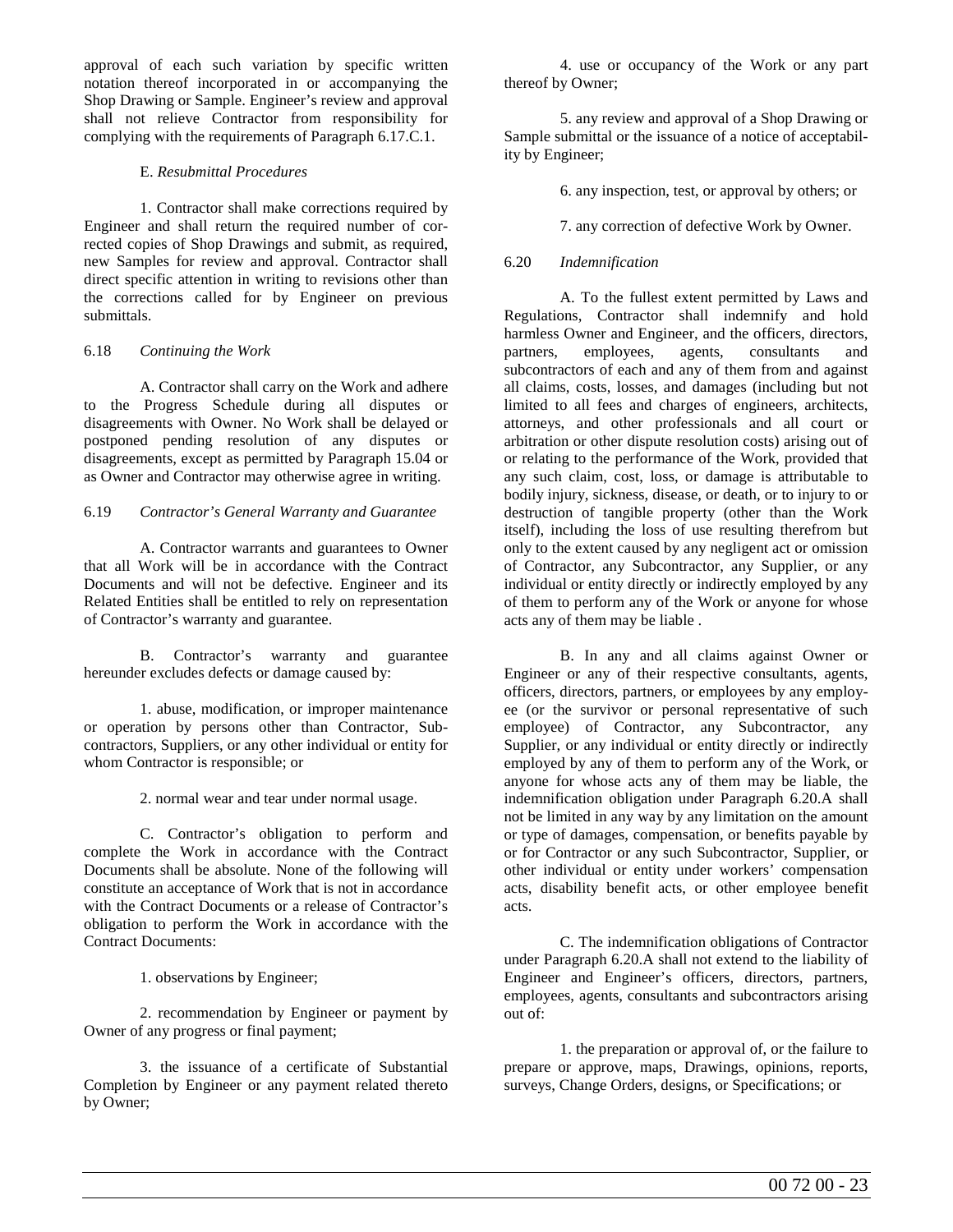2. giving directions or instructions, or failing to give them, if that is the primary cause of the injury or damage.

#### 6.21 *Delegation of Professional Design Services*

A. Contractor will not be required to provide professional design services unless such services are specifically required by the Contract Documents for a portion of the Work or unless such services are required to carry out Contractor's responsibilities for construction means, methods, techniques, sequences and procedures. Contractor shall not be required to provide professional services in violation of applicable law.

B. If professional design services or certifications by a design professional related to systems, materials or equipment are specifically required of Contractor by the Contract Documents, Owner and Engineer will specify all performance and design criteria that such services must satisfy. Contractor shall cause such services or certifications to be provided by a properly licensed professional, whose signature and seal shall appear on all drawings, calculations, specifications, certifications, Shop Drawings and other submittals prepared by such professional. Shop Drawings and other submittals related to the Work designed or certified by such professional, if prepared by others, shall bear such professional's written approval when submitted to Engineer.

C. Owner and Engineer shall be entitled to rely upon the adequacy, accuracy and completeness of the services, certifications or approvals performed by such design professionals, provided Owner and Engineer have specified to Contractor all performance and design criteria that such services must satisfy.

D. Pursuant to this Paragraph 6.21, Engineer's review and approval of design calculations and design drawings will be only for the limited purpose of checking for conformance with performance and design criteria given and the design concept expressed in the Contract Documents. Engineer's review and approval of Shop Drawings and other submittals (except design calculations and design drawings) will be only for the purpose stated in Paragraph 6.17.D.1.

E. Contractor shall not be responsible for the adequacy of the performance or design criteria required by the Contract Documents.

#### ARTICLE 7 - OTHER WORK AT THE SITE

7.01 *Related Work at Site*

A. Owner may perform other work related to the Project at the Site with Owner's employees, or via other direct contracts therefor, or have other work performed by utility owners. If such other work is not noted in the Contract Documents, then:

1. written notice thereof will be given to Contractor prior to starting any such other work; and

2. if Owner and Contractor are unable to agree on entitlement to or on the amount or extent, if any, of any adjustment in the Contract Price or Contract Times that should be allowed as a result of such other work, a Claim may be made therefor as provided in Paragraph 10.05.

B. Contractor shall afford each other contractor who is a party to such a direct contract, each utility owner and Owner, if Owner is performing other work with Owner's employees, proper and safe access to the Site, a reasonable opportunity for the introduction and storage of materials and equipment and the execution of such other work, and shall properly coordinate the Work with theirs. Contractor shall do all cutting, fitting, and patching of the Work that may be required to properly connect or otherwise make its several parts come together and properly integrate with such other work. Contractor shall not endanger any work of others by cutting, excavating, or otherwise altering their work and will only cut or alter their work with the written consent of Engineer and the others whose work will be affected. The duties and responsibilities of Contractor under this Paragraph are for the benefit of such utility owners and other contractors to the extent that there are comparable provisions for the benefit of Contractor in said direct contracts between Owner and such utility owners and other contractors.

C. If the proper execution or results of any part of Contractor's Work depends upon work performed by others under this Article 7, Contractor shall inspect such other work and promptly report to Engineer in writing any delays, defects, or deficiencies in such other work that render it unavailable or unsuitable for the proper execution and results of Contractor's Work. Contractor's failure to so report will constitute an acceptance of such other work as fit and proper for integration with Contractor's Work except for latent defects and deficiencies in such other work.

#### 7.02 *Coordination*

A. If Owner intends to contract with others for the performance of other work on the Project at the Site, the following will be set forth in Supplementary Conditions:

1. the individual or entity who will have authority and responsibility for coordination of the activities among the various contractors will be identified;

2. the specific matters to be covered by such authority and responsibility will be itemized; and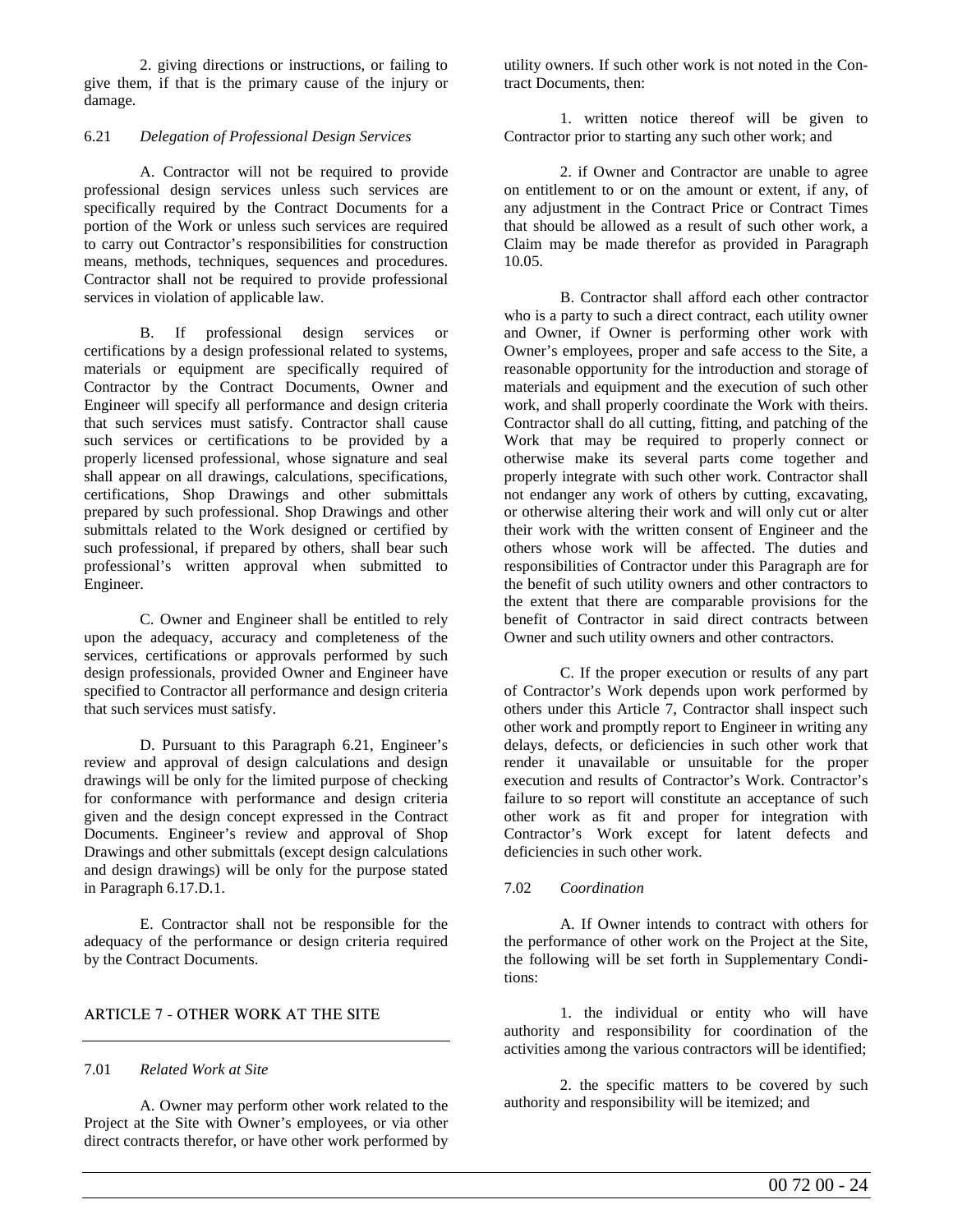3. the extent of such authority and responsibilities will be provided.

B. Unless otherwise provided in the Supplementary Conditions, Owner shall have sole authority and responsibility for such coordination.

#### 7.03 *Legal Relationships*

A. Paragraphs 7.01.A and 7.02 are not applicable for utilities not under the control of Owner.

B. Each other direct contract of Owner under Paragraph 7.01.A shall provide that the other contractor is liable to Owner and Contractor for the reasonable direct delay and disruption costs incurred by Contractor as a result of the other contractor's actions or inactions.

C. Contractor shall be liable to Owner and any other contractor for the reasonable direct delay and disruption costs incurred by such other contractor as a result of Contractor's action or inactions.

#### ARTICLE 8 - OWNER'S RESPONSIBILITIES

#### 8.01 *Communications to Contractor*

A. Except as otherwise provided in these General Conditions, Owner shall issue all communications to Contractor through Engineer.

#### 8.02 *Replacement of Engineer*

A. In case of termination of the employment of Engineer, Owner shall appoint an engineer to whom Contractor makes no reasonable objection, whose status under the Contract Documents shall be that of the former Engineer.

#### 8.03 *Furnish Data*

A. Owner shall promptly furnish the data required of Owner under the Contract Documents.

8.04 *Pay When Due*

A. Owner shall make payments to Contractor when they are due as provided in Paragraphs 14.02.C and 14.07.C.

#### 8.05 *Lands and Easements; Reports and Tests*

A. Owner's duties in respect of providing lands and easements and providing engineering surveys to establish reference points are set forth in Paragraphs 4.01 and 4.05. Paragraph 4.02 refers to Owner's identifying and making available to Contractor copies of reports of explorations and tests of subsurface conditions and drawings of physical conditions in or relating to existing surface or subsurface structures at or contiguous to the Site that have been utilized by Engineer in preparing the Contract Documents.

#### 8.06 *Insurance*

A. Owner's responsibilities, if any, in respect to purchasing and maintaining liability and property insurance are set forth in Article 5.

#### 8.07 *Change Orders*

A. Owner is obligated to execute Change Orders as indicated in Paragraph 10.03.

#### 8.08 *Inspections, Tests, and Approvals*

A. Owner's responsibility in respect to certain inspections, tests, and approvals is set forth in Paragraph 13.03.B.

#### 8.09 *Limitations on Owner's Responsibilities*

A. The Owner shall not supervise, direct, or have control or authority over, nor be responsible for, Contractor's means, methods, techniques, sequences, or procedures of construction, or the safety precautions and programs incident thereto, or for any failure of Contractor to comply with Laws and Regulations applicable to the performance of the Work. Owner will not be responsible for Contractor's failure to perform the Work in accordance with the Contract Documents.

8.10 *Undisclosed Hazardous Environmental Condition*

A. Owner's responsibility in respect to an undisclosed Hazardous Environmental Condition is set forth in Paragraph 4.06.

#### 8.11 *Evidence of Financial Arrangements*

A. If and to the extent Owner has agreed to furnish Contractor reasonable evidence that financial arrangements have been made to satisfy Owner's obligations under the Contract Documents, Owner's responsibility in respect thereof will be as set forth in the Supplementary Conditions.

## ARTICLE 9 - ENGINEER'S STATUS DURING **CONSTRUCTION**

#### 9.01 *Owner's Representative*

A. Engineer will be Owner's representative during the construction period. The duties and responsibilities and the limitations of authority of Engineer as Owner's representative during construction are set forth in the Contract Documents and will not be changed without written consent of Owner and Engineer.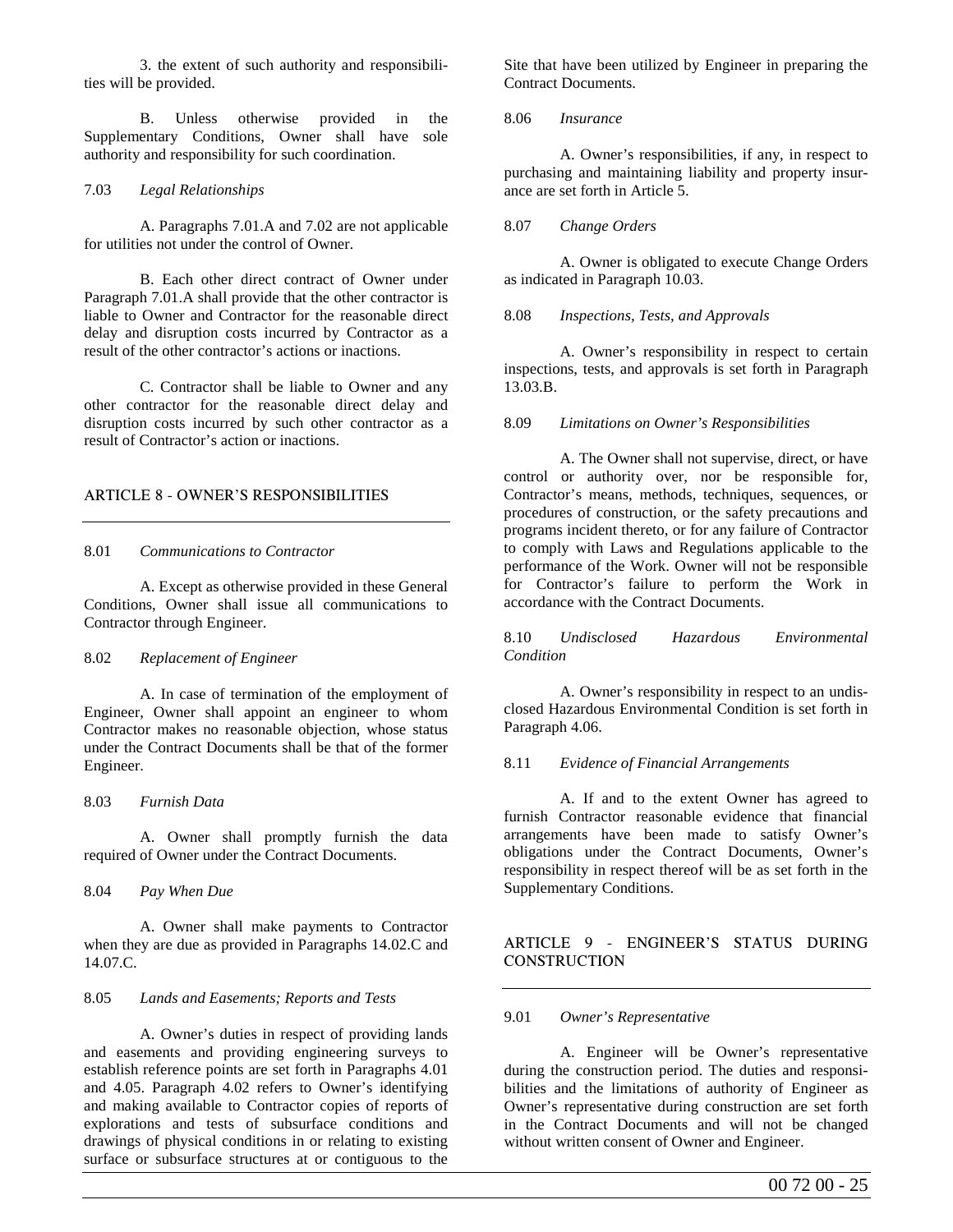A. Engineer will make visits to the Site at intervals appropriate to the various stages of construction as Engineer deems necessary in order to observe as an experienced and qualified design professional the progress that has been made and the quality of the various aspects of Contractor's executed Work. Based on information obtained during such visits and observations, Engineer, for the benefit of Owner, will determine, in general, if the Work is proceeding in accordance with the Contract Documents. Engineer will not be required to make exhaustive or continuous inspections on the Site to check the quality or quantity of the Work. Engineer's efforts will be directed toward providing for Owner a greater degree of confidence that the completed Work will conform generally to the Contract Documents. On the basis of such visits and observations, Engineer will keep Owner informed of the progress of the Work and will endeavor to guard Owner against defective Work.

B. Engineer's visits and observations are subject to all the limitations on Engineer's authority and responsibility set forth in Paragraph 9.09. Particularly, but without limitation, during or as a result of Engineer's visits or observations of Contractor's Work Engineer will not supervise, direct, control, or have authority over or be responsible for Contractor's means, methods, techniques, sequences, or procedures of construction, or the safety precautions and programs incident thereto, or for any failure of Contractor to comply with Laws and Regulations applicable to the performance of the Work.

### 9.03 *Project Representative*

A. If Owner and Engineer agree, Engineer will furnish a Resident Project Representative to assist Engineer in providing more extensive observation of the Work. The authority and responsibilities of any such Resident Project Representative and assistants will be as provided in the Supplementary Conditions, and limitations on the responsibilities thereof will be as provided in Paragraph 9.09. If Owner designates another representative or agent to represent Owner at the Site who is not Engineer's consultant, agent or employee, the responsibilities and authority and limitations thereon of such other individual or entity will be as provided in the Supplementary Conditions.

### 9.04 *Authorized Variations in Work*

A. Engineer may authorize minor variations in the Work from the requirements of the Contract Documents which do not involve an adjustment in the Contract Price or the Contract Times and are compatible with the design concept of the completed Project as a functioning whole as indicated by the Contract Documents. These may be accomplished by a Field Order and will be binding on Owner and also on Contractor, who shall perform the Work involved promptly. If Owner or Contractor believes that a Field Order justifies an adjustment in the Contract Price or Contract Times, or

both, and the parties are unable to agree on entitlement to or on the amount or extent, if any, of any such adjustment , a Claim may be made therefor as provided in Paragraph 10.05.

## 9.05 *Rejecting Defective Work*

A. Engineer will have authority to reject Work which Engineer believes to be defective, or that Engineer believes will not produce a completed Project that conforms to the Contract Documents or that will prejudice the integrity of the design concept of the completed Project as a functioning whole as indicated by the Contract Documents. Engineer will also have authority to require special inspection or testing of the Work as provided in Paragraph 13.04, whether or not the Work is fabricated, installed, or completed.

### 9.06 *Shop Drawings, Change Orders and Payments*

A. In connection with Engineer's authority, and limitations thereof, as to Shop Drawings and Samples, see Paragraph 6.17.

B. In connection with Engineer's authority, and limitations thereof, as to design calculations and design drawings submitted in response to a delegation of professional design services, if any, see Paragraph 6.21.

C. In connection with Engineer's authority as to Change Orders, see Articles 10, 11, and 12.

D. In connection with Engineer's authority as to Applications for Payment, see Article 14.

## 9.07 *Determinations for Unit Price Work*

A. Engineer will determine the actual quantities and classifications of Unit Price Work performed by Contractor. Engineer will review with Contractor the Engineer's preliminary determinations on such matters before rendering a written decision thereon (by recommendation of an Application for Payment or otherwise). Engineer's written decision thereon will be final and binding (except as modified by Engineer to reflect changed factual conditions or more accurate data) upon Owner and Contractor, subject to the provisions of Paragraph 10.05.

9.08 *Decisions on Requirements of Contract Documents and Acceptability of Work*

A. Engineer will be the initial interpreter of the requirements of the Contract Documents and judge of the acceptability of the Work thereunder. All matters in question and other matters between Owner and Contractor arising prior to the date final payment is due relating to the acceptability of the Work, and the interpretation of the requirements of the Contract Documents pertaining to the performance of the Work, will be referred initially to Engineer in writing within 30 days of the event giving rise to the question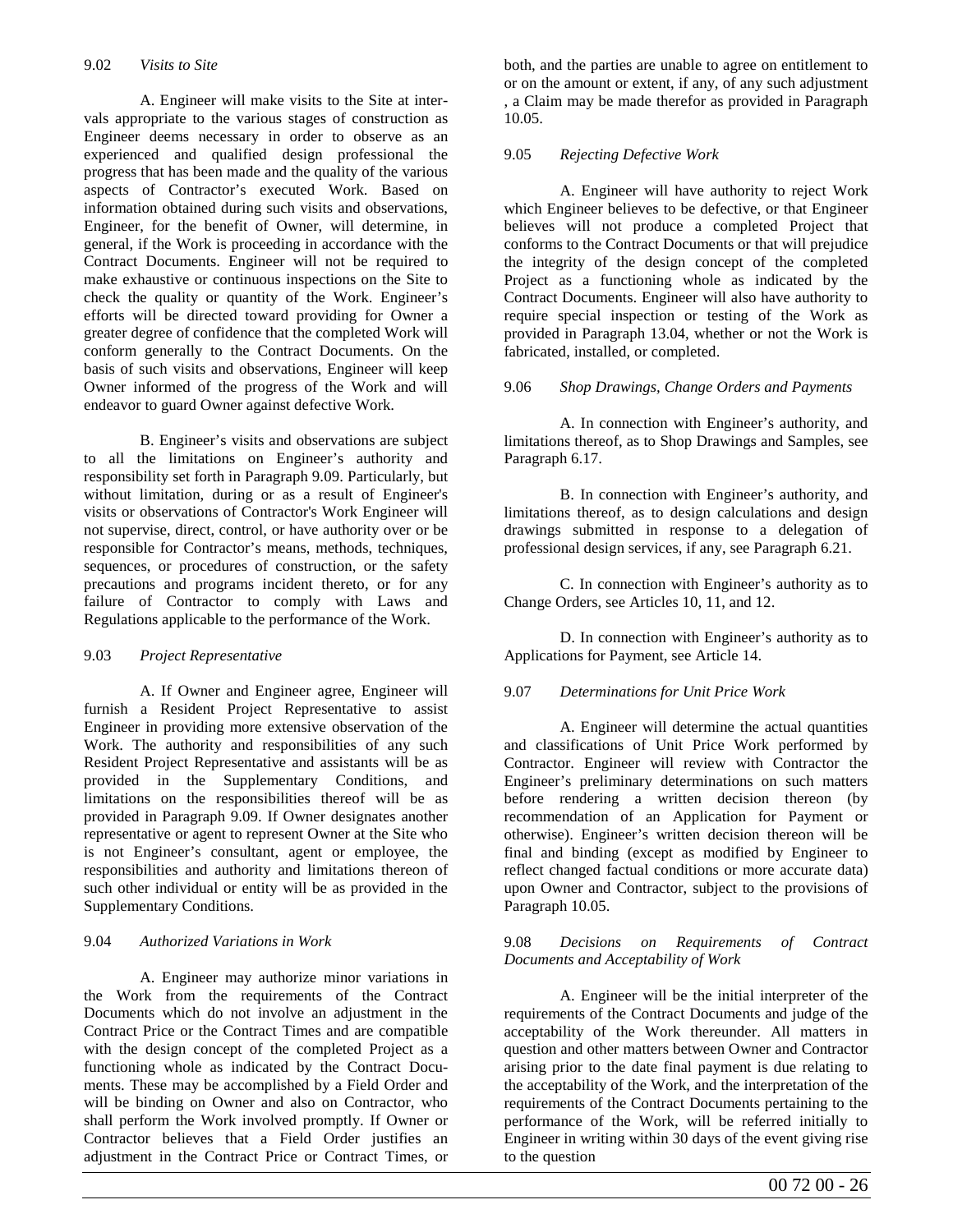B. Engineer will, with reasonable promptness, render a written decision on the issue referred. If Owner or Contractor believe that any such decision entitles them to an adjustment in the Contract Price or Contract Times or both, a Claim may be made under Paragraph 10.05. The date of Engineer's decision shall be the date of the event giving rise to the issues referenced for the purposes of Paragraph 10.05.B.

C. Engineer's written decision on the issue referred will be final and binding on Owner and Contractor, subject to the provisions of Paragraph 10.05.

D. When functioning as interpreter and judge under this Paragraph 9.08, Engineer will not show partiality to Owner or Contractor and will not be liable in connection with any interpretation or decision rendered in good faith in such capaRDA.

9.09 *Limitations on Engineer's Authority and Responsibilities*

A. Neither Engineer's authority or responsibility under this Article 9 or under any other provision of the Contract Documents nor any decision made by Engineer in good faith either to exercise or not exercise such authority or responsibility or the undertaking, exercise, or performance of any authority or responsibility by Engineer shall create, impose, or give rise to any duty in contract, tort, or otherwise owed by Engineer to Contractor, any Subcontractor, any Supplier, any other individual or entity, or to any surety for or employee or agent of any of them.

B. Engineer will not supervise, direct, control, or have authority over or be responsible for Contractor's means, methods, techniques, sequences, or procedures of construction, or the safety precautions and programs incident thereto, or for any failure of Contractor to comply with Laws and Regulations applicable to the performance of the Work. Engineer will not be responsible for Contractor's failure to perform the Work in accordance with the Contract Documents.

C. Engineer will not be responsible for the acts or omissions of Contractor or of any Subcontractor, any Supplier, or of any other individual or entity performing any of the Work.

D. Engineer's review of the final Application for Payment and accompanying documentation and all maintenance and operating instructions, schedules, guarantees, bonds, certificates of inspection, tests and approvals, and other documentation required to be delivered by Paragraph 14.07.A will only be to determine generally that their content complies with the requirements of, and in the case of certificates of inspections, tests, and approvals that the results certified indicate compliance with the Contract Documents.

E. The limitations upon authority and responsibility set forth in this Paragraph 9.09 shall also apply to, the Resident Project Representative, if any, and assistants, if any.

ARTICLE 10 - CHANGES IN THE WORK; CLAIMS

#### 10.01 *Authorized Changes in the Work*

A. Without invalidating the Contract and without notice to any surety, Owner may, at any time or from time to time, order additions, deletions, or revisions in the Work by a Change Order, or a Work Change Directive. Upon receipt of any such document, Contractor shall promptly proceed with the Work involved which will be performed under the applicable conditions of the Contract Documents (except as otherwise specifically provided).

B. If Owner and Contractor are unable to agree on entitlement to, or on the amount or extent, if any, of an adjustment in the Contract Price or Contract Times, or both, that should be allowed as a result of a Work Change Directive, a Claim may be made therefor as provided in Paragraph 10.05.

#### 10.02 *Unauthorized Changes in the Work*

A.Contractor shall not be entitled to an increase in the Contract Price or an extension of the Contract Times with respect to any work performed that is not required by the Contract Documents as amended, modified, or supplemented as provided in Paragraph 3.04, except in the case of an emergency as provided in Paragraph 6.16 or in the case of uncovering Work as provided in Paragraph 13.04.B.

#### 10.03 *Execution of Change Orders*

A. Owner and Contractor shall execute appropriate Change Orders recommended by Engineer covering:

1. changes in the Work which are: (i) ordered by Owner pursuant to Paragraph 10.01.A, (ii) required because of acceptance of defective Work under Paragraph 13.08.A or Owner's correction of defective Work under Paragraph 13.09, or (iii) agreed to by the parties;

2. changes in the Contract Price or Contract Times which are agreed to by the parties, including any undisputed sum or amount of time for Work actually performed in accordance with a Work Change Directive; and

3. changes in the Contract Price or Contract Times which embody the substance of any written decision rendered by Engineer pursuant to Paragraph 10.05; provided that, in lieu of executing any such Change Order, an appeal may be taken from any such decision in accordance with the provisions of the Contract Documents and applicable Laws and Regulations, but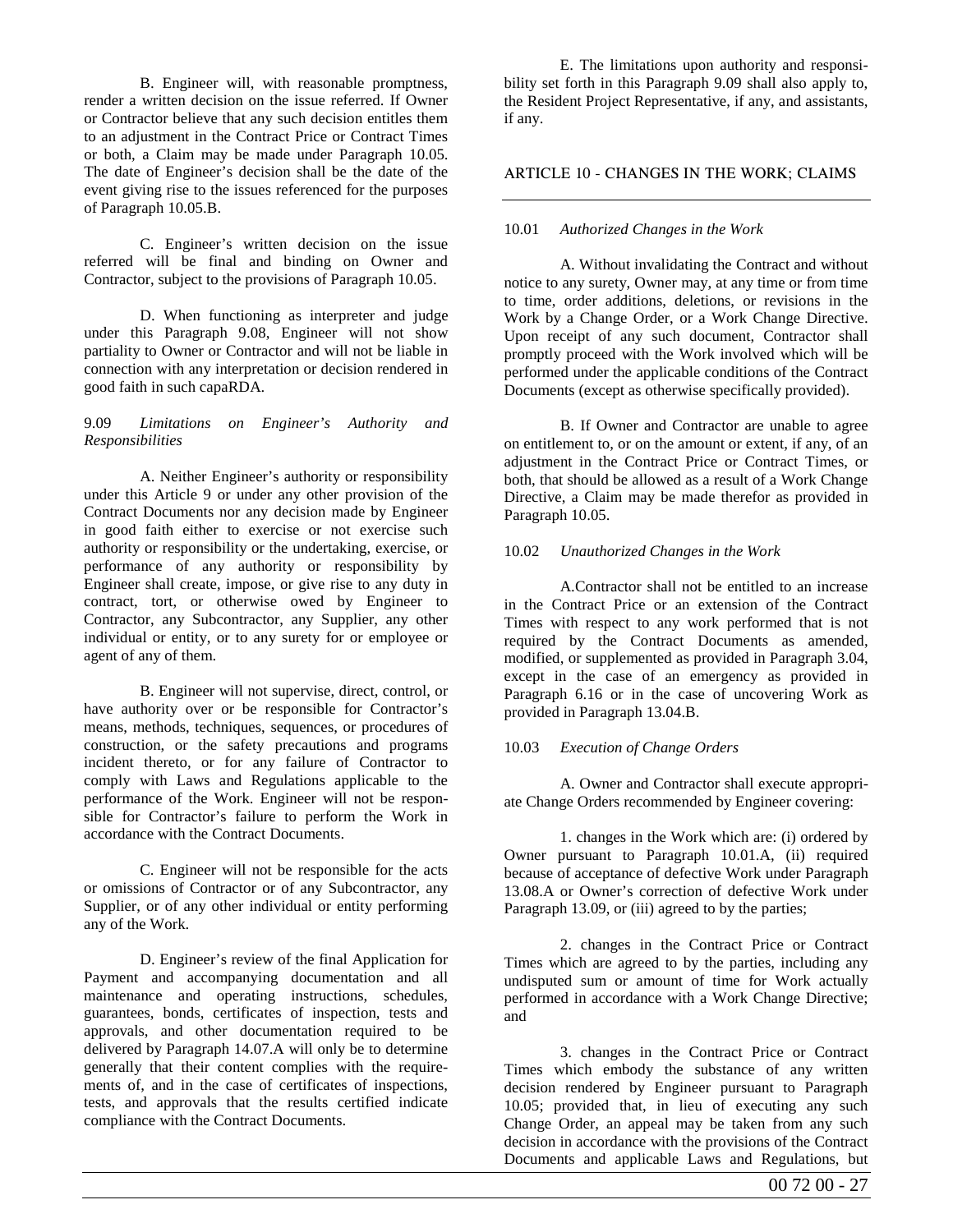during any such appeal, Contractor shall carry on the Work and adhere to the Progress Schedule as provided in Paragraph 6.18.A.

#### 10.04 *Notification to Surety*

A. If notice of any change affecting the general scope of the Work or the provisions of the Contract Documents (including, but not limited to, Contract Price or Contract Times) is required by the provisions of any bond to be given to a surety, the giving of any such notice will be Contractor's responsibility. The amount of each applicable bond will be adjusted to reflect the effect of any such change.

#### 10.05 *Claims*

A. *Engineer's Decision Required*: All Claims, except those waived pursuant to Paragraph 14.09, shall be referred to the Engineer for decision. A decision by Engineer shall be required as a condition precedent to any exercise by Owner or Contractor of any rights or remedies either may otherwise have under the Contract Documents or by Laws and Regulations in respect of such Claims.

B. *Notice:* Written notice stating the general nature of each Claim, shall be delivered by the claimant to Engineer and the other party to the Contract promptly (but in no event later than 30 days) after the start of the event giving rise thereto. The responsibility to substantiate a Claim shall rest with the party making the Claim. Notice of the amount or extent of the Claim, with supporting data shall be delivered to the Engineer and the other party to the Contract within 60 days after the start of such event (unless Engineer allows additional time for claimant to submit additional or more accurate data in support of such Claim). A Claim for an adjustment in Contract Price shall be prepared in accordance with the provisions of Paragraph 12.01.B. A Claim for an adjustment in Contract Time shall be prepared in accordance with the provisions of Paragraph 12.02.B. Each Claim shall be accompanied by claimant's written statement that the adjustment claimed is the entire adjustment to which the claimant believes it is entitled as a result of said event. The opposing party shall submit any response to Engineer and the claimant within 30 days after receipt of the claimant's last submittal (unless Engineer allows additional time).

C. *Engineer's Action*: Engineer will review each Claim and, within 30 days after receipt of the last submittal of the claimant or the last submittal of the opposing party, if any, take one of the following actions in writing:

- 1. deny the Claim in whole or in part,
- 2. approve the Claim, or

3. notify the parties that the Engineer is unable to resolve the Claim if, in the Engineer's sole discretion, it would be inappropriate for the Engineer to do so. For

purposes of further resolution of the Claim, such notice shall be deemed a denial.

D. In the event that Engineer does not take action on a Claim within said 30 days, the Claim shall be deemed denied.

E. Engineer's written action under Paragraph 10.05.C or denial pursuant to Paragraphs 10.05.C.3 or 10.05.D will be final and binding upon Owner and Contractor, unless Owner or Contractor invoke the dispute resolution procedure set forth in Article 16 within 30 days of such action or denial.

F. No Claim for an adjustment in Contract Price or Contract Times will be valid if not submitted in accordance with this Paragraph 10.05.

ARTICLE 11 - COST OF THE WORK; ALLOWANCES; UNIT PRICE WORK

### 11.01 *Cost of the Work*

A. *Costs Included:* The term Cost of the Work means the sum of all costs, except those excluded in Paragraph 11.01.B, necessarily incurred and paid by Contractor in the proper performance of the Work. When the value of any Work covered by a Change Order or when a Claim for an adjustment in Contract Price is determined on the basis of Cost of the Work, the costs to be reimbursed to Contractor will be only those additional or incremental costs required because of the change in the Work or because of the event giving rise to the Claim. Except as otherwise may be agreed to in writing by Owner, such costs shall be in amounts no higher than those prevailing in the locality of the Project, shall include only the following items, and shall not include any of the costs itemized in Paragraph 11.01.B.

1. Payroll costs for employees in the direct employ of Contractor in the performance of the Work under schedules of job classifications agreed upon by Owner and Contractor. Such employees shall include, without limitation, superintendents, foremen, and other personnel employed full time at the Site. Payroll costs for employees not employed full time on the Work shall be apportioned on the basis of their time spent on the Work. Payroll costs shall include, but not be limited to, salaries and wages plus the cost of fringe benefits, which shall include social security contributions, unemployment, excise, and payroll taxes, workers' compensation, health and retirement benefits, bonuses, sick leave, vacation and holiday pay applicable thereto. The expenses of performing Work outside of regular working hours, on Saturday, Sunday, or legal holidays, shall be included in the above to the extent authorized by Owner.

2. Cost of all materials and equipment furnished and incorporated in the Work, including costs of transportation and storage thereof, and Suppliers' field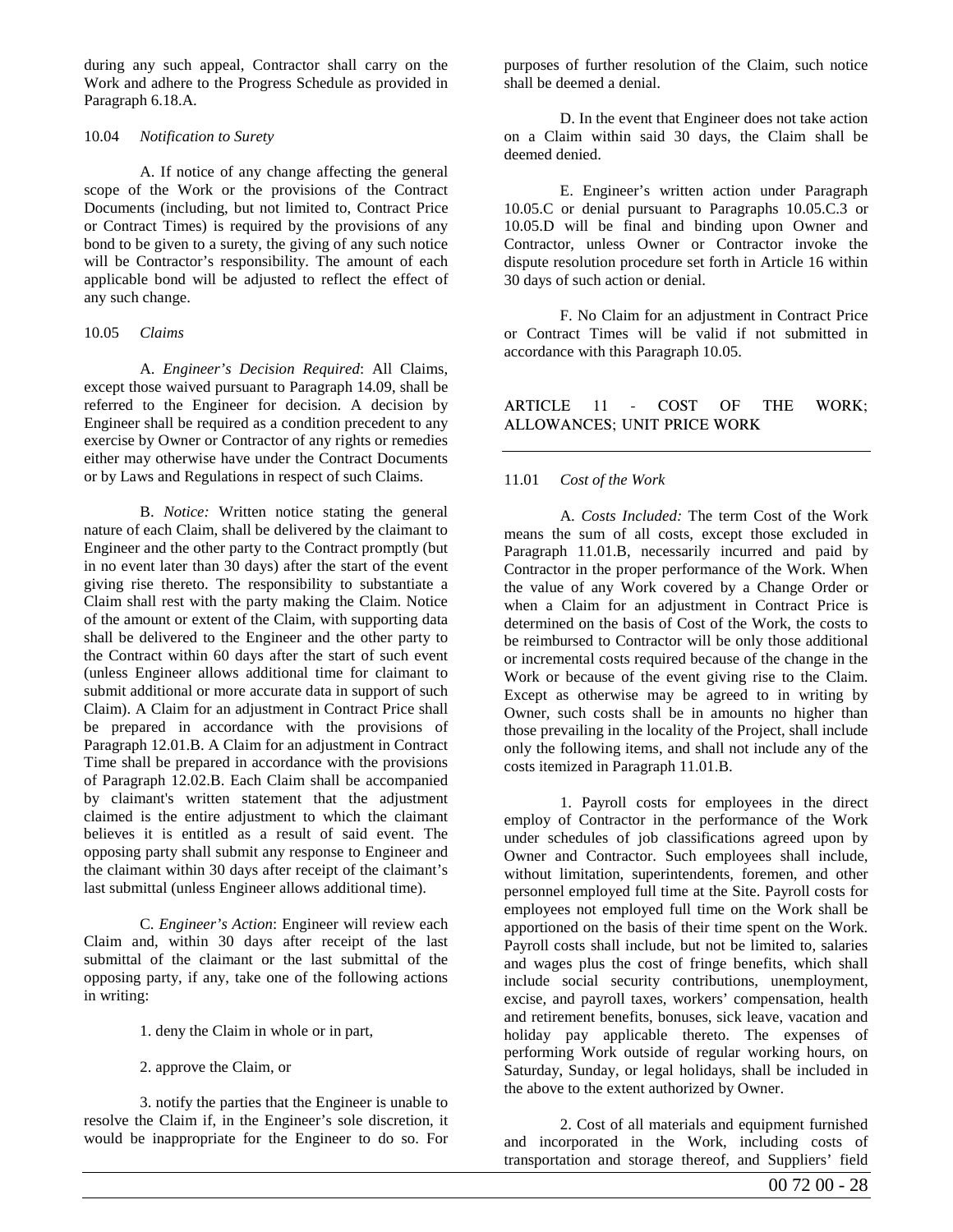services required in connection therewith. All cash discounts shall accrue to Contractor unless Owner deposits funds with Contractor with which to make payments, in which case the cash discounts shall accrue to Owner. All trade discounts, rebates and refunds and returns from sale of surplus materials and equipment shall accrue to Owner, and Contractor shall make provisions so that they may be obtained.

3. Payments made by Contractor to Subcontractors for Work performed by Subcontractors. If required by Owner, Contractor shall obtain competitive bids from subcontractors acceptable to Owner and Contractor and shall deliver such bids to Owner, who will then determine, with the advice of Engineer, which bids, if any, will be acceptable. If any subcontract provides that the Subcontractor is to be paid on the basis of Cost of the Work plus a fee, the Subcontractor's Cost of the Work and fee shall be determined in the same manner as Contractor's Cost of the Work and fee as provided in this Paragraph 11.01.

4. Costs of special consultants (including but not limited to Engineers, architects, testing laboratories, surveyors, attorneys, and accountants) employed for services specifically related to the Work.

5. Supplemental costs including the following:

a. The proportion of necessary transportation, travel, and subsistence expenses of Contractor's employees incurred in discharge of duties connected with the Work.

b. Cost, including transportation and maintenance, of all materials, supplies, equipment, machinery, appliances, office, and temporary facilities at the Site, and hand tools not owned by the workers, which are consumed in the performance of the Work, and cost, less market value, of such items used but not consumed which remain the property of Contractor.

c. Rentals of all construction equipment and machinery, and the parts thereof whether rented from Contractor or others in accordance with rental agreements approved by Owner with the advice of Engineer, and the costs of transportation, loading, unloading, assembly, dismantling, and removal thereof. All such costs shall be in accordance with the terms of said rental agreements. The rental of any such equipment, machinery, or parts shall cease when the use thereof is no longer necessary for the Work.

d. Sales, consumer, use, and other similar taxes related to the Work, and for which Contractor is liable, imposed by Laws and Regulations.

e. Deposits lost for causes other than negligence of Contractor, any Subcontractor, or anyone directly or indirectly employed by any of them or for whose acts any of them may be liable, and royalty payments and fees for permits and licenses.

f. Losses and damages (and related expenses) caused by damage to the Work, not compensated by insurance or otherwise, sustained by Contractor in connection with the performance of the Work (except losses and damages within the deductible amounts of property insurance established in accordance with Paragraph 5.06.D), provided such losses and damages have resulted from causes other than the negligence of Contractor, any Subcontractor, or anyone directly or indirectly employed by any of them or for whose acts any of them may be liable. Such losses shall include settlements made with the written consent and approval of Owner. No such losses, damages, and expenses shall be included in the Cost of the Work for the purpose of determining Contractor's fee.

g. The cost of utilities, fuel, and sanitary facilities at the Site.

h. Minor expenses such as telegrams, long distance telephone calls, telephone service at the Site, expresses, and similar petty cash items in connection with the Work.

i. The costs of premiums for all bonds and insurance Contractor is required by the Contract Documents to purchase and maintain.

B. *Costs Excluded:* The term Cost of the Work shall not include any of the following items:

1. Payroll costs and other compensation of Contractor's officers, executives, principals (of partnerships and sole proprietorships), general managers, safety managers, engineers, architects, estimators, attorneys, auditors, accountants, purchasing and contracting agents, expediters, timekeepers, clerks, and other personnel employed by Contractor, whether at the Site or in Contractor's principal or branch office for general administration of the Work and not specifically included in the agreed upon schedule of job classifications referred to in Paragraph 11.01.A.1 or specifically covered by Paragraph 11.01.A.4, all of which are to be considered administrative costs covered by the Contractor's fee.

2. Expenses of Contractor's principal and branch offices other than Contractor's office at the Site.

3. Any part of Contractor's capital expenses, including interest on Contractor's capital employed for the Work and charges against Contractor for delinquent payments.

4. Costs due to the negligence of Contractor, any Subcontractor, or anyone directly or indirectly employed by any of them or for whose acts any of them may be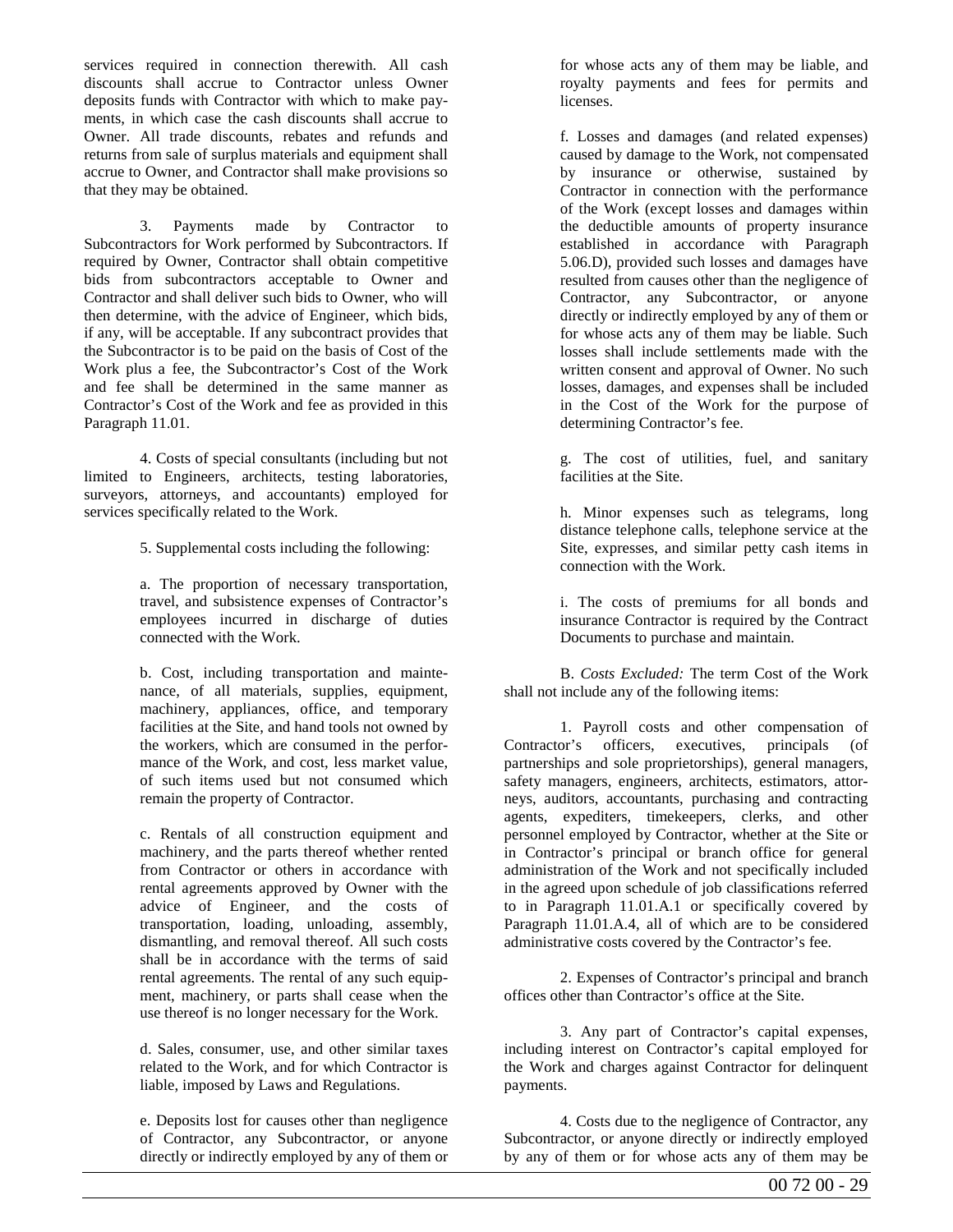liable, including but not limited to, the correction of defective Work, disposal of materials or equipment wrongly supplied, and making good any damage to property.

5. Other overhead or general expense costs of any kind and the costs of any item not specifically and expressly included in Paragraphs 11.01.A and 11.01.B.

C. *Contractor's Fee:* When all the Work is performed on the basis of cost-plus, Contractor's fee shall be determined as set forth in the Agreement. When the value of any Work covered by a Change Order or when a Claim for an adjustment in Contract Price is determined on the basis of Cost of the Work, Contractor's fee shall be determined as set forth in Paragraph 12.01.C.

D. *Documentation:* Whenever the Cost of the Work for any purpose is to be determined pursuant to Paragraphs 11.01.A and 11.01.B, Contractor will establish and maintain records thereof in accordance with generally accepted accounting practices and submit in a form acceptable to Engineer an itemized cost breakdown together with supporting data.

11.02 *Allowances*

A. It is understood that Contractor has included in the Contract Price all allowances so named in the Contract Documents and shall cause the Work so covered to be performed for such sums and by such persons or entities as may be acceptable to Owner and Engineer.

#### B. *Cash Allowances*

1. Contractor agrees that:

a. the cash allowances include the cost to Contractor (less any applicable trade discounts) of materials and equipment required by the allowances to be delivered at the Site, and all applicable taxes; and

b. Contractor's costs for unloading and handling on the Site, labor, installation , overhead, profit, and other expenses contemplated for the cash allowances have been included in the Contract Price and not in the allowances, and no demand for additional payment on account of any of the foregoing will be valid.

#### C. Contingency Allowance

1. Contractor agrees that a contingency allowance, if any, is for the sole use of Owner to cover unanticipated costs.

D. Prior to final payment, an appropriate Change Order will be issued as recommended by Engineer to reflect actual amounts due Contractor on account of Work covered by allowances, and the Contract Price shall be correspondingly adjusted.

#### 11.03 *Unit Price Work*

A. Where the Contract Documents provide that all or part of the Work is to be Unit Price Work, initially the Contract Price will be deemed to include for all Unit Price Work an amount equal to the sum of the unit price for each separately identified item of Unit Price Work times the estimated quantity of each item as indicated in the Agreement.

B. The estimated quantities of items of Unit Price Work are not guaranteed and are solely for the purpose of comparison of Bids and determining an initial Contract Price. Determinations of the actual quantities and classifications of Unit Price Work performed by Contractor will be made by Engineer subject to the provisions of Paragraph 9.07.

C. Each unit price will be deemed to include an amount considered by Contractor to be adequate to cover Contractor's overhead and profit for each separately identified item.

D. Owner or Contractor may make a Claim for an adjustment in the Contract Price in accordance with Paragraph 10.05 if:

1. the quantity of any item of Unit Price Work performed by Contractor differs materially and significantly from the estimated quantity of such item indicated in the Agreement; and

2. there is no corresponding adjustment with respect any other item of Work; and

3. Contractor believes that Contractor is entitled to an increase in Contract Price as a result of having incurred additional expense or Owner believes that Owner is entitled to a decrease in Contract Price and the parties are unable to agree as to the amount of any such increase or decrease.

#### ARTICLE 12 - CHANGE OF CONTRACT PRICE; CHANGE OF CONTRACT TIMES

### 12.01 *Change of Contract Price*

A. The Contract Price may only be changed by a Change Order. Any Claim for an adjustment in the Contract Price shall be based on written notice submitted by the party making the Claim to the Engineer and the other party to the Contract in accordance with the provisions of Paragraph 10.05.

B. The value of any Work covered by a Change Order or of any Claim for an adjustment in the Contract Price will be determined as follows: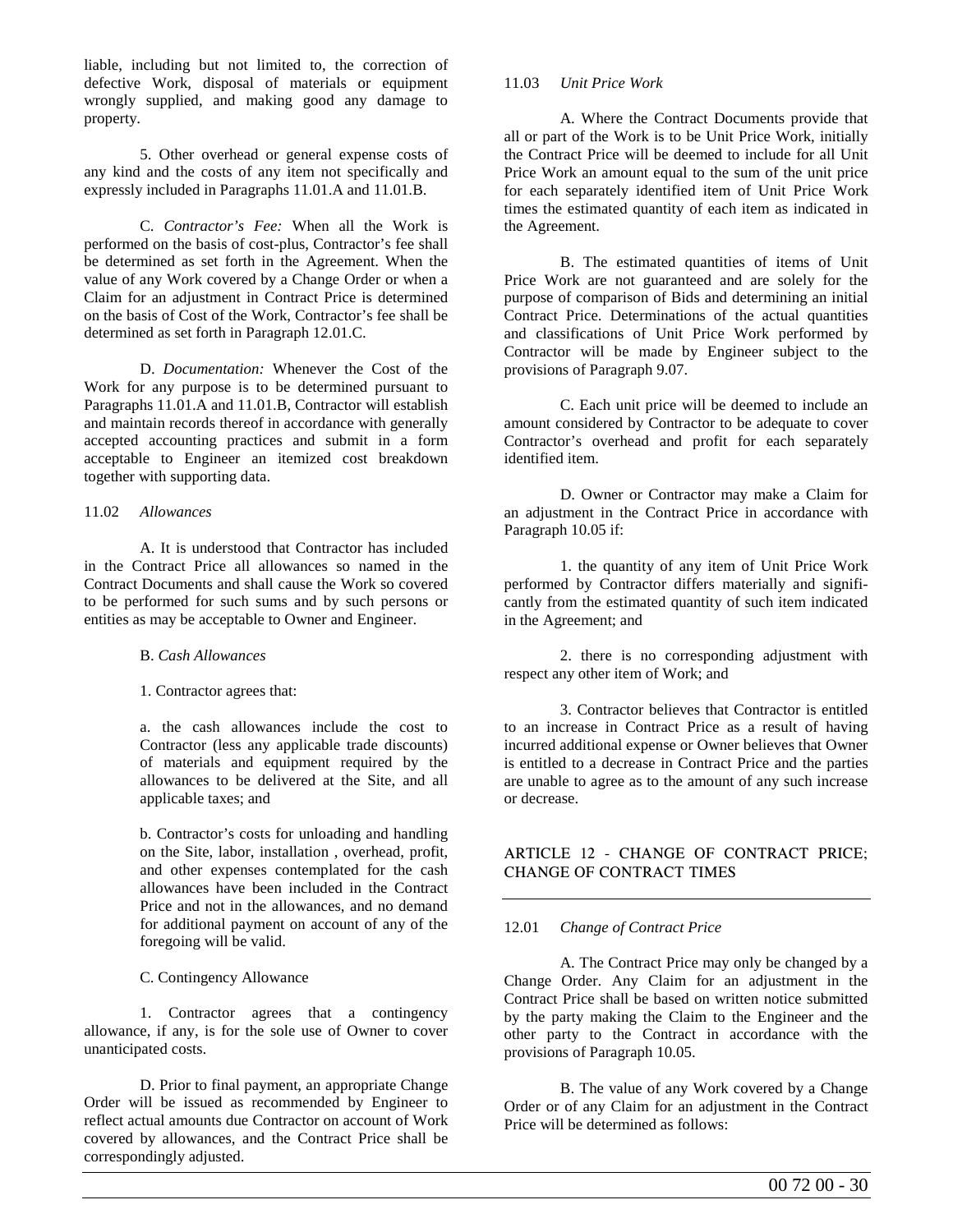1. where the Work involved is covered by unit prices contained in the Contract Documents, by application of such unit prices to the quantities of the items involved (subject to the provisions of Paragraph 11.03); or

2. where the Work involved is not covered by unit prices contained in the Contract Documents, by a mutually agreed lump sum (which may include an allowance for overhead and profit not necessarily in accordance with Paragraph 12.01.C.2); or

3. where the Work involved is not covered by unit prices contained in the Contract Documents and agreement to a lump sum is not reached under Paragraph 12.01.B.2, on the basis of the Cost of the Work (determined as provided in Paragraph 11.01) plus a Contractor's fee for overhead and profit (determined as provided in Paragraph 12.01.C).

C. *Contractor's Fee:* The Contractor's fee for overhead and profit shall be determined as follows:

1. a mutually acceptable fixed fee; or

2. if a fixed fee is not agreed upon, then a fee based on the following percentages of the various portions of the Cost of the Work:

> a. for costs incurred under Paragraphs 11.01.A.1 and 11.01.A.2, the Contractor's fee shall be 15 percent;

> b. for costs incurred under Paragraph 11.01.A.3, the Contractor's fee shall be five percent;

c. where one or more tiers of subcontracts are on the basis of Cost of the Work plus a fee and no fixed fee is agreed upon, the intent of Paragraph 12.01.C.2.a is that the Subcontractor who actually performs the Work, at whatever tier, will be paid a fee of 15 percent of the costs incurred by such Subcontractor under Paragraphs 11.01.A.1 and 11.01.A.2 and that any higher tier Subcontractor and Contractor will each be paid a fee of five percent of the amount paid to the next lower tier Subcontractor;

d. no fee shall be payable on the basis of costs itemized under Paragraphs 11.01.A.4, 11.01.A.5, and 11.01.B;

e. the amount of credit to be allowed by Contractor to Owner for any change which results in a net decrease in cost will be the amount of the actual net decrease in cost plus a deduction in Contractor's fee by an amount equal to five percent of such net decrease; and

f. when both additions and credits are involved in any one change, the adjustment in Contractor's fee shall be computed on the basis

of the net change in accordance with Paragraphs 12.01.C.2.a through 12.01.C.2.e, inclusive.

### 12.02 *Change of Contract Times*

A. The Contract Times may only be changed by a Change Order. Any Claim for an adjustment in the Contract Times shall be based on written notice submitted by the party making the Claim to the Engineer and the other party to the Contract in accordance with the provisions of Paragraph 10.05.

B. Any adjustment of the Contract Times covered by a Change Order or any Claim for an adjustment in the Contract Times will be determined in accordance with the provisions of this Article 12.

### 12.03 *Delays*

A. Where Contractor is prevented from completing any part of the Work within the Contract Times due to delay beyond the control of Contractor, the Contract Times will be extended in an amount equal to the time lost due to such delay if a Claim is made therefor as provided in Paragraph 12.02.A. Delays beyond the control of Contractor shall include, but not be limited to, acts or neglect by Owner, acts or neglect of utility owners or other contractors performing other work as contemplated by Article 7, fires, floods, epidemics, abnormal weather conditions, or acts of God.

B. If Owner, Engineer, or other contractors or utility owners performing other work for Owner as contemplated by Article 7, or anyone for whom Owner is responsible, delays, disrupts, or interferes with the performance or progress of the Work, then Contractor shall be entitled to an equitable adjustment in the Contract Price or the Contract Times , or both. Contractor's entitlement to an adjustment of the Contract Times is conditioned on such adjustment being essential to Contractor's ability to complete the Work within the Contract Times.

C If Contractor is delayed in the performance or progress of the Work by fire, flood, epidemic, abnormal weather conditions, acts of God, acts or failures to act of utility owners not under the control of Owner, or other causes not the fault of and beyond control of Owner and Contractor, then Contractor shall be entitled to an equitable adjustment in Contract Times, if such adjustment is essential to Contractor's ability to complete the Work within the Contract Times. Such an adjustment shall be Contractor's sole and exclusive remedy for the delays described in this Paragraph 12.03.C.

D. Owner, Engineer and the Related Entities of each of them shall not be liable to Contractor for any claims, costs, losses, or damages (including but not limited to all fees and charges of Engineers, architects, attorneys, and other professionals and all court or arbitration or other dispute resolution costs) sustained by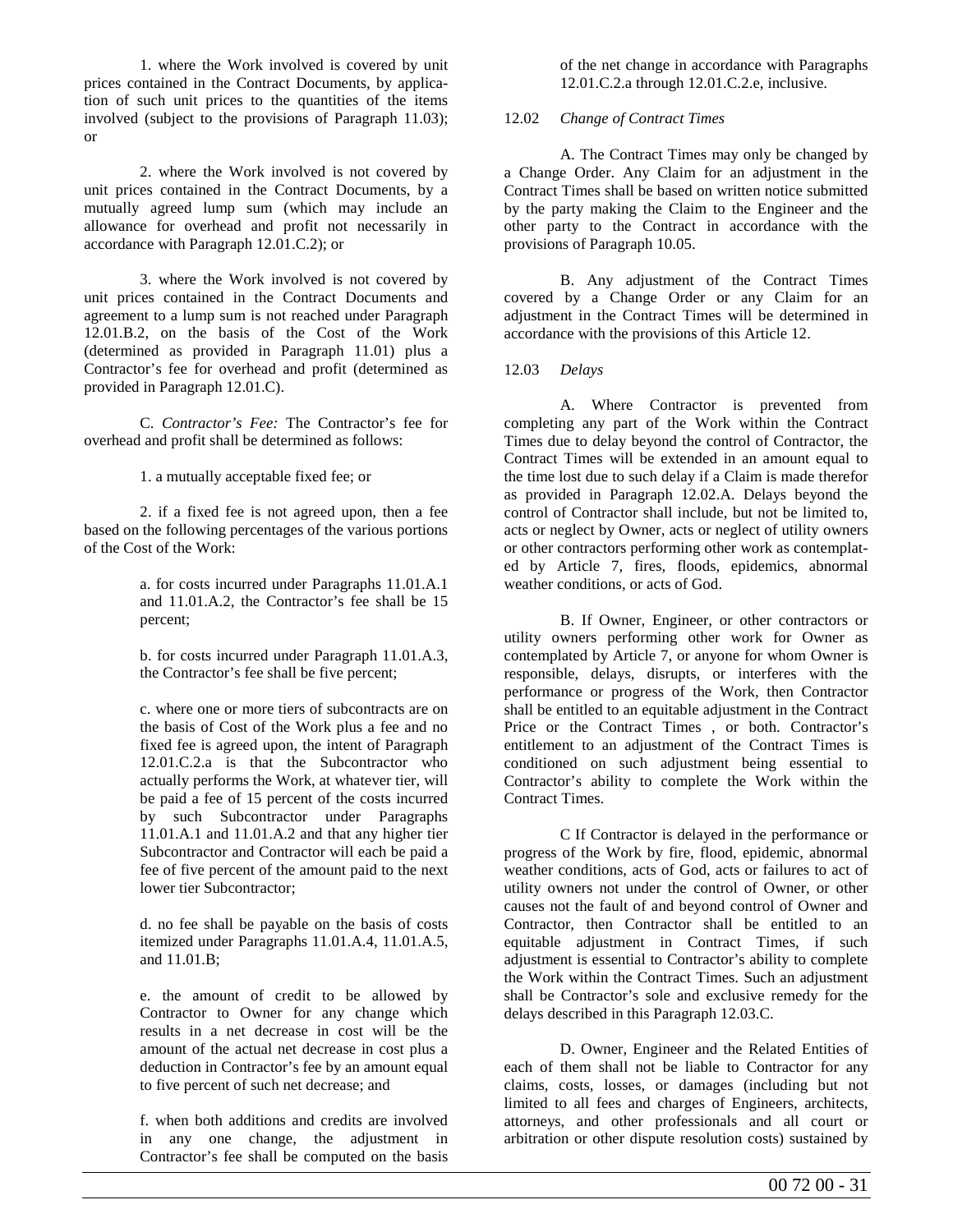Contractor on or in connection with any other project or anticipated project.

E. Contractor shall not be entitled to an adjustment in Contract Price or Contract Times for delays within the control of Contractor. Delays attributable to and within the control of a Subcontractor or Supplier shall be deemed to be delays within the control of Contractor.

### ARTICLE 13 - TESTS AND INSPECTIONS; CORRECTION, REMOVAL OR ACCEPTANCE OF DEFECTIVE WORK

#### 13.01 *Notice of Defects*

A. Prompt notice of all defective Work of which Owner or Engineer has actual knowledge will be given to Contractor. All defective Work may be rejected, corrected, or accepted as provided in this Article 13.

#### 13.02 *Access to Work*

A. Owner, Engineer, their consultants and other representatives and personnel of Owner, independent testing laboratories, and governmental agencies with jurisdictional interests will have access to the Site and the Work at reasonable times for their observation, inspecting, and testing. Contractor shall provide them proper and safe conditions for such access and advise them of Contractor's Site safety procedures and programs so that they may comply therewith as applicable.

### 13.03 *Tests and Inspections*

A. Contractor shall give Engineer timely notice of readiness of the Work for all required inspections, tests, or approvals and shall cooperate with inspection and testing personnel to facilitate required inspections or tests.

B. Owner shall employ and pay for the services of an independent testing laboratory to perform all inspections, tests, or approvals required by the Contract Documents except:

1. for inspections, tests, or approvals covered by Paragraphs 13.03.C and 13.03.D below;

2. that costs incurred in connection with tests or inspections conducted pursuant to Paragraph 13.04.B shall be paid as provided in said Paragraph 13.04.C; and

3. as otherwise specifically provided in the Contract Documents.

C. If Laws or Regulations of any public body having jurisdiction require any Work (or part thereof) specifically to be inspected, tested, or approved by an employee or other representative of such public body, Contractor shall assume full responsibility for arranging and obtaining such inspections, tests, or approvals, pay all

costs in connection therewith, and furnish Engineer the required certificates of inspection or approval.

D. Contractor shall be responsible for arranging and obtaining and shall pay all costs in connection with any inspections, tests, or approvals required for Owner's and Engineer's acceptance of materials or equipment to be incorporated in the Work; or acceptance of materials, mix designs, or equipment submitted for approval prior to Contractor's purchase thereof for incorporation in the Work. Such inspections, tests, or approvals shall be performed by organizations acceptable to Owner and Engineer.

E. If any Work (or the work of others) that is to be inspected, tested, or approved is covered by Contractor without written concurrence of Engineer, it must, if requested by Engineer, be uncovered for observation.

F. Uncovering Work as provided in Paragraph 13.03.E shall be at Contractor's expense unless Contractor has given Engineer timely notice of Contractor's intention to cover the same and Engineer has not acted with reasonable promptness in response to such notice.

### 13.04 *Uncovering Work*

A. If any Work is covered contrary to the written request of Engineer, it must, if requested by Engineer, be uncovered for Engineer's observation and replaced at Contractor's expense.

B. If Engineer considers it necessary or advisable that covered Work be observed by Engineer or inspected or tested by others, Contractor, at Engineer's request, shall uncover, expose, or otherwise make available for observation, inspection, or testing as Engineer may require, that portion of the Work in question, furnishing all necessary labor, material, and equipment.

C. If it is found that the uncovered Work is defective, Contractor shall pay all claims, costs, losses, and damages (including but not limited to all fees and charges of engineers, architects, attorneys, and other professionals and all court or arbitration or other dispute resolution costs) arising out of or relating to such uncovering, exposure, observation, inspection, and testing, and of satisfactory replacement or reconstruction (including but not limited to all costs of repair or replacement of work of others); and Owner shall be entitled to an appropriate decrease in the Contract Price. If the parties are unable to agree as to the amount thereof, Owner may make a Claim therefor as provided in Paragraph 10.05.

D. If, the uncovered Work is not found to be defective, Contractor shall be allowed an increase in the Contract Price or an extension of the Contract Times, or both, directly attributable to such uncovering, exposure, observation, inspection, testing, replacement, and reconstruction. If the parties are unable to agree as to the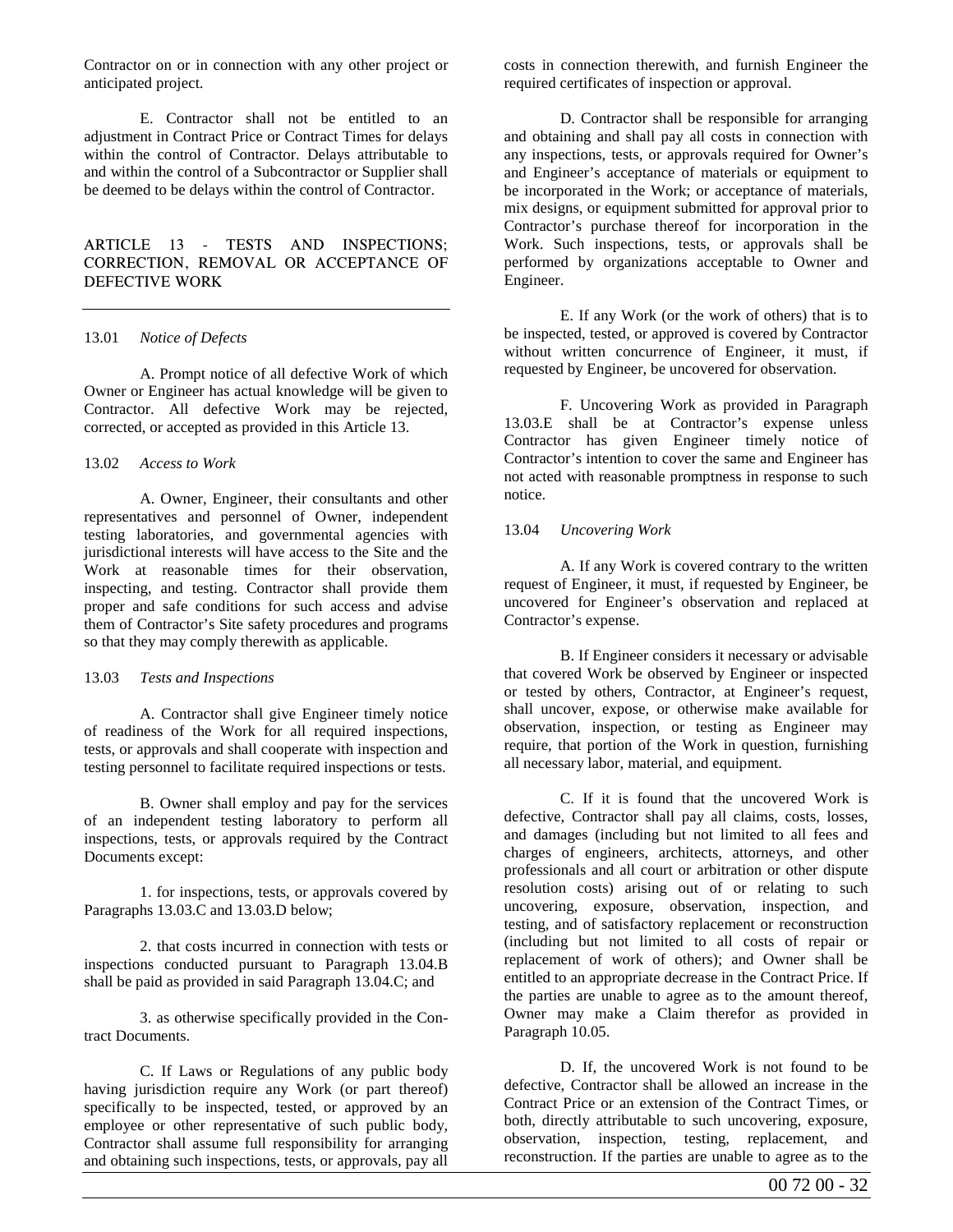amount or extent thereof, Contractor may make a Claim therefor as provided in Paragraph 10.05.

### 13.05 *Owner May Stop the Work*

A. If the Work is defective, or Contractor fails to supply sufficient skilled workers or suitable materials or equipment, or fails to perform the Work in such a way that the completed Work will conform to the Contract Documents, Owner may order Contractor to stop the Work, or any portion thereof, until the cause for such order has been eliminated; however, this right of Owner to stop the Work shall not give rise to any duty on the part of Owner to exercise this right for the benefit of Contractor, any Subcontractor, any Supplier, any other individual or entity, or any surety for, or employee or agent of any of them.

### 13.06 *Correction or Removal of Defective Work*

A. Promptly after receipt of notice, Contractor shall correct all defective Work, whether or not fabricated, installed, or completed, or, if the Work has been rejected by Engineer, remove it from the Project and replace it with Work that is not defective. Contractor shall pay all claims, costs, losses, and damages (including but not limited to all fees and charges of engineers, architects, attorneys, and other professionals and all court or arbitration or other dispute resolution costs) arising out of or relating to such correction or removal (including but not limited to all costs of repair or replacement of work of others).

B. When correcting defective Work under the terms of this Paragraph 13.06 or Paragraph 13.07, Contractor shall take no action that would void or otherwise impair Owner's special warranty and guarantee, if any, on said Work.

### 13.07 *Correction Period*

A. If within one year after the date of Substantial Completion (or such longer period of time as may be prescribed by the terms of any applicable special guarantee required by the Contract Documents) or by any specific provision of the Contract Documents, any Work is found to be defective, or if the repair of any damages to the land or areas made available for Contractor's use by Owner or permitted by Laws and Regulations as contemplated in Paragraph 6.11.A is found to be defective, Contractor shall promptly, without cost to Owner and in accordance with Owner's written instructions:

- 1. repair such defective land or areas; or
- 2. correct such defective Work; or

3. if the defective Work has been rejected by Owner, remove it from the Project and replace it with Work that is not defective, and

4. satisfactorily correct or repair or remove and replace any damage to other Work, to the work of others or other land or areas resulting therefrom.

B. If Contractor does not promptly comply with the terms of Owner's written instructions, or in an emergency where delay would cause serious risk of loss or damage, Owner may have the defective Work corrected or repaired or may have the rejected Work removed and replaced. All claims, costs, losses, and damages (including but not limited to all fees and charges of engineers, architects, attorneys, and other professionals and all court or arbitration or other dispute resolution costs) arising out of or relating to such correction or repair or such removal and replacement (including but not limited to all costs of repair or replacement of work of others) will be paid by Contractor.

C. In special circumstances where a particular item of equipment is placed in continuous service before Substantial Completion of all the Work, the correction period for that item may start to run from an earlier date if so provided in the Specifications .

D. Where defective Work (and damage to other Work resulting therefrom) has been corrected or removed and replaced under this Paragraph 13.07, the correction period hereunder with respect to such Work will be extended for an additional period of one year after such correction or removal and replacement has been satisfactorily completed.

E. Contractor's obligations under this Paragraph 13.07 are in addition to any other obligation or warranty. The provisions of this Paragraph 13.07 shall not be construed as a substitute for or a waiver of the provisions of any applicable statute of limitation or repose.

## 13.08 *Acceptance of Defective Work*

A. If, instead of requiring correction or removal and replacement of defective Work, Owner (and, prior to Engineer's recommendation of final payment, Engineer) prefers to accept it, Owner may do so. Contractor shall pay all claims, costs, losses, and damages (including but not limited to all fees and charges of engineers, architects, attorneys, and other professionals and all court or arbitration or other dispute resolution costs) attributable to Owner's evaluation of and determination to accept such defective Work (such costs to be approved by Engineer as to reasonableness) and the diminished value of the Work to the extent not otherwise paid by Contractor pursuant to this sentence. If any such acceptance occurs prior to Engineer's recommendation of final payment, a Change Order will be issued incorporating the necessary revisions in the Contract Documents with respect to the Work, and Owner shall be entitled to an appropriate decrease in the Contract Price, reflecting the diminished value of Work so accepted. If the parties are unable to agree as to the amount thereof, Owner may make a Claim therefor as provided in Paragraph 10.05. If the acceptance occurs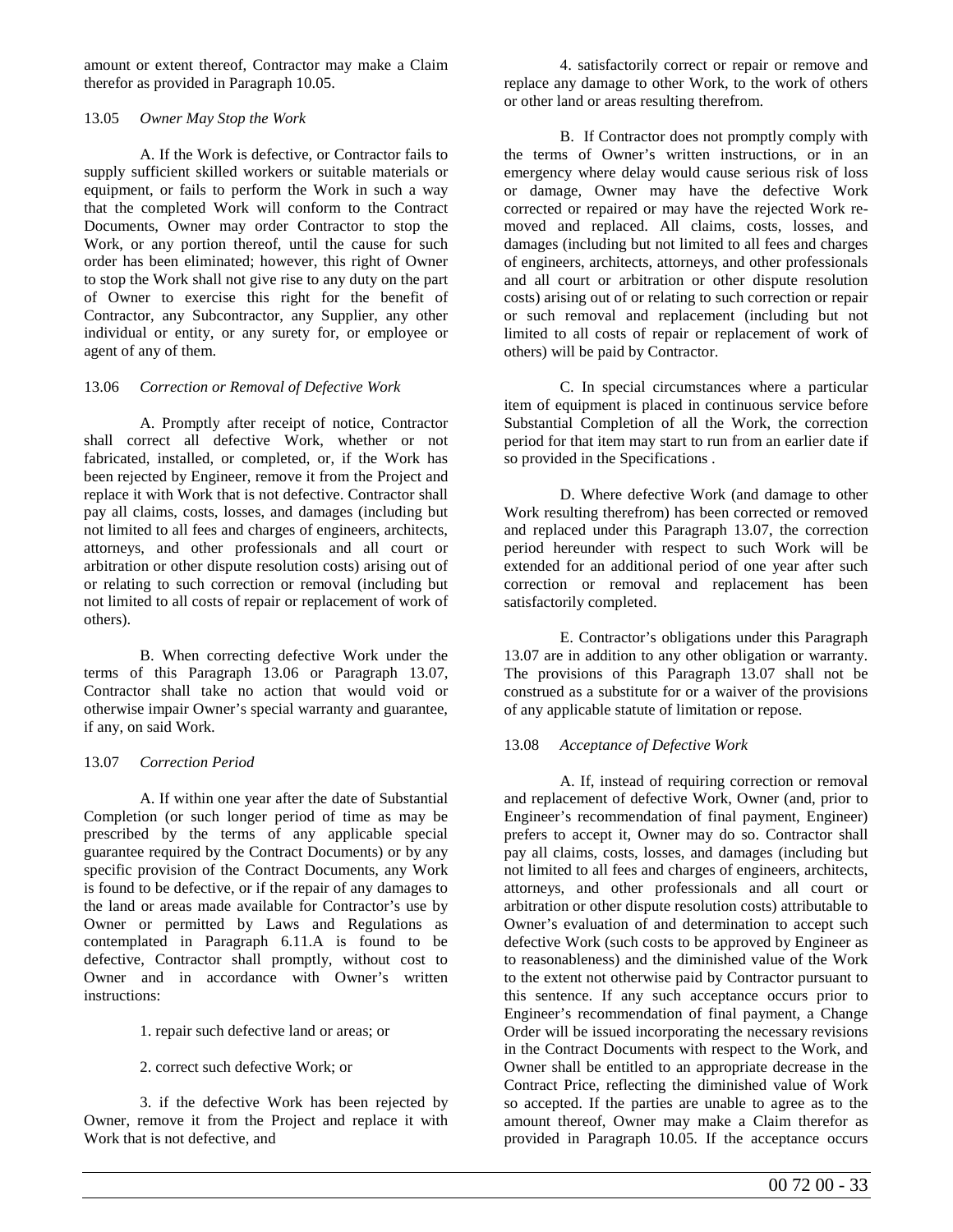after such recommendation, an appropriate amount will be paid by Contractor to Owner.

### 13.09 *Owner May Correct Defective Work*

A. If Contractor fails within a reasonable time after written notice from Engineer to correct defective Work or to remove and replace rejected Work as required by Engineer in accordance with Paragraph 13.06.A, or if Contractor fails to perform the Work in accordance with the Contract Documents, or if Contractor fails to comply with any other provision of the Contract Documents, Owner may, after seven days written notice to Contractor, correct or remedy any such deficiency.

B. In exercising the rights and remedies under this Paragraph 13.09, Owner shall proceed expeditiously. In connection with such corrective or remedial action, Owner may exclude Contractor from all or part of the Site, take possession of all or part of the Work and suspend Contractor's services related thereto, take possession of Contractor's tools, appliances, construction equipment and machinery at the Site, and incorporate in the Work all materials and equipment stored at the Site or for which Owner has paid Contractor but which are stored elsewhere. Contractor shall allow Owner, Owner's representatives, agents and employees, Owner's other contractors, and Engineer and Engineer's consultants access to the Site to enable Owner to exercise the rights and remedies under this Paragraph.

C. All claims, costs, losses, and damages (including but not limited to all fees and charges of engineers, architects, attorneys, and other professionals and all court or arbitration or other dispute resolution costs) incurred or sustained by Owner in exercising the rights and remedies under this Paragraph 13.09 will be charged against Contractor, and a Change Order will be issued incorporating the necessary revisions in the Contract Documents with respect to the Work; and Owner shall be entitled to an appropriate decrease in the Contract Price. If the parties are unable to agree as to the amount of the adjustment, Owner may make a Claim therefor as provided in Paragraph 10.05. Such claims, costs, losses and damages will include but not be limited to all costs of repair, or replacement of work of others destroyed or damaged by correction, removal, or replacement of Contractor's defective Work.

D. Contractor shall not be allowed an extension of the Contract Times because of any delay in the performance of the Work attributable to the exercise by Owner of Owner's rights and remedies under this Paragraph 13.09.

### 14.01 *Schedule of Values*

A. The Schedule of Values established as provided in Paragraph 2.07.A will serve as the basis for progress payments and will be incorporated into a form of Application for Payment acceptable to Engineer. Progress payments on account of Unit Price Work will be based on the number of units completed.

#### 14.02 *Progress Payments*

#### A. Applications for Payments

1. At least 20 days before the date established in the Agreement for each progress payment (but not more often than once a month), Contractor shall submit to Engineer for review an Application for Payment filled out and signed by Contractor covering the Work completed as of the date of the Application and accompanied by such supporting documentation as is required by the Contract Documents. If payment is requested on the basis of materials and equipment not incorporated in the Work but delivered and suitably stored at the Site or at another location agreed to in writing, the Application for Payment shall also be accompanied by a bill of sale, invoice, or other documentation warranting that Owner has received the materials and equipment free and clear of all Liens and evidence that the materials and equipment are covered by appropriate property insurance or other arrangements to protect Owner's interest therein, all of which must be satisfactory to Owner.

2. Beginning with the second Application for Payment, each Application shall include an affidavit of Contractor stating that all previous progress payments received on account of the Work have been applied on account to discharge Contractor's legitimate obligations associated with prior Applications for Payment.

3. The amount of retainage with respect to progress payments will be as stipulated in the Agreement.

### B. *Review of Applications*

1. Engineer will, within 10 days after receipt of each Application for Payment, either indicate in writing a recommendation of payment and present the Application to Owner or return the Application to Contractor indicating in writing Engineer's reasons for refusing to recommend payment. In the latter case, Contractor may make the necessary corrections and resubmit the Application.

2. Engineer's recommendation of any payment requested in an Application for Payment will constitute a representation by Engineer to Owner, based on Engineer's observations on the Site of the executed Work as an experienced and qualified design professional and on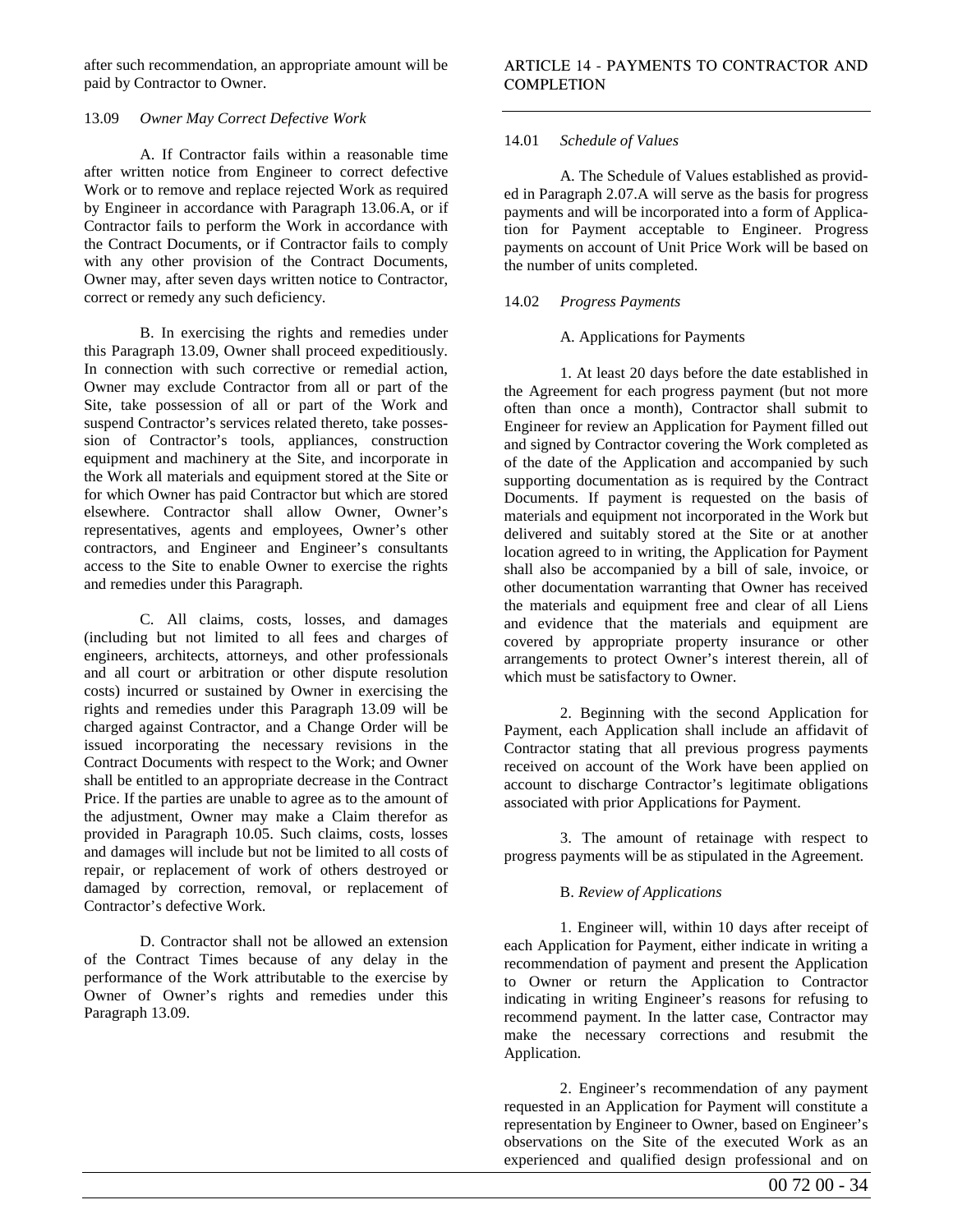Engineer's review of the Application for Payment and the accompanying data and schedules, that to the best of Engineer's knowledge, information and belief:

> a. the Work has progressed to the point indicated;

> b. the quality of the Work is generally in accordance with the Contract Documents (subject to an evaluation of the Work as a functioning whole prior to or upon Substantial Completion, to the results of any subsequent tests called for in the Contract Documents, to a final determination of quantities and classifications for Unit Price Work under Paragraph 9.07, and to any other qualifications stated in the recommendation); and

> c. the conditions precedent to Contractor's being entitled to such payment appear to have been fulfilled in so far as it is Engineer's responsibility to observe the Work.

3. By recommending any such payment Engineer will not thereby be deemed to have represented that:

> a. inspections made to check the quality or the quantity of the Work as it has been performed have been exhaustive, extended to every aspect of the Work in progress, or involved detailed inspections of the Work beyond the responsibilities specifically assigned to Engineer in the Contract Documents; or

> b. that there may not be other matters or issues between the parties that might entitle Contractor to be paid additionally by Owner or entitle Owner to withhold payment to Contractor.

4. Neither Engineer's review of Contractor's Work for the purposes of recommending payments nor Engineer's recommendation of any payment, including final payment, will impose responsibility on Engineer:

a. to supervise, direct, or control the Work, or

b. for the means, methods, techniques, sequences, or procedures of construction, or the safety precautions and programs incident thereto, or

c. for Contractor's failure to comply with Laws and Regulations applicable to Contractor's performance of the Work, or

d. to make any examination to ascertain how or for what purposes Contractor has used the moneys paid on account of the Contract Price, or

e. to determine that title to any of the Work, materials, or equipment has passed to Owner free and clear of any Liens.

5. Engineer may refuse to recommend the whole or any part of any payment if, in Engineer's opinion, it would be incorrect to make the representations to Owner stated in Paragraph 14.02.B.2. Engineer may also refuse to recommend any such payment or, because of subsequently discovered evidence or the results of subsequent inspections or tests, revise or revoke any such payment recommendation previously made, to such extent as may be necessary in Engineer's opinion to protect Owner from loss because:

> a. the Work is defective, or completed Work has been damaged, requiring correction or replacement;

> b. the Contract Price has been reduced by Change Orders;

> c. Owner has been required to correct defective Work or complete Work in accordance with Paragraph 13.09; or

> d. Engineer has actual knowledge of the occurrence of any of the events enumerated in Paragraph 15.02.A.

## C. *Payment Becomes Due*

1. Ten days after presentation of the Application for Payment to Owner with Engineer's recommendation, the amount recommended will (subject to the provisions of Paragraph 14.02.D) become due, and when due will be paid by Owner to Contractor.

### D. *Reduction in Payment*

1. Owner may refuse to make payment of the full amount recommended by Engineer because:

> a. claims have been made against Owner on account of Contractor's performance or furnishing of the Work;

> b. Liens have been filed in connection with the Work, except where Contractor has delivered a specific bond satisfactory to Owner to secure the satisfaction and discharge of such Liens;

> c. there are other items entitling Owner to a set-off against the amount recommended; or

> d. Owner has actual knowledge of the occurrence of any of the events enumerated in Paragraphs 14.02.B.5.a through 14.02.B.5.c or Paragraph 15.02.A.

2. If Owner refuses to make payment of the full amount recommended by Engineer, Owner will give Contractor immediate written notice (with a copy to Engineer) stating the reasons for such action and promptly pay Contractor any amount remaining after deduction of the amount so withheld. Owner shall promptly pay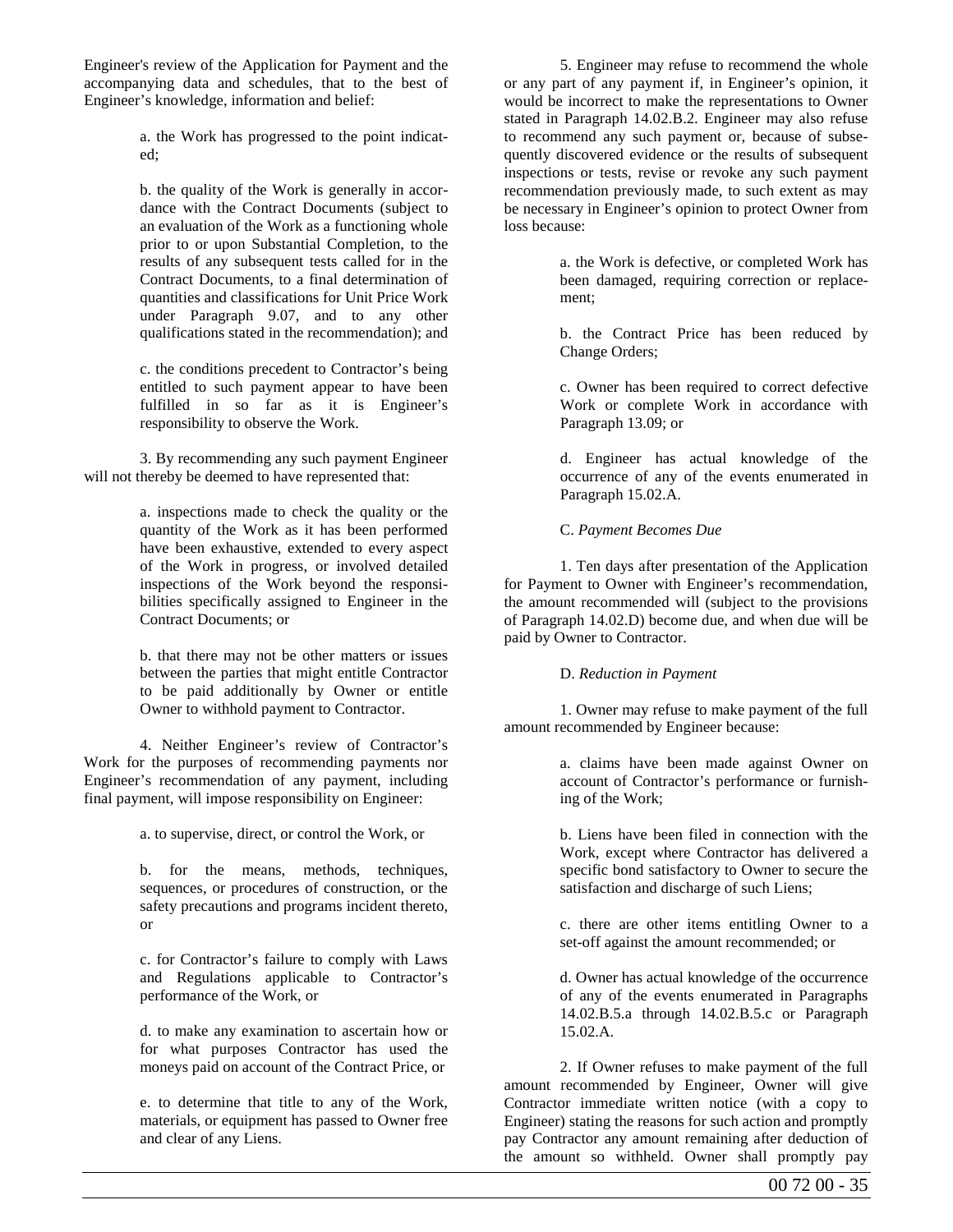Contractor the amount so withheld, or any adjustment thereto agreed to by Owner and Contractor, when Contractor corrects to Owner's satisfaction the reasons for such action.

3. If it is subsequently determined that Owner's refusal of payment was not justified, the amount wrongfully withheld shall be treated as an amount due as determined by Paragraph 14.02.C.1.

#### 14.03 *Contractor's Warranty of Title*

A. Contractor warrants and guarantees that title to all Work, materials, and equipment covered by any Application for Payment, whether incorporated in the Project or not, will pass to Owner no later than the time of payment free and clear of all Liens.

#### 14.04 *Substantial Completion*

A. When Contractor considers the entire Work ready for its intended use Contractor shall notify Owner and Engineer in writing that the entire Work is substantially complete (except for items specifically listed by Contractor as incomplete) and request that Engineer issue a certificate of Substantial Completion.

B. Promptly after Contractor's notification, , Owner, Contractor, and Engineer shall make an inspection of the Work to determine the status of completion. If Engineer does not consider the Work substantially complete, Engineer will notify Contractor in writing giving the reasons therefor.

C. If Engineer considers the Work substantially complete, Engineer will deliver to Owner a tentative certificate of Substantial Completion which shall fix the date of Substantial Completion. There shall be attached to the certificate a tentative list of items to be completed or corrected before final payment. Owner shall have seven days after receipt of the tentative certificate during which to make written objection to Engineer as to any provisions of the certificate or attached list. If, after considering such objections, Engineer concludes that the Work is not substantially complete, Engineer will within 14 days after submission of the tentative certificate to Owner notify Contractor in writing, stating the reasons therefor. If, after consideration of Owner's objections, Engineer considers the Work substantially complete, Engineer will within said 14 days execute and deliver to Owner and Contractor a definitive certificate of Substantial Completion (with a revised tentative list of items to be completed or corrected) reflecting such changes from the tentative certificate as Engineer believes justified after consideration of any objections from Owner.

D. At the time of delivery of the tentative certificate of Substantial Completion, Engineer will deliver to Owner and Contractor a written recommendation as to division of responsibilities pending final payment between Owner and Contractor with respect to security, operation, safety, and protection of the Work, maintenance, heat, utilities, insurance, and warranties and guarantees. Unless Owner and Contractor agree otherwise in writing and so inform Engineer in writing prior to Engineer's issuing the definitive certificate of Substantial Completion, Engineer's aforesaid recommendation will be binding on Owner and Contractor until final payment.

E. Owner shall have the right to exclude Contractor from the Site after the date of Substantial Completion subject to allowing Contractor reasonable access to complete or correct items on the tentative list.

#### 14.05 *Partial Utilization*

A. Prior to Substantial Completion of all the Work, Owner may use or occupy any substantially completed part of the Work which has specifically been identified in the Contract Documents, or which Owner, Engineer, and Contractor agree constitutes a separately functioning and usable part of the Work that can be used by Owner for its intended purpose without significant interference with Contractor's performance of the remainder of the Work, subject to the following conditions.

1. Owner at any time may request Contractor in writing to permit Owner to use or occupy any such part of the Work which Owner believes to be ready for its intended use and substantially complete. If and when Contractor agrees that such part of the Work is substantially complete, Contractor will certify to Owner and Engineer that such part of the Work is substantially complete and request Engineer to issue a certificate of Substantial Completion for that part of the Work.

2. Contractor at any time may notify Owner and Engineer in writing that Contractor considers any such part of the Work ready for its intended use and substantially complete and request Engineer to issue a certificate of Substantial Completion for that part of the Work.

3. Within a reasonable time after either such request, Owner, Contractor, and Engineer shall make an inspection of that part of the Work to determine its status of completion. If Engineer does not consider that part of the Work to be substantially complete, Engineer will notify Owner and Contractor in writing giving the reasons therefor. If Engineer considers that part of the Work to be substantially complete, the provisions of Paragraph 14.04 will apply with respect to certification of Substantial Completion of that part of the Work and the division of responsibility in respect thereof and access thereto.

4. No use or occupancy or separate operation of part of the Work may occur prior to compliance with the requirements of Paragraph 5.10 regarding property insurance.

#### 14.06 *Final Inspection*

A. Upon written notice from Contractor that the entire Work or an agreed portion thereof is complete,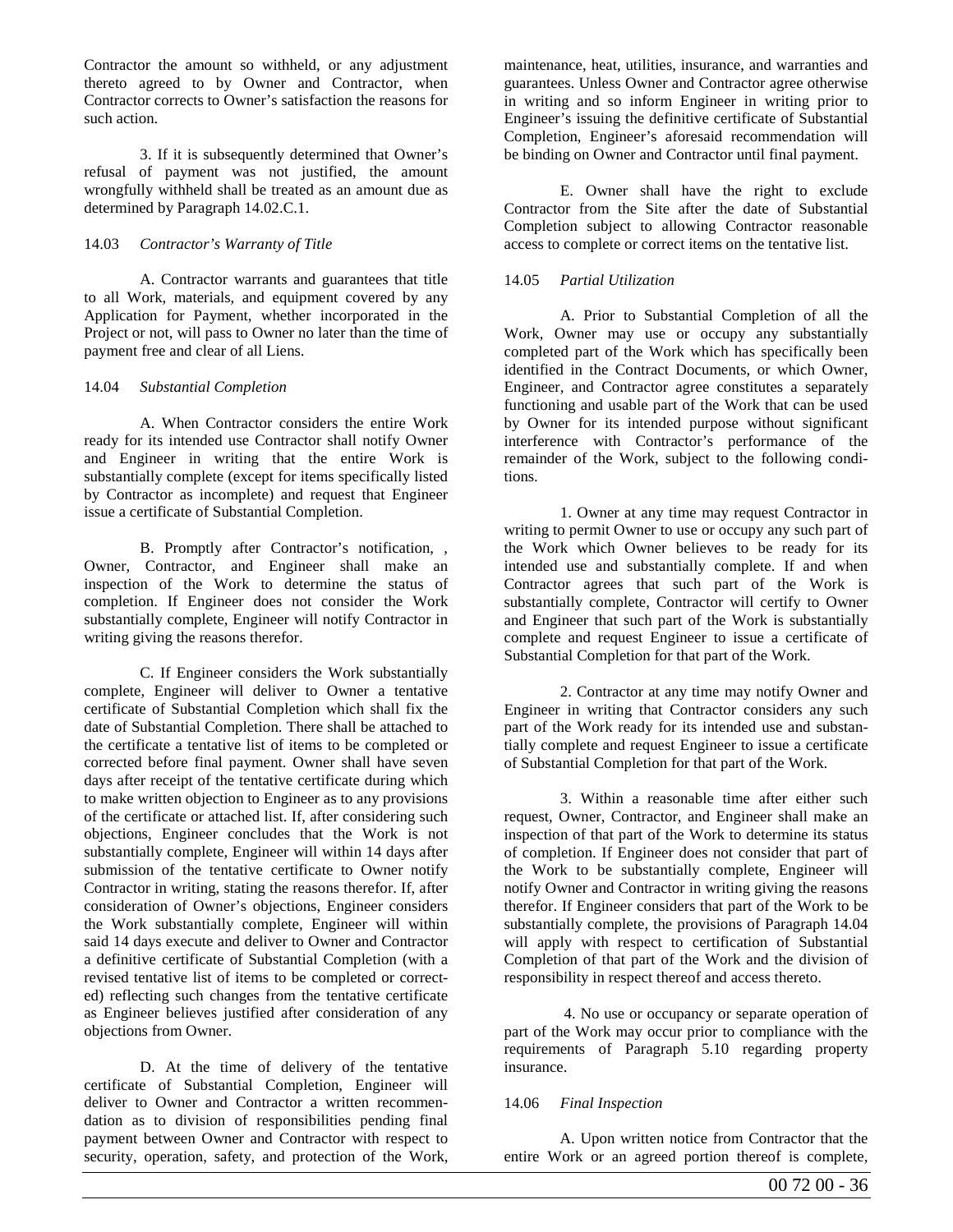Engineer will promptly make a final inspection with Owner and Contractor and will notify Contractor in writing of all particulars in which this inspection reveals that the Work is incomplete or defective. Contractor shall immediately take such measures as are necessary to complete such Work or remedy such deficiencies.

#### 14.07 *Final Payment*

#### A. Application for Payment

1. After Contractor has, in the opinion of Engineer, satisfactorily completed all corrections identified during the final inspection and has delivered, in accordance with the Contract Documents, all maintenance and operating instructions, schedules, guarantees, bonds, certificates or other evidence of insurance certificates of inspection, marked-up record documents (as provided in Paragraph 6.12), and other documents, Contractor may make application for final payment following the procedure for progress payments.

2. The final Application for Payment shall be accompanied (except as previously delivered) by:

> a. all documentation called for in the Contract Documents, including but not limited to the evidence of insurance required by Paragraph 5.04.B.7;

b. consent of the surety, if any, to final payment;

c. a list of all Claims against Owner that Contractor believes are unsettled; and

d. complete and legally effective releases or waivers (satisfactory to Owner) of all Lien rights arising out of or Liens filed in connection with the Work.

3. In lieu of the releases or waivers of Liens specified in Paragraph 14.07.A.2 and as approved by Owner, Contractor may furnish receipts or releases in full and an affidavit of Contractor that: (i) the releases and receipts include all labor, services, material, and equipment for which a Lien could be filed; and (ii) all payrolls, material and equipment bills, and other indebtedness connected with the Work for which Owner or Owner's property might in any way be responsible have been paid or otherwise satisfied. If any Subcontractor or Supplier fails to furnish such a release or receipt in full, Contractor may furnish a bond or other collateral satisfactory to Owner to indemnify Owner against any Lien.

### B. *Engineer's Review of Application and Acceptance*

1. If, on the basis of Engineer's observation of the Work during construction and final inspection, and Engineer's review of the final Application for Payment and accompanying documentation as required by the

Contract Documents, Engineer is satisfied that the Work has been completed and Contractor's other obligations under the Contract Documents have been fulfilled, Engineer will, within ten days after receipt of the final Application for Payment, indicate in writing Engineer's recommendation of payment and present the Application for Payment to Owner for payment. At the same time Engineer will also give written notice to Owner and Contractor that the Work is acceptable subject to the provisions of Paragraph 14.09. Otherwise, Engineer will return the Application for Payment to Contractor, indicating in writing the reasons for refusing to recommend final payment, in which case Contractor shall make the necessary corrections and resubmit the Application for Payment.

#### C. Payment Becomes Due

1. Thirty days after the presentation to Owner of the Application for Payment and accompanying documentation, the amount recommended by Engineer, less any sum Owner is entitled to set off against Engineer's recommendation, including but not limited to liquidated damages, will become due and , will be paid by Owner to Contractor.

#### 14.08 *Final Completion Delayed*

A. If, through no fault of Contractor, final completion of the Work is significantly delayed, and if Engineer so confirms, Owner shall, upon receipt of Contractor's final Application for Payment (for Work fully completed and accepted) and recommendation of Engineer, and without terminating the Contract, make payment of the balance due for that portion of the Work fully completed and accepted. If the remaining balance to be held by Owner for Work not fully completed or corrected is less than the retainage stipulated in the Agreement, and if bonds have been furnished as required in Paragraph 5.01, the written consent of the surety to the payment of the balance due for that portion of the Work fully completed and accepted shall be submitted by Contractor to Engineer with the Application for such payment. Such payment shall be made under the terms and conditions governing final payment, except that it shall not constitute a waiver of Claims.

#### 14.09 *Waiver of Claims*

A. The making and acceptance of final payment will constitute:

1. a waiver of all Claims by Owner against Contractor, except Claims arising from unsettled Liens, from defective Work appearing after final inspection pursuant to Paragraph 14.06, from failure to comply with the Contract Documents or the terms of any special guarantees specified therein, or from Contractor's continuing obligations under the Contract Documents; and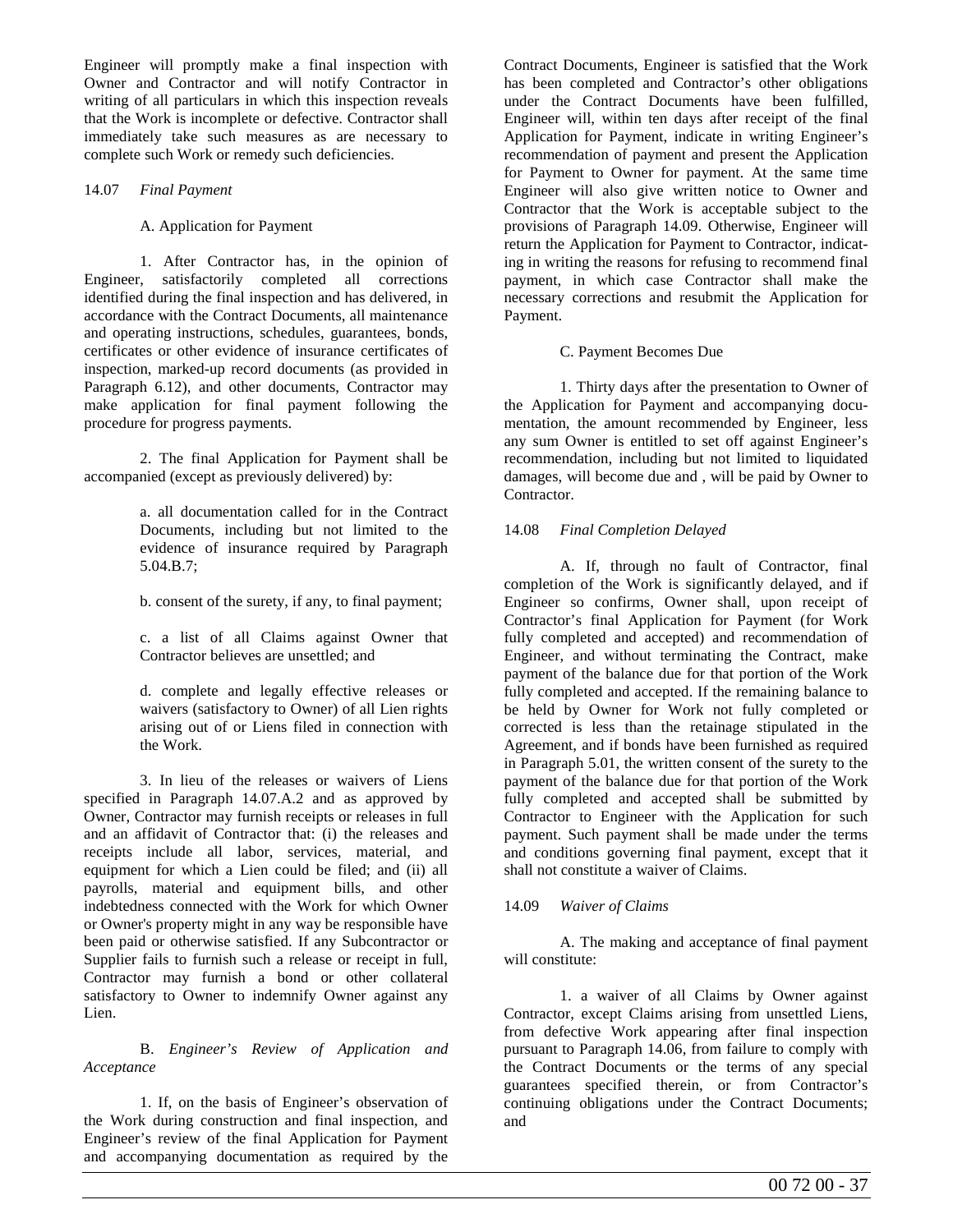2. a waiver of all Claims by Contractor against Owner other than those previously made in accordance with the requirements herein and expressly acknowledged by Owner in writing as still unsettled.

### ARTICLE 15 - SUSPENSION OF WORK AND **TERMINATION**

15.01 *Owner May Suspend Work*

A. At any time and without cause, Owner may suspend the Work or any portion thereof for a period of not more than 90 consecutive days by notice in writing to Contractor and Engineer which will fix the date on which Work will be resumed. Contractor shall resume the Work on the date so fixed. Contractor shall be granted an adjustment in the Contract Price or an extension of the Contract Times, or both, directly attributable to any such suspension if Contractor makes a Claim therefor as provided in Paragraph 10.05.

15.02 *Owner May Terminate for Cause*

A. The occurrence of any one or more of the following events will justify termination for cause:

1. Contractor's persistent failure to perform the Work in accordance with the Contract Documents (including, but not limited to, failure to supply sufficient skilled workers or suitable materials or equipment or failure to adhere to the Progress Schedule established under Paragraph 2.07 as adjusted from time to time pursuant to Paragraph 6.04);

2. Contractor's disregard of Laws or Regulations of any public body having jurisdiction;

3. Contractor's disregard of the authority of Engineer; or

4. Contractor's violation in any substantial way of any provisions of the Contract Documents.

B. If one or more of the events identified in Paragraph 15.02.A occur, Owner may, after giving Contractor (and surety ) seven days written notice of its intent to terminate the services of Contractor:

1. exclude Contractor from the Site, and take possession of the Work and of all Contractor's tools, appliances, construction equipment, and machinery at the Site, and use the same to the full extent they could be used by Contractor (without liability to Contractor for trespass or conversion),

2. incorporate in the Work all materials and equipment stored at the Site or for which Owner has paid Contractor but which are stored elsewhere, and

3. complete the Work as Owner may deem expedient.

C. If Owner proceeds as provided in Paragraph 15.02.B, Contractor shall not be entitled to receive any further payment until the Work is completed. If the unpaid balance of the Contract Price exceeds all claims, costs, losses, and damages (including but not limited to all fees and charges of engineers, architects, attorneys, and other professionals and all court or arbitration or other dispute resolution costs) sustained by Owner arising out of or relating to completing the Work, such excess will be paid to Contractor. If such claims, costs, losses, and damages exceed such unpaid balance, Contractor shall pay the difference to Owner. Such claims, costs, losses, and damages incurred by Owner will be reviewed by Engineer as to their reasonableness and, when so approved by Engineer, incorporated in a Change Order. When exercising any rights or remedies under this Paragraph Owner shall not be required to obtain the lowest price for the Work performed.

D. Notwithstanding Paragraphs 15.02.B and 15.02.C, Contractor's services will not be terminated if Contractor begins within seven days of receipt of notice of intent to terminate to correct its failure to perform and proceeds diligently to cure such failure within no more than 30 days of receipt of said notice.

E. Where Contractor's services have been so terminated by Owner, the termination will not affect any rights or remedies of Owner against Contractor then existing or which may thereafter accrue. Any retention or payment of moneys due Contractor by Owner will not release Contractor from liability.

F. If and to the extent that Contractor has provided a performance bond under the provisions of Paragraph 5.01.A, the termination procedures of that bond shall supersede the provisions of Paragraphs 15.02.B, and 15.02.C.

### 15.03 *Owner May Terminate For Convenience*

A. Upon seven days written notice to Contractor and Engineer, Owner may, without cause and without prejudice to any other right or remedy of Owner, terminate the Contract. In such case, Contractor shall be paid for (without duplication of any items):

1. completed and acceptable Work executed in accordance with the Contract Documents prior to the effective date of termination, including fair and reasonable sums for overhead and profit on such Work;

2. expenses sustained prior to the effective date of termination in performing services and furnishing labor, materials, or equipment as required by the Contract Documents in connection with uncompleted Work, plus fair and reasonable sums for overhead and profit on such expenses;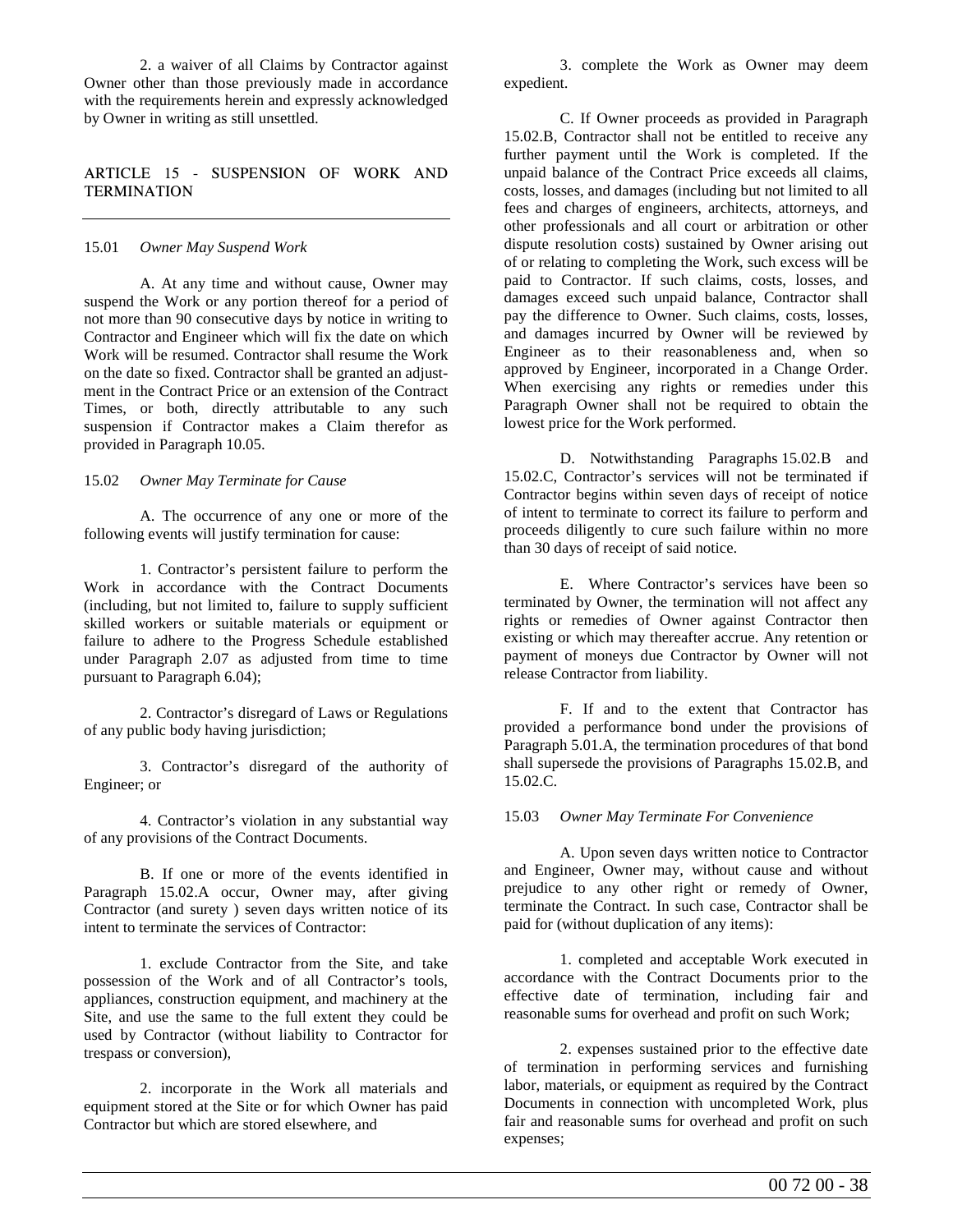3. all claims, costs, losses, and damages (including but not limited to all fees and charges of engineers, architects, attorneys, and other professionals and all court or arbitration or other dispute resolution costs) incurred in settlement of terminated contracts with Subcontractors, Suppliers, and others; and

4. reasonable expenses directly attributable to termination.

B. Contractor shall not be paid on account of loss of anticipated profits or revenue or other economic loss arising out of or resulting from such termination.

#### 15.04 *Contractor May Stop Work or Terminate*

A. If, through no act or fault of Contractor, (i) the Work is suspended for more than 90 consecutive days by Owner or under an order of court or other public authority, or (ii) Engineer fails to act on any Application for Payment within 30 days after it is submitted, or (iii) Owner fails for 30 days to pay Contractor any sum finally determined to be due, then Contractor may, upon seven days written notice to Owner and Engineer, and provided Owner or Engineer do not remedy such suspension or failure within that time, terminate the Contract and recover from Owner payment on the same terms as provided in Paragraph 15.03.

B. In lieu of terminating the Contract and without prejudice to any other right or remedy, if Engineer has failed to act on an Application for Payment within 30 days after it is submitted, or Owner has failed for 30 days to pay Contractor any sum finally determined to be due, Contractor may, seven days after written notice to Owner and Engineer, stop the Work until payment is made of all such amounts due Contractor, including interest thereon. The provisions of this Paragraph 15.04 are not intended to preclude Contractor from making a Claim under Paragraph 10.05 for an adjustment in Contract Price or Contract Times or otherwise for expenses or damage directly attributable to Contractor's stopping the Work as permitted by this Paragraph.

### ARTICLE 16 - DISPUTE RESOLUTION

### 16.01 *Methods and Procedures*

A. Either Owner or Contractor may request mediation of any Claim submitted to Engineer for a decision under Paragraph 10.05 before such decision becomes final and binding. The mediation will be governed by the Construction Industry Mediation Rules of the American Arbitration Association in effect as of the Effective Date of the Agreement. The request for mediation shall be submitted in writing to the American Arbitration Association and the other party to the Contract. Timely submission of the request shall stay the effect of Paragraph 10.05.E.

B. Owner and Contractor shall participate in the mediation process in good faith. The process shall be concluded within 60 days of filing of the request. The date of termination of the mediation shall be determined by application of the mediation rules referenced above.

C. If the Claim is not resolved by mediation, Engineer's action under Paragraph 10.05.C or a denial pursuant to Paragraphs 10.05.C.3 or 10.05.D shall become final and binding 30 days after termination of the mediation unless, within that time period, Owner or Contractor:

1. elects in writing to invoke any dispute resolution process provided for in the Supplementary Conditions, or

2. agrees with the other party to submit the Claim to another dispute resolution process, or

3. gives written notice to the other party of their intent to submit the Claim to a court of competent jurisdiction.

### ARTICLE 17 - MISCELLANEOUS

### 17.01 *Giving Notice*

A. Whenever any provision of the Contract Documents requires the giving of written notice, it will be deemed to have been validly given if:

1. delivered in person to the individual or to a member of the firm or to an officer of the corporation for whom it is intended, or

2. delivered at or sent by registered or certified mail, postage prepaid, to the last business address known to the giver of the notice.

### 17.02 *Computation of Times*

A. When any period of time is referred to in the Contract Documents by days, it will be computed to exclude the first and include the last day of such period. If the last day of any such period falls on a Saturday or Sunday or on a day made a legal holiday by the law of the applicable jurisdiction, such day will be omitted from the computation.

### 17.03 *Cumulative Remedies*

A. The duties and obligations imposed by these General Conditions and the rights and remedies available hereunder to the parties hereto are in addition to, and are not to be construed in any way as a limitation of, any rights and remedies available to any or all of them which are otherwise imposed or available by Laws or Regulations, by special warranty or guarantee, or by other provisions of the Contract Documents. The provisions of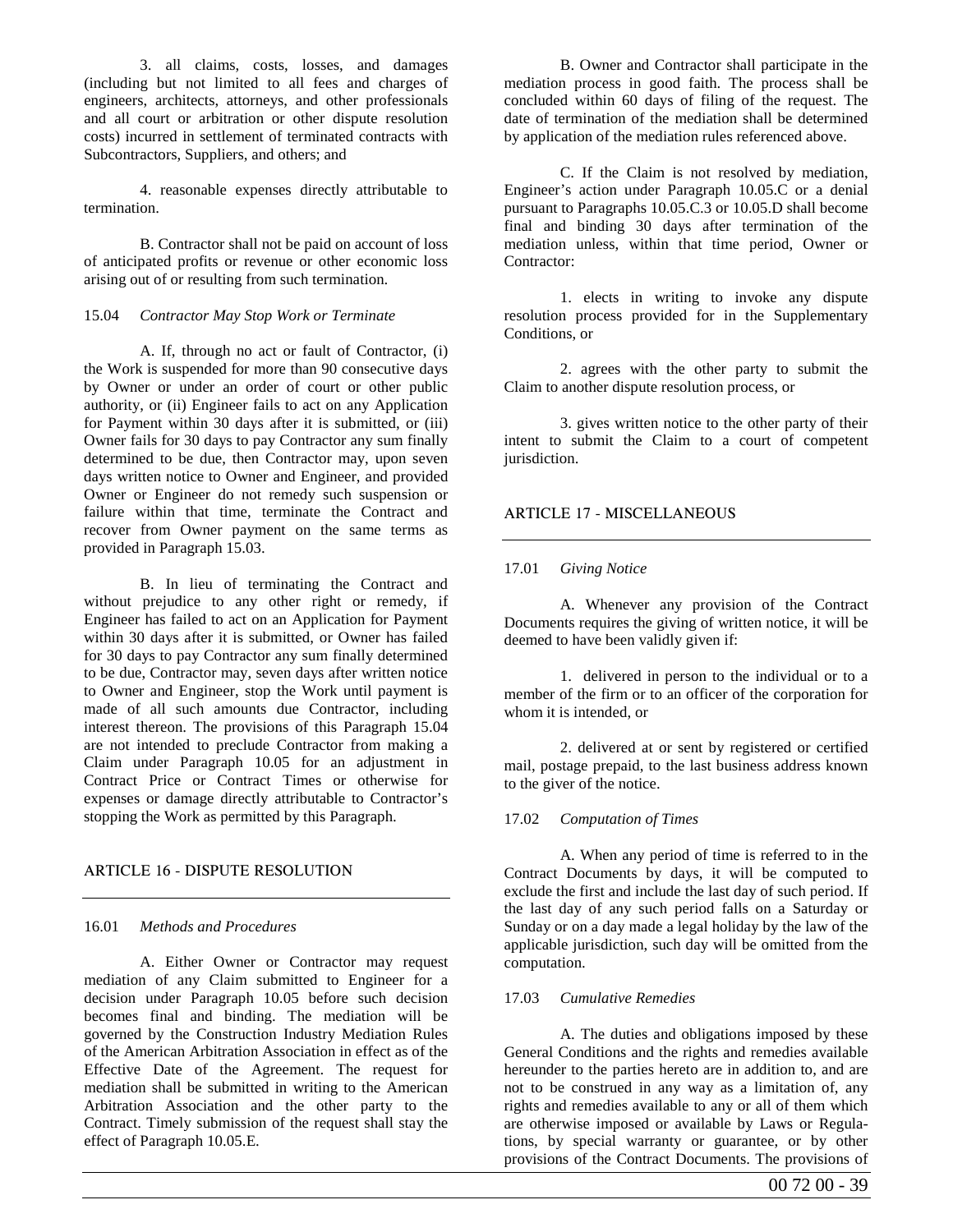this Paragraph will be as effective as if repeated specifically in the Contract Documents in connection with each particular duty, obligation, right, and remedy to which they apply.

### 17.04 *Survival of Obligations*

A. All representations, indemnifications, warranties, and guarantees made in, required by, or given in accordance with the Contract Documents, as well as all continuing obligations indicated in the Contract Documents, will survive final payment, completion, and

acceptance of the Work or termination or completion of the Contract or termination of the services of Contractor.

#### 17.05 *Controlling Law*

A. This Contract is to be governed by the law of the state in which the Project is located.

#### 17.06 *Headings*

A. Article and paragraph headings are inserted for convenience only and do not constitute parts of these General Conditions.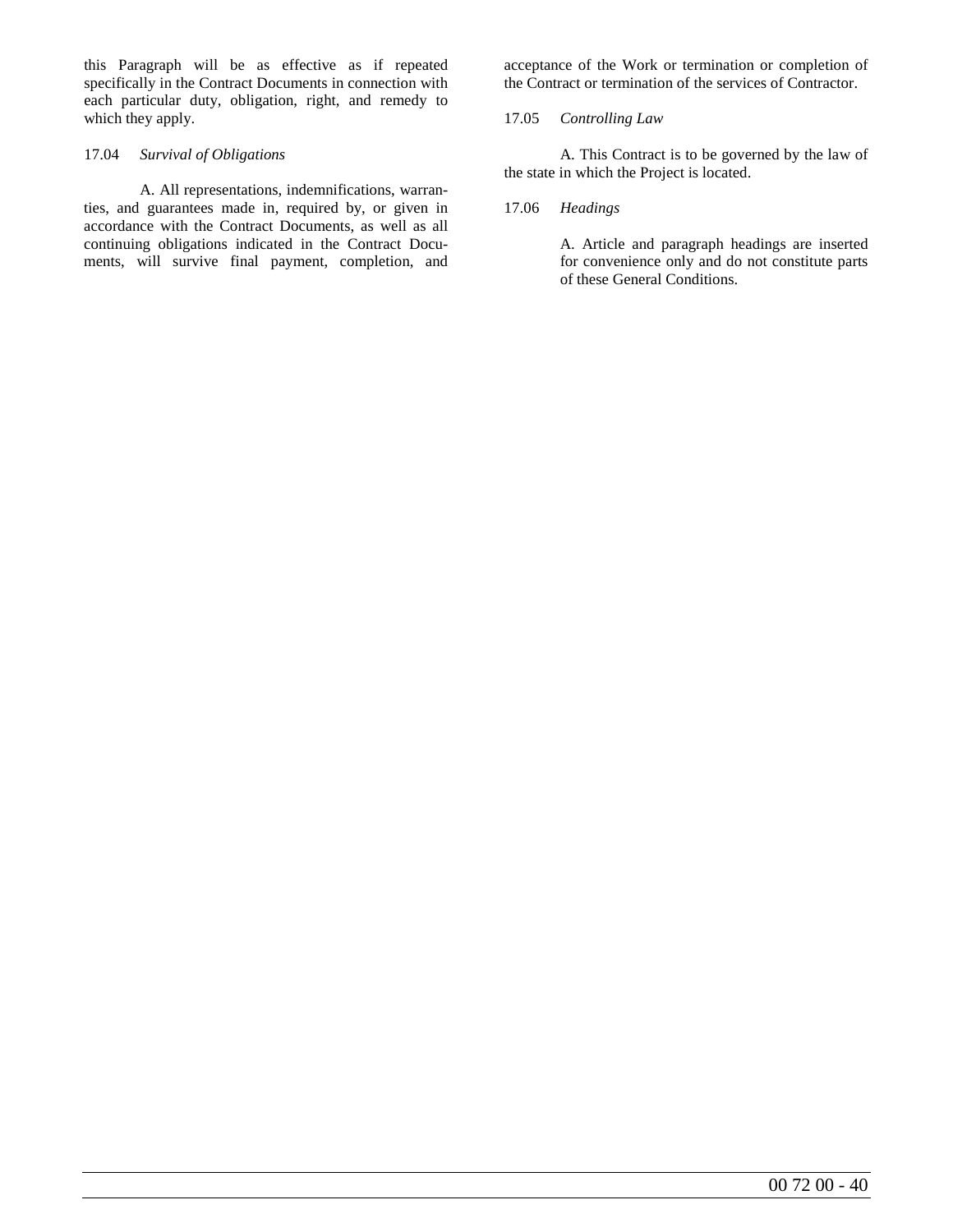# **SECTION 00 70 50 – SUPPLEMENTARY CONDITIONS TO THE GENERAL CONDITIONS**

The following supplemental conditions modify, change, add to or overrule The Engineers Joint Contract Documents Committee (EJCDC) Document 1910-8 - Standard General Conditions of the Construction Contract, 1996 Edition. Copy of this document is attached herewith.

## 1.0 INSURANCE:

- 1.1 The selected firm shall, at its sole cost and expense, procure and maintain in full force and effect covering the performance of the services rendered under this agreement, insurance in the types and limits specified below. In addition to the insurance coverage and limits listed herein, the selected firm shall obtain any other insurance coverage as may be required by law.
	- 1.1.1 General Liability Insurance:
		- 1.1.1.1 Limits of Liability: \$1,000,000 in the aggregate and per occurrence.
		- 1.1.1.2 Coverage: Premise operations, blanket contractual liability, personal injury liability (employee exclusion deleted), products and completed operations, independent contractors, employees and volunteers as additional insureds, joint liability, and broad form property damage (including completed operations).
	- 1.1.2 Workers' Compensation and Employers' Liability Insurance:
		- 1.1.2.1 Limits of Liability: Statutory Limits.
		- 1.1.2.2 Other States' coverage and Pennsylvania endorsement.

# 1.1.3 Automobile Liability:

- 1.1.3.1 Limit of Liability: \$1,000,000 per occurrence combined single limit for bodily injury (including death) and property damage liability.
- 1.1.3.2 Coverage: Owner, non-owned and hired vehicles.
- 1.1.3.3 The selected firm shall ensure that all staff operating said vehicles are licensed drivers and properly insured.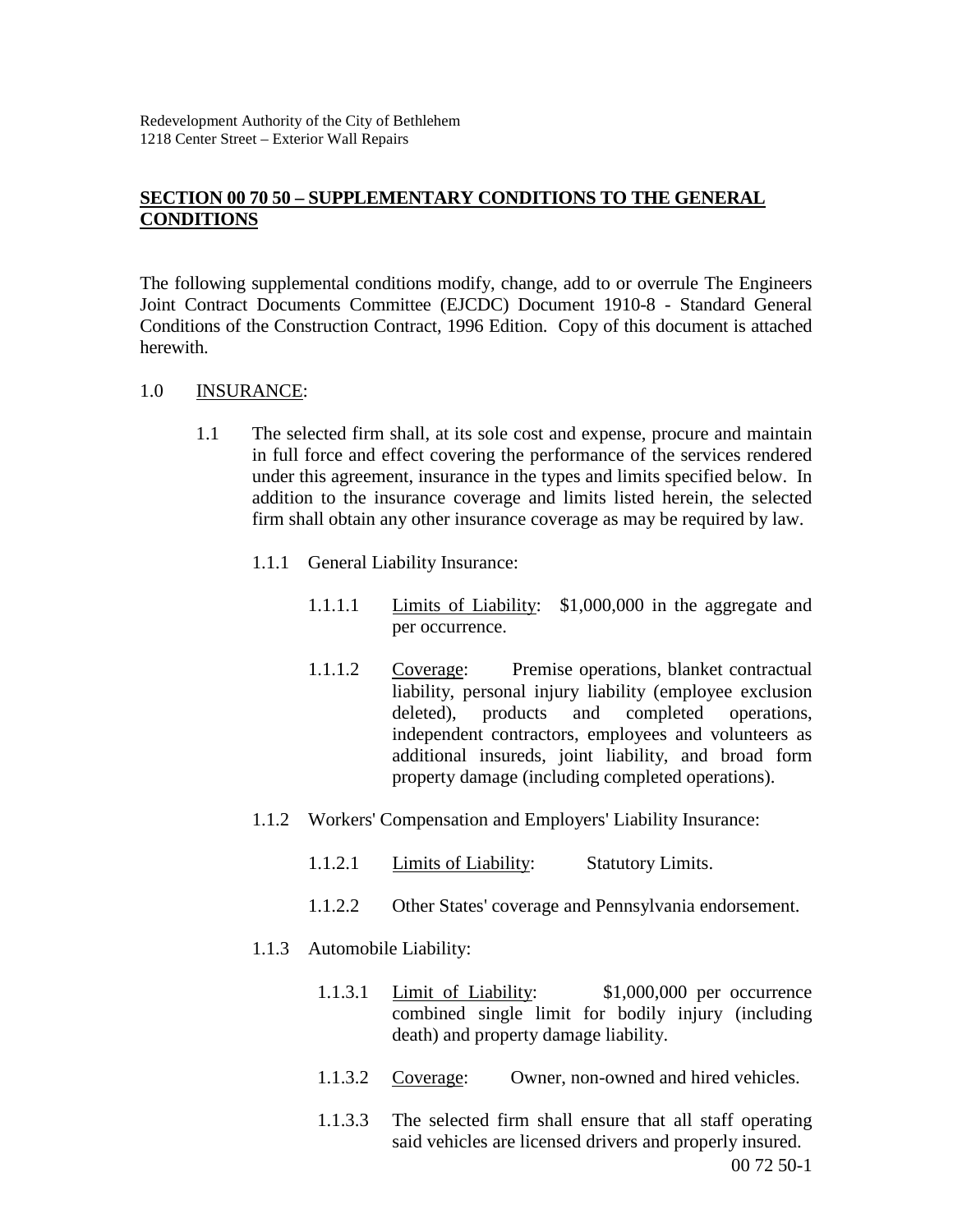- 1.1.4 Umbrella Excess Liability:
	- 1.1.4.1 Limit of Liability: \$5,000,000 in the aggregate and per occurrence.
	- 1.1.4.2 Coverage provided shall be over auto liability, general liability, and professional liability.
- 1.2 All insurance provided for in this section shall be obtained under valid and enforceable policies issued by insurers of recognized responsibility which are licensed to do business in the Commonwealth of Pennsylvania. Certificates of Insurance evidencing the existence of such insurance shall be submitted to the RDA upon execution of the contract by the selected firm. If the term of this contract coincides with the term of the selected firm's insurance coverage, a Certificate from the expiring policy will be accepted, but a Certificate evidencing renewed coverage of a new policy must be presented to the RDA no later than 30 days after the effective date of the policy.
- 1.3 Each policy and Certificate of Insurance shall contain: an endorsement naming the RDA as an Additional Insured party thereunder; and a provision that at least 30 calendar days prior written notice be given to the City in the event coverage is canceled or non-renewed or coverage reduced.
- 1.4 If the selected firm desires to self insure any or all of the coverages listed in this section, it shall provide to the RDA documentation that such self insurance has received all the approvals required by law or regulations, as well as the most recent audited financial statement of the selected firm's insurance. Any coverage which is self insured shall provide the same coverage limits and benefits as the coverages listed in this section.
- 1.5 If the selected firm fails to obtain or maintain the required insurance, the RDA shall have the right to treat such failure as a material breach of the contract and to exercise all appropriate rights and remedies.
- 1.6 The selected firm shall include all subcontractors as insureds under its policies or shall furnish separate Certificates and endorsements for each subcontractor. All coverages for subcontractors shall be subject to all of the requirements stated in this agreement.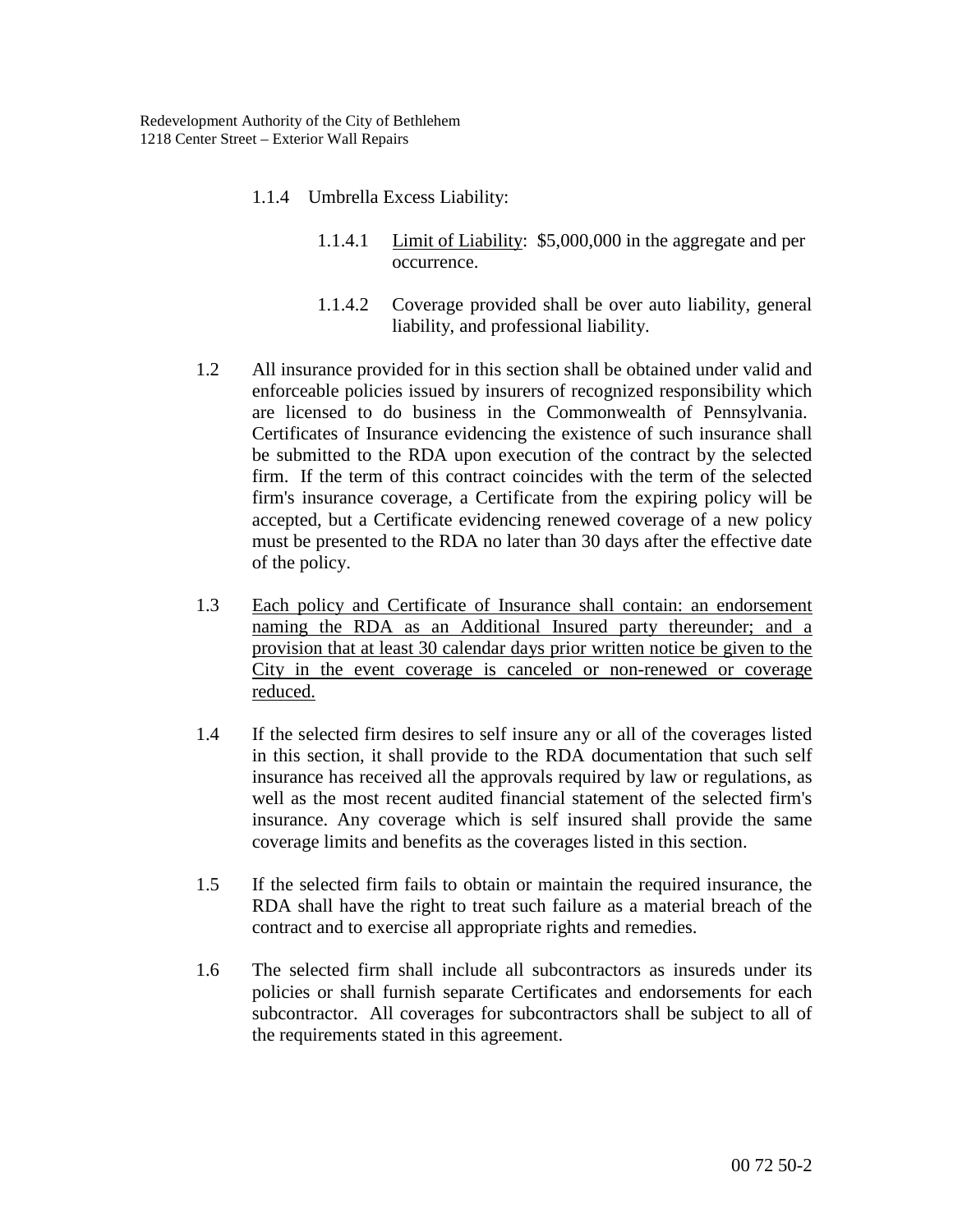# 2.0 EXCLUSIVE JURISDICTION:

2.1 The parties agree that any dispute, controversy or claim arising under or in connection with the resulting Agreement or its performance by either party shall be decided exclusively by and in the Court of Common Pleas of Bethlehem City, Pennsylvania. For such purpose, each party hereby submits to the personal jurisdiction of the Bethlehem City Court sitting in Allentown, Pennsylvania, and agrees that service of process may be completed and shall be effective and binding upon the party served if mailed by certified mail, return receipt requested, postage prepaid and properly addressed to the party as set forth elsewhere in the resulting Agreement. Each party waives any objection to the personal jurisdiction of such court and agrees that it shall be barred from asserting any such objection, as long as any process is served in accordance with the foregoing. In the event that a party refuses to accept delivery of such process, then process may be served upon the Secretary of the Commonwealth of Pennsylvania in the same fashion, whereupon such service shall be deemed to have been made upon the refusing party as fully as if process had been accepted. Each party hereby agrees to and does hereby waive any right to assert or move for transfer of venue to any court outside the Commonwealth of Pennsylvania, based upon the doctrine of forum nonconveniens or otherwise. Each party may assert its customary appeal rights in the appellate courts of the Commonwealth of Pennsylvania from a final determination of the Bethlehem City Court of Common Pleas. Each party further acknowledges and agrees that this paragraph has been negotiated at arms' length with the assistance of counsel and the legal effect fully explained, and that it is a knowing and voluntary agreement.

# 3.0 FEDERAL EXCISE AND PA SALES TAX:

- 3.1 The RDA (City of Bethlehem) is exempt from Federal Excise Taxes and Pennsylvania Sales Taxes, as a political subdivision of the Commonwealth of Pennsylvania. Net prices as shown in the bid shall exclude such Federal and State Tax amounts.
- 3.2 This provision shall not apply to construction, repair and/or maintenance contracts where the bidder purchases supplies, materials and/or equipment for the performance of the contract and includes the costs thereof in computation of the bid.

# 4.0 AVAILABILITY OF APPROPRIATED FUNDS:

4.1 The Offeror hereto agrees that any and all payments due from the City, as required under the terms of this agreement, are contingent upon the availability of Appropriated Funds.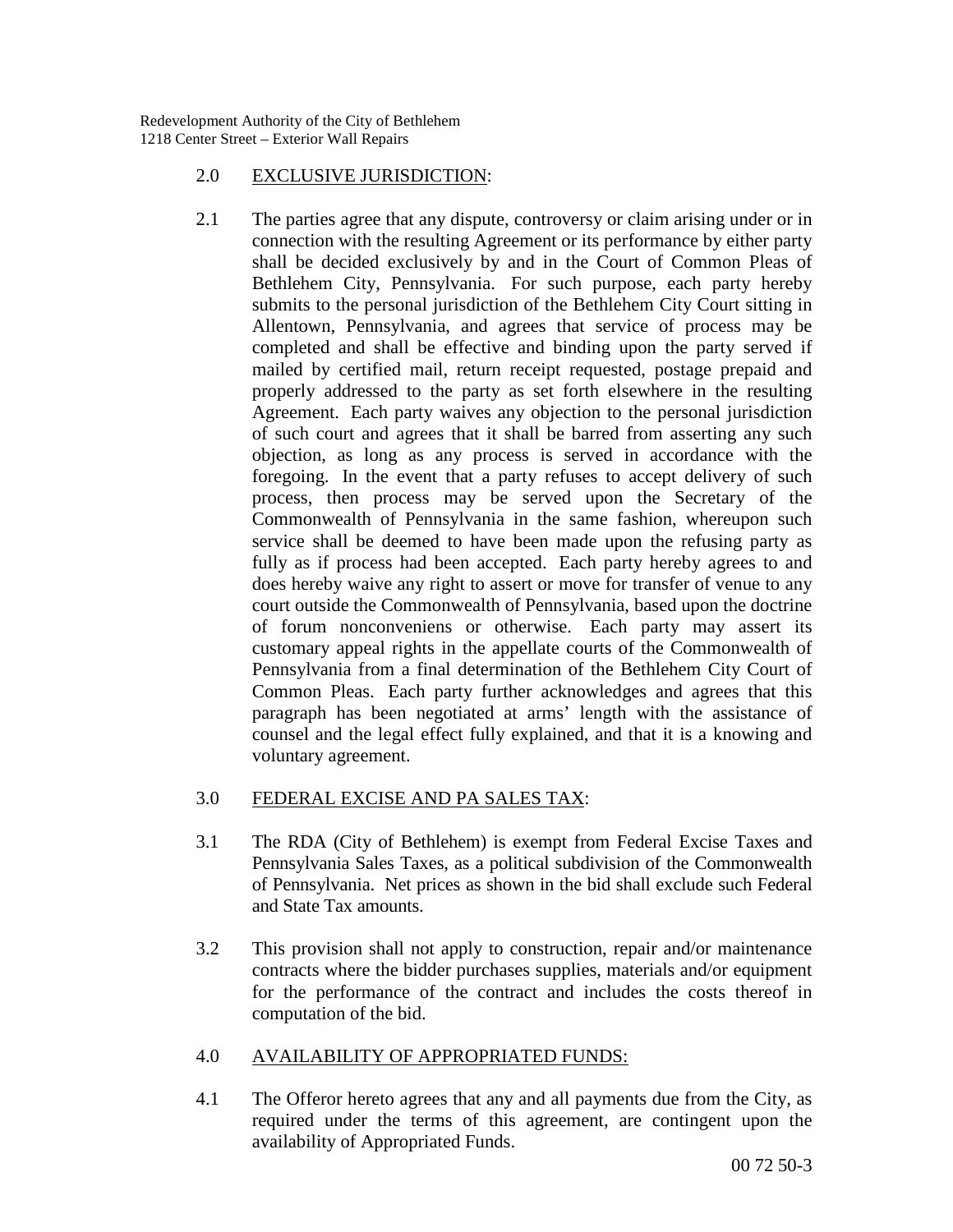## 5.0 TAX DELINQUENCY:

- 5.1 Offeror hereby certifies, as a condition precedent to the execution of this Contract, and as an inducement for the RDA to execute same, that it is not "delinquent" on any taxes owed to the RDA. "Delinquent" is hereby defined as the point in time at which the collection of the tax becomes the responsibility of the Bethlehem City Tax Claim Bureau.
- 5.2 Offeror further Agrees, as a specific condition of this Contract, that it shall remain current on all of the taxes it owes to the RDA. Should Offeror become delinquent on any taxes it owes to the City during the term of this Agreement, Offeror may be deemed to be in breach of this agreement by RDA and, in addition to any other remedies at law for such breach, Offeror hereby specifically agrees and authorizes the RDA to apply all funds when due to Offeror directly to the taxes owed to the RDA until said taxes are paid in full.
- 5.3 In the event the Offeror becomes delinquent, it hereby authorizes the RDA to make direct payments to the taxing authority for the RDA to bring Offeror's City taxes current.
- 6.0 UNDUE INFLUENCE:
- 6.1 Offeror agrees not to hire any RDA Personnel who may exercise or has exercised discretion in the awarding, administration or continuance of this agreement for up to and including one (1) year following the termination of the employee from RDA service. Failure to abide by this provision shall constitute a breach of this agreement.
- 7.0 STEEL PRODUCTS PROCUREMENT ACT:
- 7.1 Pursuant to the "Steel Products Procurement Act: 73 P.S. §1881 et. seq., if any steel products are to be used or supplied in the performance of the Contract, only steel products as defined in the Act shall be used or supplied in the performance of the Contract, or any Subcontracts thereunder.

## 8.0 ACCESS TO ACCOUNTING RECORDS:

8.1 The Contractor shall check all materials, equipment and labor entering into the Work and shall keep such full and detailed accounts as may be necessary for proper financial management under this Agreement, and the system shall be reasonably satisfactory to the RDA. The RDA, or its representative, shall be afforded access to all the Contractor's records,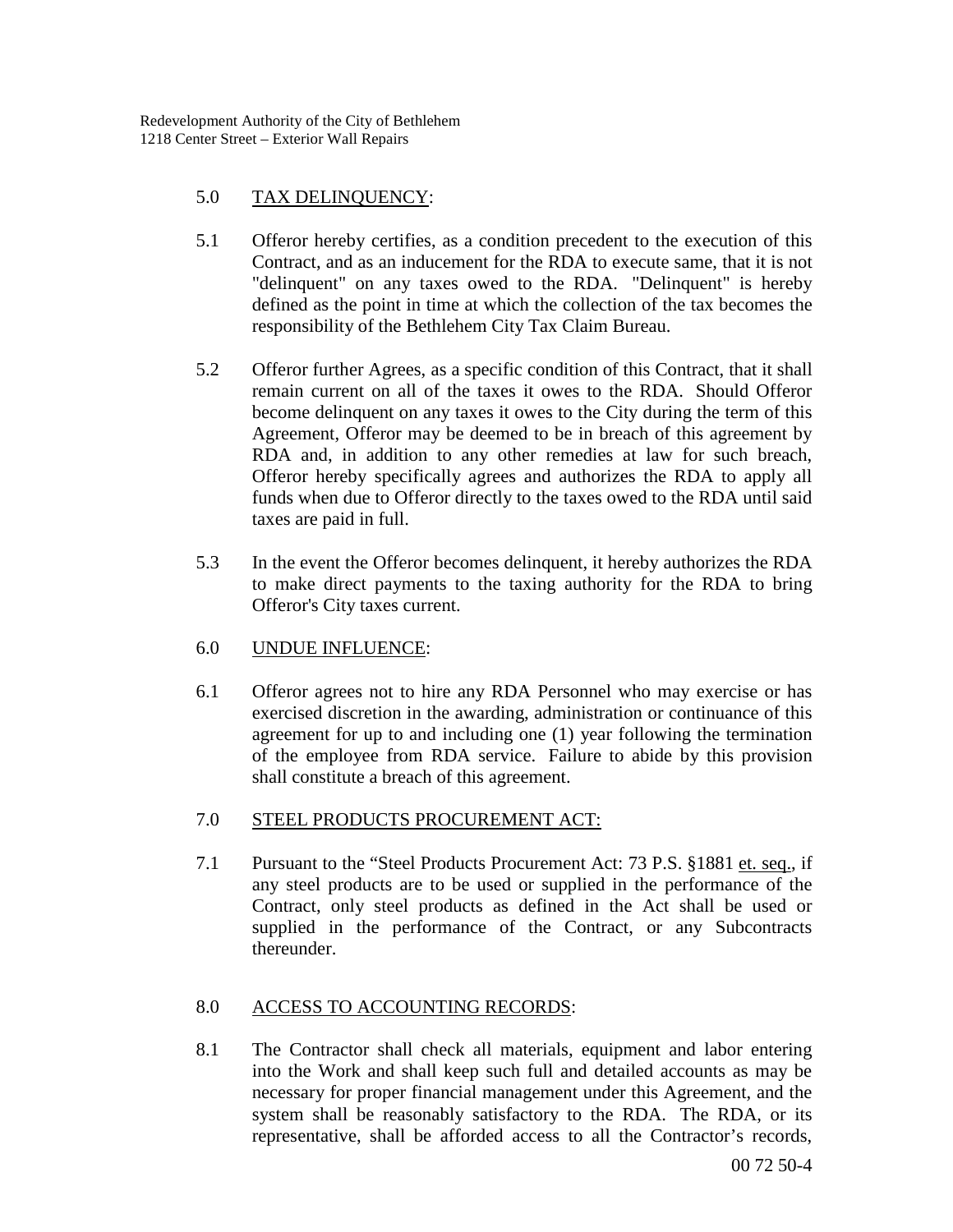books, correspondence, instructions, drawings, receipts, vouchers, memoranda, and similar data relating to this Contract, and the Contractor shall preserve all such records for a period of three (3) years, or for such longer period as may be required by law, after the final payment. (AIA Document A111-1978, Article 12)

# 9.0 ASSIGNMENT OF REFUND RIGHTS:

9.1 The Contractor hereby assigns and transfers to the RDA all its rights to sales and use tax which may be refunded as a result of a claim for refund for materials purchased in connection with this Contract. The Contractor further agrees that it will not file a claim for refund for any sales or use tax which is the subject of this assignment.

# 10.0 CONTRACTS WITH SUBCONTRACTORS:

10.1 The Contractor agrees to include the "Access to Accounting Records" and "Assignment of Refund Rights" paragraphs, in full, in any contracts with subcontractors.

# 11.0 BETHLEHEM VALLEY LABOR:

- 11.1 The Contractor shall adhere to the following as it pertains to construction projects funded by the RDA of Bethlehem:
	- 11.1.1 Every contract over \$25,000 pertaining to construction projects funded by the RDA of Bethlehem shall specifically state that the developer / construction manager / contractor / subcontractor shall, in hiring, make every effort to employ persons residing within the Bethlehem Valley, and in no event, shall less than 80 percent of the labor force of the developer / construction manager/contractor / subcontractor on a RDA-funded project be residents of the Bethlehem Valley. The Bethlehem Valley is defined as Bethlehem and Northampton Counties and all surrounding communities within (10) miles of said RDA borders in the State of Pennsylvania. For ease of interpretation persons living within the following municipalities are considered residents of the Bethlehem Valley as defined herein.

| <b>MUNICIPALITY</b> | <b>CLASS</b> | <b>RDA</b>   | <b>STATE</b> |
|---------------------|--------------|--------------|--------------|
| Albany              | Township     | <b>Berks</b> | <b>PA</b>    |
| Alburtis            | Borough      | Bethlehem    | <b>PA</b>    |
| Allen               | Township     | Northampton  | PA           |
| Allentown           | <b>RDA</b>   | Bethlehem    | <b>PA</b>    |
| <b>Bangor</b>       | Borough      | Northampton  | <b>PA</b>    |
| Bath                | Borough      | Northampton  | PA           |
|                     |              |              | 00 72 50-5   |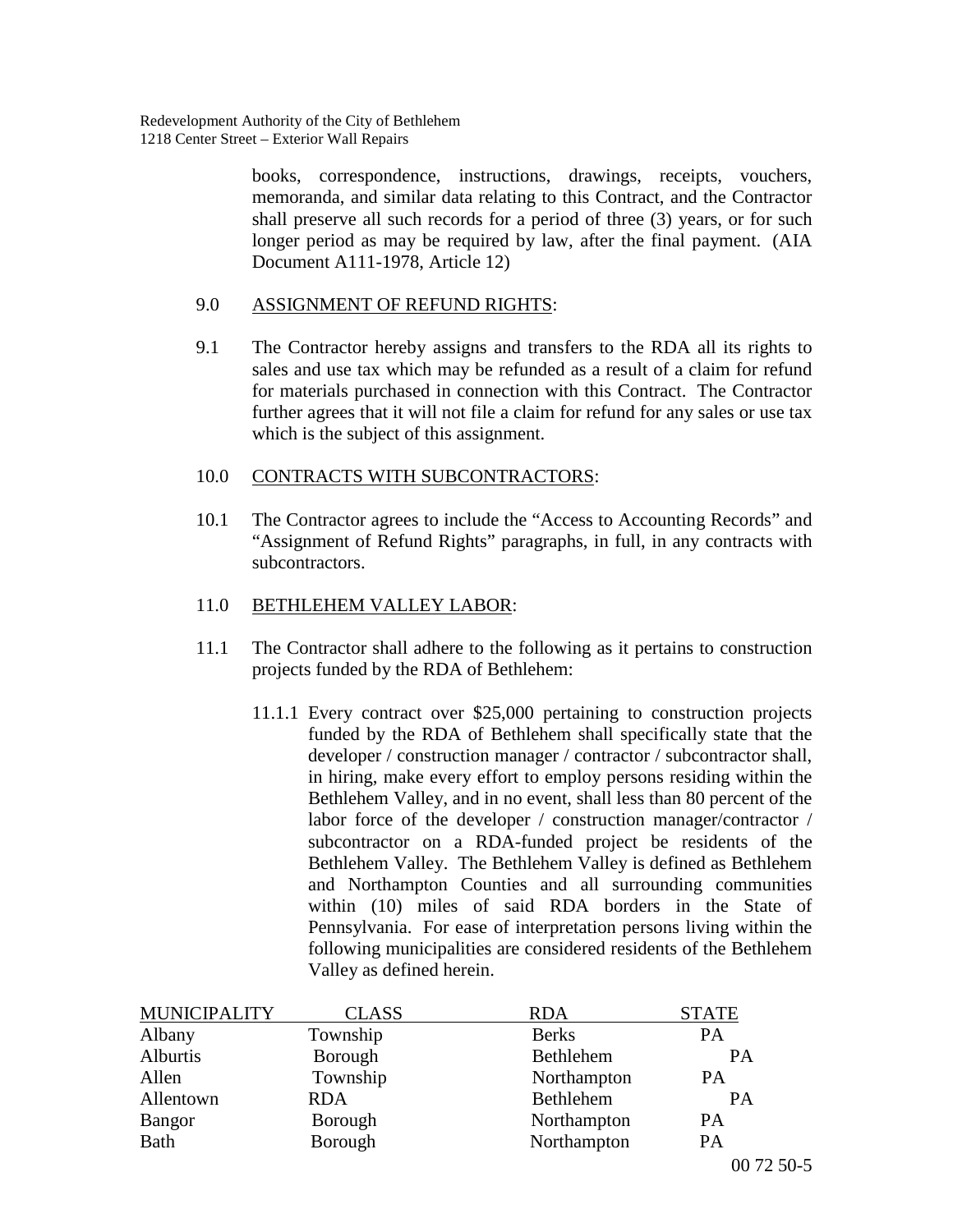| <b>Bethlehem</b>       | Township       | Northampton      | PA         |
|------------------------|----------------|------------------|------------|
| Bethlehem              | <b>RDA</b>     | Bethlehem        | PA         |
| Bethlehem              | <b>RDA</b>     | Northampton      | PA         |
| <b>Bushkill</b>        | Township       | Northampton      | PA         |
| Catasauqua             | Borough        | <b>Bethlehem</b> | PA         |
| Chapman                | <b>Borough</b> | Northampton      | PA         |
| Coopersburg            | Borough        | <b>Bethlehem</b> | <b>PA</b>  |
| Coplay                 | Borough        | Bethlehem        | PA         |
| Delaware Water Gap     | <b>Borough</b> | Monroe           | PA         |
| Durham                 | Township       | <b>Bucks</b>     | PA         |
| East Allen             | Township       | Northampton      | PA         |
| <b>East Bangor</b>     | Borough        | Northampton      | PA         |
| <b>East Brunswick</b>  | Township       | Schuylkill       | PA         |
| <b>East Greenville</b> | Borough        | Montgomery       | PA         |
| <b>East Penn</b>       | Township       | Carbon           | PA         |
| Easton                 | <b>RDA</b>     | Northampton      | PA         |
| Eldred                 | Township       | Monroe           | PA         |
| Emmaus                 | Borough        | Bethlehem        | PA         |
| Forks                  | Township       | Northampton      | PA         |
| <b>Fountain Hill</b>   | Borough        | Bethlehem        | PA         |
| Freemansburg           | Borough        | Northampton      | PA         |
| Glendon                | Borough        | Northampton      | PA         |
| Greenwich              | Township       | <b>Berks</b>     | PA         |
| Hamilton               | Township       | Monroe           | PA         |
| Hanover                | Township       | Bethlehem        | PA         |
| Hanover                | Township       | Northampton      | PA         |
| Heidelberg             | Township       | Bethlehem        | PA         |
| Hellertown             | Borough        | Northampton      | PA         |
| Hereford               | Township       | <b>Berks</b>     | PA         |
| Bethlehem              | Township       | Northampton      | PA         |
| Longswamp              | Township       | <b>Berks</b>     | PA         |
| Lower Macungie         | Township       | Bethlehem        | PA         |
| Lower Milford          | Township       | Bethlehem        | PA         |
| Lower Mt Bethel        | Township       | Northampton      | PA         |
| <b>Lower Nazareth</b>  | Township       | Northampton      | PA         |
| <b>Lower Saucon</b>    | Township       | Northampton      | PA         |
| Lower Towamensing      | Township       | Carbon           | PA         |
| Lowhill                | Township       | Bethlehem        | PA         |
| Lynn                   | Township       | <b>Bethlehem</b> | PA         |
| Macungie               | Borough        | Bethlehem        | PA         |
| Maxatawny              | Township       | <b>Berks</b>     | PA         |
| Milford                | Township       | <b>Bucks</b>     | PA         |
| Moore                  | Township       | Northampton      | PA         |
| Nazareth               | Borough        | Northampton      | PA         |
| North Catasauqua       | Borough        | Northampton      | PA         |
| North Whitehall        | Township       | Bethlehem        | PA         |
|                        |                |                  | 00 72 50-6 |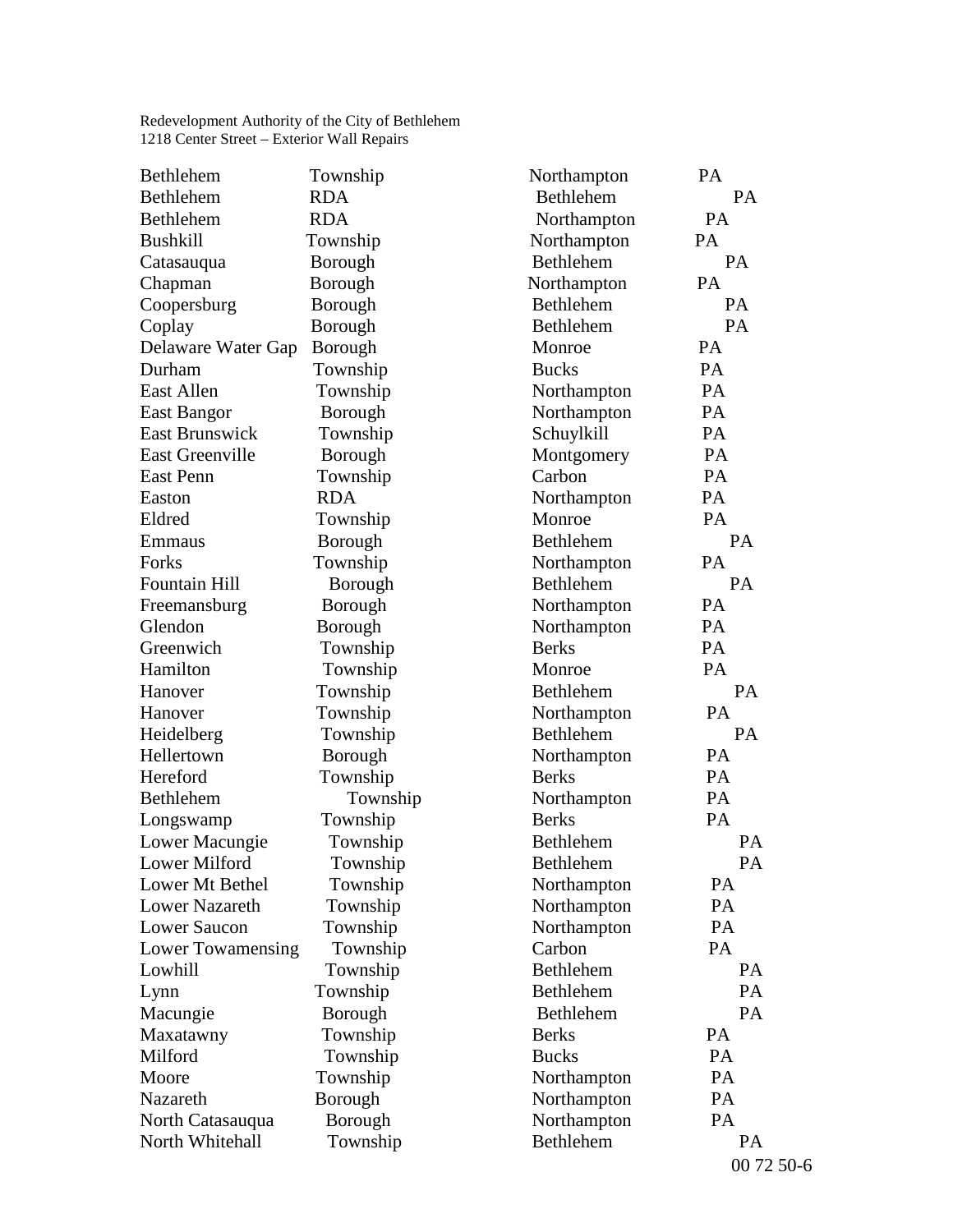| Northampton            | Borough  | Northampton  | PA |
|------------------------|----------|--------------|----|
| Palmer                 | Township | Northampton  | PA |
| Palmerton              | Borough  | Carbon       | PA |
| Pen Argyl              | Borough  | Northampton  | PA |
| Plainfield             | Township | Northampton  | PA |
| Portland               | Borough  | Northampton  | PA |
| Riegelsville           | Borough  | <b>Bucks</b> | PA |
| Roseto                 | Borough  | Northampton  | PA |
| Ross                   | Township | Monroe       | PA |
| Salisbury              | Township | Bethlehem    | PA |
| Slatington             | Borough  | Bethlehem    | PA |
| Smithfield             | Township | Monroe       | PA |
| South Whitehall        | Township | Bethlehem    | PA |
| Springfield            | Township | <b>Bucks</b> | PA |
| Stockertown            | Borough  | Northampton  | PA |
| Stroud                 | Township | Monroe       | PA |
| Tatamy                 | Borough  | Northampton  | PA |
| <b>Upper Hanover</b>   | Township | Montgomery   | PA |
| <b>Upper Macungie</b>  | Township | Bethlehem    | PA |
| <b>Upper Milford</b>   | Township | Bethlehem    | PA |
| <b>Upper Mt Bethel</b> | Township | Northampton  | PA |
| <b>Upper Nazareth</b>  | Township | Northampton  | PA |
| <b>Upper Saucon</b>    | Township | Bethlehem    | PA |
| Walnutport             | Borough  | Northampton  | PA |
| Washington             | Township | Northampton  | PA |
| Washington             | Township | Bethlehem    | PA |
| Weisenberg             | Township | Bethlehem    | PA |
| <b>West Easton</b>     | Borough  | Northampton  | PA |
| West Penn              | Township | Schuylkill   | PA |
| Whitehall              | Township | Bethlehem    | PA |
| Williams               | Township | Northampton  | PA |
| Wilson                 | Borough  | Northampton  | PA |
| Wind Gap               | Borough  | Northampton  | PA |
|                        |          |              |    |

- 11.1.2 The requirement in Section *11*.*1.1* shall not apply to executives, engineers, technicians, supervisors, timekeepers, messengers, office workers, or employees above the classification of general foreman of the developer / construction manager / contractor / subcontractor, or to employees of a materials supplier.
- 11.1.3 Every contract over \$25,000 pertaining to construction projects funded by the RDA of Bethlehem shall specifically state that developers / construction managers / contractors shall be obligated to make sure that subcontractors adhere to the requirements stated in Section *11.1.1* and *11.1.2* above.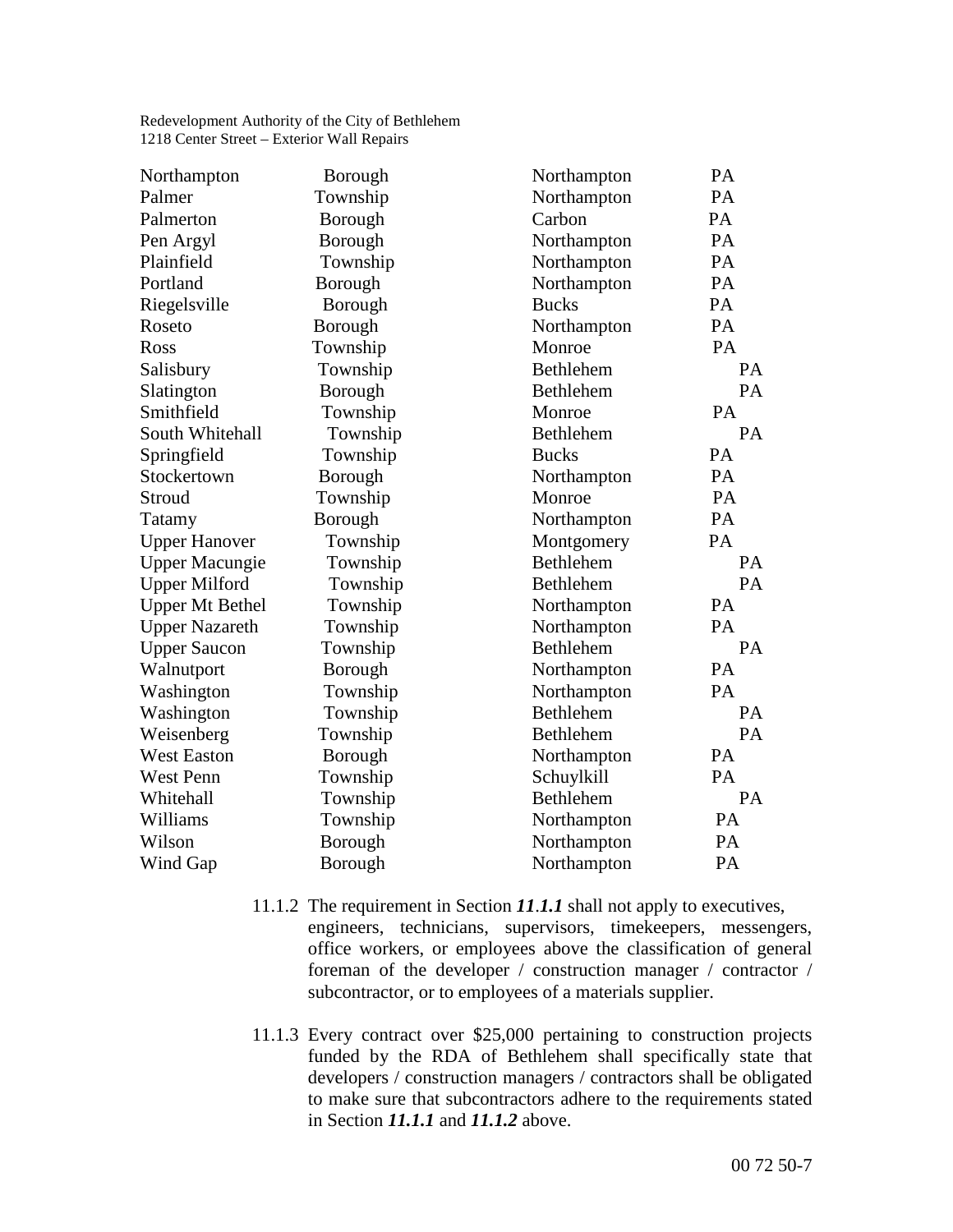- 11.1.4 The requirements stated in Section *11.1.1* thru *11.1.3* above shall also apply to contracts pertaining to construction projects carried out by an authority and for which RDA of Bethlehem is a third party beneficiary.
	- 11.1.4.1 The local labor requirements stated in Section *11.1.1* thru *11.1.4* above can only be waived for a construction project or for a specific developer / construction manager / contractor / subcontractor by a resolution of the Board of Commissioners.
	- 11.1.4.2 A resolution to waive a construction project from the requirement would specify in detail why federal and /or state funding of the project does not permit the local labor requirement.
	- 11.1.4.3 A resolution to waive a specific developer / construction manager / contractor / subcontractor from the requirement shall state that the following procedure has been complied with:
		- 11.1.4.3.1 Notice shall be given by the developer / construction manager / contractor / subcontractor to the RDA of Bethlehem upon the awarding of the contract that their specialty is unique.
		- 11.1.4.3.2 The number of persons needed to perform the job shall be stated.
		- 11.1.4.3.3 There must be submission of actual proof that there are not a sufficient number of persons in the Bethlehem Valley that have the knowledge and experience to perform the specialty.
		- 11.1.4.3.4 The resolution shall specify the percentage of local labor can be used.
- 11.2 In the event that application of the requirements of this section would violate state or federal law, or would render the RDA of Bethlehem ineligible for the receipt of funds from outside sources, the provisions of this section shall not control.
- 11.3 The term "construction project" as used in Section *11.1* is defined as "construction, renovation, rehabilitation or demolition project".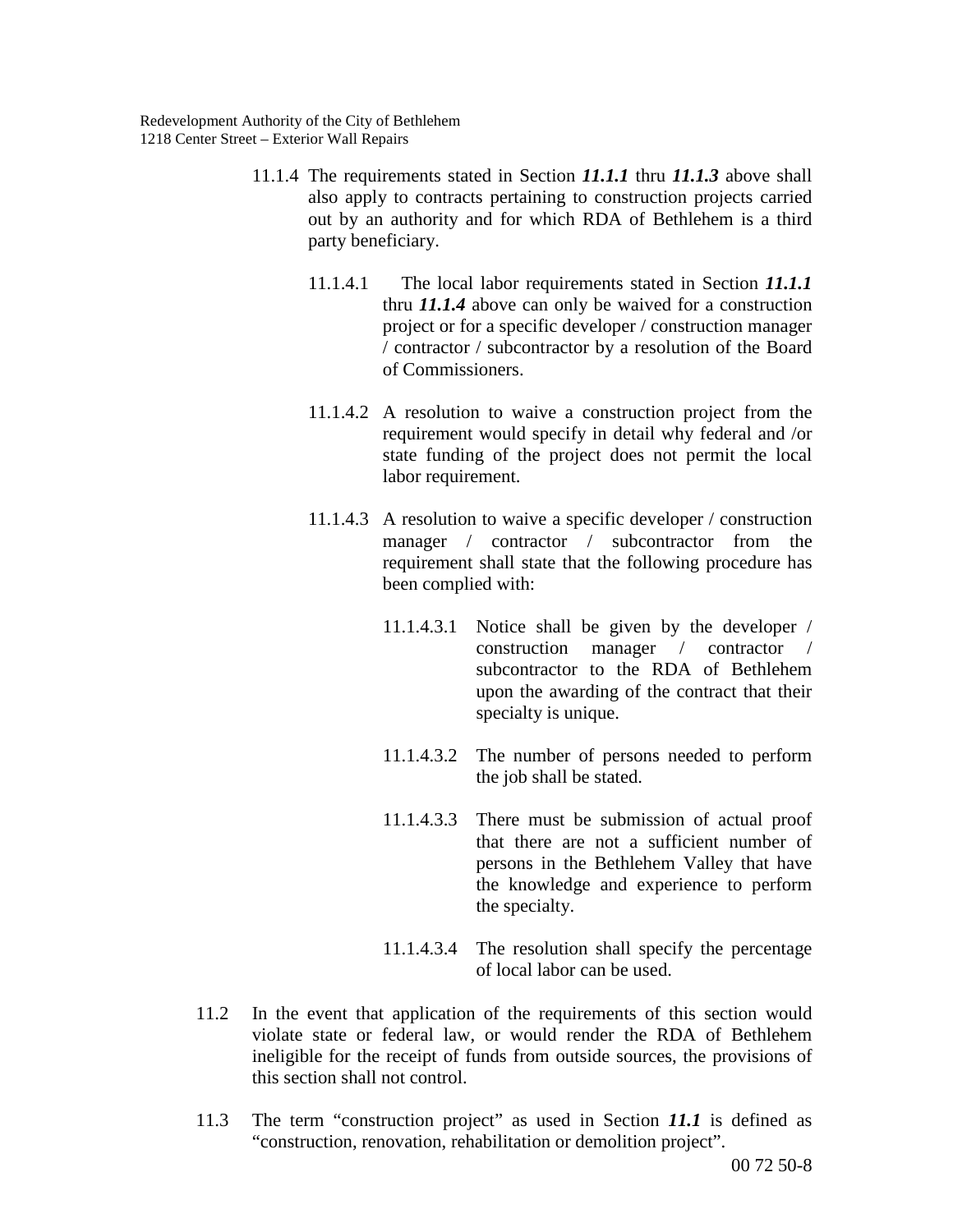## 12.0 PUBLIC RECORDS REQUESTS:

- 12.1 Under Pennsylvania's "Right to Know" law, Act 3 of 2008, 65 P.S. §67.101 et seq., all documents created or received by the RDA are presumed to be public and available for inspection and duplication.
- 12.2 A record in the possession of a party with whom the RDA contracts to perform a governmental function for the RDA, and which directly relates to the governmental function and is not exempt under the Act, is a public record.
- 12.3 If there is a request for a record submitted to the RDA by a third party with that party's written and signed statement that the record contains a trade secret or confidential proprietary information, the party has five (5) business days from receiving notice from the RDA to provide input on the release of the record. The third party shall then be notified whether the RDA released the record.
- 12.4 All requests for public records must be made in writing to the RDA Open-Records Officer during regular business hours. The party requesting copy shall pay \$0.25 per page.

## 13.0 FUTURE "INVITATIONS TO BID" / "REQUESTS FOR PROPOSAL":

- 13.1 Publicly offered RDA of Bethlehem "Invitations to Bid" and "Requests for Proposal" being coordinated by the Office of Purchasing, are **only advertised on the RDA's Website**. To access these projects:
	- 13.1.1 Proceed to ["www.BethlehemRDA.org"](http://www.lehighcounty.org/).
	- 13.1.2 Click on Departments in the upper banner and then select Purchasing.
	- 13.1.3 Click on Bid Advertisements in the "gutter" on the left side of the page.
- 13.2 Depending on the project, you will be able to view the advertisement, electronically request that a copy of the specification be mailed and/or download the specification directly from the site.

## 14.0 TABULATION OF RESPONSES:

14.1 A **draft** tabulation sheet of responses received to this Invitation to Bid will be available for review (in Adobe's Portable Document Format) on the RDA's Website within approximately 24 hours of the bid opening. This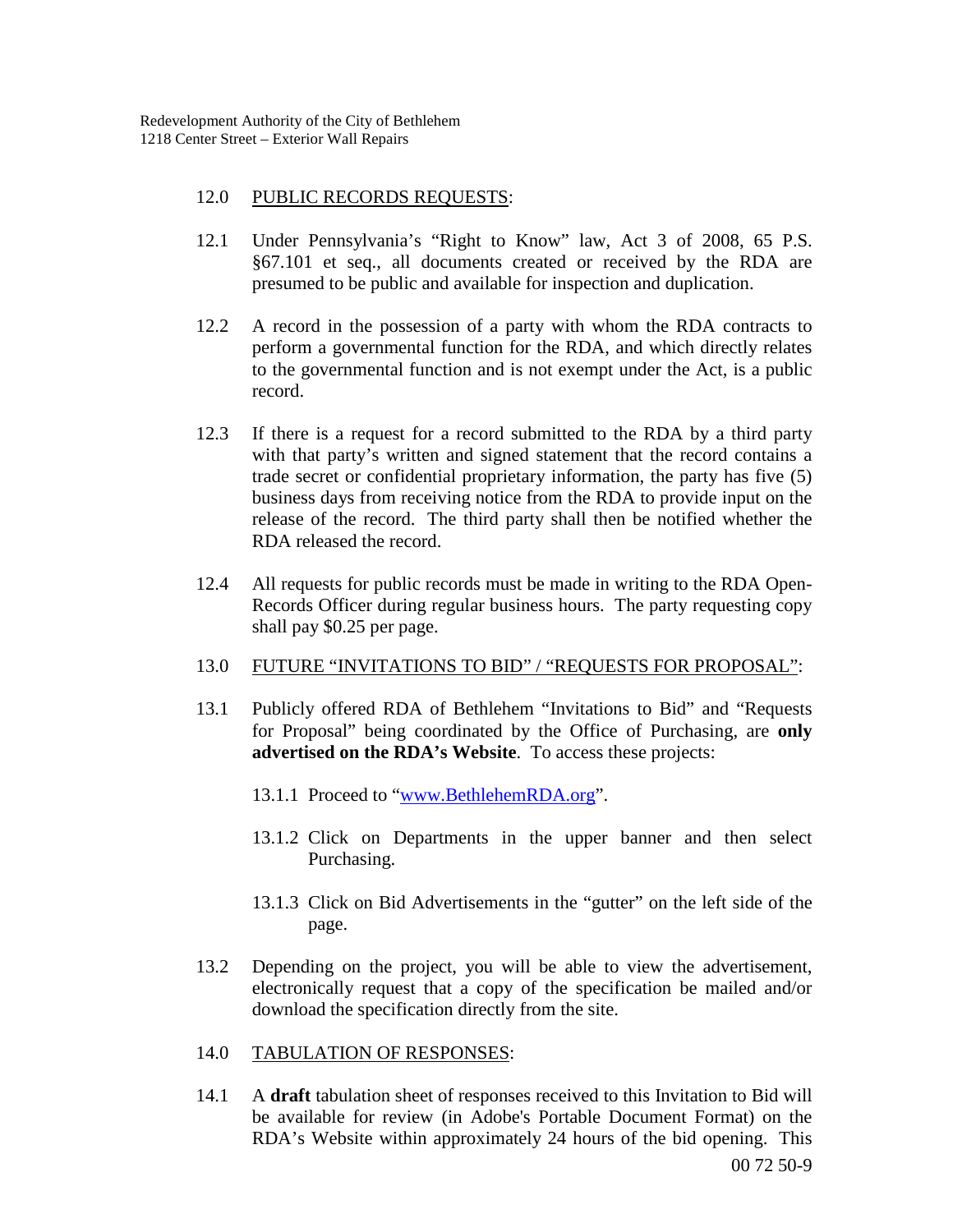information is provided to give participating firms a preliminary understanding of the responses received. These sheets will remain listed until an award decision is made. To access these draft tabulations:

- 14.1.1 Proceed to ["www.BethlehemRDA.org"](http://www.lehighcounty.org/).
- 14.1.2 Click on Departments in the upper banner and then select Purchasing.
- 14.1.3 Click on Bid Tabulations in the "gutter" on the left side of the page.
- 14.2 Once the bid is awarded, the **final** tabulation sheet of responses will be available under the "Bid Awards" section on the RDA's Website, with the successful bid highlighted.

# 15.0 AUTHORITY TO DISTRIBUTE BID PACKAGES:

- 15.1 Base Engineering, Inc., the Bethlehem RDA Purchasing Office (and website, if applicable) and their designees (if any) are the sole entities authorized to provide this ITB package to interested companies or individuals. Firms who are working from an ITB package obtained from any other source may have an incomplete set of documents. Both Base Engineering, Inc. and the RDA assume no responsibility for any error, omission, or misinterpretation resulting from a company's use of an incomplete ITB package.
- 15.2 Firms who have received the ITB package from other sources are advised to contact the office to provide their company name, mailing address, telephone number, fax number, contact name and contact e-mail address. This will ensure that the company receives all ITB related communications and documents, including addenda.

# **- END OF SECTION 00 70 50 -**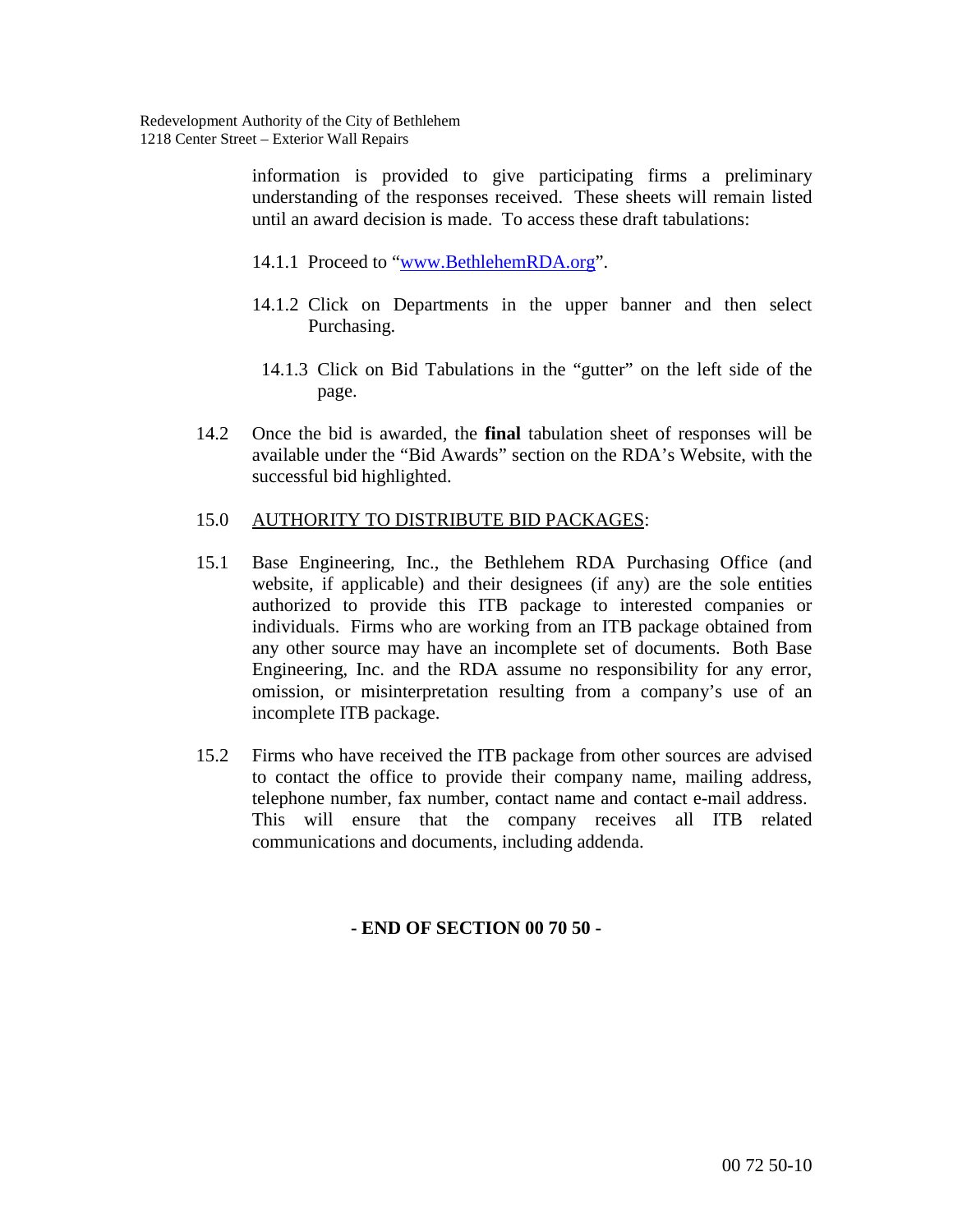# **Section 00 73 00 - General Requirements & Conditions**

- 1. Covenants Against Contingent Fees The Contractor warrants that he has not employed any person to solicit or secure this Contract upon any agreement for a commission, percentage, brokerage or contingent fee. Breach of this warranty shall give the Pocono Mountain School District the right to annul the Contract, or, at its discretion, to deduct from the contract price or consideration, the amount of such commission, percentage, brokerage, or contingent fee. This shall not apply to commissions payable by the Contractor upon contracts of sales secured or made through bona fide established commercial or selling agencies maintained by the Contractor for the purpose of securing business.
- 2. Stipulation Against Liens Prior to the actual commencement of construction the Bidder to whom the Contract is awarded must execute a Stipulation Against Liens.
- 3. Disqualification of Bidders Any one or more of the following causes may be considered as sufficient grounds for disqualification of a Bidder and the rejection of his bid or bids:
	- a. More than one proposal for the same Work from an individual firm, partnership, or corporation under the same or different names.
	- b. Evidence of collusion among Bidders. Participants in such collusion may receive no recognition as Bidders for any future Work.
	- c. Unbalanced Proposals, in which the prices for some items are out of proportion to the prices for other items.
	- d. Failure to submit a unit price for each item of Work for which a bid price is required by the Proposal.
	- e. Lack of competency as revealed by the financial statement, experience record, or personnel and equipment statement submitted.
	- f. Lack of responsibility as shown by past Work judged from the standpoint of workmanship and progress.
	- g. Uncompleted Work which in the judgment of the Pocono Mountain School District might hinder or prevent the prompt completion of additional Work if awarded.
	- h. Being in arrears on existing contracts, in litigation with the Pocono Mountain School District, or having defaulted on a previous contract, whether or not said contract is with the Pocono Mountain School District.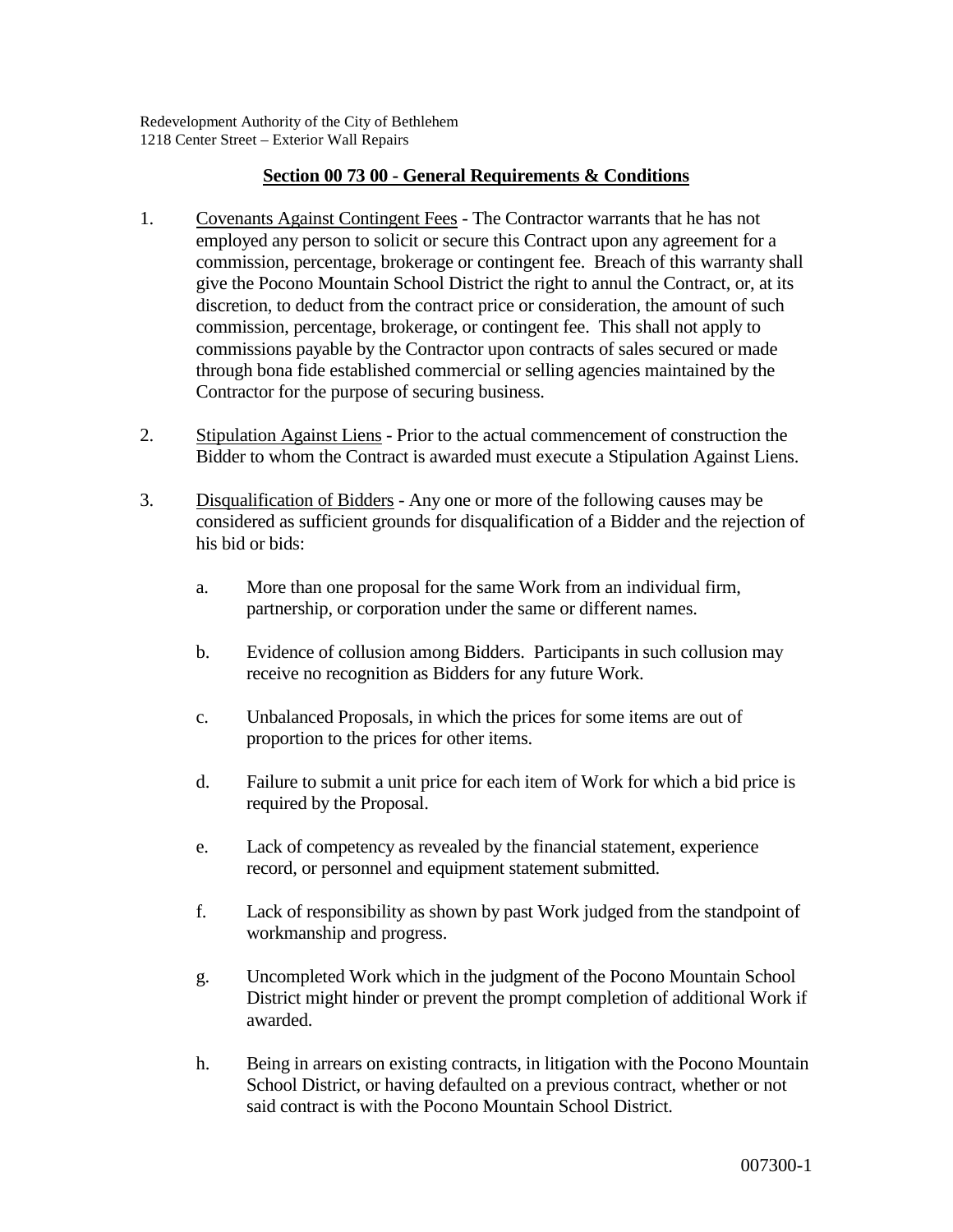- 4. Cityship of Drawings All Drawings, Specifications and copies thereof furnished by the Engineer shall not be reused on other Work, and, with the exception of the signed Contract, sets are to be returned to him on request, at the completion of the Work. All models are the property of the Pocono Mountain School District.
- 5. Award of Contract Prior to award of the Contract, the Pocono Mountain School District reserves the right to make investigations as to the responsibility of each of the three lowest bidders for each prime Contract. Award of the Contract will be made by the Pocono Mountain School District, upon the recommendation of the Engineer, within sixty (60) days after the opening of the Proposals unless the Pocono Mountain School District is delayed in obtaining the required approval of a governing agency, the sale of bonds, or the award of a grant or grants. In that case award will be made within 120 days after the opening of the Proposals. Thereafter 30 day extensions of the date of award may be made with the mutual written consent of the Pocono Mountain School District and the lowest responsible Bidder.
- 6. Rejection of Bid The Pocono Mountain School District may refuse to consider any Bid which is not based upon these instructions, which contains any change in phraseology of the Bid Specifications which contains any letter or written memorandum qualifying same, which is not properly signed, or which is not accompanied by the proper Bid Bond.

# **MISCELLANEOUS PROVISIONS**

- 1. Contractor, herein, its subcontractors, suppliers and any other contracting party thru Contractor is aware of the terms, conditions , requirements and obligations of this Agreement and the Pennsylvania Housing Affordability and Rehabilitation Enhancement Fund, 2021 Grant Agreement (20021-PHARE/RTT-119 dated August 16, 2021) and they will comply with and be bound by these terms, conditions, requirements and obligation therein and a paragraph indicating such compliance shall be included in each and every of their contracts.
- 2. **Non-Recourse Payments**: Contractors, herein, only recourse for payment under this agreement shall be funds actually paid to the Redevelopment Authority under 2021 Grant Agreement (20021-PHARE/RTT-119) referred to in paragraph 1 above and funds actually paid to the Redevelopment Authority by the City of Bethlehem under its Block Grants Program which is specifically allocated to this project. The Redevelopment Authority, its directors, officers, members and/or employee shall have no personal liability under this Agreement for payment nor shall any of their assets be subject to claims for payment.

# **- END OF SECTION 00 73 00 -**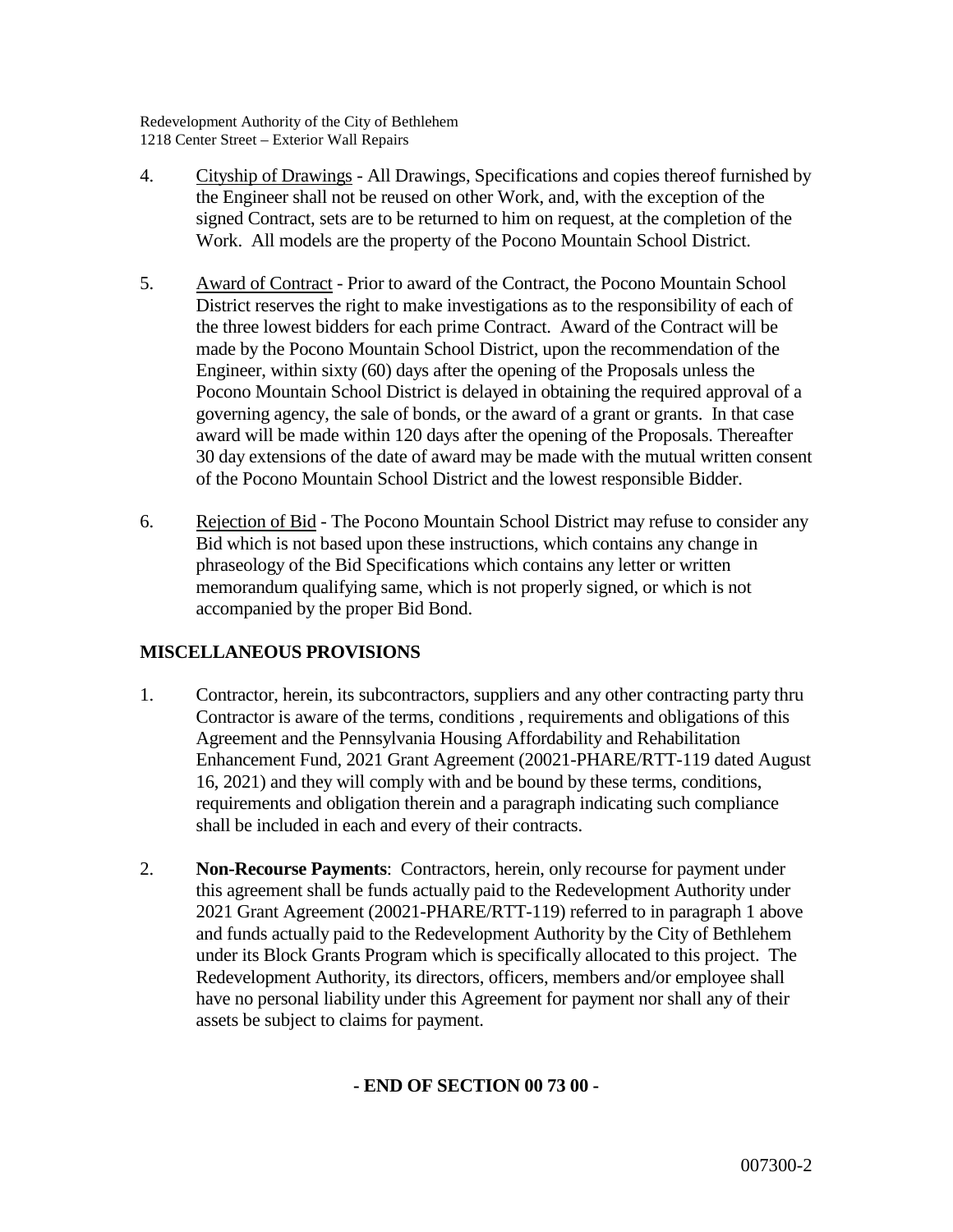## **Section 00 73 16 – Insurance Requirements**

- 1) The selected firm shall, at its sole cost and expense, procure and maintain in full force and effect covering the performance of the services rendered under this agreement, insurance in the types and limits specified below. In addition to the insurance coverage and limits listed herein, the selected firm shall obtain any other insurance coverage as may be required by applicable statues.
	- a. Commercial General Liability Insurance
		- i. Limits of Liability \$2,000,000 General Aggregate \$1,000,000 Products Completed Operations Aggregate \$1,000,000 Personal/Advertising Injury \$1,000,000 Each Occurrence Bodily Injury and Property Damage
		- ii. Coverage Form (ISO Commercial General Liability Form including, but not limited to the following extensions of coverage: Premises Operations, blanket contractual, personal injury (employee exclusion deleted) products and completed operations, independent contractors, cross suits endorsement, broad form property damage. Policy shall be endorsed to provide the following:
			- 1. Aggregate Limits apply to each location/job sit
			- 2. Policy is primary for all named insureds and additional named insureds over any other valid and collectible insurance.
			- 3. Waiver of Subrogation in favor of RDA, its Directors, Officers, Administrators, Board of Education Members and employees.
		- iii. Completed Operations must be maintained for three years after completion of the project.
		- iv. RDA shall be named as an additional insured.
	- b. Workers' Compensation and Employer's Liability Insurance
		- i. Limits of Liability Coverage A: Statutory Coverage B: \$500,000 each person \$500,000 each person by disease \$500,000 policy limit by disease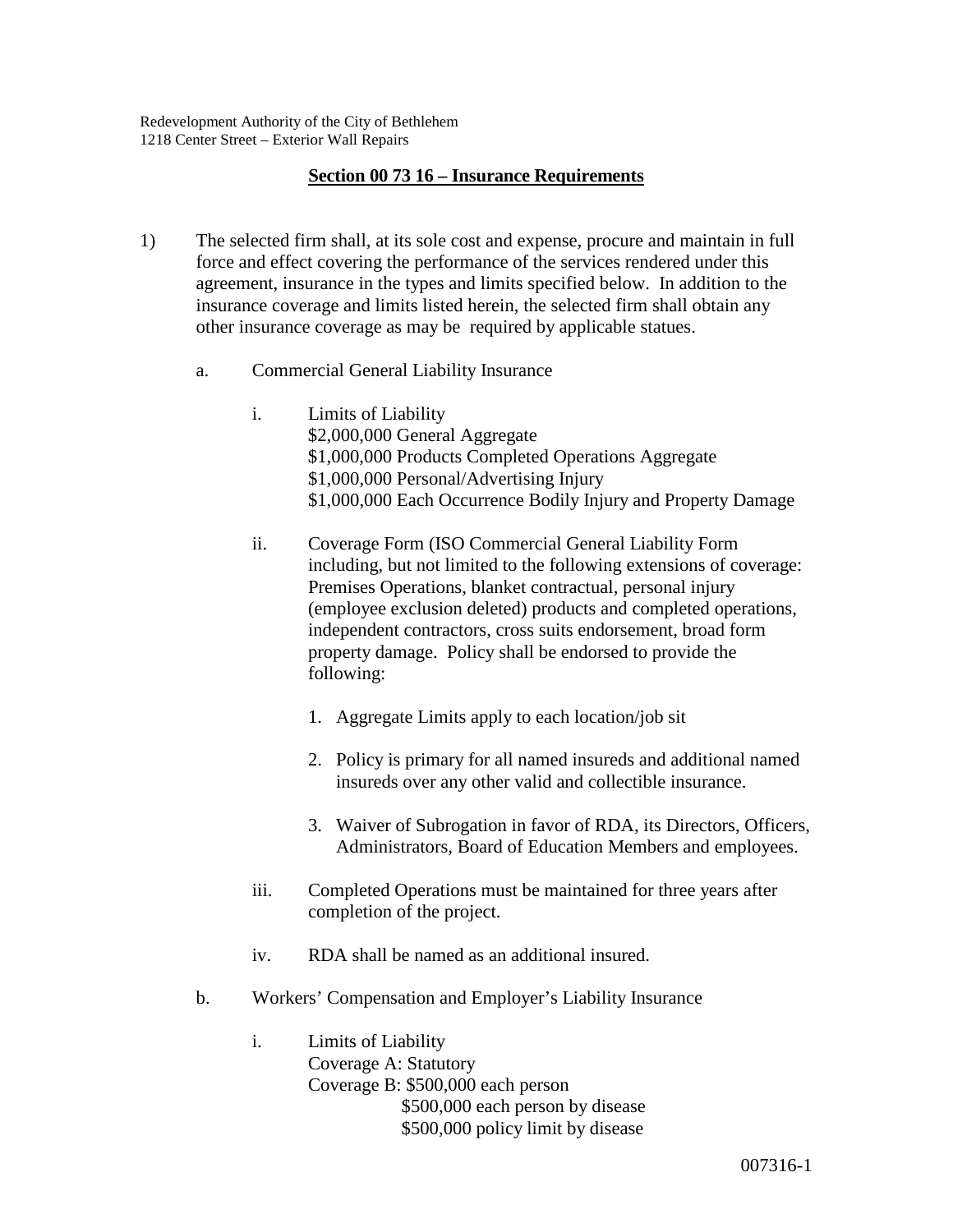- ii. Coverage shall apply in the jurisdiction in which the work is being performed as required by applicable statutes.
- c. Automobile Liability
	- i. Limits of Liability \$1,000,000 per occurrence bodily injury and property damage
	- ii. Coverage: Symbol 1 any auto
	- iii. The RDA shall be named as additional insured.
- d. Excess/Umbrella Liability
	- i. Limits of Liability \$5,000,000 per occurrence \$5,000,000 aggregate
	- ii. Coverage shall be follow form over underlying commercial general liability, employer's liability and automobile liability.
- e. RDA's Protective Liability
	- i. Named Insured: Redevelopment Authority of the City of Bethlehem
	- ii. Limits of Liability \$1,000,000 each occurrence \$1,000,000 aggregate
- f. Contractors Pollution Liability
	- i. Limits of Liability \$1,000,000 per occurrence \$1,000,000 aggregate
	- ii. Limits apply on a per project basis
	- iii. Maximum acceptable self-insured retention is \$25,000.
	- iv. Redevelopment Authority of the City of Bethlehem shall be named as additional insured.
- 2) All policies shall be issued by an insurer licensed to do business in the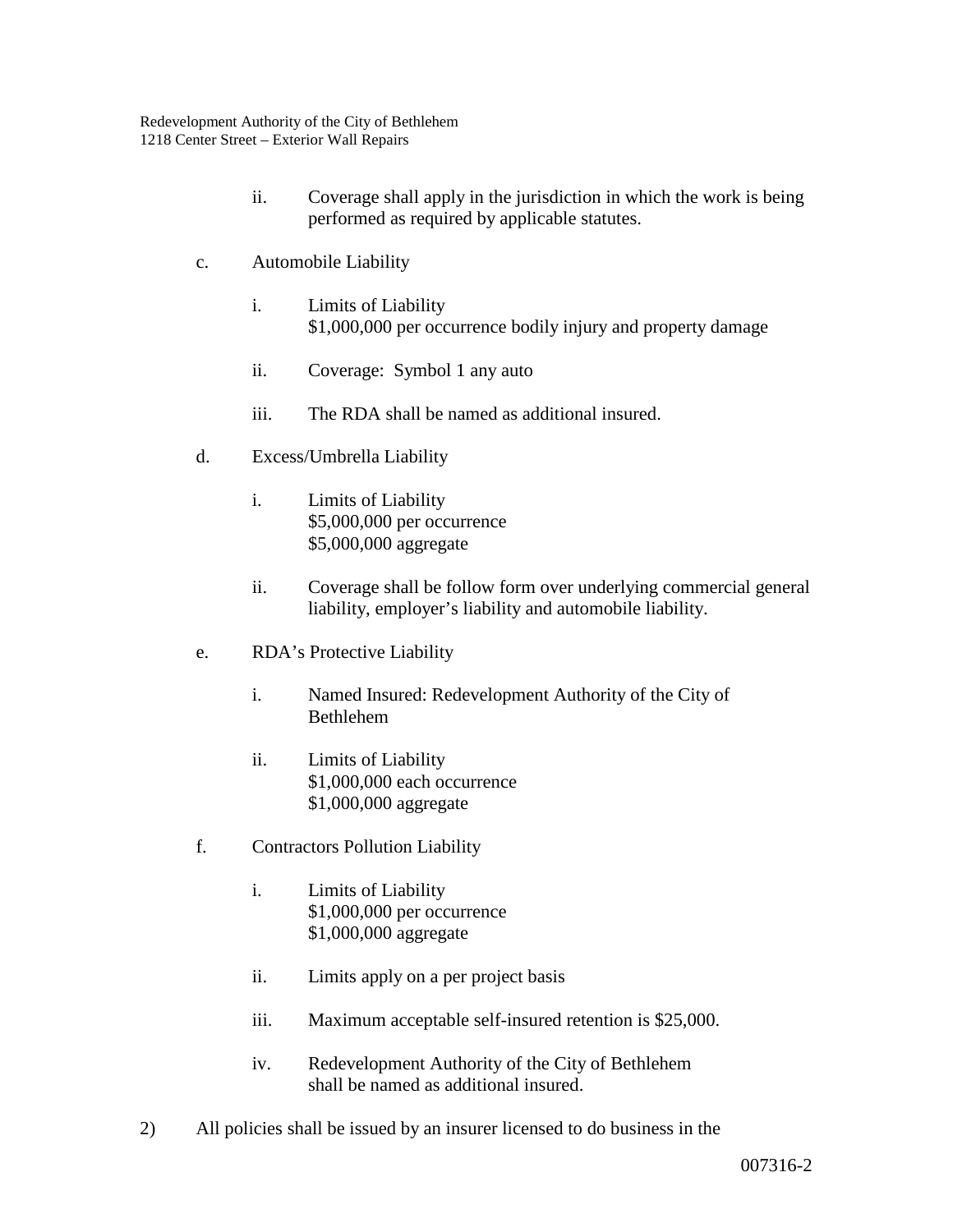Commonwealth of Pennsylvania maintaining a minimum A.M. Best rating of A-IX. Certificates of Insurance evidencing the above requirements must be provided to the RDA prior to commencing work. Renewal certificates shall be provided prior to the expiration of all policies during the duration of the project.

- 3) RDA will be given 30 days notice of cancellation, non-renewal or change in terms and conditions of all policies.
- 4) All deductibles and self-insured retentions must be disclosed on the certificate. If a qualified self-insured for workers' compensation a copy of the Certificate of Authority from the Department of Labor and Industry must be attached to the certificate evidencing the excess coverage. In the event of self-insurance or retentions in excess of \$25,000 for any line of coverage, the latest audited financial statement of the contractor must accompany the certificate for review and acceptance.
- 5) All subcontractors are required to carry the coverages designated above.
- 6) If the selected firm fails to obtain and maintain the required insurance, The RDA shall have the right to treat such failure as a material breach of contract and to exercise all appropriate rights and remedies.

# **- END OF SECTION 00 73 16 -**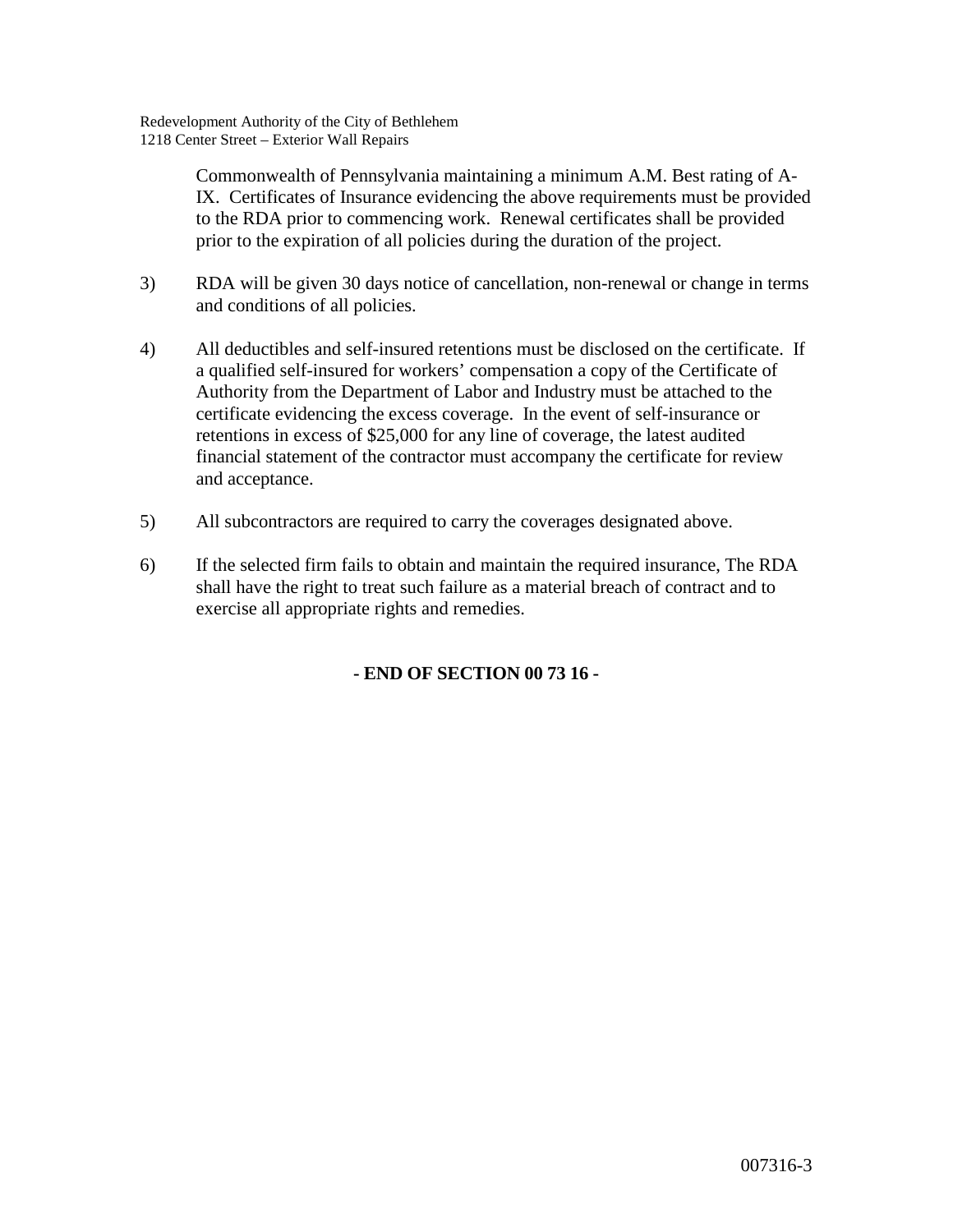# **Section 00 73 46 - Wage Determination Schedule**

Wage Determination Schedule, in accordance with the Pennsylvania Wage Act of August 15, 1961, P.L. 987 as found at 43 P.S. Section 165-01 et seq., as amended, as determined by the Secretary of the Department of Labor and Industry, is attached herewith.

# **- END OF SECTION 00 73 46 -**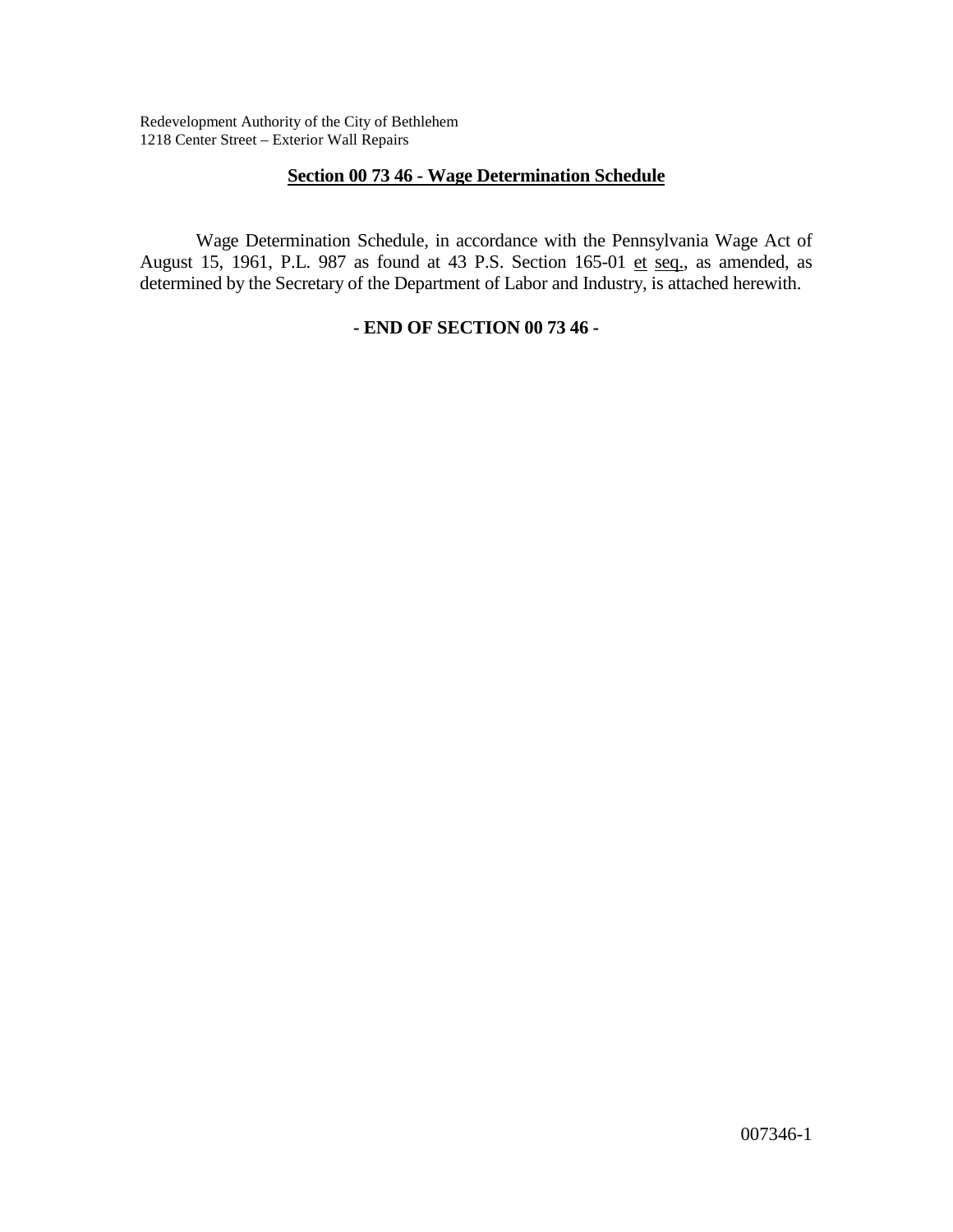# **DIVISION 1 - GENERAL REQUIREMENTS**

## **SECTION 01 10 00 - SUMMARY OF WORK**

## **PART 1: GENERAL**

## **1.01 WORK COVERED BY CONTRACT DOCUMENTS:**

- A. Contractor's Duties:
	- 1. Except as specifically noted, provide and pay for:
		- a. Labor, materials, and equipment.
		- b. Tools, construction equipment and machinery.
		- c. Water, heat and utilities required for construction.
		- d. Other facilities and services necessary for proper execution and completion of work.
	- 2. Pay legally required sales, consumer and use taxes.
	- 3. Secure and pay for, as necessary for proper execution and completion of Work, and as applicable at time of receipt of bids:
		- a. Permits (i.e., Site, Demolition) as required by the City, County or State where project is being constructed.
		- b. Government fees.
		- c. Licenses.
	- 4. Give required notices.
	- 5. Comply with codes, ordinances, rules, regulations, orders, and other legal requirements of public authorities which bear on performance of Work. If the Contractor observes that the Contract Documents are at variance therewith, he shall give the Redevelopment Authority of the City of Bethlehem and Engineer immediate notice and, within 72 hours, written notice of his observation. Any necessary changes shall be adjusted by an appropriate Change Order. If the Contractor performs any Work contrary to such laws, ordinances, rules and regulations, he shall bear all costs arising therefrom.
	- 6. Promptly submit written notice to Engineer of observed variance of Contract Documents from legal requirements.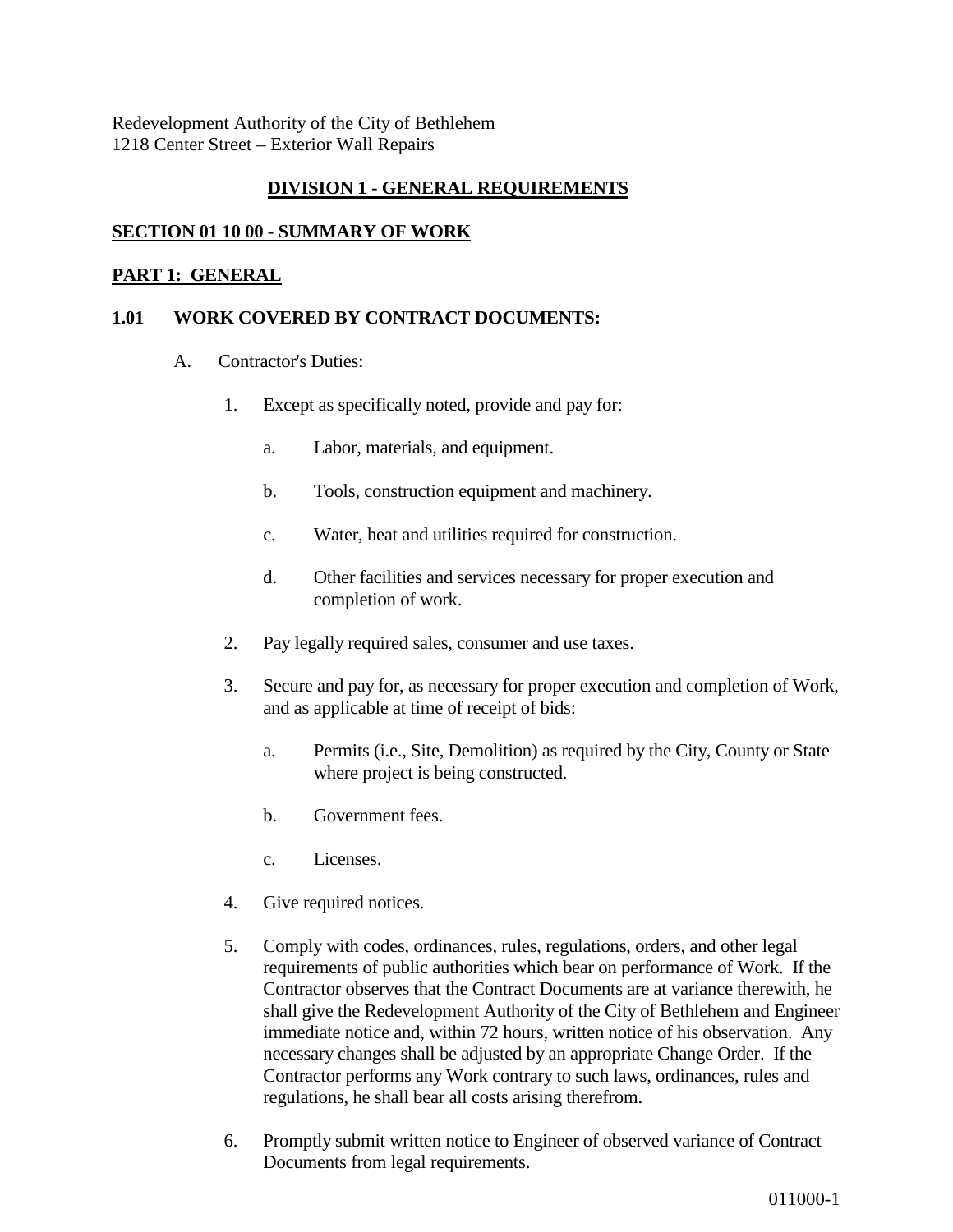- 7. Contractor is responsible for his knowledge of the existing conditions prior to starting work.
- B. The scope of work includes the
	- 1. Removal of the existing exterior multi-wythe brick wall on the south façade of the home, and its replacement with a new wood stud wall with vinyl siding. Replace all existing windows and utilities in kind
	- 2. Remove/dispose of existing debris from previous wall collapse

# **1.02 CONTRACTS:**

A. Construct Work under a single lump-sum Contract, with provisions for unit prices and options for additional work.

# **1.03 CONTRACTOR USE OF PREMISES:**

- A. Confine operations at site to areas permitted by:
	- 1. Law
	- 2. Ordinances
	- 3. Permits
	- 4. Contract Documents
- B. Do not unreasonably encumber site with materials or equipment.
- C. Assume full responsibility for protection and safekeeping of products stored on premises through completion of construction.
- D. Move any stored products which interfere with operations of the RDA.
- E. The contractor is advised that if during construction he damages any facility outside the limits of construction even though he previously determined that he would not damage the facility, it shall be his responsibility to replace the item(s) to their original condition. No additional compensation shall be provided for replacing damaged areas outside the limits of construction.
- F. Any damages occurring to any property, as a result of construction for this Contract, shall be repaired to original condition by the Contractor, at the Contractor's expense.

## **1.04 MISCELLANEOUS REQUIREMENTS:**

A. Project Record Documents: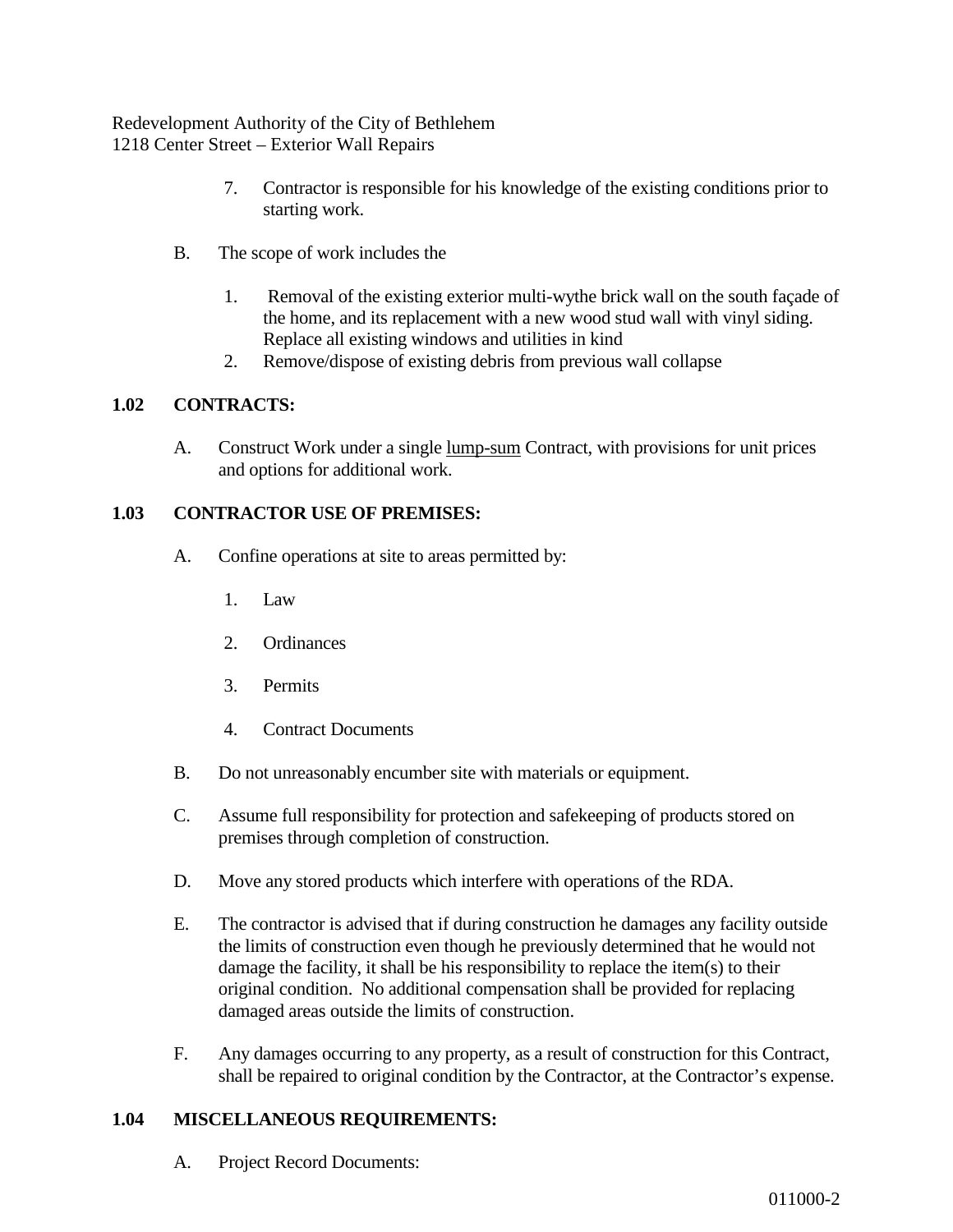- 1. Recording:
	- a. Contract Drawings for Project Record: blue line prints provided by Engineer.
	- b. Keep record documents current.
	- c. Do not permanently conceal any work until required information has been recorded.
	- d. Contract Drawings: Legibly mark to record actual construction:
		- i. Depths of various elements of foundation in relation to permanent benchmark.
		- ii. Horizontal and vertical location of underground utilities and appurtenances referenced to permanent surface improvements.
		- iii. Field changes of dimension and detail.
		- iv. Changes made by Change Order or Field Order.
		- v. Details not on original Contract Drawings.
	- e. Specifications and Addenda: Legibly mark up each section to record:
		- i. Manufacturer, trade name, catalog number, and Supplier of each product and item of equipment actually installed.
		- ii. Changes made by Change Order or Field Order.
		- iii. Other material not originally specified.

## 2. Submittals

- a. Within ten (10) days of completion of project, deliver record documents to Engineer.
- b. Accompany submittal with transmittal letter containing:
	- i. Date.
	- ii. Project title and number.
	- iii. Contractor's name and address.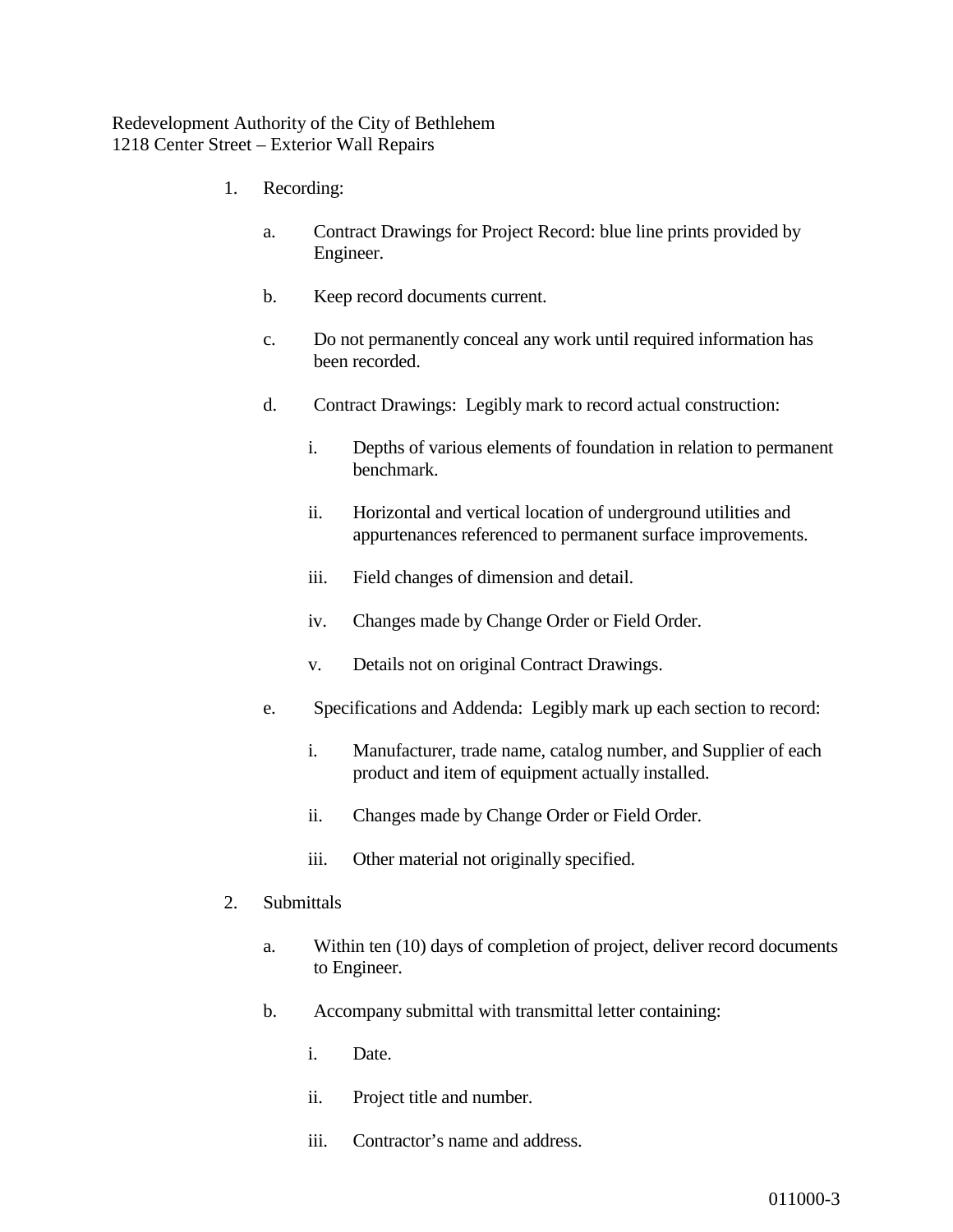1218 Center Street – Exterior Wall Repairs

- iv. Title and number of each record document.
- v. Certification that each document as submitted is complete and accurate.
- vi. Signature of Contractor, or his authorized representative.

## **- END OF SECTION 01 10 00 -**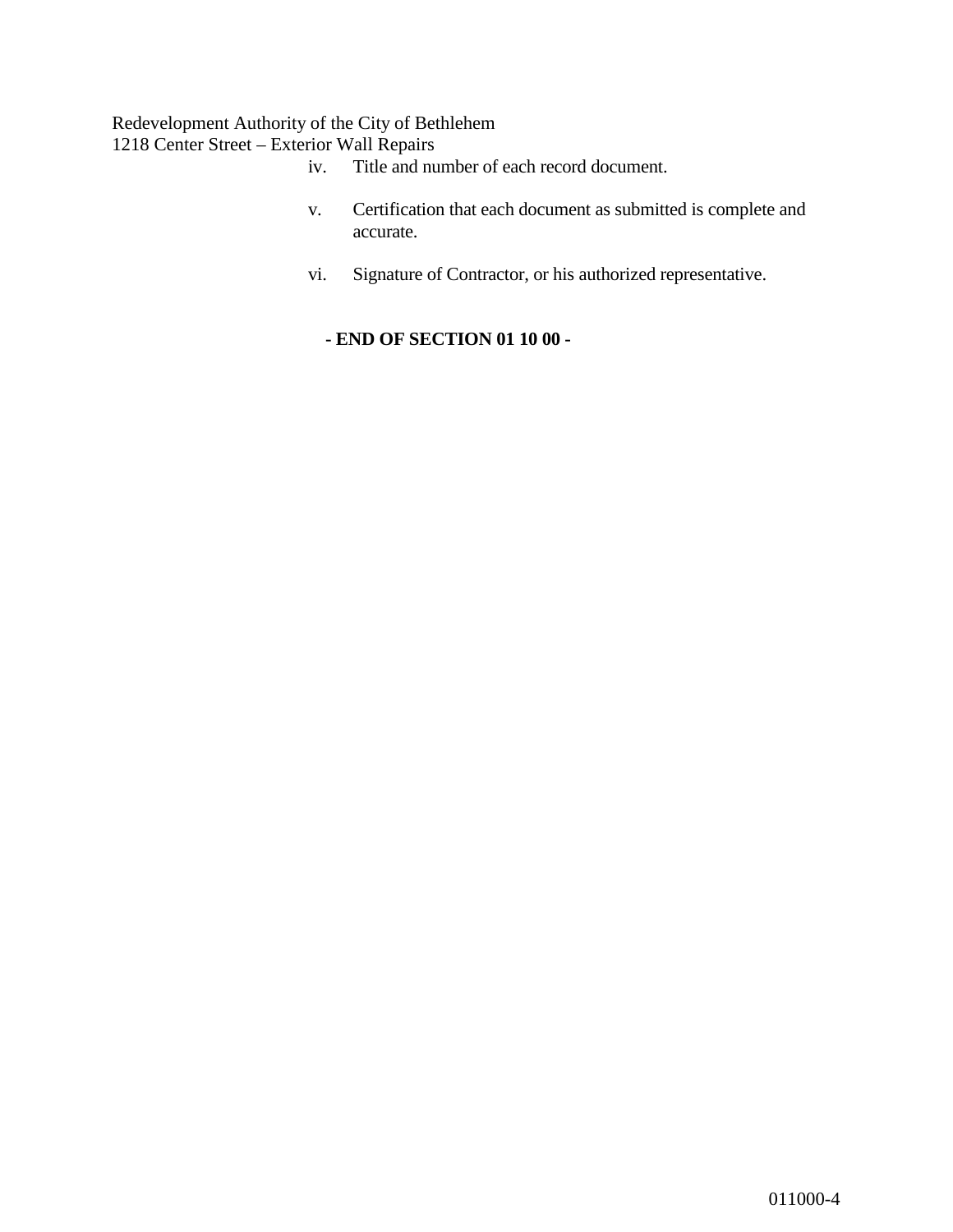### **SECTION 01 25 00 – CONTRACT MODIFICATION PROCEDURES**

## **PART 1: GENERAL**

#### **1.01 RELATED DOCUMENTS:**

A. Drawings and general provisions of the Contract, including General and Supplementary Conditions and other Division 1 Specification Sections, apply to this Section.

#### **1.02 SUMMARY:**

- A. This Section specifies administrative and procedural requirements for handling and processing contract modifications.
- B. Related Sections include the following:
	- 1. Division 1 Section "Product Requirements" for administrative procedures for handling requests for substitutions made after Contract award.

#### **1.03 MINOR CHANGES IN THE WORK:**

C. Engineer will issue supplemental instructions authorizing minor changes in the Work, not involving adjustment to the Contract Sum or Contract Time.

#### **1.04 PROPOSAL REQUESTS:**

- A. Owner-Initiated Proposal Requests: The Engineer will issue a detailed description of proposed changes in the Work that will require adjustment to the Contract Sum or Contract Time. If necessary, the description will include supplemental or revised Drawings and Specifications.
	- 1. Proposal requests issued by the Engineer are for information only. Do not consider them as an instruction either to stop work in progress or to execute the proposed change.
	- 2. Within 10 days of receipt of a proposal request, submit an estimate of cost necessary to execute the change to the Engineer for the Owner's review.
		- a. Include a list of quantities of products required and unit costs, with the total amount of purchases to be made. Where requested, furnish survey data to substantiate quantities.
		- b. Indicate applicable taxes, delivery charges, equipment rental, and amounts of trade discounts.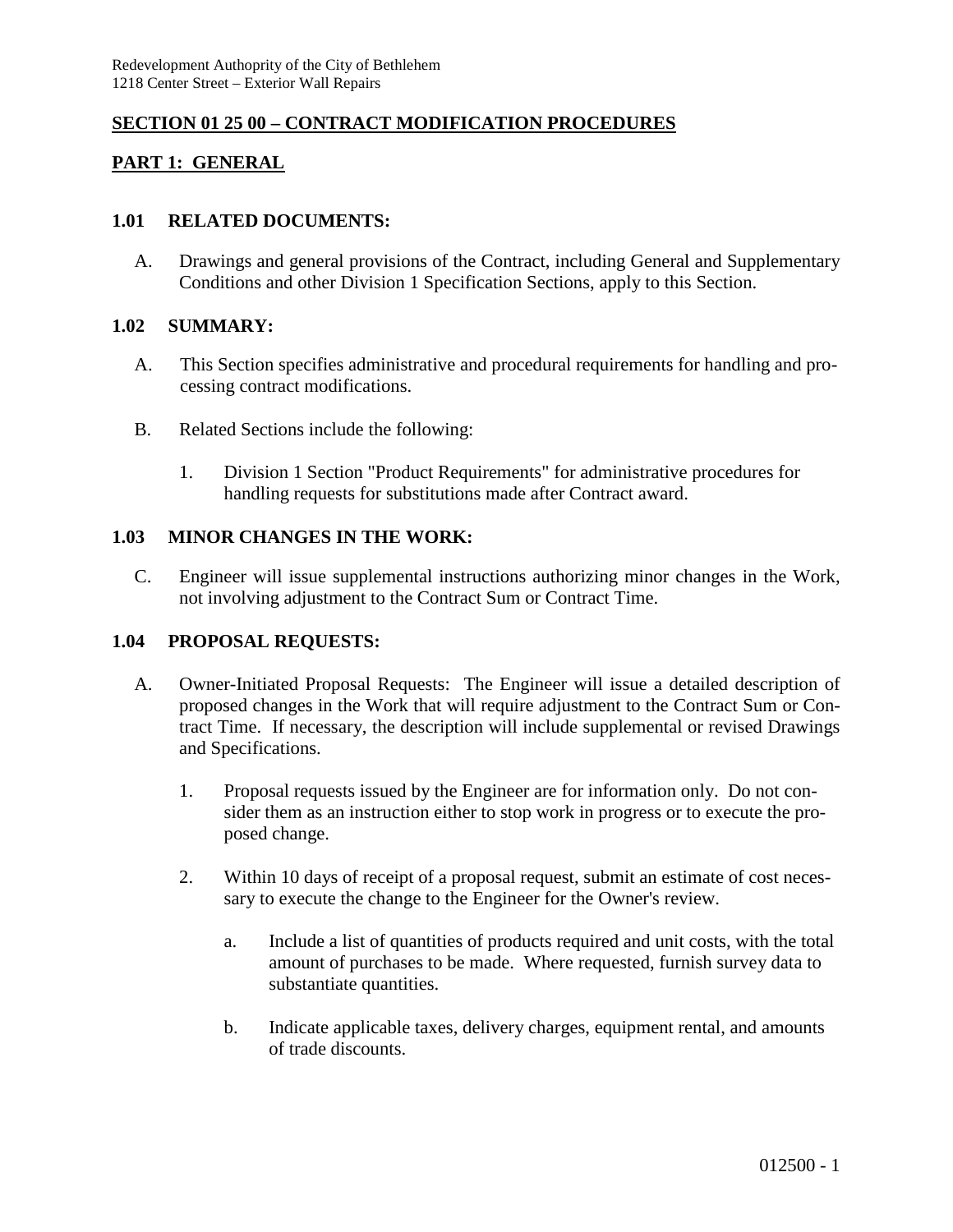- c. Include a statement indicating the effect the proposed change in the Work will have on the Contract Time.
- B. Contractor-Initiated Proposals: When latent or unforeseen conditions require modifications to the Contract, the Contractor may propose changes by submitting a request for a change to the Engineer.
	- 1. Include a statement outlining the reasons for the change and the effect of the change on the Work. Provide a complete description of the proposed change. Indicate the effect of the proposed change on the Contract Sum and Contract Time.
	- 2. Include a list of quantities of products required and unit costs, with the total amount of purchases to be made. Where requested, furnish survey data to substantiate quantities.
	- 3. Indicate applicable taxes, delivery charges, equipment rental, and amounts of trade discounts.
	- 4. Include an updated Contractor's Construction Schedule that indicates the effect of the change, including, but not limited to, changes in activity duration, start and finish times, and activity relationship. Use available total float before requesting an extension of the Contract Time.
	- 5. Comply with requirements in Division 1 Section "Product Requirements" if the proposed change requires substitution of one product or system for product or system specified.
- C. Proposal Request Form: Use AIA Document G709 for Change Order Proposal Requests.

## **1.05 CHANGE ORDER PROCEDURES:**

A. On Owner's approval of a Proposal Request, Engineer will issue a Change Order for signatures of Owner and Contractor.

## **1.06 CONSTRUCTION CHANGE DIRECTIVE:**

- A. Construction Change Directive: The Engineer may issue a Construction Change Directive on AIA Form G714. The Construction Change Directive instructs the Contractor to proceed with a change in the Work, for subsequent inclusion in a Change Order.
	- 1. The Construction Change Directive contains a complete description of the change in the Work. It also designates the method to be followed to determine change in the Contract Sum or Contract Time.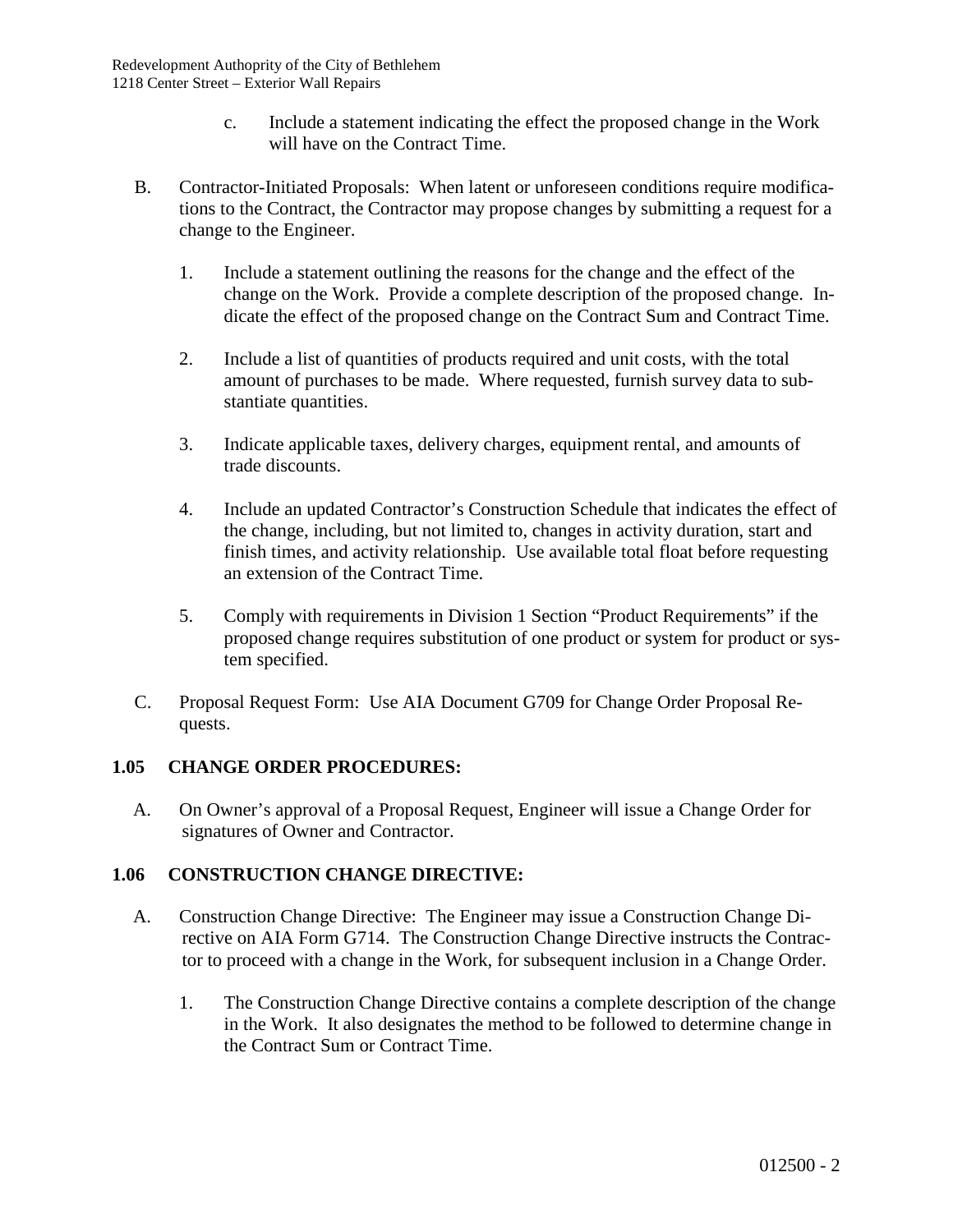- B. Documentation: Maintain detailed records on a time and material basis of work required by the Construction Change Directive.
	- 1. After completion of the change, submit an itemized account and supporting data necessary to substantiate cost and time adjustments to the Contract.

## **PART 2: PRODUCTS (NOT USED)**

## **PART 3: EXECUTION (NOT USED)**

-END OF SECTION 01 25 00 -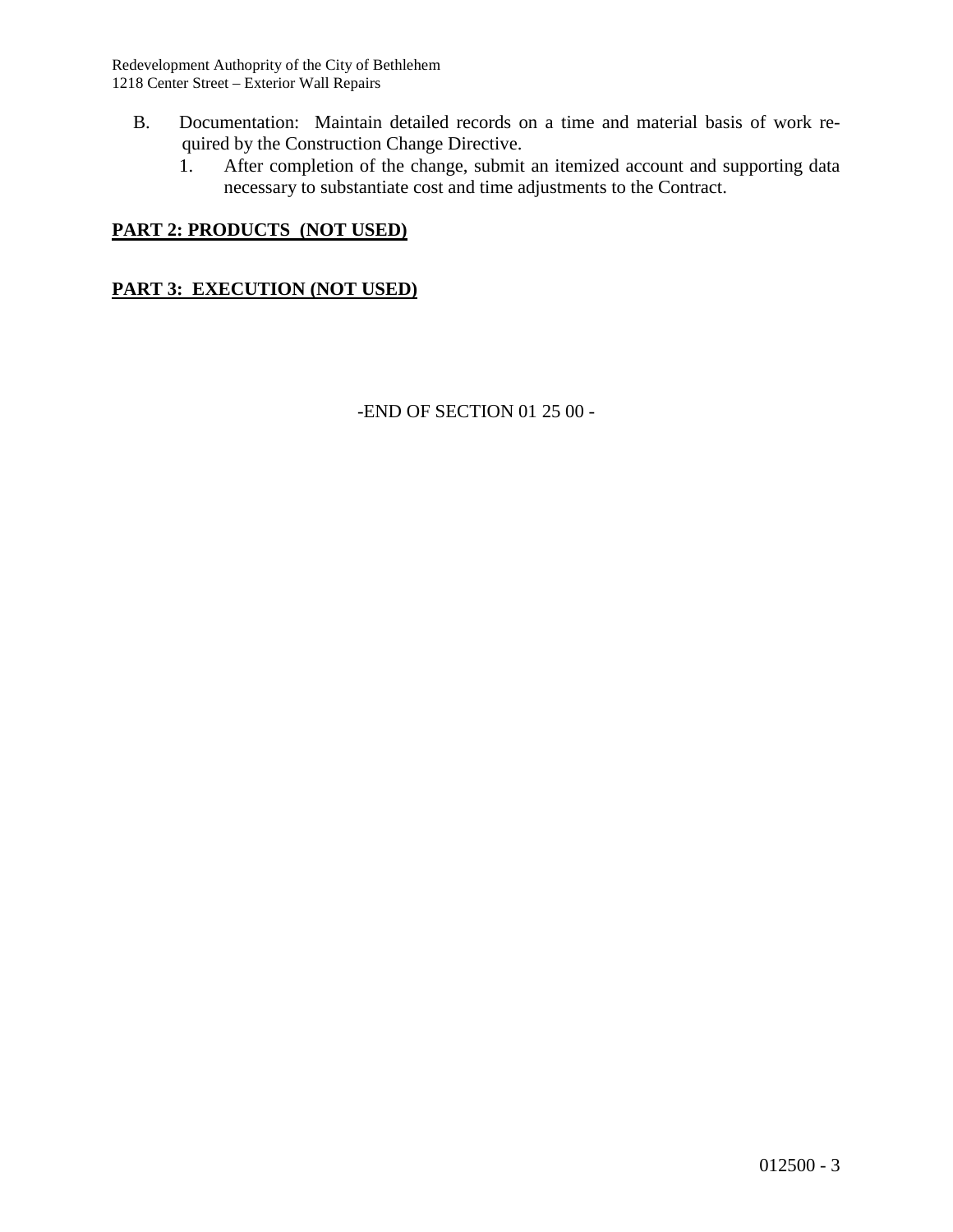### **SECTION 01 29 00 – APPLICATIONS FOR PAYMENT**

### **PART 1: GENERAL**

#### **1.01 PAYMENT APPLICATION TIMES:**

A. The "date" for each progress payment is as indicated in Owner-Contractor Agreement. The period of construction Work covered by each payment request is the period indicated in Owner-Contractor Agreement.

#### **1.02 PAYMENT APPLICATION FORMS:**

A. EJCDC Document 1910-8E (1990 Edition), available from The Engineers Joint Contract Documents Committee.

### **1.03 INITIAL PAYMENT APPLICATION:**

- A. The principal administrative actions and submittals which must precede or coincide with submittal of first payment application can be summarized as follows, but not necessarily by way of limitation:
	- 1. Listing of subcontractors and principal suppliers and fabricators;
	- 2. Schedule of Values;
	- 3. Copies of acquired permits and similar authorizations and licenses from governing authorities for current performance of the Work;
	- 4. Performance and/or payment bonds (if required); and
	- 5. Evidence satisfactory to The City of Bethlehem that Contractor's insurance coverages have been secured.

#### **1.04 APPLICATION AT TIME OF SUBSTANTIAL COMPLETION:**

- A. Following issuance of Engineer's final "certificate of substantial completion", and also in part as applicable to prior certificates on portions of completed Work as designated, a "special" payment application may be prepared and submitted by Contractor. The principal administrative actions and submittals which must precede or coincide with such special applications can be summarized as follows, but not necessarily by way of limitation:
	- 1. Permits and similar approvals or certifications by governing authorities and franchised services, assuring the RDA's full access and use of completed Work;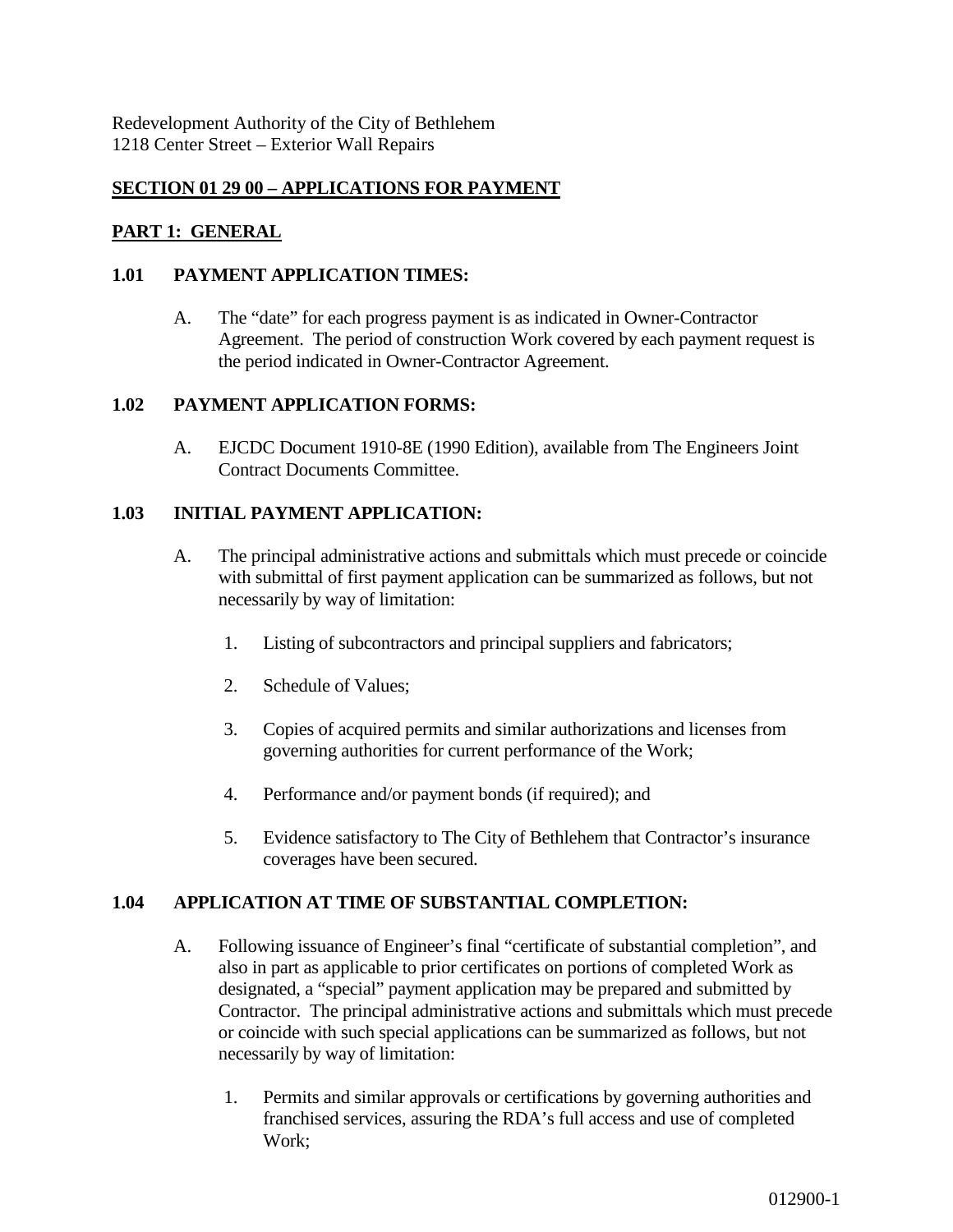- 2. Final cleaning of construction area; and
- 3. Listing of Contractor's incomplete Work, recognized as exceptions to Pocono Mountain School District's Engineer's certificate of substantial completion.

### **1.05 FINAL PAYMENT APPLICATION:**

- A. The administrative actions and submittals which must precede or coincide with submittal of final payment application can be summarized as follows, but not necessarily by way of limitation:
	- 1. Completion of project closeout requirements;
	- 2. Assurance, satisfactory to the RDA, that unsettled claims will be settled and that Work not actually completed and accepted will be completed without undue delay;
	- 3. Proof, satisfactory to the RDA, that taxes, fees, and similar obligations of Contractor have been paid;
	- 4. Removal of temporary facilities, services, surplus materials, rubbish, and similar elements;
	- 5. Consent of surety for final payment.
	- 6. Proof, satisfactory to RDA, that Contractor (and any subcontractor) has filed written certifications and statements with the Commonwealth of Pennsylvania, Department of Labor and Industry, in conformity with the requirements of Section 10 of the Pennsylvania Prevailing Wage Act, as found at 43 P.S. Section 165-10.

## **- END OF SECTION 01 29 00 -**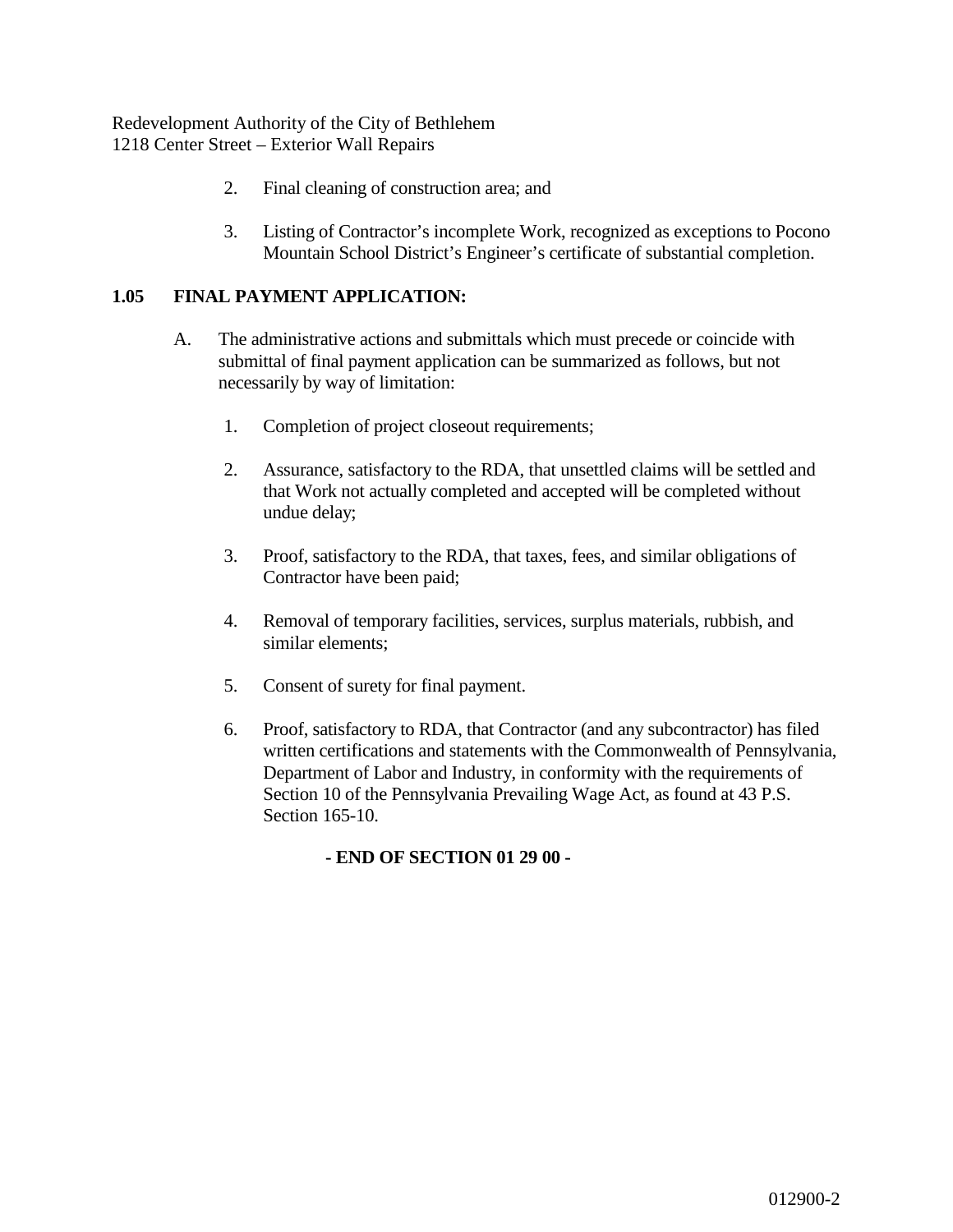## **PART 1: GENERAL**

#### **1.01 GENERAL:**

A. Submit to the Engineer six (6) cut sheets, product data, and manufacturer's specifications required by specifications sections.

#### **1.02 SHOP DRAWINGS:**

- A. Original drawings, prepared by Contractor, subcontractor, supplier or distributor, which illustrates some portion of the work; showing fabrication, layout, setting or erection details.
- B. Prepared by a qualified detailer.
- C. Identify details by reference to sheet and detail numbers shown on Contract Drawings.

### **1.03 PRODUCT DATA:**

- A. Manufacturer's standard schematic drawings:
	- 1. Modify drawings to delete information which is not applicable to project.
	- 2. Supplement standard information to provide additional information applicable to project.
- B. Manufacturer's catalog sheets, brochures, diagrams, schedules, performance charts, illustrations and other standard descriptive data.
	- 1. Clearly mark each copy to identify pertinent materials, products or models.
	- 2. Show dimensions and clearances required.
	- 3. Shop performance characteristics and capacities.
	- 4. Show writing diagrams and controls.

#### **1.04 CONTRACTOR RESPONSIBILITIES:**

- A. Review Shop Drawings and Product Data prior to submission.
- B. Verify:
	- 1. Field measurements.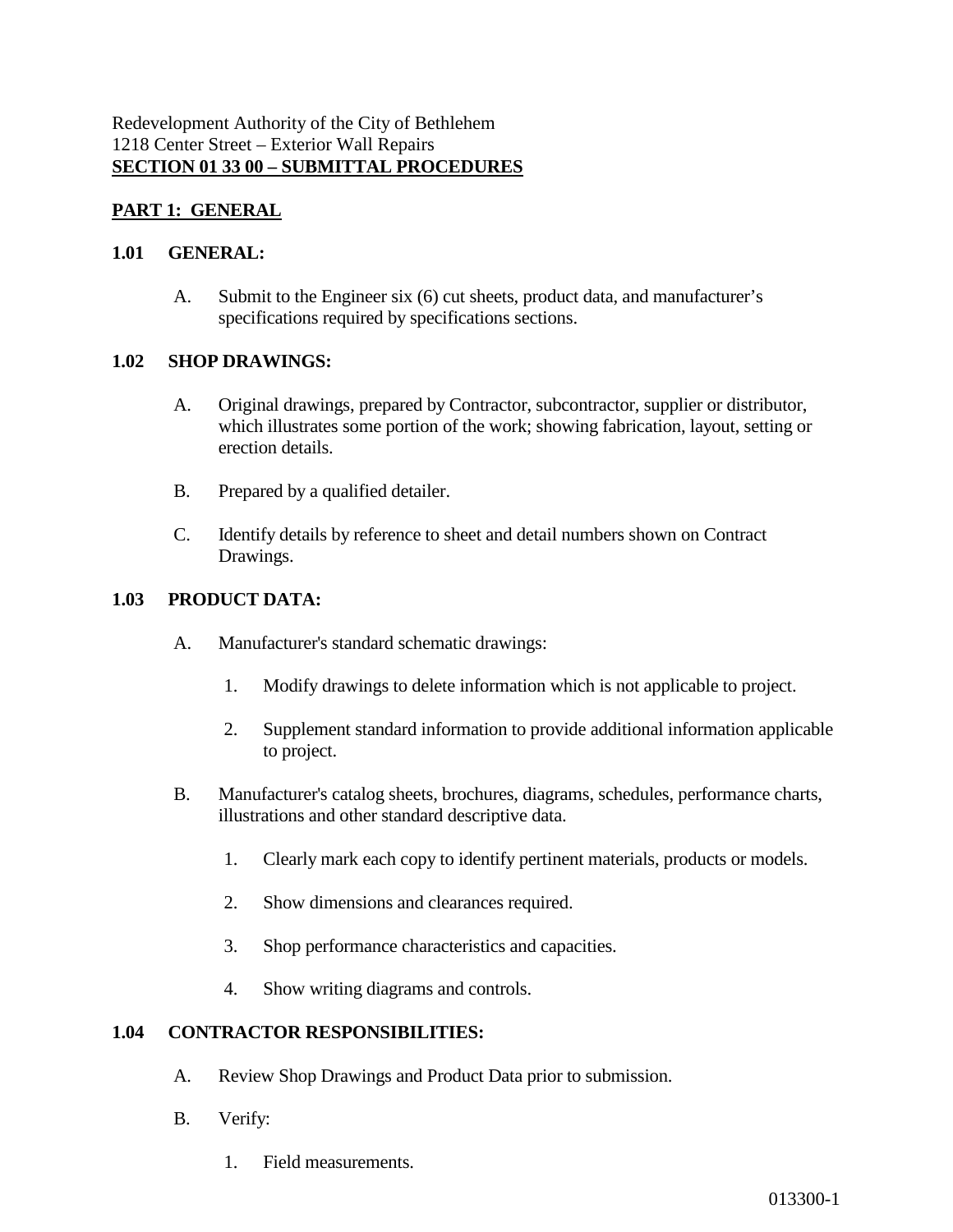- 2. Field Construction criteria.
- 3. Catalog numbers and similar data.
- C. Coordinate each submittal with requirements of Work and of Contract Documents.
- D. Contractor's responsibility for errors and omissions in submittals is not relieved by Engineer's review of submittals.
- E. Contractor's responsibility for deviations in submittals from requirements of Contract Documents is not relieved by Engineer's review of submittals, unless engineer gives written acceptance of specific deviations.
- F. Notify Engineer, in writing, at time of submission, of deviations in submittals from requirements of Contract Documents.
- G. Begin no work which requires submittals until return of submittals with Engineer's stamp and initials or signature indicating review.
- H. After Engineer's review, distribute copies.

#### **1.05 SUBMISSION REQUIREMENTS:**

- A. Submittals must be delivered to the Engineer for approval within (15) days of execution of contract and receipt of Notice to Proceed from the Procurement Office.
- B. Identify project, Contractor, subcontractor or supplier, pertinent Drawing sheet and detail number(s), and specification Section number, as appropriate.
- C. Apply Contractor's stamp, signed or initialed certifying that review, verification of products required, field dimensions, adjacent construction Work, and coordination of information, is in accordance with the requirements of the Work and Contract Documents. Submittals not containing Contractor's stamp shall be returned.
- D. Schedule submittals to expedite project, and deliver to the Engineer at business address. Coordinate submission of related items.
- E. Identify variations from the Contract Documents and Product or system limitation which may be detrimental to successful performance of the completed Work.
- F. Provide space for Contractor and Engineer review stamps.
- G. Revise and resubmit submittals as required, clearly identifying all changes made since previous submittal.
- H. Distribute copies of reviewed submittals to concerned parties. Instruct parties to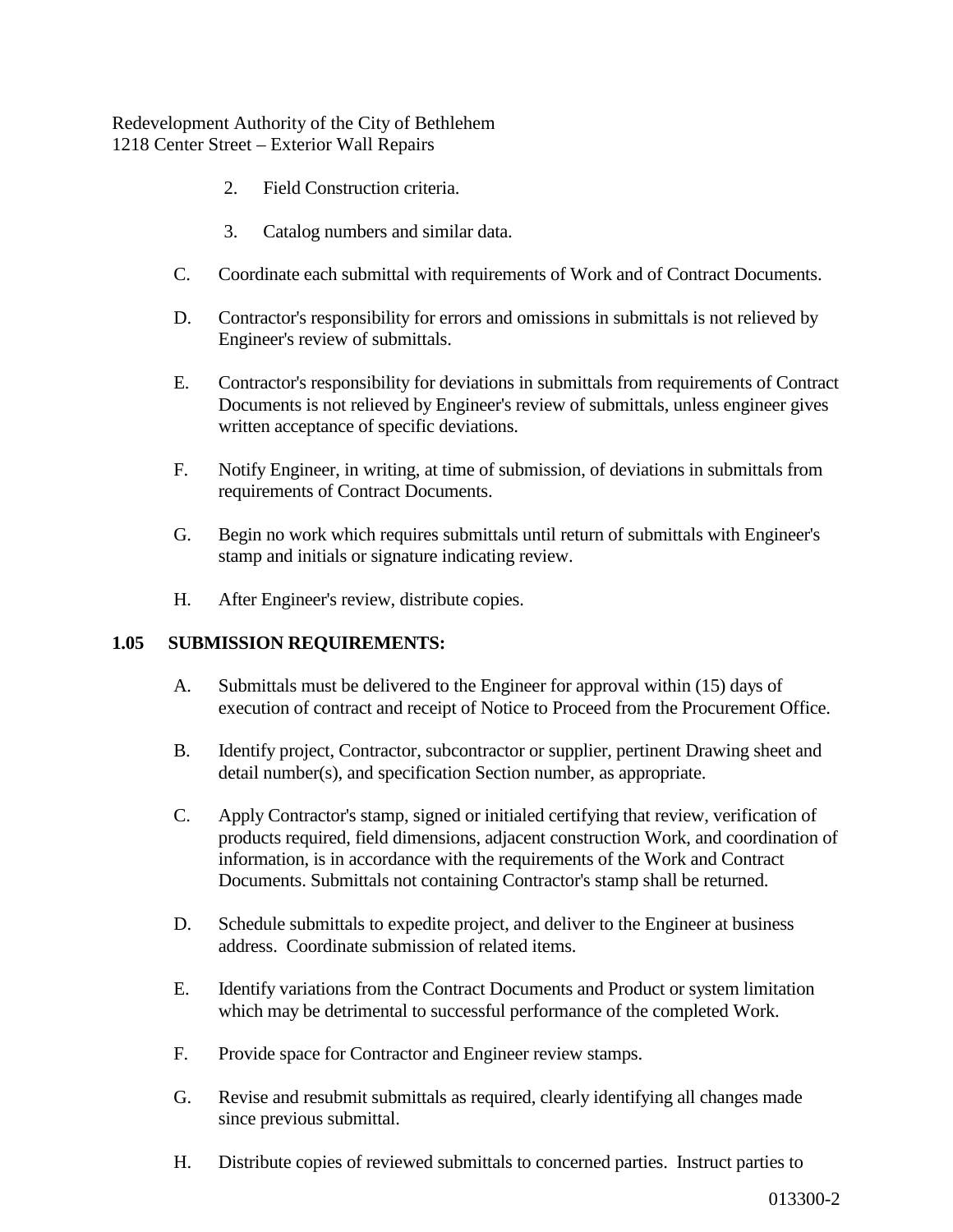1218 Center Street – Exterior Wall Repairs

promptly report any inability to comply with provisions.

## **1.06 DISTRIBUTION OF SUBMITTALS AFTER REVIEW:**

- A. Distribute copies of Shop Drawings and Product Data which carry Engineer's stamp, to:
	- 1. Contractor's file.
	- 2. Job-site file.
	- 3. Subcontractors.
	- 4. Supplier.
	- 5. Fabricator.
- B. Distribute samples as directed.

### **1.07 ENGINEER'S DUTIES:**

- A. Review submittals with reasonable promptness.
- B. Review for:
	- 1. Design concept of project.
	- 2. Information given in Contract Documents.
- C. Affix stamp and initials or signature certifying to review of submittal.
- D. Return submittals to Contractor for distribution.

## **- END OF SECTION 01 33 00 -**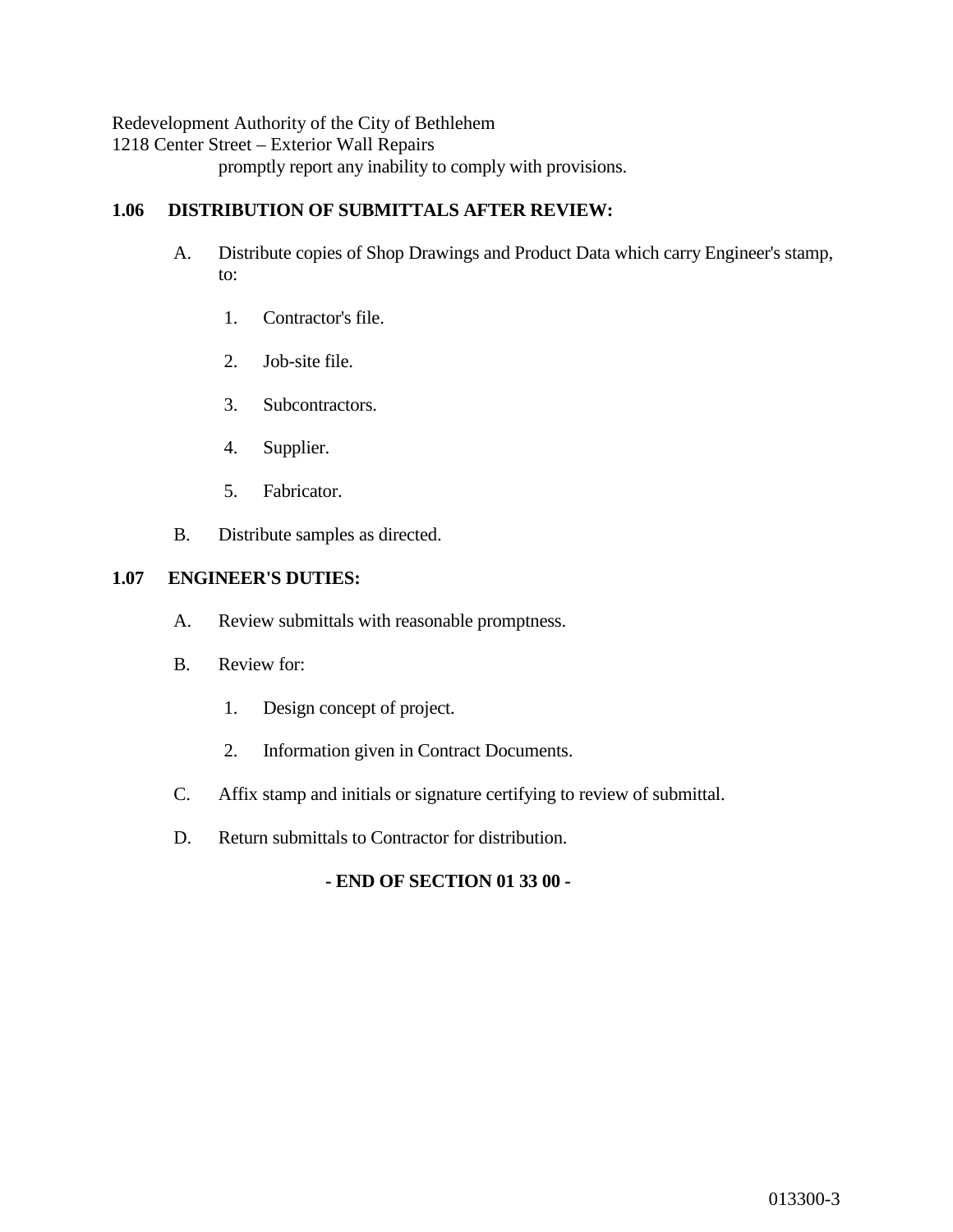### **SECTION 01 41 00 - REGULATORY REQUIREMENTS**

### **PART 1: GENERAL**

#### **1.01 GENERAL:**

- A. The Contract Documents and the construction hereby contemplated are to be governed, at all times, by applicable provisions of federal, state, and local law(s), rules, regulations, and codes, including but not limited to, those specified in this section.
- B. Nothing contained in the Contract Documents shall be construed as relieving the Contractor of the responsibility for strict compliance with any applicable federal, state, and local law(s), rules, regulations, and codes, including but not limited to, those specified in this section.
- C. All Work on this project shall, at a minimum, conform to the Tobyhanna Township Codes, and Pocono Mountain School District, including any addendums or changes which may be applicable to this project.

#### **1.02 SPECIFIC REGULATIONS:**

- A. Comply with law(s), rules, regulations, and codes dealing with occupational safety and health, including but not limited to, the latest amendments to the following:
	- 1. William-Steiger Occupational Safety and Health Act of 1970, Public Law 91-596; and
	- 2. Part 1910-Occupational Safety and Health Standards, Chapter XVII of Title 29, Code of Federal Regulations.
- B. Comply with law(s), rules, regulations and codes dealing with the prevention of environmental pollution and the preservation of public natural resources, including but not limited to, the latest amendments to the following:
	- 1. Act No. 247 of the General Assembly of the Commonwealth of Pennsylvania, enacted 26 October 1972.
- C. Comply with law(s), rules, regulations, and codes dealing with prevailing wage, including but not limited to, the latest amendments to the following:
	- 1. Act No. 442 of the general Assembly of the Commonwealth of Pennsylvania, enacted August 15, 1961, as amended.

#### **- END OF SECTION 01 41 00 -**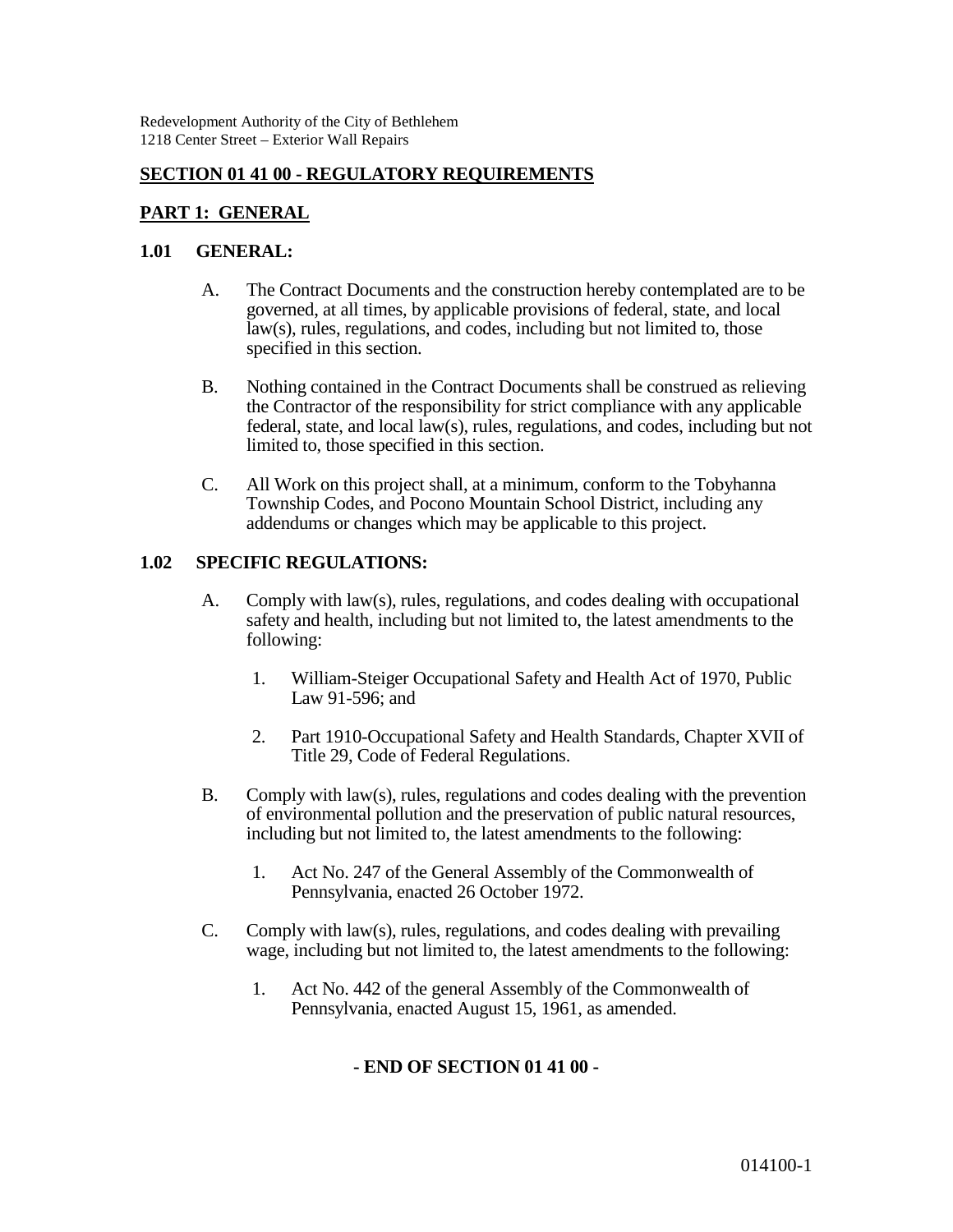### **SECTION 01 42 00 - REFERENCES**

### **PART 1: GENERAL**

#### **1.01 DEFINITIONS:**

- A. General Explanation: A substantial amount of specification language constitutes definitions for terms found in other Contract Documents, including Drawings which must be recognized as diagrammatic in nature and not completely descriptive in requirements indicated thereon. Certain terms used in Contract Documents are defined generally in this article. Definitions and explanations of this section are not necessarily either complete or exclusive, but are general for the Work to the extent not stated more explicitly in another provision of Contract Documents.
- B. Indicated: A cross-reference to graphics, notes, or schedules on Drawings, to other paragraphs or schedules in the Specifications, and to similar means of recording requirements in Contract Documents. Where terms such as "shown", "noted", "scheduled", and "specified" are used in lieu of "indicated", it is for purpose of helping reader locate cross-reference, and no limitation of location is intended except as specifically noted.
- C. Directed, Requested, Approved, Accepted, etc.: These terms imply "by the Engineer" unless otherwise indicated.
- D. Approved by Engineer: In no case releases Contractor from responsibility to fulfill requirements of Contract Documents.
- E. Approve: In no case will be interpreted as a release of Contractor from responsibility to fulfill requirements of Contract Documents.
- F. Project Site: Space available to Contractor at location of Project either exclusively or to be shared with separate contractors for performance of the Work.
- G. Furnish: Supply and deliver to Project Site, ready for unloading, unpacking, assembly, installation, etc., as applicable in each instance.
- H. Install: Operations at Project Site including unloading, unpacking, assembly, installation, etc., as applicable in each instance.
- I. Provide: Furnish and install, complete and ready for intended use, as applicable in each instance.
- J. Installer: Entity (firm or person) engaged to install Work by Contractor, Subcontractor, or Sub-subcontractor. Installers are required to be skilled experts in Work they are engaged to install.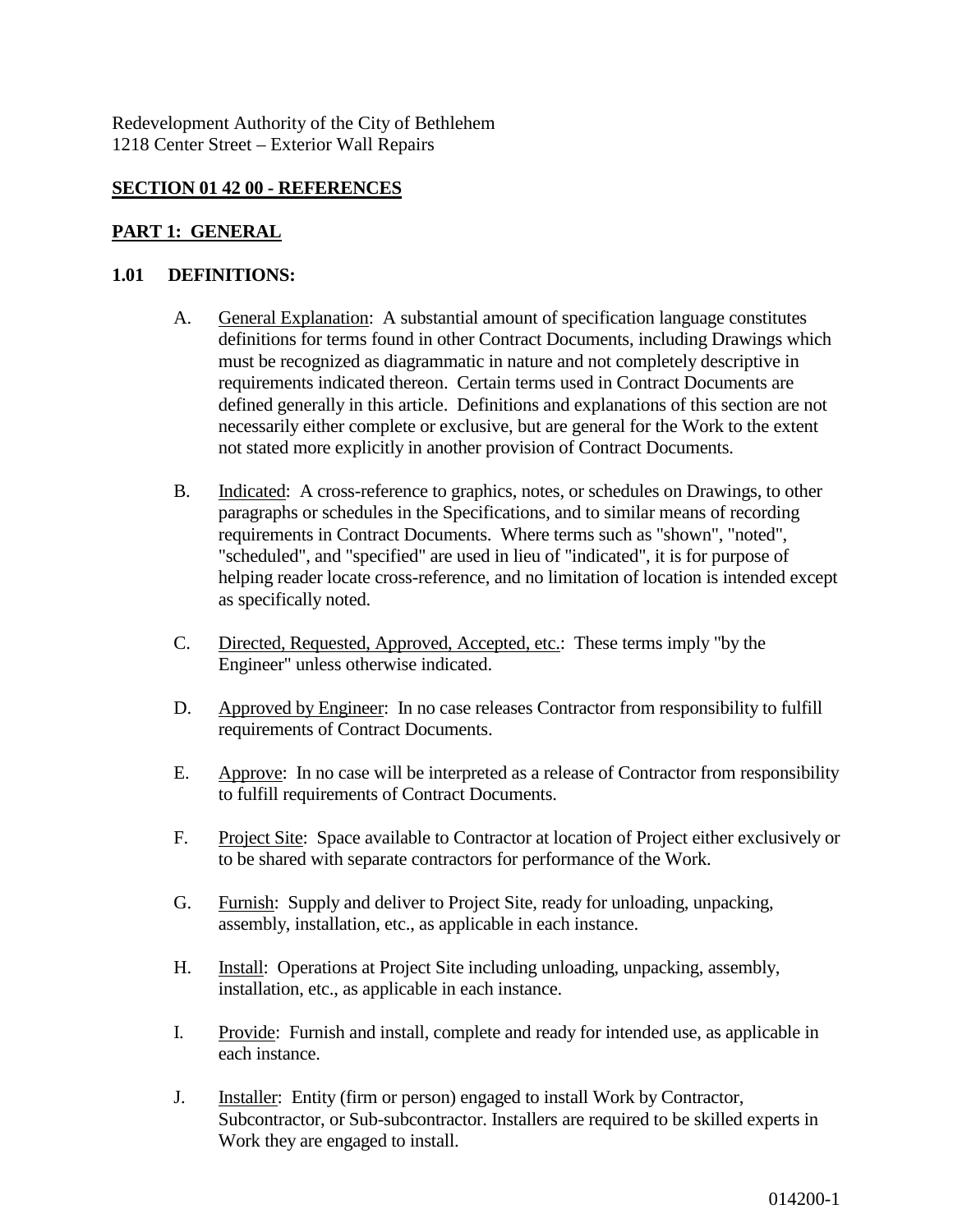1218 Center Street – Exterior Wall Repairs

- K. Engineer: BASE Engineering Inc., 1044 N. Quebec St., Allentown, PA., 18109- 1607.
- L. Substantial Completion: All storm sewer and roof leader connections installed, as well as all restoration work. Only punch list items to be completed.
- M. RDA: Redevelopment Authority of the City of Bethlehem

### **1.02 FORMAT AND SPECIFICATION EXPLANATIONS:**

- A. Specification Text Format: Underscoring facilitates scan reading: no other meaning.
- B. Overlapping/Conflicting Requirements: Most stringent applies and will be enforced, unless more detailed language written directly into Contract Documents clearly indicates that a less stringent requirement is acceptable. Refer uncertainties to the Engineer for decision before proceeding.

#### **1.03 INDUSTRY STANDARDS:**

- A. General Applicability of Standards: Applicable published standards of construction industry have same force and effect as if copied directly into Contract Documents, or as if published copies were bound herewith.
- B. Referenced Standards: (Referenced directly in Contract Documents or by governing regulations). Have precedence over non-referenced standards which are recognized in industry for applicability to Work.
- C. Minimum Requirements: Indicated requirements are for a specific minimum acceptable level of quality/quantity, as recognized in the industry. Actual Work must comply (within specified tolerances), or may exceed minimum with reasonable limits. Refer uncertainties to Engineer before proceeding.
- D. Abbreviations & Plural Words: Abbreviations, where not defined in Contract Documents, will be interpreted to mean the normal construction industry terminology, determined by recognized grammatical rules, by the Engineer. Plural words will be interpreted as singular and singular words will be interpreted as plural words where applicable for context of Contract Documents.

## **- END OF SECTION 01 42 00 -**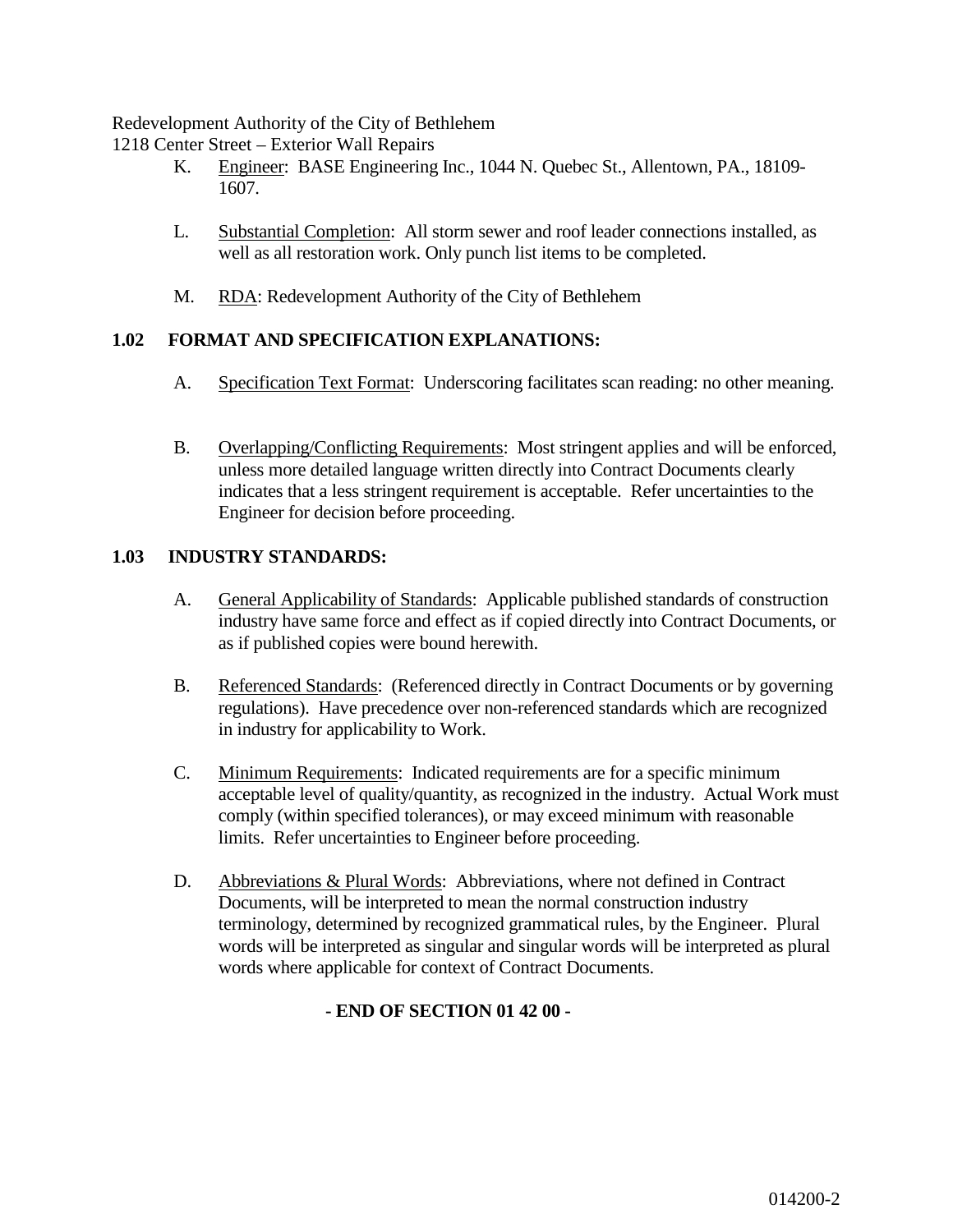## **PART 1: GENERAL**

### **1.01 GENERAL:**

- A. The Contractor shall provide, maintain, service, operate, and supervise the services and facilities he deems necessary for the carrying out of his Work.
- B. The services and facilities specified herein shall be for the benefit of all persons engaged in Work on the project and for the life of the Contract.
- C. Except as otherwise specified, the Contractor shall pay all expenses involved in connection with the temporary services and facilities, including removal of discontinued facilities.
- D. The responsibility of the Contractor in connection with the services and facilities specified herein shall be carried out at such time, and in such manner so as not to delay construction progress.

### **1.02 ELECTRICITY:**

A. The Contractor shall arrange or all power sources, including generators if necessary, and shall extend and provide approved distribution system of wiring and outlets, including lamps as required for the completion of the Project.

#### **1.03 WATER AND SANITARY:**

A. Water and sanitary facilities at the job site shall be provided by the Contractor as required.

## **1.04 ACCESS AND PROTECTION OF TRAFFIC:**

- A. Provide for safe passage of both pedestrian and vehicular traffic from, to, and around the construction site, including convenient access for police, fire, and other emergency equipment. Access to the main entrance is to be open at all times.
- B. Provide appurtenances associated with access and protection of traffic, such as fences, gates, bridges, sidewalk covers, barricades, lights, reflectors, danger signs and other devices required for the protection of life, limb, and property.

### **1.05 MATERIAL/EQUIPMENT STORAGE:**

A. Each separate Contractor shall provide weathertight storage for his construction materials which are subject to damage if exposed to the weather.

#### **1.06 TELEPHONE:**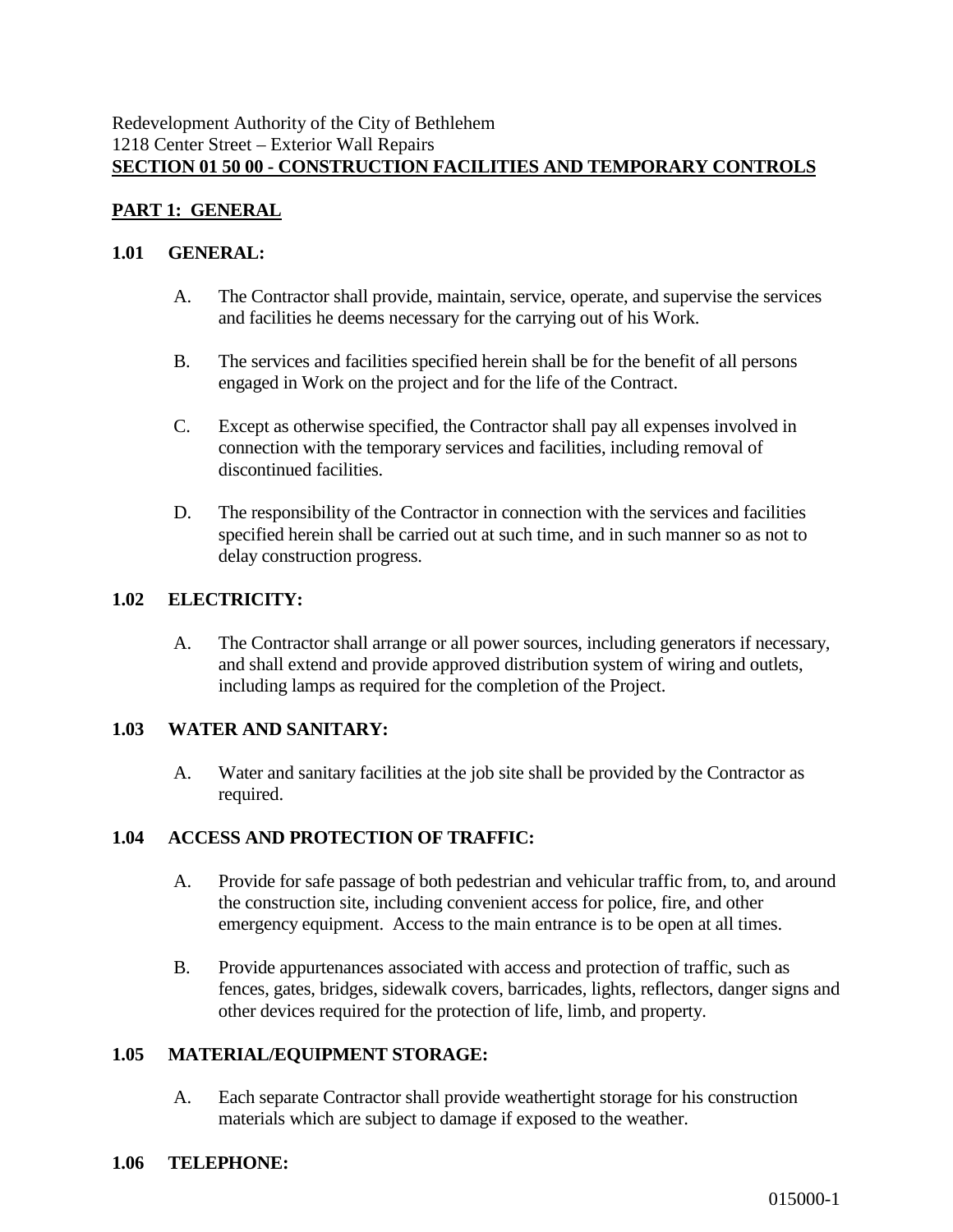A. The Contractor shall obtain and pay for any telephone service required at the site.

## **1.07 CONTRACTOR'S JOB SITE FACILITIES:**

- A. Field Offices: The Contractor may supply his own temporary buildings or field trailers if he deems necessary, approved and located as designated by the County of Northampton.
- B. Flammable Storage
	- 1. Gasoline, oil and other flammable materials storage must be isolated from the general construction area.
	- 2. Only approved safety cans are permitted for the dispensing of flammable liquids.
	- 3. All flammable material spilled by the Contractor and any soil, stone, etc., which is contaminated as a result of the spill shall be removed and disposed of at the Contractor's expense.

#### **1.08 CONTRACTOR'S EQUIPMENT:**

A. All scaffolding, ladders, staging, equipment and tools shall bear Contractor's identification mark before being brought to the job site. The Contractor shall keep a running inventory of his on-site equipment which shall be available for inspection by The RDA and the Engineer.

#### **1.09 RESTRICTIONS:**

A. Burning or Welding - Permission must be obtained from Engineer prior to welding, burning, or starting any open fire or other hot work. Contractor's employees shall follow implicitly the limitations as to time, location and area covered thereon. The Contractor shall have on hand the necessary fire extinguishers and safety men.

#### **1.10 SECURITY:**

A. There will be no watchmen service provided. The Contractor shall take his own precaution against the loss of his materials, tools, and equipment and be responsible for the safety thereof.

#### **- END OF SECTION 01 50 00 -**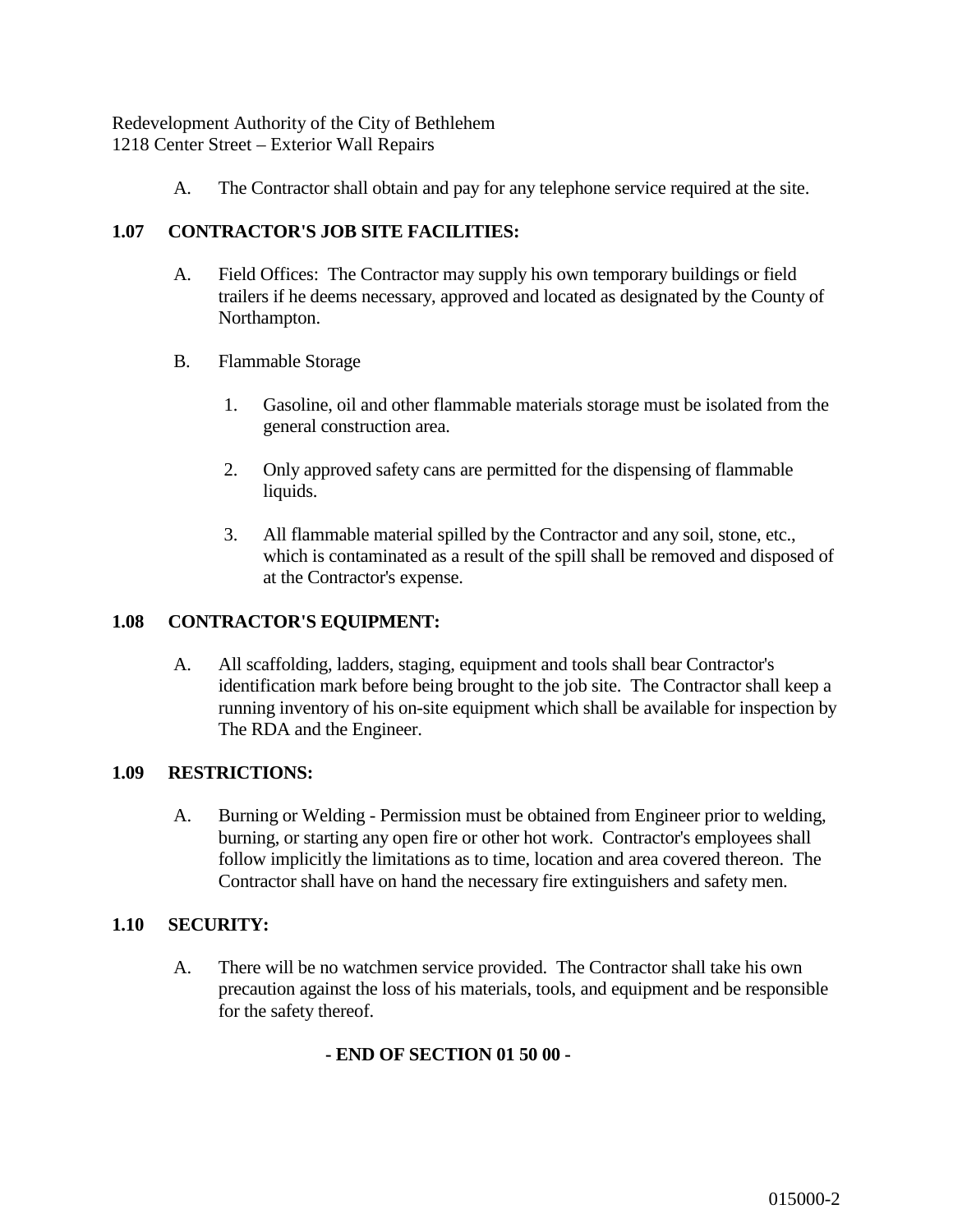## **PART 1: GENERAL**

### **1.01 DESCRIPTION:**

- A. Related Requirements Specified Elsewhere in the Specifications:
	- 1. Cleaning for Specific Products or Work: Specification Section for that Work.
- B. Maintain premises and public properties free from accumulations of waste, debris, and rubbish, caused by operations.
- C. At completion of Work, remove waste materials, rubbish, tools, equipment, machinery and surplus materials, and clean all sight-exposed surfaces; leave project clean and ready for occupancy.

## **PART 2: PRODUCTS**

#### **2.01 MATERIALS:**

- A. Use only cleaning materials recommended by manufacturer of surface to be cleaned.
- B. Use cleaning materials only on surfaces recommended by cleaning material manufacturer.

## **PART 3: EXECUTION**

#### **3.01 DURING CONSTRUCTION:**

- A. Execute cleaning to ensure that building, grounds and public properties are maintained free from accumulations of waste materials and rubbish.
- B. Wet down dry materials and rubbish to lay dust and prevent blowing dust.
- C. Each week during progress of Work, clean site and public properties, and dispose of waste materials, debris and rubbish.
- D. Provide on-site dump container for collection of waste materials, debris and rubbish.
- E. Remove waste materials, debris and rubbish from site and legally dispose of at public or private dumping areas off the County's property.